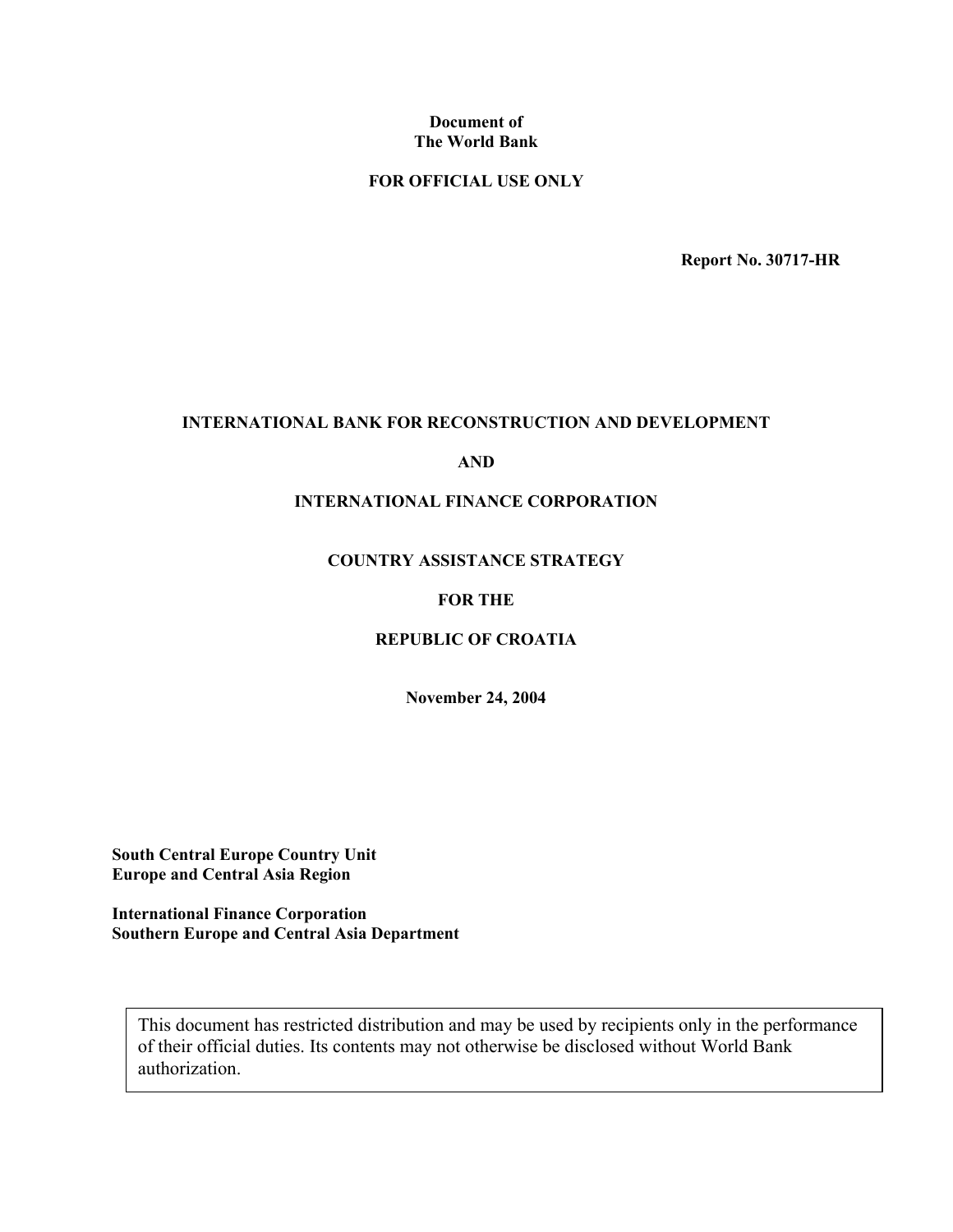#### **GOVERNMENT FISCAL YEAR:**

The date of the last Country Assistance Strategy Progress Report was September 18, 2001.

#### **CURRENCY EQUIVALENTS (Exchange Rate as of October 31, 2004)**

#### **Currency Unit = Croatia Kuna (HRK) US\$ = 5.875 HRK**

#### **GOVERNMENT'S FISCAL YEAR: (January 1 – December 31)**

#### **WEIGHTS AND MEASURES Metric System**

#### **ABBREVIATIONS AND ACRONYMS**

| AAA                | Analytical and Advisory Services                      | HZ           | Croatian Railways                                     |
|--------------------|-------------------------------------------------------|--------------|-------------------------------------------------------|
| <b>APL</b>         | Adaptable Program Loan                                | <b>HZZO</b>  | Croatian Institute for Health Insurance               |
| <b>BIDFacility</b> | Balkans Infrastructure Development Facility           | <b>IBRD</b>  | International Bank for Reconstruction and Development |
| <b>BRA</b>         | Bonds for banks' rehabilitation                       | <b>IDPs</b>  | Internally displaced persons                          |
| <b>CARDS</b>       | Community Assistance for Reconstruction,              | <b>IFA</b>   | <b>Institutional Fiduciary Assessment</b>             |
|                    | Development and Stabilization                         | <b>IFC</b>   | <b>International Finance Corporation</b>              |
| CAE                | Country Assistance Evaluation                         | IFI          | International financial institution                   |
| CAS                | Country Assistance Strategy                           | <b>ILO</b>   | International Labor Organization                      |
| <b>CEEC</b>        | Central and Eastern European Countries                | <b>IMF</b>   | <b>International Monetary Fund</b>                    |
| <b>CEFTA</b>       | Central European Free Trade Agreement                 | IT           | Information technology                                |
| <b>CEM</b>         | Country Economic Memorandum                           | <b>JPY</b>   | Japanese Yen                                          |
| <b>CFAA</b>        | Country Financial Accountability                      | <b>JPR</b>   | Joint Portfolio Review                                |
|                    | Assessment                                            | <b>KfW</b>   | Kreditanstalt Für Wiederaufbau                        |
| <b>CHF</b>         | Swiss franc                                           | M&E          | Monitoring and evaluation                             |
| <b>CNB</b>         | Croatian National Bank                                | <b>MATRA</b> | Social Transformation Program                         |
| <b>CPAR</b>        | <b>Country Procurement Assessment Report</b>          | <b>MFI</b>   | Multilateral financial institution                    |
| <b>CPF</b>         | Croatian Fund for Privatization                       | MIGA         | Multilateral Investment Guarantee Agency              |
| <b>DFID</b>        | Department for International Development              | MoF          | Ministry of Finance                                   |
| <b>EBRD</b>        | European Bank for Reconstruction and Development      | <b>NBJ</b>   | National Bank of Yugoslavia                           |
| EC                 | European Commission                                   | NGO          | Non-governmental organization                         |
| <b>ECA</b>         | Europe and Central Asia                               | <b>OECD</b>  | Organization for Economic Cooperation and             |
| EIB                | European Investment Bank                              |              | Development                                           |
| <b>EIOP</b>        | European Investor Outreach Program                    | <b>OED</b>   | <b>Operations Evaluation Department</b>               |
| EU                 | European Union                                        | <b>OSCE</b>  | Organization for Security and Cooperation in Europe   |
| EU8                | EU New Member States as of May 1, 2004,               | PAL          | Programmatic Adjustment Loan                          |
|                    | excluding Malta and Cyprus                            | <b>PEIR</b>  | Public Expenditure and Institutional Review           |
| EU15               | EU Member States prior to May 1, 2004                 | R&D          | Research and Development                              |
| <b>EUROSTAT</b>    | Statistical Office of the European Communities        | <b>SAA</b>   | Stabilization and Association Agreement               |
| <b>FDI</b>         | Foreign direct investment                             | <b>SAL</b>   | Structural Adjustment Loan                            |
| <b>FFED</b>        | Frozen foreign exchange deposits                      | <b>SBA</b>   | <b>Stand-By Arrangement</b>                           |
| <b>FIAS</b>        | Foreign Investment Advisory Service                   | <b>SDR</b>   | Special Drawing Rights                                |
| <b>FSAP</b>        | Financial Sector Assessment Program                   | <b>SIDA</b>  | Swedish International Development Agency              |
| <b>GDP</b>         | <b>Gross Domestic Product</b>                         | <b>SME</b>   | Small and medium enterprises                          |
| <b>GEF</b>         | Global Environment Facility                           | <b>SOE</b>   | State-owned enterprise                                |
| <b>GNI</b>         | Gross National Income                                 | <b>TA</b>    | Technical assistance                                  |
| <b>HBOR</b>        | Croatian Bank for Reconstruction and Development      | TB           | Tuberculosis                                          |
| HDZ                | Croatian Democratic Union                             | UK           | United Kingdom                                        |
| <b>HEP</b>         | Hrvatska Elektroprivreda (Croatia's national electric | <b>UNDP</b>  | United Nations Development Program                    |
|                    | utility)                                              | <b>UNHCR</b> | United Nations High Commissioner for Refugees         |
| <b>HIV/AIDS</b>    | Human Immunodeficiency Virus/Acquired                 | <b>USAID</b> | United States Agency for International Development    |
|                    | Immunodeficiency Syndrome                             | <b>USD</b>   | United States dollar                                  |
| <b>HRK</b>         | Croatian Kuna                                         | WBI          | World Bank Institute                                  |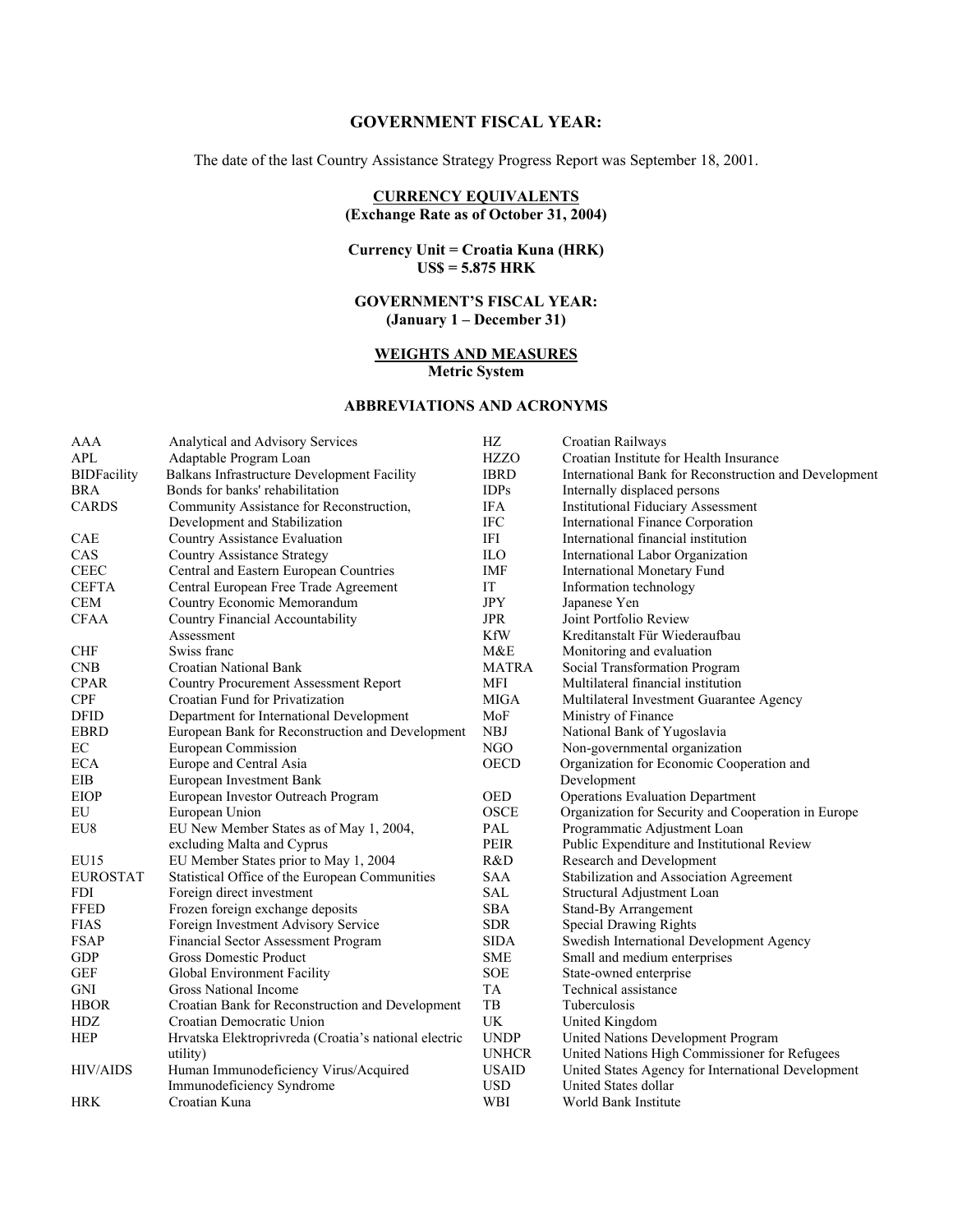|                                                                                                                  | <b>IBRD</b>                                                                                              |                                                                                    | <b>IFC</b>                                                          |
|------------------------------------------------------------------------------------------------------------------|----------------------------------------------------------------------------------------------------------|------------------------------------------------------------------------------------|---------------------------------------------------------------------|
| Vice President:<br>Country Director:<br><b>Acting Country Manager:</b><br>Country Economist:<br>CAS Team Leader: | Shigeo Katsu<br>Anand Seth<br><b>Albert Martinez</b><br>Sanja Madzarevic-Sujster<br>Myla Taylor Williams | Vice President, Operations:<br>Director, SECA:<br>Country Manager:<br>Task Leader: | Assaad Jabre<br>Khosrow Zamani<br>Roberto Albisetti<br>Gjergj Konda |

#### **MANAGERS AND STAFF RESPONSIBLE FOR THIS CAS**

#### **ACKNOWLEDGEMENTS**

The World Bank Group greatly appreciates the collaboration and contributions of the Croatian government in the preparation of this CAS. The additional contributions by many who were consulted during CAS preparation, including representatives of civil society, private sector and other groups and individuals, are equally appreciated. The preparation of this CAS has been a team effort with the active participation of the entire Croatia Country Team as well as staff from other units of the World Bank Group.

**NOTE:** While this CAS adopts a results-based format, it is not an official results-based CAS pilot.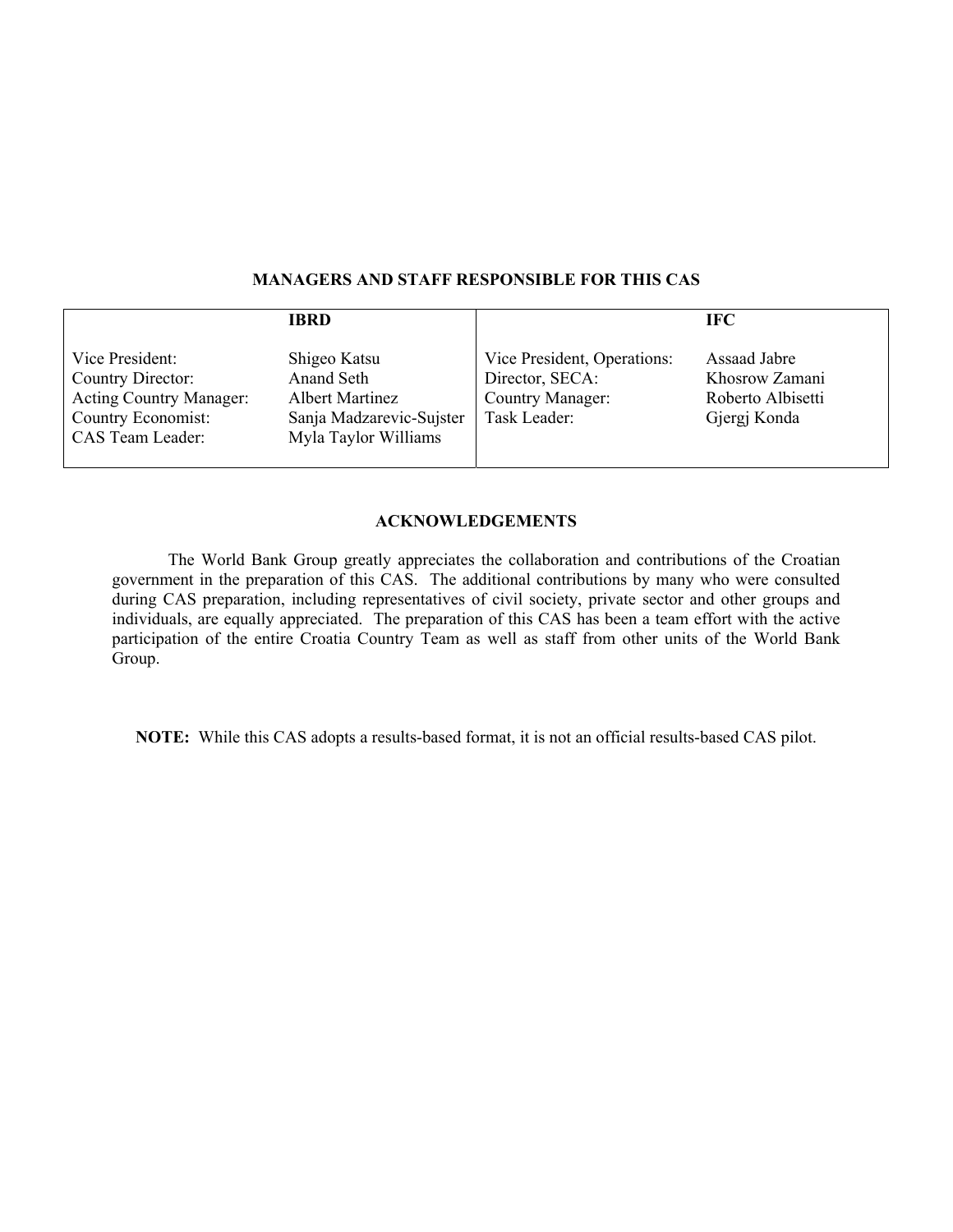## **COUNTRY ASSISTANCE STRATEGY FOR** THE REPUBLIC OF CROATIA

# **TABLE OF CONTENTS**

| $\mathbf{I}$ . |               |  |
|----------------|---------------|--|
|                | $\mathbf{A}$  |  |
|                | B.            |  |
|                | $\mathcal{C}$ |  |
|                |               |  |
|                | Е.            |  |
|                |               |  |
| $\Pi$ .        |               |  |
|                |               |  |
|                |               |  |
|                |               |  |
| III            |               |  |
|                |               |  |
|                |               |  |
|                |               |  |
|                |               |  |
|                | $E_{\perp}$   |  |
|                |               |  |
|                |               |  |
| $IV_{-}$       |               |  |
|                |               |  |
|                |               |  |
|                |               |  |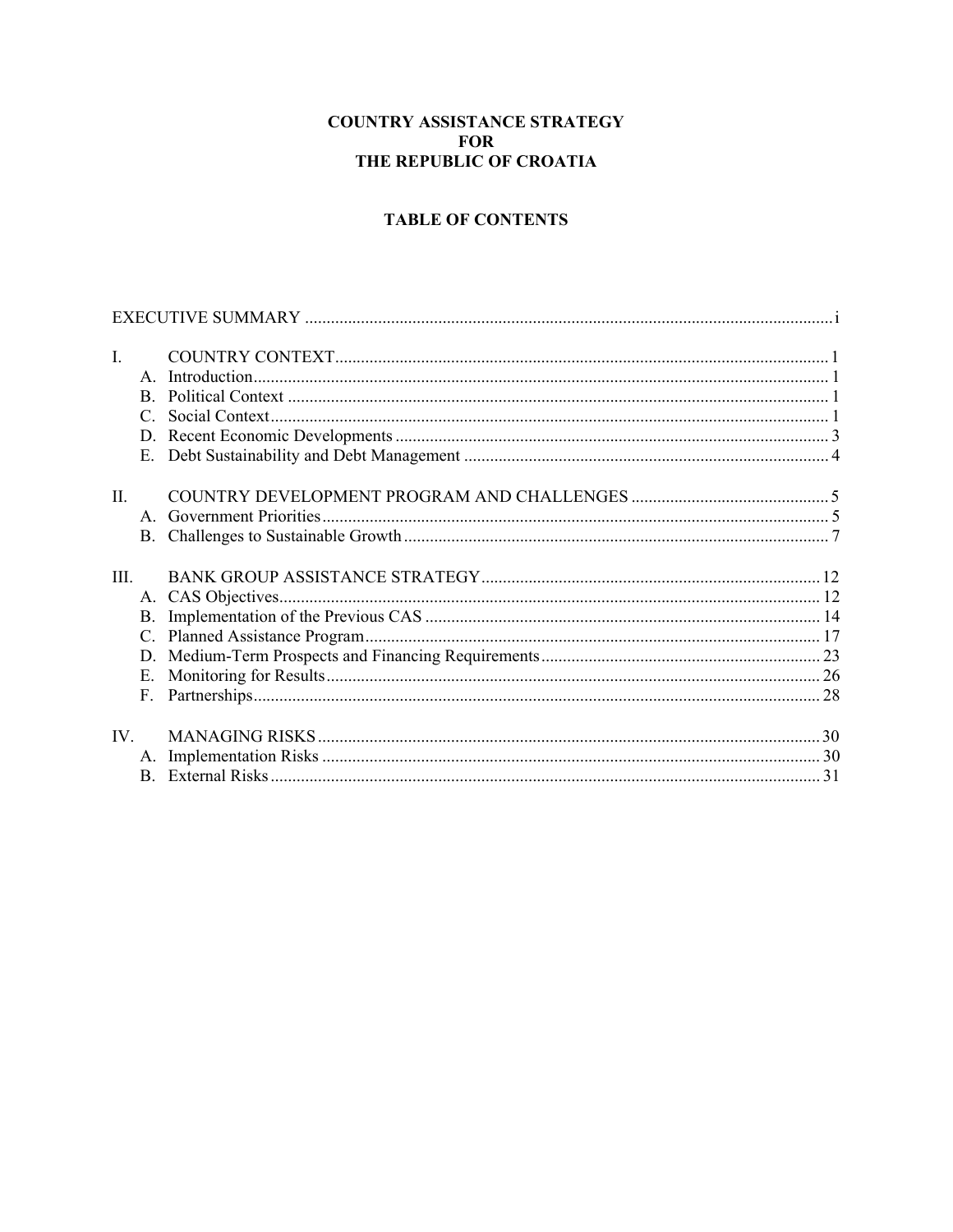## **CAS ANNEXES:**

- Annex A1: Key Economic and Program Indicators Change from Last CAS
- Annex A2: Country at a Glance
- Annex A3: Debt Sustainability
- Annex A4: Feedback from CAS Consultations
- Annex A5: WBI Activities in Croatia
- Annex A6: IFC Strategy in Croatia
- Annex B2 Selected Indicators of Bank Portfolio Performance and Management
- Annex B3a: IBRD/GEF Program Summary Base Case
- Annex B3b: IBRD/GEF Program Summary High Case
- Annex B3c: IBRD/GEF Program Summary Low Case
- Annex B3d: IFC and MIGA Program Summary
- Annex B4: Summary of IBRD Nonlending Services
- Annex B5: Social Indicators
- Annex B6: Key Economic Indicators
- Annex B7: Key Exposure Indicators
- Annex B8a: Operations Portfolio (IBRD and Grants)
- Annex B8b: Statement of IFC's Held and Disbursed Portfolio
- Annex B9: CAS Results Matrix

## **BOXES:**

| Box 1:    | <b>Relatively Sound Banking System</b> |
|-----------|----------------------------------------|
| Box $2$ : | <b>Client Survey</b>                   |

Box 3: Croatia's Relationship with the IMF

## **FIGURES:**

- Figure 1: Evolution of Increased External Vulnerability
- Figure 2: Croatia's Reforms Lag EU8
- Figure 3: Rule of Law
- Figure 4: Government Effectiveness
- Figure 5: Education Completion Comparator

## **TABLES:**

- Table 1: Croatia and the Millennium Development Goals
- Table 2: Alternative Scenarios for the Short-Run Sustainable Primary Surplus
- Table 3: FY05-FY08 EU Accession Agenda for Croatia
- Table 4: Public/Private Sector Comparators
- Table 5: CAS and EU Accession Agenda Synergies
- Table 6: Lessons and Recommendations from OED CAE
- Table 7: Base and High Case Triggers
- Table 8 **IBRD** Exposure Indicators for Croatia
- Table 9: Key Indicators for Tracking Progress Toward Achievement of CAS Outcomes
- Table 10: Areas of Other Partner Activity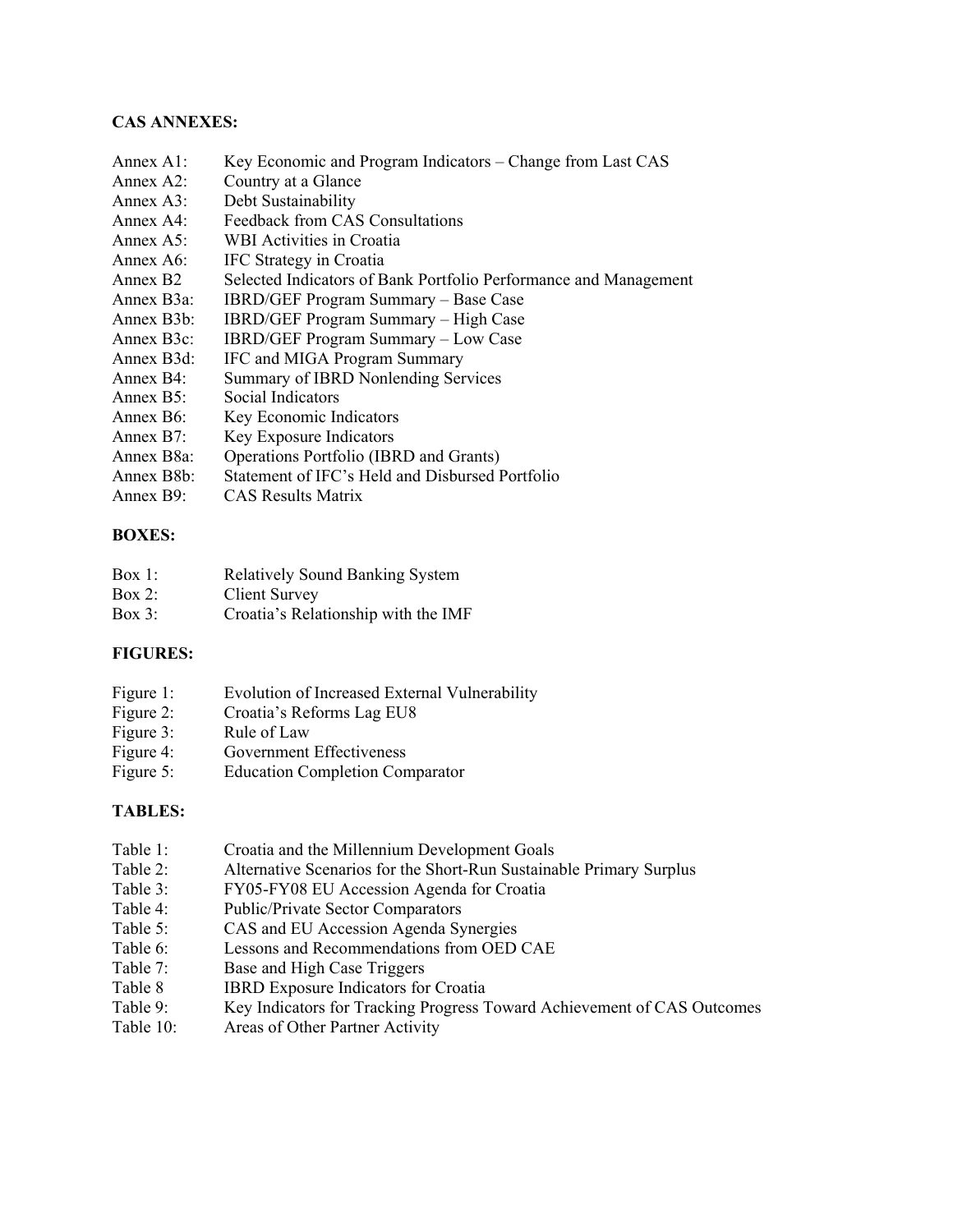#### **EXECUTIVE SUMMARY**

*The main strategic objective of the Croatian government is successful accession to the European Union (EU), so that Croatia enters the EU as a dynamic and competitive economy that can rapidly achieve convergence to EU living standards.* Actions for successful accession call for reforms that will lead to improved macroeconomic sustainability and more sustainable economic growth, even prior to accession.

*Croatia has enjoyed solid but moderating economic growth and low inflation since 1999.* Real GDP growth averaged 3.2 percent during 1999-2003 with inflation in the low single digits (below 4 percent). These numbers compare well with eight countries that joined the EU on May 1, 2004 (EU8) as well as the other EU member states (EU15). However, it will be a challenge for Croatia to catch up, as its gross national income per capita (at purchasing power parity) was at about 32 percent of that of the EU15 in 2003.

*The economic recovery has been accompanied by a growing external current account deficit.* The current account deficit mirrors the widening trade deficit. The current account deficit has gradually widened from 2.5 percent of GDP in 2000 to 8.4 percent in 2002. The growing current account deficit has been financed primarily by a sharp rise in external debt, which has increased the external vulnerability of the Croatian economy. Despite significant foreign direct investment (FDI) inflows, external debt soared from 60 percent of GDP and 128 percent of exports of goods and services in 2000 to 82 percent and 158 percent, respectively, in 2003.

*Fiscal performance has been disappointing.* The government gradually reduced the fiscal deficit from 8.1 percent of GDP in 1999 to 4.4 percent of GDP in 2002. These gains were, however, partly reversed in 2003 as heavy pre-election spending, especially on large public investments, resulted in a jump in the fiscal deficit to an estimated 5.8 percent of GDP. The higher deficit was largely financed through foreign borrowing: total public and publicly guaranteed debt as a share of GDP rose to 51.9 percent in 2003, and annual public debt service costs increased by 2.5 percentage points of GDP after 2000.

*Consolidation of fiscal spending of at least three percentage points of GDP is needed to control the debt and to eventually meet the Maastricht criteria required for the European Monetary Union.* Public expenditures in Croatia account for over 50 percent of GDP, which is high compared to EU and other candidate countries. Areas where Croatia spends beyond EU and other candidate countries include the social sectors, infrastructure, subsidies, and the public sector wage bill. Fiscal adjustment in these areas would need to be complemented with improvements in public debt management.

*The presence of the state in the economy is significant and would need downsizing.* Croatia's private sector share of GDP is 60 percent, lower than in any EU8 country. A poorly functioning judiciary, uncompetitive business environment, and soft budget constraints on enterprises have limited enterprise restructuring and new business creation, and have constrained growth.

*Poverty in Croatia is relatively low and shallow.* The absolute poverty rate was 11.1 percent in 2001, and income distribution only slightly less equitable than the EU15 average. The poor are predominantly less educated and elderly, and poverty tends to be concentrated in war-affected areas and certain ethnic groups (especially Roma). Limited employment opportunities and inadequate targeting of the social safety net are the main economic causes of income poverty. Croatia has one of the lowest employment-to-population ratios: only about 43 percent of the working age population is employed. This ratio reflects relatively low labor force participation (50.2 percent) and high unemployment (14.3 percent), nearly double that of the EU.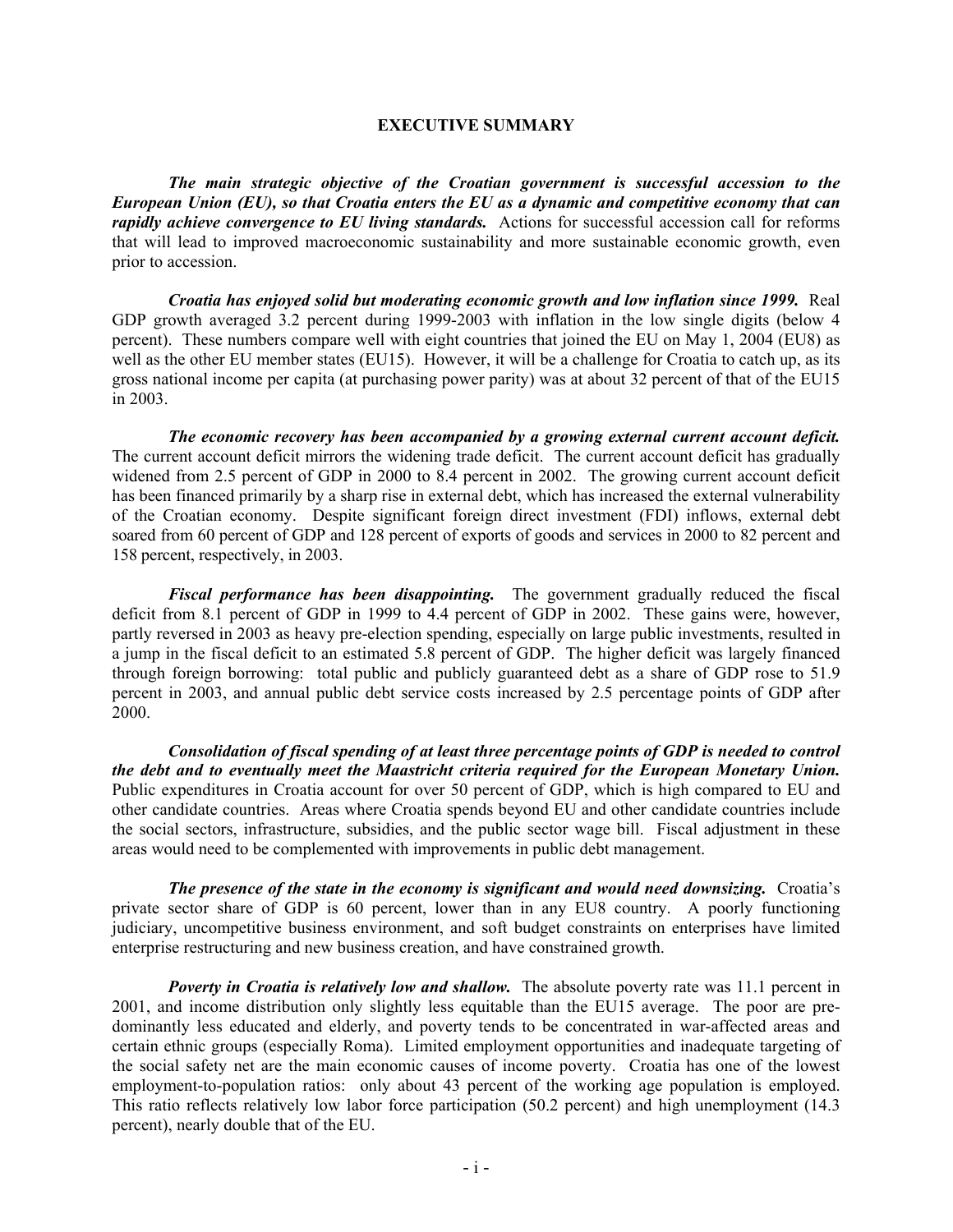*The main objective of the CAS is to support the government's growth and reform strategy for successful EU accession, while ensuring broad participation in growth and sustainable natural resource management.* Reflecting the lessons learned from implementation of the previous CAS, the strategy calls for a shift to private sector-driven growth through rationalization of the public sector, establishment of a supportive investment climate, and macroeconomic sustainability.

*The CAS includes base, high, and low case lending programs aligned with sustained, accelerated, and slow growth scenarios, respectively, and with triggers for moving from one program to another.* Experience in EU8 and candidate countries has shown that once EU accession negotiations are under way, momentum for reform is established and sustained, independent of which government is in office. Hence with good prospects for sustained reform during Croatia's pre-accession negotiations, the planned four-year base case lending volume is about US\$1 billion, with an additional US\$0.5 billion in the high case. The four-year low-case lending volume is about US\$300 million. The increase from past lending levels (which have been on average US\$155 million annually for the past three years) is justified by the need to support the acceleration of difficult structural reforms and institution building during Croatia's accession candidate period.

*In the base and high case programs a series of Programmatic Adjustment Loans or PALs (sequenced single-tranche development policy loans) will support a government program focusing on improvement of the investment climate, fiscal consolidation, and strengthened governance, including rationalization of the public sector.* Two sector expenditure support investment operations will complement the PALs by addressing structural and institutional weaknesses in education and health. Investment operations in other sectors will focus on capacity building for EU accession, trade and transport integration with Europe, mitigation of adverse social impacts of reforms, and sustainable natural resource management. Advisory and analytical services will provide analytical underpinnings for lending operations and policy advice to government in a timely manner. To help private sector companies become more competitive in regional markets, IFC will support privatization and post-privatization restructuring in key sectors, facilitate private sector investment in infrastructure, and combine its financial support with technical assistance. Croatia will continue to participate in the joint World Bank/IMF Public Debt Management and Domestic Debt Market Development Program, and the Bank will step up its assistance to optimize the structure of Croatia's portfolio of IBRD financial products and services, in line with the government's debt strategy.

*The results focus of the CAS program, and in particular PALs, requires an effective monitoring and evaluation (M&E) system to assess effectiveness.* The PAL has begun the process of designing an M&E system, which will be extended to cover the entire CAS. Country-level intermediate indicators for tracking progress toward CAS outcomes have been quantified where possible, and progress against these indicators will be reviewed as part of the PAL program and investment projects. A CAS Progress Report will be prepared following a mid-term review of CAS implementation and reassessment of the planned FY07-08 assistance program.

*The CAS has been developed in consultation with the government and stakeholders (with whom CAS consultations were held in five cities in mid-2004), as well as the European Commission to ensure it supports EU accession requirements, in particular the economic criteria.* Bank instruments over the four-year CAS period are aligned to support these requirements, and some loans will be specifically aimed at helping Croatia to maximize its utilization of EC grant funds. The CAS and Croatia's Stand-By Arrangement with the IMF will also be mutually reinforcing, as they both aim at reducing Croatia's external vulnerability through fiscal consolidation, increased transparency and efficiency of public expenditure and debt management, and financial discipline and transparency for stateowned enterprises.

*The main risk for the sustained growth scenario comes from potential policy slippages, including some of the post-election pledges.* These would derail Croatia from its sustainable growth path and result in a higher and unsustainable fiscal deficit, a growing external balance, a worsening debt profile, and consequently macroeconomic instability. The risk of such slippages to implementation of the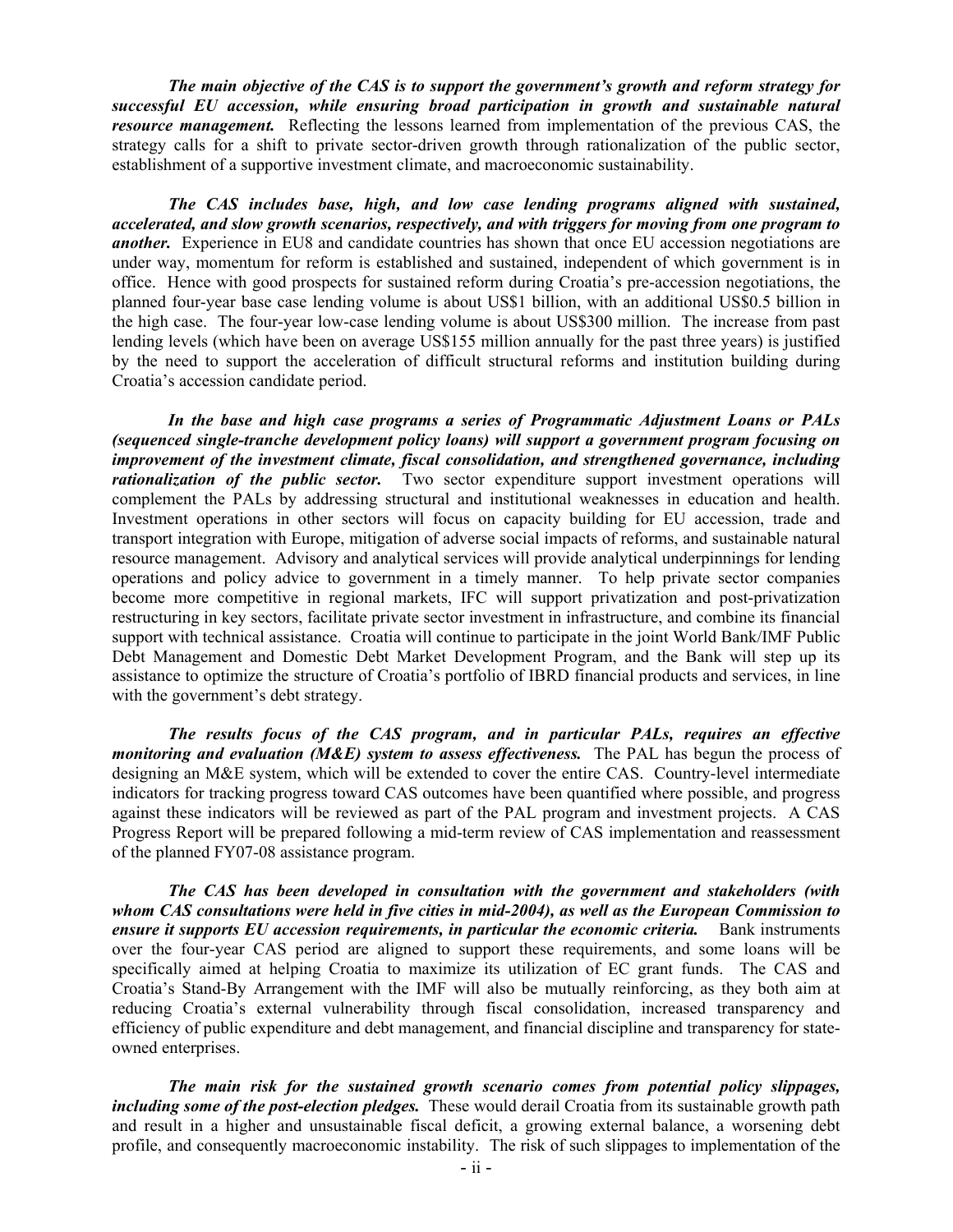base and high case CAS programs is addressed through the self-regulating mechanism of the PAL program. In the event that base and high case triggers (which are closely linked to PAL conditions) were not substantially met or were reversed, Bank assistance would revert to the low case.

*As the current HDZ-led government is a coalition with a one-seat majority in Parliament, there is a risk that it will not be able to retain power over the medium term.* However, all parties are committed to Croatia's accession to the EU, and so continuity on the associated reform agenda is likely over the longer term. Experience elsewhere in the region has shown that buoyed by widespread public support, the goal of EU accession provides continuity in a candidate country's development program, from one government to the next.

*A continuing risk for Croatia as an emerging market with high foreign currency exposure in its public debt is its vulnerability to contagion from adverse developments in international financial markets.* Implementation by the Ministry of Finance of the draft reform plan developed under the joint World Bank/IMF Program on Sovereign Debt Management and Debt Markets Development, would directly help to address Croatia's external vulnerability.

In discussing the CAS, the Executive Directors may wish to address the following:

- Do the CAS objectives and themes adequately support Croatia's objective of EU accession as a dynamic and competitive economy that can rapidly achieve convergence to EU living standards?
- Are the lending programs in particular, the PAL program and triggers appropriate in light of Croatia's high external debt, small share of the private sector in the economy, and high levels of public spending?
- Have risks to successful CAS implementation been adequately addressed?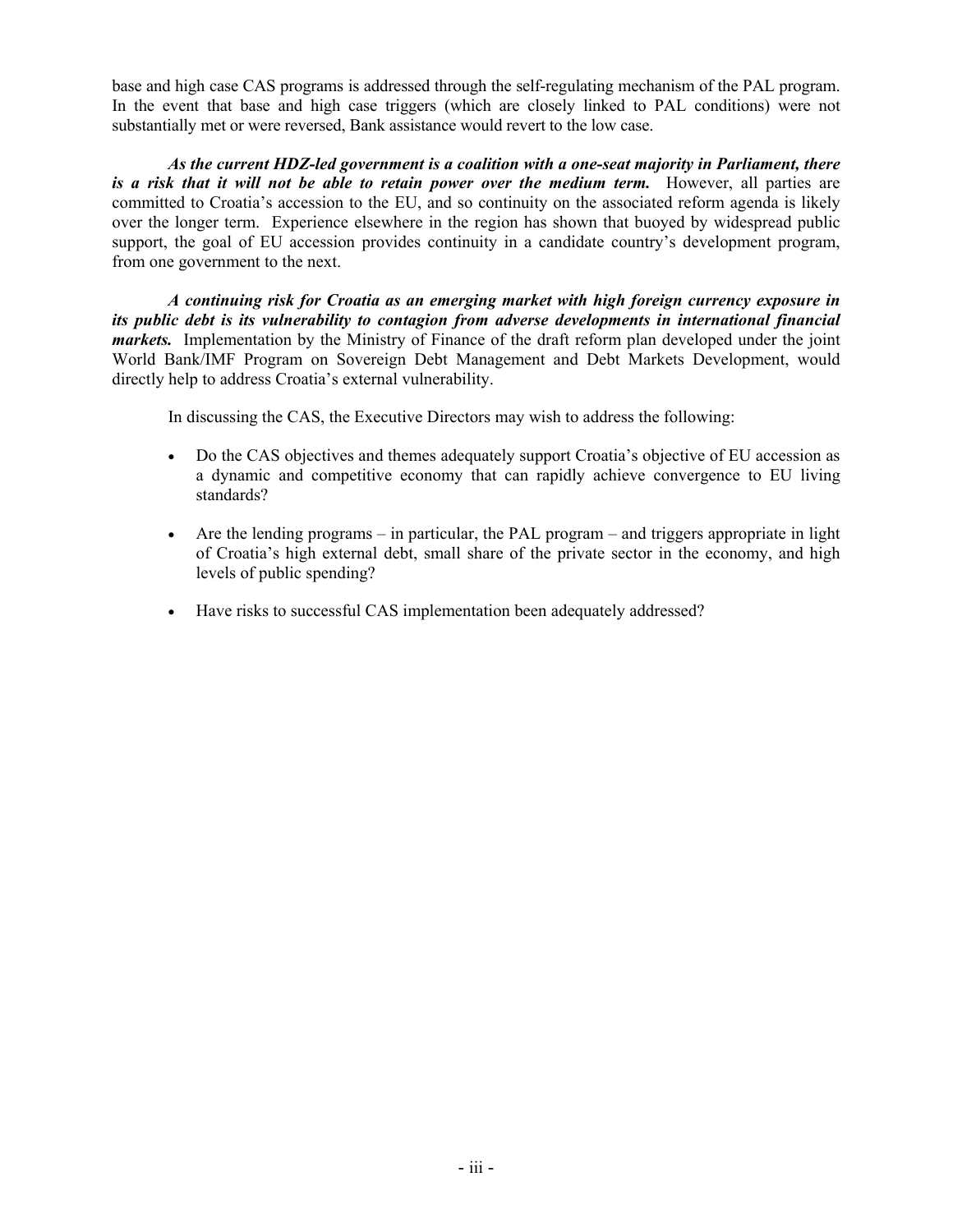## **CROATIA: COUNTRY ASSISTANCE STRATEGY**

# **I. COUNTRY CONTEXT**

## **A. Introduction**

1. **This Country Assistance Strategy (CAS) is prepared in consultation with the government of Croatia and its main objective is to support the government's growth and reform strategy embedded in the European Union (EU) accession process.** The last full CAS for Croatia was discussed at the Board in June 1999, and a CAS Progress Report was discussed at the Board in October 2001. This CAS is the Bank's first four-year CAS for Croatia, covering the Bank's fiscal years 2005 through 2008. It has been prepared jointly by the Bank and IFC in consultation with MIGA. A Progress Report will be prepared following a mid-term review of CAS implementation and reassessment of the planned FY07-08 assistance program.

## **B. Political Context**

2. **There has been significant political change in Croatia since the last CAS Progress Report was discussed at the Board.** Within months of being elected, the Social Democrat-led, center-left coalition government furthered its open economy agenda by signing the Stabilization and Association Agreement (SAA) with the EU as well as the Central European Free Trade Agreement (CEFTA), and in February 2003 it formally submitted Croatia's application for EU membership. Despite continued strong public support for Croatia's integration with the EU, the Social Democrat-led coalition was voted out of office in November 2003, one month after completing politically difficult reforms supported by the Bank's Structural Adjustment Loan (SAL).

3. **The successor government, another coalition, is led by the center-right Croatian Democratic Union party (HDZ), which now projects itself as a centrist party aligned with Croatia's ambition of EU accession.** During the coalition's first four months in office, the new administration focused its attention mainly on the EU. The efforts have paid off, with Croatia's winning a favorable opinion from the European Commission (EC) in April 2004 and the granting of candidate status by the European Council two months later. The accession negotiations are due to begin in early 2005. Notwithstanding these early diplomatic successes, it will be a challenge for the HDZ to govern. With eleven parliamentary seats short of a majority, HDZ negotiated with representatives of national minorities and a newly started Pensioners Party, to form a coalition government that holds a mere one-seat majority in Parliament.

## **C. Social Context**

4. **Poverty in Croatia is relatively low and shallow by international as well as national standards.** A government-sponsored study using nationally representative household budget survey data calculated the absolute poverty rate for 2001 at 11.1 percent. The study concluded that to lift all poor out of poverty with perfect targeting would cost only about one percent of gross domestic product (GDP). It also found no significant differences in the prevalence of poverty by gender. Income distribution<sup>1</sup> is only slightly less equitable than the average for the countries belonging to the EU prior to May 1, 2004 (EU15), and according to the Central Bureau of Statistics Croatia's relative poverty rate for income<sup>2</sup> in 2003 (at 16.9 percent) was only slightly higher than the EU15 average (below 15 percent) and an improvement from 18.2 percent in 2002.

5. **Some regions (especially war-affected areas) and certain ethnic groups (especially Roma) have higher poverty rates.** GDP per capita in the poorest county (Vukovarsko-Srijemska) is one-third that

 $\overline{a}$ 

<sup>&</sup>lt;sup>1</sup> Measured by the Gini coefficient at 0.29 in 2003.

<sup>&</sup>lt;sup>2</sup> Defined as the percentage of persons whose net income is less than 60 percent of the median net income of all households.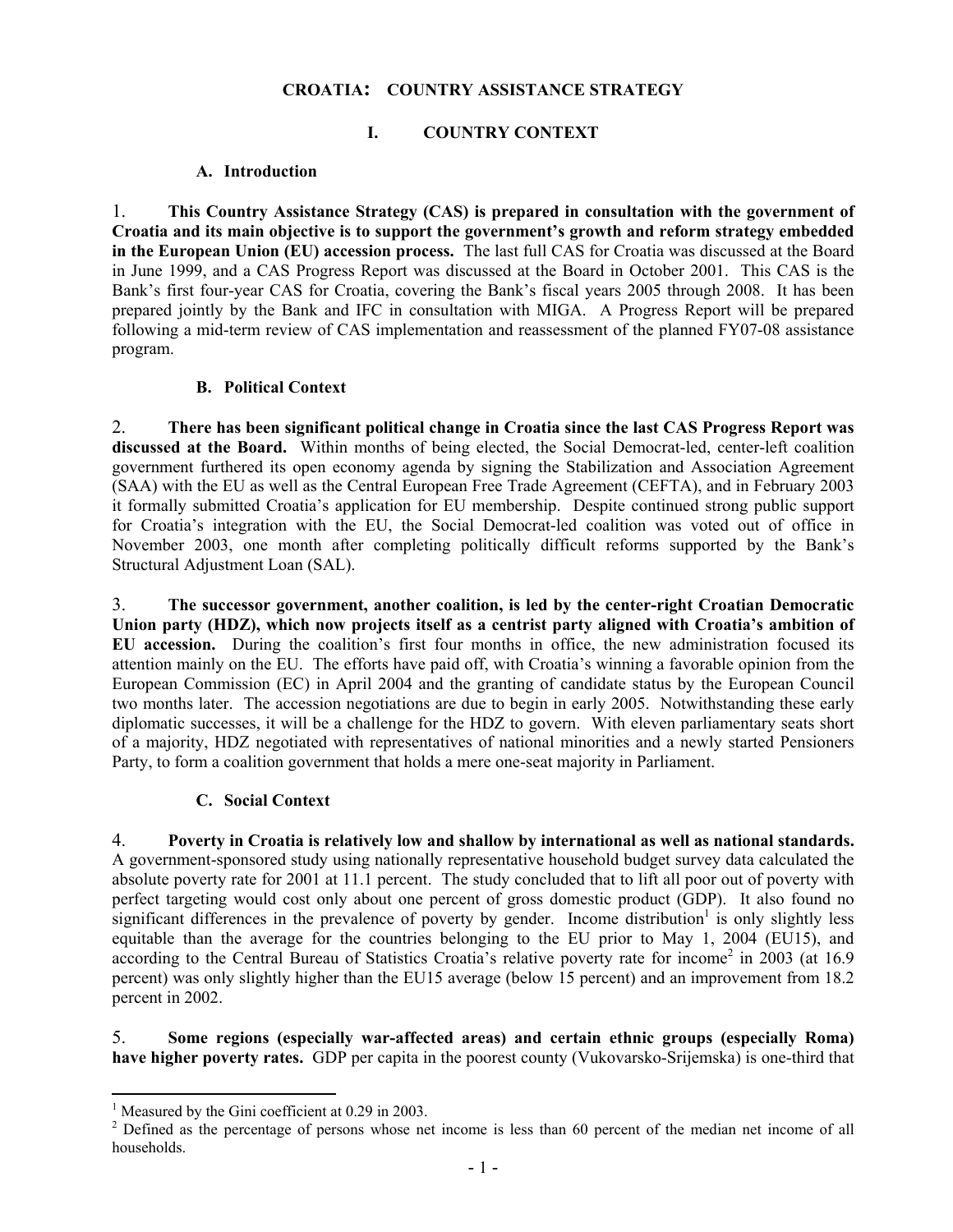of the city of Zagreb. Overall, the poverty profile is dominated by two groups of Croats: the poorly educated and the elderly. Nearly three-fourths of the poor live in families whose head has only a primary education or less. The poverty profile reveals two main economic causes of income poverty: limited employment opportunities and inadequate targeting of the social safety net. With a population of 4.4 million, Croatia has one of the lowest employment-to-population ratios: only about 43 percent of the working age population (age 15 or more) is employed. This ratio is a reflection of relatively low labor force participation (50.2 percent) and high unemployment. Although the unemployment rate has been falling since it peaked at  $16.1$  percent in 2000, it remains high at  $14.3$  percent in  $2003$ ,<sup>3</sup> nearly double that of the EU. (See Annex B5.)

6. **Despite Croatia's post-war economic recovery, reconstruction and refugee return remain important issues in the government's program.** In the country's Areas of Special State Concern, basic infrastructure still requires rehabilitation, and over 1,700 square kilometers are mined or suspected of being mine-contaminated. Sustainable return of refugees and internally displaced persons  $(IDPs)<sup>4</sup>$  will require complementing physical prerequisites (security, infrastructure, de-mining) with reintegration and economic revitalization. The government is committed to creating an atmosphere conducive to the return and reintegration of displaced persons.

7. **Croatia's prospects for meeting the Millennium Development Goals are considered likely in all areas but HIV/AIDS and TB and environmental sustainability, for which prospects are clearly possible but considered less certain at this stage** (see Table 1).

| uviv 11 - Orough and the Britannam Deterophiem Obuls |                            |                                                              |            |                             |                    |                                           |
|------------------------------------------------------|----------------------------|--------------------------------------------------------------|------------|-----------------------------|--------------------|-------------------------------------------|
| <b>MDG Goal</b>                                      | <b>Selected Indicators</b> |                                                              | 1990 value | <b>Most recent estimate</b> | <b>ECA</b> Average | <b>Prospects of</b><br><b>Meeting MDG</b> |
| 1. Eradicate Extreme                                 |                            | Population below US\$1/day (%)                               | $\ddotsc$  | 2.0(2001)                   | 5.1                | Likely                                    |
| Poverty and Hunger                                   |                            | % Income or Consumption by Poorest<br>20%                    | $\ddotsc$  | 8.3(2001)                   |                    |                                           |
| 2. Achieve Universal                                 |                            | Net primary enrollment ratio (%)                             | 78.8       | 95.4 (2002)                 |                    | Likely                                    |
| Primary Education                                    |                            | Youth literacy rate (% 15-24)                                | 99.6       | 99.8 (2002)                 | 99.2               |                                           |
| 3. Promote Gender Equality                           |                            | Ratio of girls to boys in<br>primary/secondary education (%) | 97.3       | 97.2 (2002)                 | $\ddotsc$          | Likely                                    |
|                                                      |                            | Ratio young literate females to males (%)                    | 100.0      | 100.0(2002)                 |                    |                                           |
| 4. Reduce Child Mortality                            |                            | Under five mortality (per 1000)                              | 12.5       | 8.7(2002)                   | 23.8               | Likely                                    |
|                                                      |                            | Infant mortality (per 1000)                                  | 10.7       | 7.0(2002)                   | 24.8               |                                           |
|                                                      |                            | Immunization, measles (% under 12<br>months of age)          | 90.0       | 94.7 (2002)                 | 95.3               |                                           |
| 5. Improve Maternal Health                           |                            | Maternal mortality ratio (per 100,000 live<br>births)        |            | 9.9(2002)                   | $\ddotsc$          | Likely                                    |
| 6. HIV/AIDS and TB                                   |                            | Prevalence of HIV, female (percent ages<br>$15-24$           |            | 0.0(2002)                   | 0.4                | Maybe                                     |
|                                                      |                            | Incidence of TB (per 100,000)                                | $\ddotsc$  | 33 (2002)                   | 90.3               |                                           |
| 7. Ensure environmental                              |                            | Forest area as percent of total land area                    | 31.5       | 35.1 (2002)                 | 39.7               | Maybe                                     |
| sustainability                                       |                            | Access to improved water source (%<br>population)            | $\ddots$   | 95 (2000)                   | 90.9               |                                           |

**Table 1: Croatia and the Millennium Development Goals** 

Note: Prospect categories are Likely, Maybe, Unlikely, or No Data. Assessment is based on *Achieving the Human Development Goals in ECA (2003).* Data is most recent from the Bank's Development Economics Group. The UNDP supported consultative process in Croatia may lead to a revised and more nationally based assessment.

<sup>&</sup>lt;sup>3</sup> Using the International Labor Organization (ILO) definition of unemployment.

<sup>&</sup>lt;sup>4</sup> As of June 2004 the Organization for Security and Cooperation in Europe and United Nations High Commissioner for Refugees (OSCE/UNHCR) reports that about 110,000 Croatian Serb refugees have returned while the displaced population originating from Croatia which remains in neighboring countries is estimated at 215,000.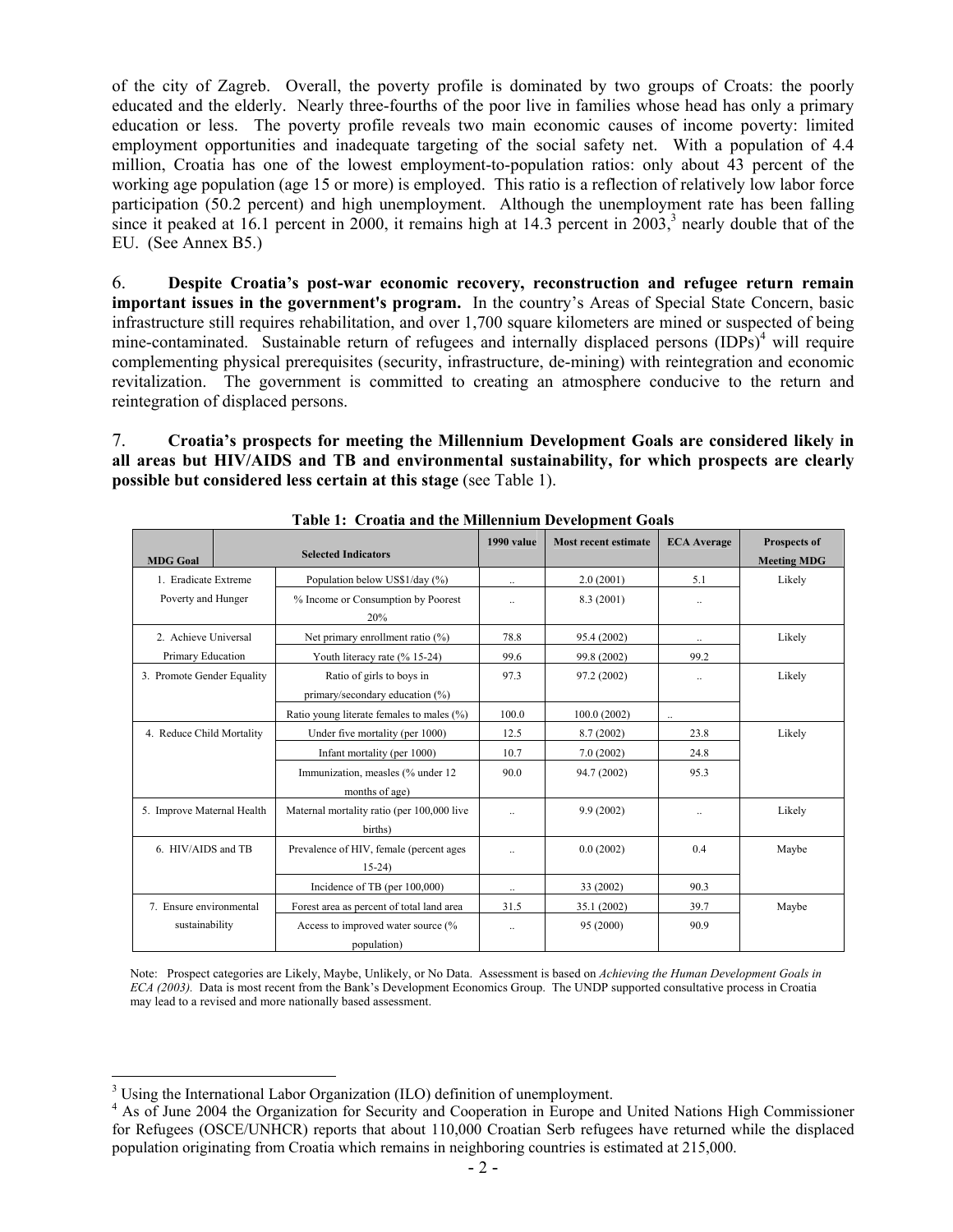## **D. Recent Economic Developments**

8. **Since the 1999 recession, Croatia has enjoyed solid but moderating economic growth and low inflation.** Real GDP growth averaged 3.2 percent during 1999-2003 with inflation in the low single digits (below 4 percent). These numbers compare well with countries that joined the EU on May 1, 2004 (EU8<sup>5</sup>) as well as the EU15. However, the challenge of catching up with the EU15 remains high, as gross national income (GNI) per capita (at purchasing power parity) was at about 32 percent of EU15 in 2003.

9. **The current growth pattern, mainly public sector investments and consumption driven, is not sustainable.** Public investment, particularly in motorways, has averaged an extraordinary 6.5 percent of GDP in recent years. Accompanied by a credit-financed surge in domestic demand and a sharp reversal of fiscal policy as spending discipline broke down in the run-up to the November 2003 elections, this caused a rise in external vulnerability of the economy. (See Figure 1.)

10. **The economic recovery has been accompanied by a growing external current account deficit.** The current account deficit mirrors the widening trade deficit. The current account deficit has gradually

widened from 2.5 percent of GDP in 2000 to 8.4 percent in 2002. Late response of the Croatian National Bank (CNB) in 2003, through introduction of administrative credit ceilings and increased local currency component of reserve requirements on banks' foreign currency liabilities, has succeeded in curtailing credit growth from 30 percent in 2002 to 15 percent in 2003; however, the current account deficit remained high at 7.3 percent of GDP. Circumvention of credit ceilings has resulted in rapid expansion of unregulated leasing

#### **Box 1: Relatively Sound Banking System**

According to the joint Bank-Fund Financial Sector Assessment Program (FSAP, 2002), Croatia has a relatively sound banking system. Since 1996 the system has undergone major consolidation, and banking regulation and supervision have improved. The banking system today is 91 percent foreign owned, and there is increasing competition for products and services. By the end of 2003, non-performing loans had declined to 5.1 percent of total loans, banks' net open foreign exchange position had increased only slightly to 13 percent of capital, and profitability and capitalization remained strong. Nevertheless, given the high degree of euroization in the financial system, the financial sector remains vulnerable to external shocks and the possibility of reduced confidence. Recent efforts by the national bank to quell credit expansion have led to proliferation of non-bank financial activity and unregulated leasing companies, which has led the government to plan a unification of supervision of non-bank financial institutions.

operations, and corporate borrowing has switched from domestic to foreign banks.

11. **The growing current account deficit has been financed primarily by a sharp rise in external debt, which has increased the external vulnerability of the Croatian economy.** Despite significant foreign direct investment (FDI) inflows, external debt soared from 60 percent of GDP and 128 percent of exports of goods and services in 2000 to 82 percent and 158 percent, respectively, in 2003. Net international reserves have remained at about 5.7 months of imports of goods and non-factor services.

12. **Fiscal performance has been disappointing and has worked against tightened monetary policy.** The government gradually reduced the fiscal deficit from 8.1 percent of GDP in 1999 to 4.4 percent of GDP in 2002. These gains were, however, partly reversed in 2003 as heavy pre-election spending, especially on large public investments, resulted in a jump in the fiscal deficit to an estimated 5.8 percent of GDP.<sup>6</sup> The higher deficit was largely financed through foreign borrowing: total public and publicly guaranteed debt as a share of GDP rose from 50.6 percent in 2002 to 51.9 percent in 2003<sup>7</sup>.

<sup>&</sup>lt;sup>5</sup> The EU8 excludes Malta and Cyprus, which also joined the EU on May 1, 2004.

<sup>&</sup>lt;sup>6</sup> The IMF and World Bank fiscal data slightly differ, since the IMF does not include all local government units and excludes all capital revenues (in addition to privatization receipts) from revenues.

 $\frac{7}{1}$  Direct debt (public debt excluding guarantees) grew from 42.1 to 44.0 percent of GDP.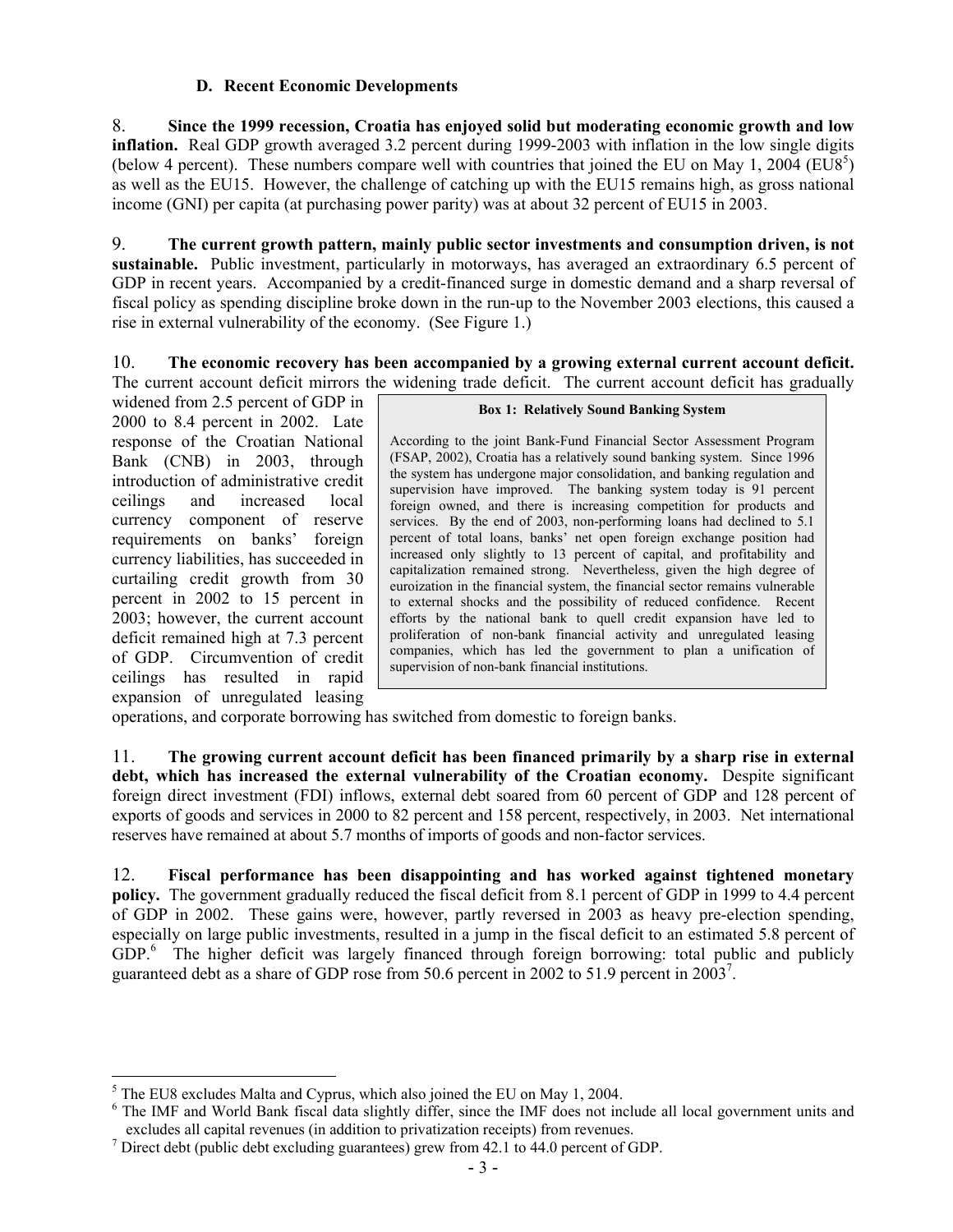

# **E. Debt Sustainability and Debt Management**

 $\overline{a}$ 

13. **Over the last seven years the level of Croatia's public debt has been rising steadily in absolute and relative terms to about 52 percent of GDP by the end of 2003, high when compared to Central and Eastern European countries (CEEC) that stand at 35 percent of GDP on average.** In fact, most of the CEEC have succeeded to reduce their debt levels over the last seven years, while Croatia has observed a sharp growth of its debt of more than 30 percentage points of GDP during the same period. Annual public debt service costs have increased by 2.5 percentage points of GDP after 2000, compared with the 1995- 1999 period. Fiscal developments in the last four to five years have also revealed two other important sources of debt accumulation: unpaid internal obligations of the public sector (arrears) and contingent liabilities in the form of state guarantees.

14. **Debt sustainability analysis shows that further consolidation of fiscal spending of at least 3 percentage points of GDP is needed to control the debt and to eventually meet the Maastricht criteria**  required for the European Monetary Union.<sup>8</sup> With the current growth rate, inflation, and historically low interest rates, a primary fiscal deficit consistent with debt sustainability is 0.38 percent of GDP. The

<sup>&</sup>lt;sup>8</sup> A deficit not exceeding 3 percent of GDP in normal circumstances, and a ratio of public debt to GDP not exceeding 60 percent.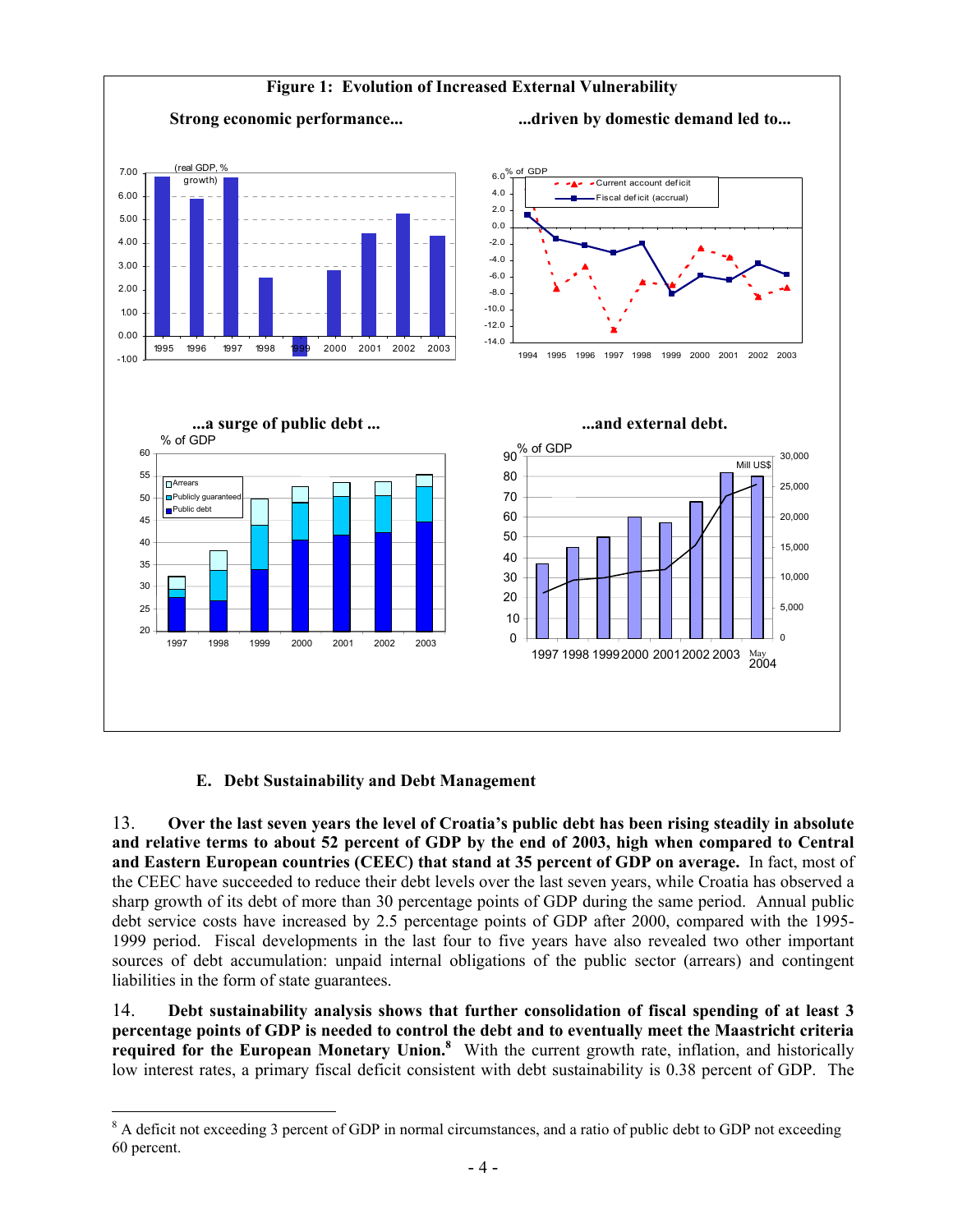required primary balance is, however, sensitive to the changes in growth assumptions (see Table 2). For example, if projected growth averaged 3 percent, the government would need to run a primary surplus of about 0.5 percent of GDP. The high inflation elasticity of money demand suggests that the scope for raising seignorage through higher inflation is at best limited, a common feature of countries where currency substitution is widespread. The macroeconomic effects of long-term fiscal policy instability could be exacerbated by Croatian pro-cyclical fiscal policies. Were Croatia to face short-run difficulties (e.g., fiscal difficulties in the EU or, more likely, a financial or currency crisis in a neighboring country) leading to higher interest rates, lower growth or a depreciation of the real exchange rate, the already unstable fiscal stance would initially be aggravated as declining revenues would lead to even faster increases in debt. Procyclicality of expenditures would then kick in and amplify the economic downturn. (See Annex A3.)

|                                 | Growth Rate of<br>GDP $(\%)$ | Real Interest<br>Rate $(\% )$ | Inflation<br>Rate $(\% )$ | Initial Public Debt*<br>% of GDP) | Sustainable Primary<br>Surplus (% of GDP) |
|---------------------------------|------------------------------|-------------------------------|---------------------------|-----------------------------------|-------------------------------------------|
| <b>Baseline</b>                 | 4.5                          | 5.5                           | 3                         | 46.8                              | $-0.38$                                   |
|                                 | 2                            |                               |                           |                                   | 1.1                                       |
| <b>Growth Scenarios</b>         | 3                            | 5.5                           | 3                         | 46.8                              | 0.5                                       |
|                                 | 5                            |                               |                           |                                   | $-0.7$                                    |
|                                 |                              | 4.5                           |                           |                                   | $-0.9$                                    |
| Real Interest Rate<br>Scenarios | 4.5                          | 7.5                           | 3                         | 46.8                              | 0.6                                       |
|                                 |                              | 9.5                           |                           |                                   | 1.6                                       |
| <b>Inflation Rate</b>           |                              |                               | 5.5                       |                                   | $-0.6$                                    |
| Scenarios                       | 4.5                          | 5.5                           | 7.5                       | 46.8                              | $-0.7$                                    |
|                                 |                              |                               | 9.5                       |                                   | $-0.8$                                    |

|  |  | Table 2: Alternative Scenarios for the Short-Run Sustainable Primary Surplus |  |
|--|--|------------------------------------------------------------------------------|--|
|  |  |                                                                              |  |

\*Initial public debt (direct public debt including arrears) was set at 46.8 percent of GDP. Source: World Bank staff estimates

15. **The fiscal adjustment efforts would need to be complemented with improvements in public debt management.** Sound institutional arrangements for managing the volatility of debt servicing costs are important in the same way as sound fiscal institutions are important for managing the level of debt arising from the primary balances. Given the under-developed nature of the domestic debt markets, about 60 percent of total public debt is external. And with most of the domestic debt indexed to the euro, as much as 85 percent of the total debt is subject to currency risk. This highlights the importance of improving the risk structure of the debt and further developing the domestic market for kuna debt, which would permit a reduction in overall currency risk. This, in turn, points to the need for increased debt management capacity within the Ministry of Finance.

#### **II. COUNTRY DEVELOPMENT PROGRAM AND CHALLENGES**

#### **A. Government Priorities**

16. **Croatia's top priority is to enter the EU with a competitive and growing economy and the institutional capacity to meet the demands of membership.** The new government's strategy, as described in the Program of the Government of the Republic of Croatia for the 2003-2007 Mandate, emphasizes undertaking structural reforms that would lead to sustained growth within a framework of social equity. The government's economic policy program for 2004-2005 is supported by the IMF Stand-By Arrangement (SBA) and aims to limit external vulnerability arising from the high current account deficit and the heavy external debt burden, and to prepare Croatia for successful EU accession, so that Croatia enters the EU as a dynamic and competitive economy that can rapidly achieve convergence to EU living standards. To achieve these objectives, the program relies on fiscal adjustment to stabilize the debt-to-GDP ratio and structural reforms to reduce the role of the state in the economy and promote private sector activity. This reflects the priorities and directions in the World Bank's Country Economic Memorandum (CEM) of 2003.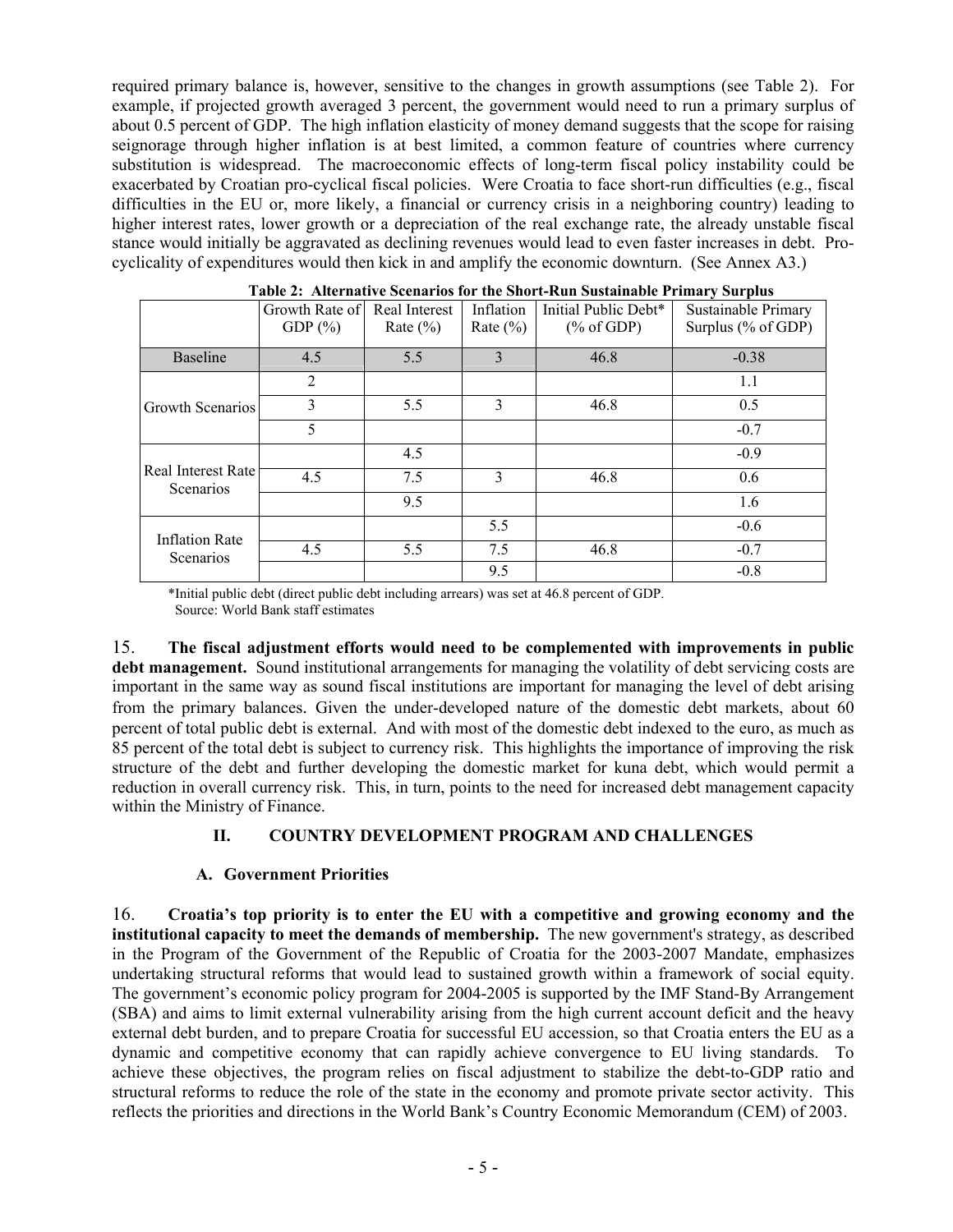17. **With the EU accession negotiations now set to begin in early 2005, the government's priority is to ensure successful conclusion of accession negotiations.** The EC's April 2004 Opinion on Croatia's application for membership in the EU assesses the current situation and prospects for fulfilling the conditions of membership. The priority areas underlined in the Opinion coincide with the priorities set out in the Government Program. Under the Stabilization and Association Agreement with the EU, Croatia has begun aligning its legislation with the *acquis communautaire*, but the Opinion concluded that the necessary administrative structures, including judicial capacity, have not developed at the same pace. Table 3 lists the key EU accession agenda items that would need to be tackled.

| <b>Areas of Reform</b>          | <b>EU Accession Agenda</b>                                                                                |
|---------------------------------|-----------------------------------------------------------------------------------------------------------|
| <b>Fiscal Framework</b>         | Reduce public expenditure as share of GDP<br>$\bullet$                                                    |
|                                 | Ensure effective administration and enforcement of tax legislation<br>$\bullet$                           |
| <b>Enterprise Restructuring</b> | Accelerate restructuring and privatization of SOEs<br>$\bullet$                                           |
| <b>Business Environment</b>     | Simplify market entry procedures<br>$\bullet$                                                             |
|                                 | Improve efficiency of bankruptcy procedures<br>$\bullet$                                                  |
|                                 | Build capacity for enforcement of property rights<br>$\bullet$                                            |
| Cadastre and Land               | Establish modern, efficient cadastre and land registry<br>$\bullet$                                       |
| Registry                        | Complete land registration and privatization, including agricultural land<br>$\bullet$                    |
| Debt Management                 | Strengthen debt management capacity for greater transparency and efficiency<br>$\bullet$                  |
| Judiciary                       | Reduce case backlog, including through automation of case management system<br>$\bullet$                  |
|                                 | Ensure execution of court rulings<br>$\bullet$                                                            |
|                                 | Rationalize court system<br>$\bullet$                                                                     |
|                                 | Strengthen judicial training<br>$\bullet$                                                                 |
| <b>Public Administration</b>    | Adopt policies for transparent recruitment and promotion of public sector employees<br>$\bullet$          |
|                                 | Complete institution building relevant to <i>acquis communautaire</i><br>$\bullet$                        |
|                                 | Complete the denationalization process<br>$\bullet$                                                       |
| <b>Financial Controls</b>       | Develop Public International Financial Control system<br>$\bullet$                                        |
|                                 | Establish framework for monitoring, controlling, and auditing government revenue<br>$\bullet$             |
|                                 | and expenditure                                                                                           |
|                                 | Implement effective, transparent public procurement system, fully aligned with <i>acquis</i><br>$\bullet$ |
|                                 | communautaire                                                                                             |
| Agriculture                     | Establish land parcel and animal identification system<br>$\bullet$                                       |
|                                 | Align veterinary and phytosanitary standards with <i>acquis communautaire</i><br>$\bullet$                |
| <b>Transport and Customs</b>    | Establish mechanisms for the South East Europe Core Regional Transport Network<br>$\bullet$               |
|                                 | Strengthen capacity of customs services and align with EU Customs Code<br>$\bullet$                       |
|                                 | Strengthen administrative capacity in road and rail sectors<br>$\bullet$                                  |
| Energy                          | Meet commitments under the Athens Memorandum on South East Europe Regional<br>$\bullet$                   |
|                                 | <b>Energy Market</b>                                                                                      |
|                                 | Improve energy efficiency and promote use of renewable energy sources<br>$\bullet$                        |
| Environment                     | Adopt and implement horizontal legislation on environmental impact assessment and<br>$\bullet$            |
|                                 | public participation                                                                                      |
|                                 | Strengthen administrative capacity at national and regional levels<br>$\bullet$                           |
|                                 | Increase infrastructure investments for wastewater, water supply, and waste<br>$\bullet$                  |
|                                 | management                                                                                                |
| Human Resources                 | Continue labor market reform<br>$\bullet$                                                                 |
|                                 | Establish modern vocational education and training<br>$\bullet$                                           |
|                                 | Align with EU on public health legislation<br>$\bullet$                                                   |
| <b>Regional Development</b>     | Design and implement regional development plans<br>$\bullet$                                              |

| Table 3: FY05-FY08 EU Accession Agenda for Croatia |  |  |  |
|----------------------------------------------------|--|--|--|
|                                                    |  |  |  |

Source: EC's April 2004 Opinion on Croatia's application for membership in the EU

18. **The experience of the EU8 New Members States is that there has been a focus on compliance and harmonization with the** *acquis communautaire***, with less progress on broader structural reforms.** This has resulted in important gaps towards becoming efficient, well-functioning market economies with the ability to cope with competitive pressure in the EU. Croatia would need to maximize the opportunities during the pre-accession period to bring its policies and institutions closer to the EU, beyond compliance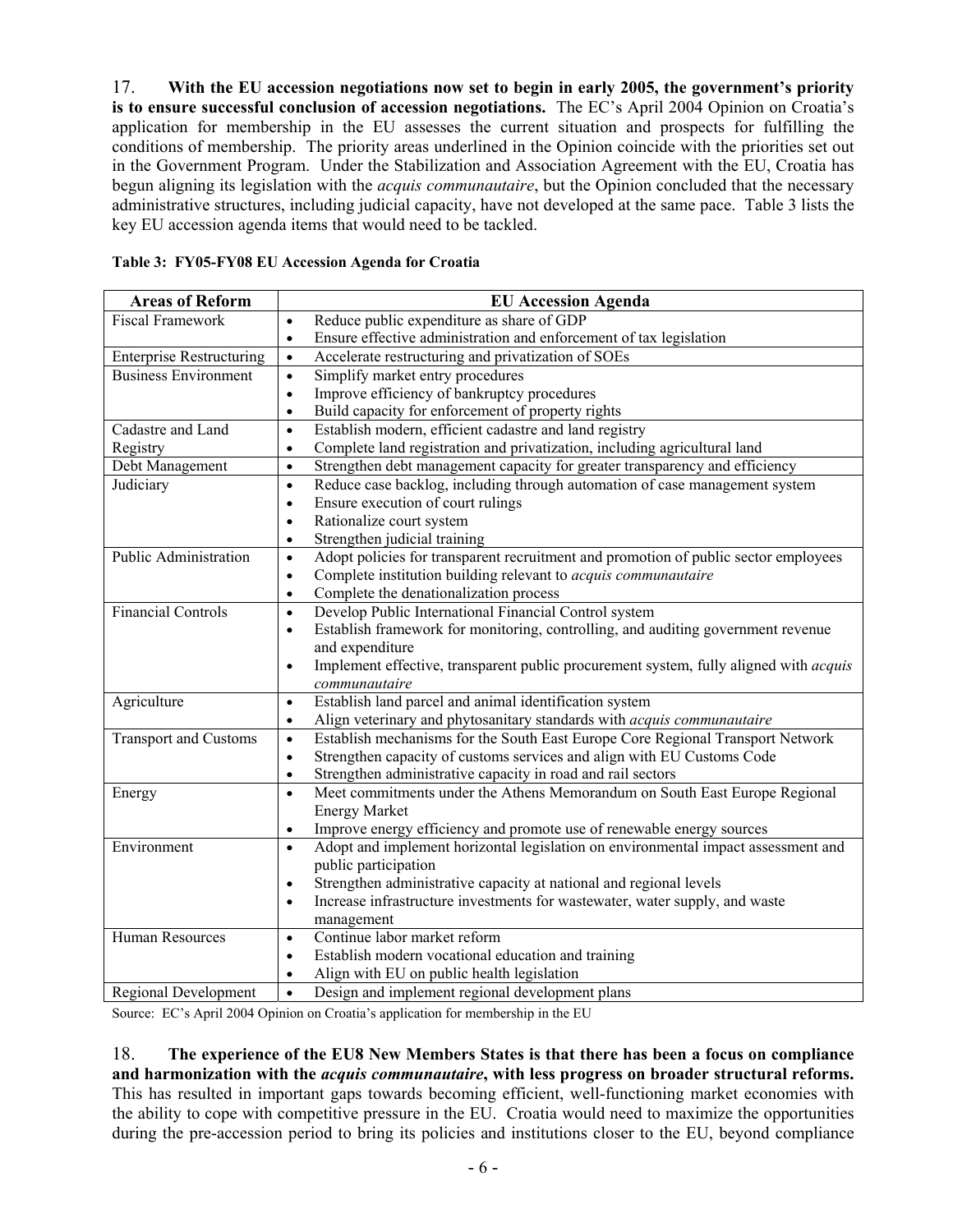and harmonization required by the negotiations on the 29 chapters of the *acquis communautaire*. More specifically, Croatia could embark on a program of accelerated reforms to move towards a high growth path, creating the conditions for Croatian companies to become more competitive in the regional markets.

19. **To become a successful member of the EU, Croatia will need to create conditions that will attract investment and produce growth.** These conditions can be categorized broadly as: (a) macroeconomic and financial stability; (b) stable, progressive and predictable laws and institutions; (c) efficient labor and financial markets; (d) social and environmental sustainability; (e) effective integration into the European infrastructure networks ensuring competitive cost and quality; and (f) a dynamic business-oriented environment which facilitates the production of high value-added goods and promotes the adoption of efficient processes and innovative technologies.<sup>9</sup> The section below addresses the four major areas where actions are urgently needed to ensure the above conditions are met: (i) rationalization and improvement of the efficiency of public spending, (ii) improvement of investment climate, (iii) improvement of governance, and (iv) strengthening of social and environmental sustainability.

## **B. Challenges to Sustainable Growth**

## **i. Rationalizing and Improving Efficiency of Public Spending**

20. **The key constraint to Croatia's sustainable economic growth is the dominance of the public sector.** Public expenditures, at over half of GDP, remain high, with Croatia having one of the largest public sectors in the world, second only to Poland among all ECA countries and slightly higher than Germany. Current spending levels could create difficulties in the EU accession process, which requires the creation of

fiscal space to finance the requirements of accession, assessed at 3.8 percent of GDP per annum<sup>10</sup>. In addition, the tax burden on Croatia's economy is extremely high compared with that of the EU8 as well as most of the EU15. Croatia taxes directly and indirectly more than 40 percent of its gross value added, thus significantly reducing its competitiveness.11 To sustain the current debt level, cross-country international comparisons indicate that there is scope for significant reductions in public health, pensions, social benefits, public wage bill, subsidies and transport spending. $^{12}$ 

| Table 4: Fublic/Frivate Sector Comparators |                                        |                                      |  |  |  |  |
|--------------------------------------------|----------------------------------------|--------------------------------------|--|--|--|--|
|                                            | Private Sector<br>Share of GDP $(\% )$ | Public Expenditure/<br>GDP Ratio (%) |  |  |  |  |
| Croatia                                    | 60                                     | 50.0                                 |  |  |  |  |
| EU8 Average:                               | 76                                     | 43.0                                 |  |  |  |  |
| Czech Republic                             | 80                                     | 46.6                                 |  |  |  |  |
| Estonia                                    | 80                                     | 38.4                                 |  |  |  |  |
| Hungary                                    | 80                                     | 53.5                                 |  |  |  |  |
| Latvia                                     | 70                                     | 38.8                                 |  |  |  |  |
| Lithuania                                  | 75                                     | 31.4                                 |  |  |  |  |
| Poland                                     | 75                                     | 44.1                                 |  |  |  |  |
| Slovak Republic                            | 80                                     | 48.4                                 |  |  |  |  |
| Slovenia                                   | 65                                     | 42.6                                 |  |  |  |  |

Table *A*: Public/Private Sector

Source: *Transition Report 2003*, EBRD (2002 data)

#### 21. **Croatia currently spends over**

 $\overline{a}$ 

**9 percent of GDP on health care,** very high compared with other EU countries, while health outcomes are still well behind EU averages.<sup>13</sup> With the same life expectancy at birth as that of Croatia, health spending in Poland is at 6.4 percent of GDP, Macedonia at 6.5 percent, and Slovak Republic at 7.2 percent. Eighty percent of Croatia's public expenditure on health care comes from public sources, representing over 15 percent of the total government budget.<sup>14</sup> Recent policies to contain health care costs are leading to

<sup>9</sup> *Croatia Country Economic Memorandum* (World Bank, 2003) proposes a reform strategy for faster economic growth embedded into the European integration agenda.<br><sup>10</sup> Croatia Country Economic Memorandum (World Bank, 2003)

<sup>&</sup>lt;sup>11</sup> The average tax burden for the EU accession and candidate countries was below 33 percent of GDP in 2002.<br><sup>12</sup> A broader analysis can be found in the World Bank Public Expenditure and Institutional Review (PEIR) 2001.

<sup>&</sup>lt;sup>13</sup> Infant mortality rates are 7.4 per 1000 live births (EU average is 4.9), maternal mortality is 6.9 per 100,000 live births (EU average is 5.5), and the incidence of TB is almost three times the EU average. 14 *Croatia Health Finance Study* (World Bank, 2002)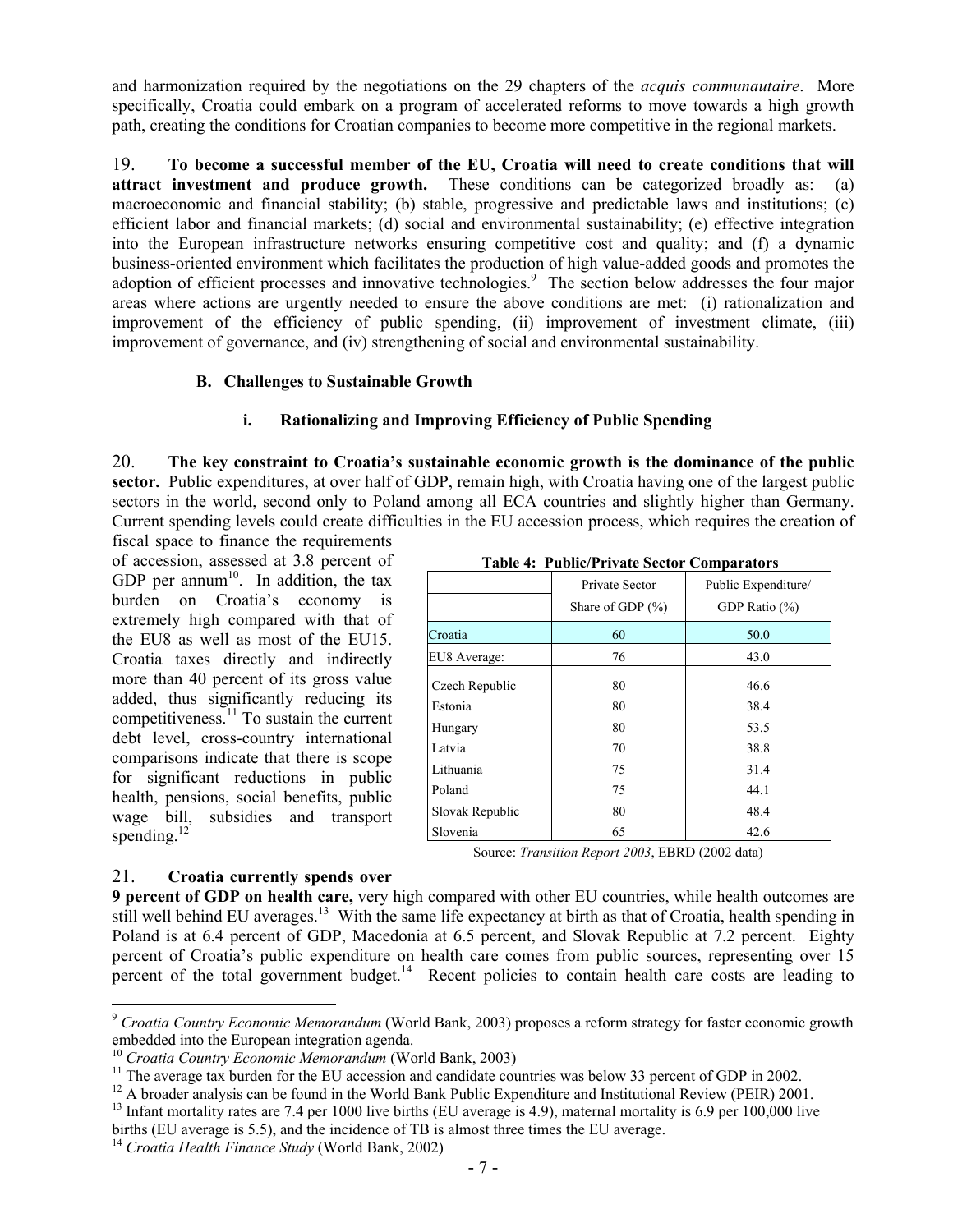problems of access to care. Yet cost pressures persist due to the aging population and new technologies, and changing epidemiological profiles have continued to exert an upward pressure on costs. Like many countries, Croatia faces a complex and inter-related set of challenges concerning the health sector's fiscal efficiency, effectiveness of service delivery in the face of national needs, organization and management at central, regional and local levels, and the capacity of its staff and institutions to deliver services. Priorities for health sector reform are improving outcomes through cost containment and system rationalization for improving service delivery, restructuring of the supplemental insurance system, greater leverage for the public health financing entity, Croatian Institute of Health Insurance (HZZO), in its contractual relationship with health care providers, and expansion of disease prevention and health awareness programs.

22. **Pension system costs are high at 13.5 percent of GDP, above the EU15 average of 10.4 percent of GDP and EU8 average of 8.3 percent of GDP.**<sup>15</sup> Only Austria (14.5 percent) and Italy (13.8 percent) spend more in relative terms on pensions than Croatia. Replacement of combined wage-price indexation with nominal wage indexation in 2004 will inevitably maintain this high burden. In combination with "pensioners debt restitution", which has created the contingent public debt liability of around 10 percentage points of GDP, wage indexation reverses the path of implicit pension debt that would rise above 200 percent of GDP. Multi-pillar pension reform of 1998 was designed to curtail pension to GDP ratio to below 11 percent in the first ten years and reduce implicit pension debt below 100 percent in order to fiscally sustain second pillar transition cost that was successfully introduced in 2002. Since current pension policy has reversed the projected pension spending trends, it would need to be revisited in order to restore social, fiscal and intergenerational sustainability of the multi-pillar pension system.

23. **Croatia's spending on social benefits has rapidly increased over the last year to an estimated 3.4 percent of GDP, owing to an expansion of poorly targeted categorical benefits**. At the same time, spending on the best targeted (and means tested) social support allowance remained at 0.7 percent of GDP, lower than in most comparator countries. Parallel and numerous benefit systems provided at different government levels and by different institutions suggest a need for rationalization as well as for reducing disincentives to return to the labor market. Half of social assistance beneficiaries are able-bodied unemployed. In some war-affected cities, 30 percent of the population are social assistance beneficiaries. There is a long tradition of supporting public social services, but overall the social service system is outdated, over-centralized, and over-institutionalized, even as it faces increased demand.16 Reform priorities in the area of social assistance include better targeting (including through promotion of local service intervention), improved system organization and management, a more streamlined cash benefits system, and monitoring of household incomes, expenditure, and behavior to better inform policy makers.

24. **There is also a need to reduce public sector wage bill and subsidies.** The share of public sector wage bill in GDP remains high at 11 percent of GDP in comparison to an average 7.2 percent of GDP in the CEEC or 10 percent in EU15. Subsidies to the enterprise sector,<sup>17</sup> including those to railways, shipyards, the Postal Bank, agriculture, and tourism, amounted to over 3.3 percent of GDP in 2003, compared to the EU15 average of approximately 0.8 percent of GDP. Faster privatization and enforcement of the competition policy is expected to lead to less reliance of the corporate sector on state aid. For example, the annual fiscal burden of the railways sector has reached about 1.3 percent of GDP, about double that of Bulgaria and Italy (0.6 percent) and Romania (0.7 percent). Restructuring of the sector through discontinuance of non-economic lines, adoption of an optimal investment plan to meet EU standards, reduction of excess labor costs, increase of operational efficiency with support from the private sector, and privatization of subsidiaries should reduce the fiscal drag of the railways.

 $\overline{a}$ 

<sup>15</sup> R. Holzmann, *Toward a Reformed and Coordinated Pension System in Europe: Rationale and Potential Structure*, Watson Wyatt Lectures Series, April 2004. In addition to EU8 countries, sample includes Cyprus, Malta, Romania, Bulgaria and Croatia.

<sup>&</sup>lt;sup>16</sup> The aging of the Croatian population is projected to increase demand for beds in old age homes by about 2,200 by 2040, on top of already long waiting lists for placements. There is also an increase in the number of young children and young adults who are being institutionalized. Many of the institutions are too big (the average capacity of children's homes is 80), and residents tend to stay for long periods.

<sup>&</sup>lt;sup>17</sup> Includes subsidies provided by central and local governments to public enterprises, privatized enterprises, and SOEs.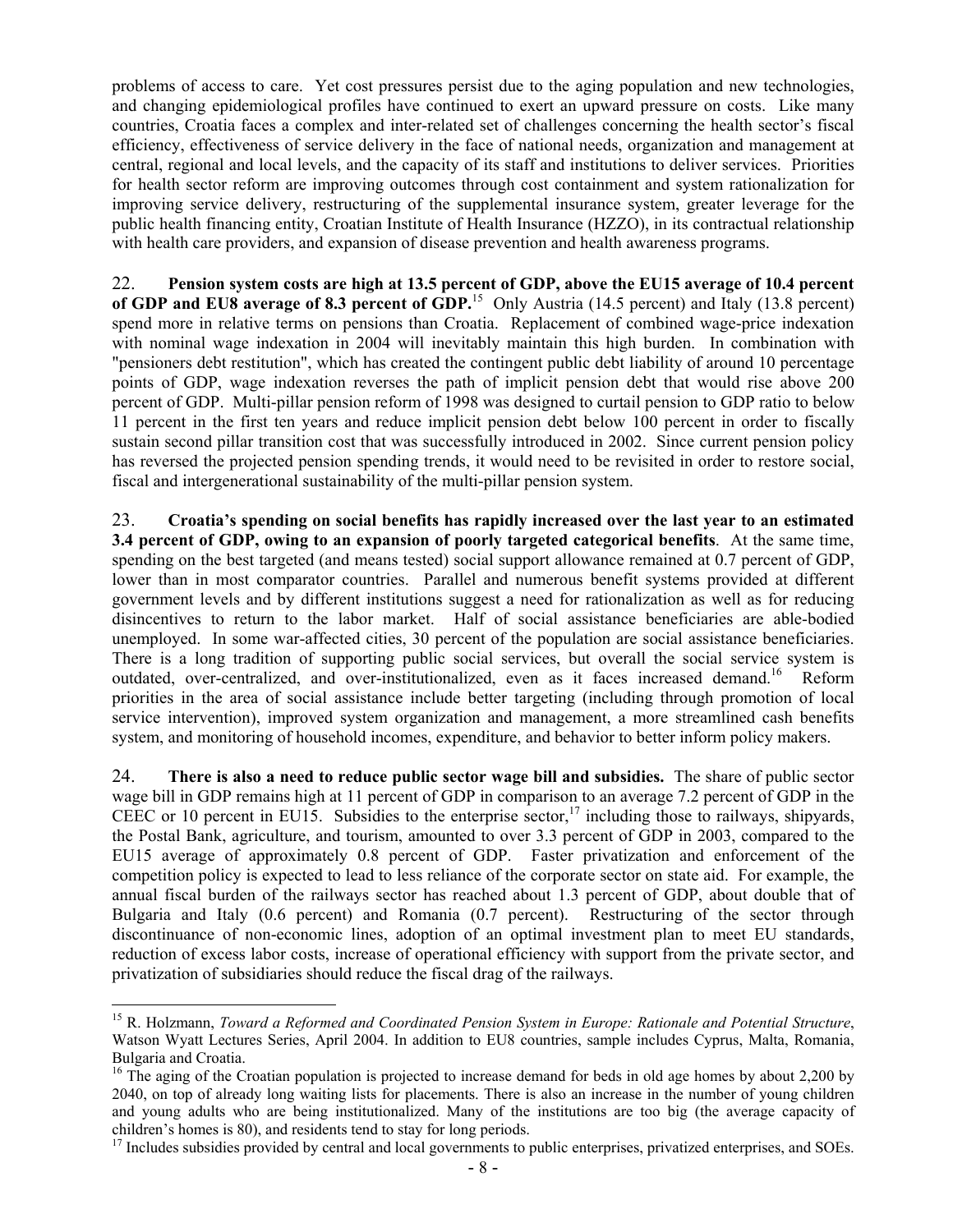25. **An ambitious transport investment program for roads and highways has driven public spending to 2.5 percentage points of GDP higher than in comparable countries.** Public expenditure on transportation currently comprises 5 percent of GDP in Croatia, versus 1.5 percent in the UK and France. Yet transportation contributes only 8 percent to GDP, only slightly higher than the EU average of 6.5 percent. Unit costs for investment in the motorways system are high due to excessive standards and crowd out expenditure for much needed maintenance and rehabilitation of existing road networks. For fiscal sustainability in the roads sector, it will be important that the government provides adequate budgetary support for critical road maintenance and reviews options for bringing in the private sector for road and highway construction and maintenance.

26. **Weaknesses in public expenditure are contributing to the worrying fiscal situation.** The forecasting function in the Ministry of Finance needs to be strengthened for greater transparency and better quality, and shift to a three-year budget framework structured so that it can ensure monitoring and evaluation of budget programs.<sup>18</sup> While budget execution processes were recently strengthened, the effectiveness of the government's single account Treasury System is a concern. As recommended in the Country Procurement Assessment Review (CPAR) and Country Financial Accountability Assessment (CFAA), drafts of which were recently shared with the government, Croatia needs to adopt public procurement and financial management legislation and implement associated institutional reforms in order to align its systems with EU requirements to access EU pre-accession funds as well as to realize significant resulting cost savings.

#### **ii. Improving Investment Climate**

27. **In addition to reducing and restructuring public spending, improvements in the business climate and reform of the judicial system are needed to increase private sector investment and productivity.**  Croatia's private sector share of GDP at 60 percent is lower than that of any EU8 country (see Table 4). There is a significant unfinished privatization agenda, and progress in restructuring has been disappointing. The high incidence of loss-making among state-owned enterprises (SOEs) (56 percent) and privatized enterprises (39 percent) in 2000

 $\overline{a}$ 



Source: *EBRD Transition Report 2003*

suggests that restructuring in these firms to date has been largely insufficient. According to the Croatian Fund for Privatization (CPF), only about 180 companies remain with majority state-ownership. However, many of these companies are both loss-making and heavily indebted. They include five shipyards, nine *agro-kombinats* (state farms), and a large number of hotels. In addition, in the energy sector, the electricity utility (HEP) needs to be restructured to meet Croatia's obligations towards the Athens Memorandum on South East Europe Regional Energy Market and expectations to be part of the European Community's internal energy market. This would imply the creation of autonomous transmission and distribution companies leading to electricity prices that would be competitive, as currently HEP's electricity tariffs are high compared to neighboring countries.

<sup>&</sup>lt;sup>18</sup> Preparation of rolling three-year budgets and restructuring of the debt management function in the Ministry of Finance as well as completing a register of government debt guarantees are structural benchmarks under the Fund program.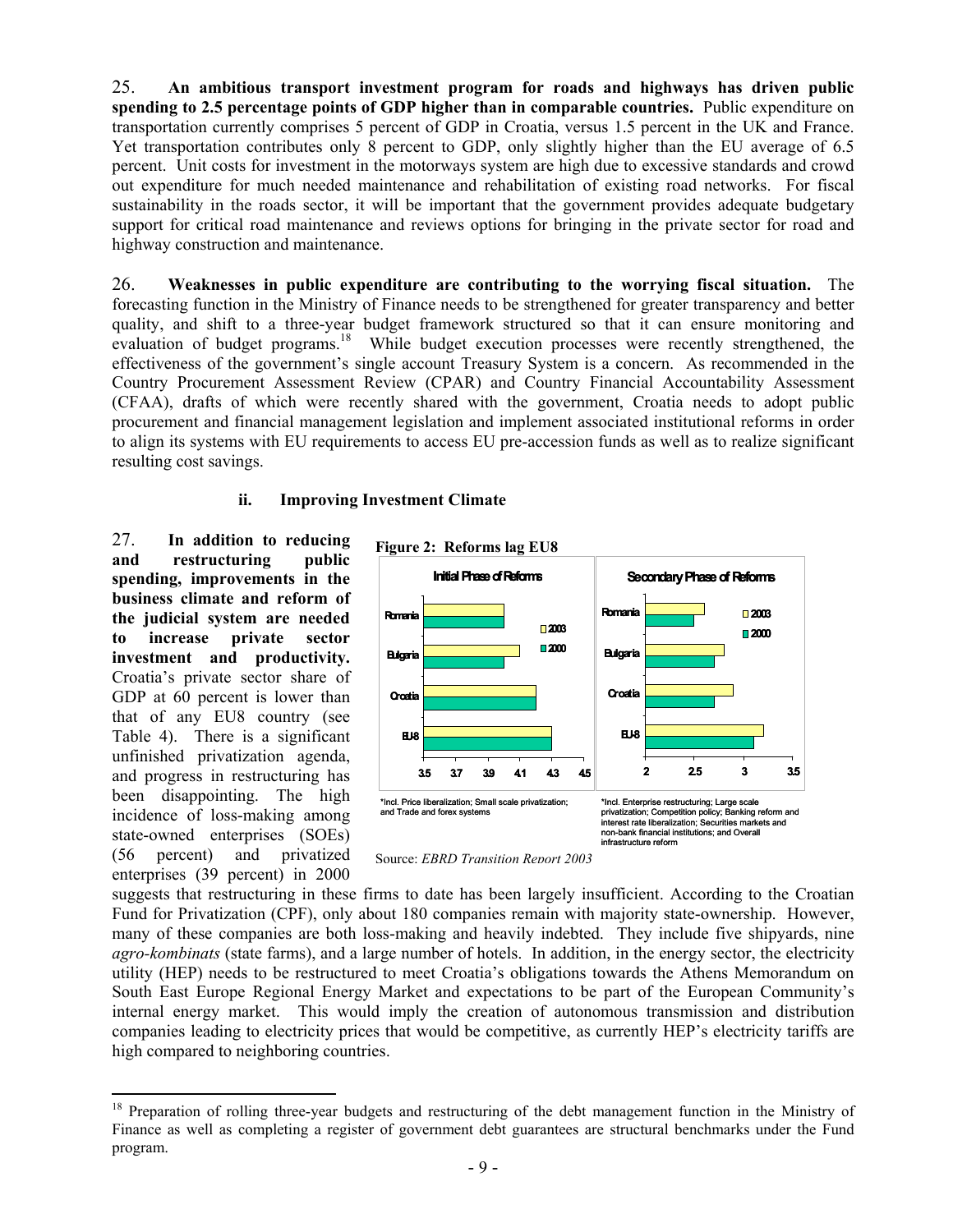28. **Actions are also needed to facilitate private firm entry.** The dominant trends in employment and productivity show that by far the most dynamic sector has been the private (non-privatized) sector, primarily small and medium enterprises (SMEs). However, this sector still only accounts for about 35 percent of the value added and owns fewer than 30 percent of the assets. Much of the dynamism of Croatia's economic growth and employment potential will thus depend not just on the efficiency of the exit mechanism for large enterprises but also on the ease with which new businesses can be created. A number of administrative barriers identified in the Foreign Investment Advisory Service (FIAS) 2001 assessment were subsequently tackled by the former government, such as labor market flexibility, company law, bankruptcy law, and business registration. However, the findings of a recent administrative and regulatory cost survey show that conducting business in Croatia remains costly compared with neighboring countries in terms of new business registration (time consuming at 50 days and expensive at  $\text{USS}843^{19}$ ), inspections, hiring flexibility, land acquisition, and site development. Simplified procedures for land title transfer, physical planning, and public utilities, together with improved coordination between government agencies, should be pursued to help facilitate the creation of new firms.

29. **Croatia's judicial system also suffers from inefficiencies, specifically, the court system cannot ensure timely and impartial adjudication of commercial disputes.** Also, Croatia lags behind six of the EU8 countries in secured transactions law and enforcement<sup>20</sup>, despite the number of judges per  $10,000$ inhabitants in Croatia being among the highest in Europe. (See Figure 3.) One of the sources of large inefficiencies and backlog in the court system is the non-adjudicative agenda with which judges are tasked, such as maintenance of land and company registers. The court system needs to be rationalized, iudicial procedures need to be streamlined, accountability and performance monitoring of judges need to be introduced, and professionalism of judges and court personnel improved.



**iii. Improving Governance** 

30. **Croatia's public administration is costly, fragmented, and ill equipped to deal with the combined challenge of structural reform and the related EU accession.** (See Figure 4.)Public administration reform will be critical for Croatia to build the capacity needed to take on the challenge of

 $\overline{a}$ 

<sup>&</sup>lt;sup>19</sup> Higher on both counts compared with Bulgaria (30 days and US\$148), Romania (27 days and US\$217), Lithuania (26 days and US\$231), and the UK (18 days and US\$264). Source: *Doing Business in 2004 – Understanding Regulation* (World Bank and Oxford University Press, 2004) 20 Source: *Transition Report 2003* (EBRD)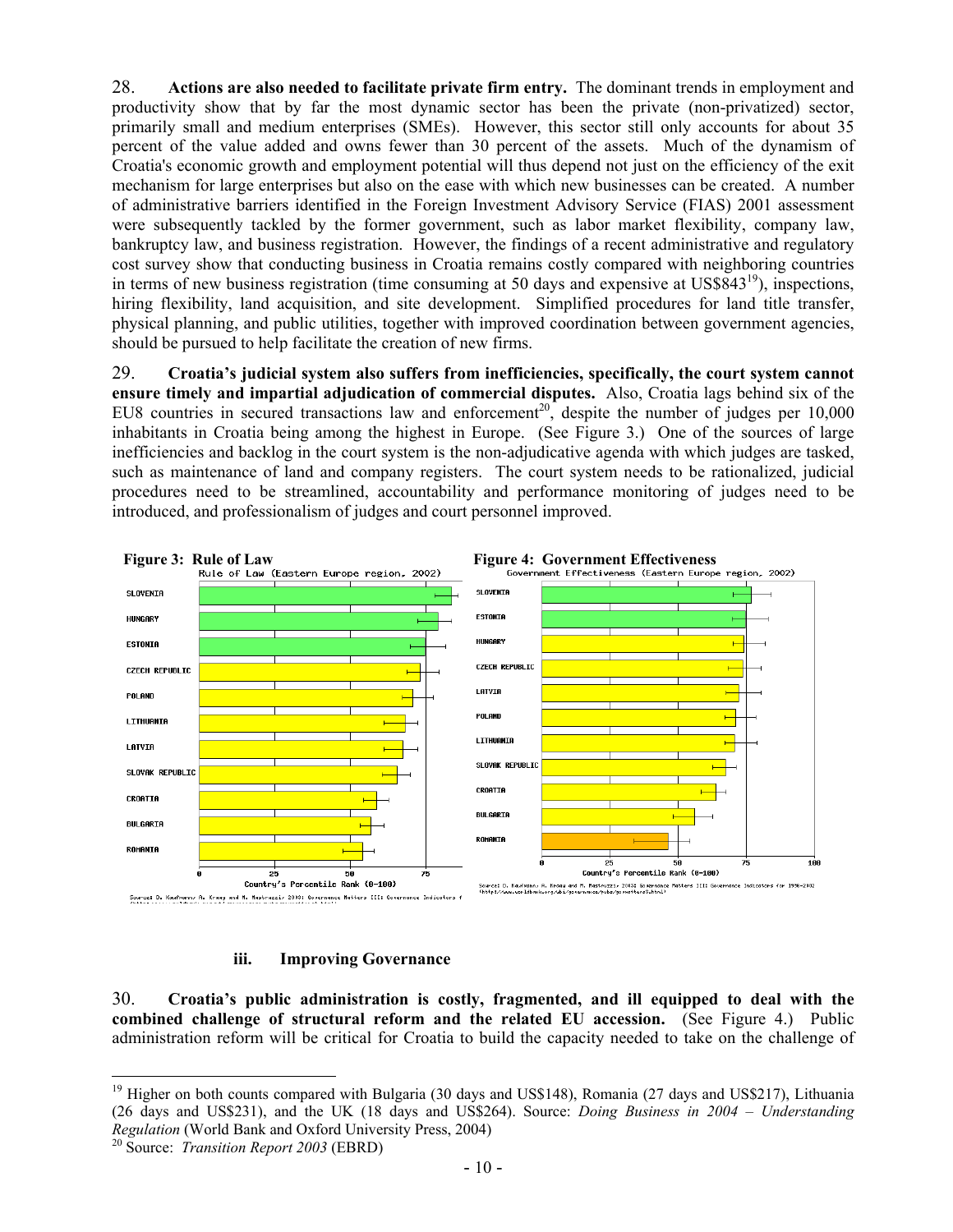accession negotiations and to maximize effective use of resources. There are five priorities for public administration reform: (i) the de-politicization of the senior civil service; (ii) integration of budget reform with policy planning; (iii) strengthening of central agency capacity for the implementation of policy reforms; (iv) continuation of the administrative restructuring process initiated in 2003, in order to align institutions to EU norms and facilitate policy coherence rather than fragmentation; and (v) development of a carefully sequenced and affordable decentralization strategy aligned with EU standards.

## **iv. Ensuring Social and Environmental Sustainability**

# 31. **Croatia will need to implement policies aimed at facilitating broad participation in growth.**

While Croatia's poverty rates are low, inclusion in the growth process is constrained by high unemployment and low labor force participation. Inclusion in the growth process is especially challenging for some segments of the population, in particular those with low levels of education (who comprise one-half of the

unemployed), those living in economically depressed areas still reeling from the effects of the war, and the elderly.

32. **Approximately 40 percent of the adult population has only eight years or less of schooling.** Compared to the average OECD five year-old, the average five year-old Croat can expect to complete about four years less of education over his or her lifetime. Among those who have completed some form of secondary education, a very high percentage has completed only basic vocational programs (32 percent versus only 3 percent for the OECD) that ill equip them for the modern workplace. The secondary education of some 38 percent of the unemployed does not go beyond basic vocational training. Croatia has only one-half of the OECD's share of tertiary completers (see Figure 5). The



tertiary education dropout rate is very high, at nearly 70 percent. While Croatia will join international educational assessments in 2006, regional indicators of education performance on most measures are sobering. Many Croatian employers have expressed alarm over the quality of graduates of Croatian secondary schools, where students are exposed to a fact-based curriculum that does not nurture critical thinking and creativity or provide the learning skills needed to contribute to innovation-led growth. This situation presents a major challenge for Croatia, if it is to have a competitive workforce vis à vis EU member states, where education sector indicators are much higher. Education sector priorities for Croatia include curriculum development, evaluation of education outcomes, and strengthening of policy development and accountability.

33. **In areas marginalized by war, local infrastructure investment, social reintegration programs, and continued de-mining are needed to lay the necessary pre-conditions for private sector-led growth.**  Economic growth in rural areas is constrained by dominance of state-owned *agro-kombinats* and cooperatives with soft budgets and large subsidies, fragmented private agricultural landholdings, crop and livestock yields significantly below EU standards, weak commodity markets, and poor access to credit. To reduce urban/rural disparities, priorities for the agriculture sector (which contributes about 8 percent of GDP) include land registry modernization, privatization of the *agro-kombinats*, and alignment with EU standards for food safety to position Croatia as an agricultural exporter.

34. **Water is the natural resource most critical to Croatia's sustainability, especially given its importance to the tourism sector.** Key objectives in the water sector are (i) to extend the public water supply to 90 percent of the population; and (ii) to extend wastewater collection to virtually all of the population, a significant increase from the 60 percent at present. On the institutional side, water utilities need to make efficiency gains through cost recovery as well as efficiency gains, and the regulatory framework governing their relationship with water utilities needs strengthening. In addition, innovative financing mechanisms will need to be explored, given the large scale of investments needed in the water sector. Also, environmental management at both the national and municipal level needs strengthening.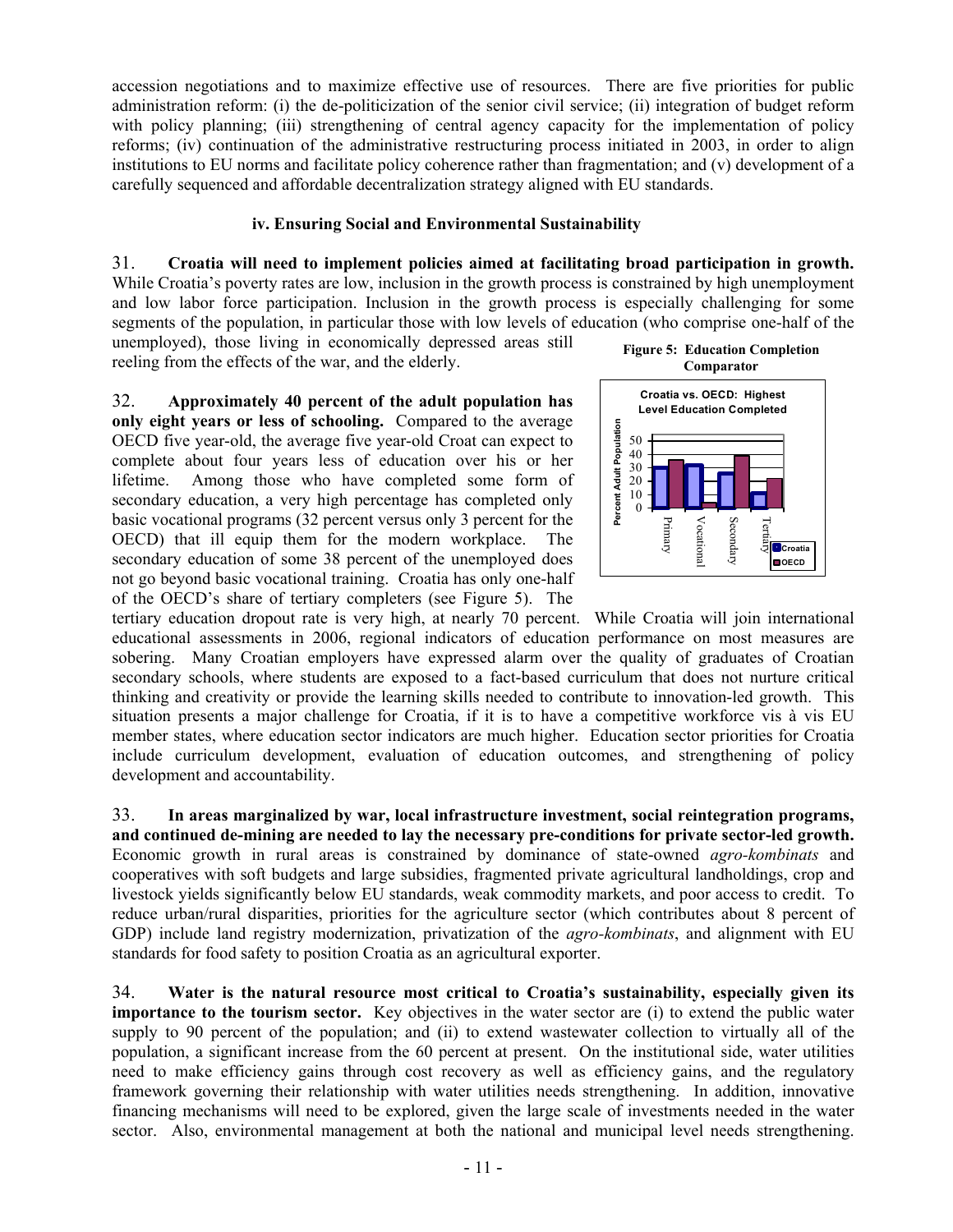Given the magnitude of incremental investment needed (estimated at 5 to 10 billion euro over a 20-year  $period<sup>21</sup>$  and the complexities of attracting private investment, Croatia's compliance with accession criteria in this area can be achieved only over the longer term. Priorities identified by the EC call for the Croatian government to "develop horizontal legislation, including on environmental impact assessment and public participation; strengthen the administrative capacity at national and regional level to ensure planning, including preparation of financial strategies; strengthen the capacity of national and regional inspection services and enable them to effectively enforce environmental legislation; and adopt and start implementing a waste management plan."22

## **III. BANK GROUP ASSISTANCE STRATEGY**

#### **A. CAS Objectives**

35. **The main objec tive of the CAS is to support the government's growth and reform strategy for successful EU accession.** The strategy calls for a shift in the sources of growth from public sector expenditures and consumption to private sector investment and productivity.This in turn requires the reduction and rationalization of the role of the public sector, the establishment of a supportive investment climate, and the establishment of macroeconomic stability. The growth strategy would focus on increasing and diversifying exports, as well as encouraging innovation. To address quality of growth issues, the CAS also supports a systematic effort to ensure broad participation in growth as well as sustainable natural resource management.

36. **The CAS is designed to support much of the effort Croatia needs to undertake during the next four years to meet EU accession requirements.** However, the CAS goes beyond supporting harmonization initiatives required by the *acquis communautaire* and focuses on accelerating important structural and institutional reforms to ensure faster growth and enhance Croatia's ability to cope with competitive pressures in the EU. The CAS aims to support the government's objective to achieve a threeway convergence of the EU, IMF, and World Bank Group programs. The common aim of these programs is to focus on macroeconomic stabilization, reduce the size of the public sector, promote private sector-led growth, and build capacity to implement some key aspects of the *acquis communautaire*. The CAS is built around outcomes aligned with the development challenges discussed above as well as with Croatia's priorities for fulfilling its EU accession agenda. World Bank Group instruments proposed for the four-year CAS period are aligned to these outcomes and accession priorities. Table 5 illustrates these linkages.

 $\overline{a}$ 

<sup>&</sup>lt;sup>21</sup> *Croatia Country Economic Memorandum* (World Bank, 2003)<br><sup>22</sup> Source: *European Council Decision on the Principles, Priorities and Conditions Contained in the European Partnership with Croatia* (Brussels, April 20, 2004).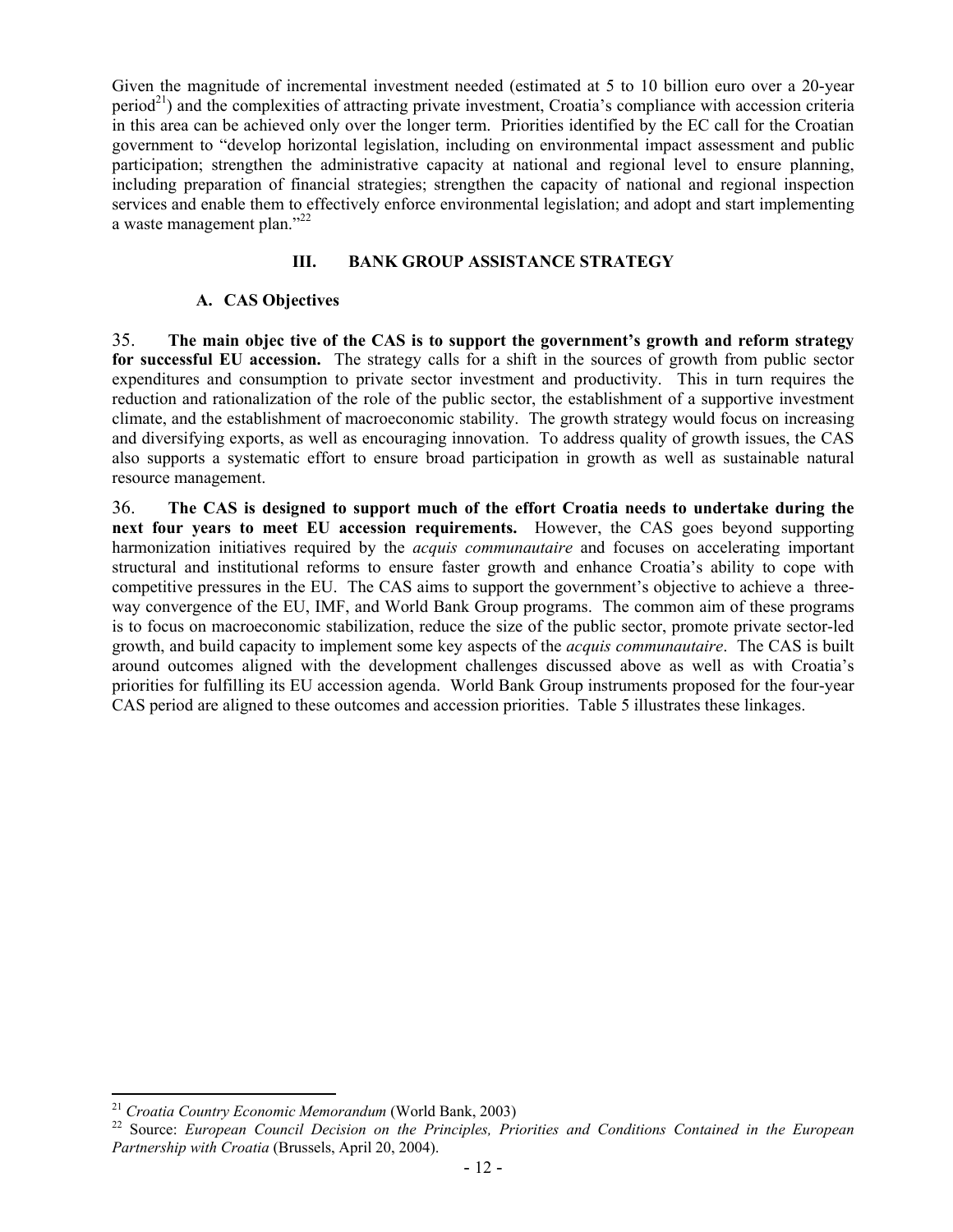| <b>EU Accession Agenda</b>                 | <b>World Bank Group Instruments</b>                        |
|--------------------------------------------|------------------------------------------------------------|
|                                            | <b>Political Criteria</b>                                  |
| Judicial Reform                            | PALs; Policy Workshops; Court and Bankruptcy               |
|                                            | <b>Administration Project</b>                              |
| <b>Public Administration Measures</b>      | PALs; Policy Workshops                                     |
| Protection of Minorities and Refugees      | Croatia Living Standards Assessment; Social and            |
|                                            | Economic Recovery Loan                                     |
|                                            | <b>Economic Criteria</b>                                   |
| Macroeconomic Stabilization and Fiscal     | PALs; Health Sector Reform and Investment Loan; Public     |
| Framework                                  | Finance Review; Country Economic Memorandum                |
| Enterprise Restructuring and Privatization | PALs; Regional Rehabilitation Loan; IFC investments and    |
|                                            | <b>TA</b>                                                  |
| <b>Business Environment</b>                | PALs; Science and Technology Project; Investment           |
|                                            | Climate Assessment; Financial Infrastructure Study; Policy |
|                                            | Workshops; IFC advisory services in corporate governance   |
|                                            | and environmental standards; IFC investment in             |
|                                            | infrastructure and utilities                               |
| Cadastre and Land Registry                 | PALs, Real Property Registration and Cadastre Project      |
| Debt Management                            | Debt Management TA                                         |
|                                            | <b>Ability to Assume Obligations of EU Membership</b>      |
| <b>Financial Controls</b>                  | PALs; Fiduciary Country Systems TA                         |
| Agriculture                                | PALs; Agriculture Aquis Cohesion                           |
| <b>Transport and Customs</b>               | Trade and Transport Integration Project                    |
| Energy                                     | Energy Sector Expenditure Reform and Investment Loan;      |
|                                            | IFC's post-privatization support; IFC/MIGA facilitation of |
|                                            | private sector participation; IFC BIDFacility              |
| Environment                                | Environment Management Project; Environmental              |
|                                            | Strategy; Municipal Services Project; Coastal Cities II;   |
|                                            | IFC BIDFacility; IFC investments                           |
| Human Resource Development                 | PALs; Education Sector Development Loan; IFC's             |
|                                            | advisory services for outsourcing selected health services |
|                                            | to private sector                                          |
| <b>Regional Development</b>                | Social and Economic Recovery Loan; Regional Economic       |
|                                            | Rehabilitation Loan; Regional Development Study; IFC       |
|                                            | financing; IFC BIDFacility                                 |

#### **Table 5: CAS and EU Accession Agenda Synergies**

Note: The PALs are sequenced single-tranche development policy loans.

37. **The World Bank Group has a comparative advantage in five areas, consistent with the activities that are not or are only partially addressed by other partners**: (i) policy advice and analytical work based in particular on EU8 experience, to underpin the design and sequencing of reforms for macroeconomic sustainability and promotion of sustainable private sector-led growth; (ii) low-cost adjustment lending as an incentive framework for implementing the associated yet often politically difficult structural reforms; (iii) institution building to facilitate implementation of the reform agenda; (iv) design of sector programs that provide systemic solutions which could be financed by both the Bank and partners; and (v) provision of value-added services together with funding, as opposed to just providing capital. As for specific sectors, the EU *acquis communautaire* will require Croatia to undertake numerous institutional and legislative reforms but does not offer specific guidance on how to fulfill the requirements. Given its global as well as EU8-specific experience, the World Bank Group is playing a critical role in filling these gaps. The EU's role is policy signaling with some provision of resources which require co-financing from the budget. IFC is uniquely positioned to use its global experience in markets around the world to help Croatian companies engage in sustainable projects beyond national borders. This is particularly important as domestic financial institutions do not yet have the necessary expertise, and international banks have withdrawn from long-term cross-border finance. IFC will offer Croatia a combination of diverse and innovative financial products, global reach and experience in markets around the world, combined with its sustainability expertise in key industries, to help local companies engage in sustainable projects beyond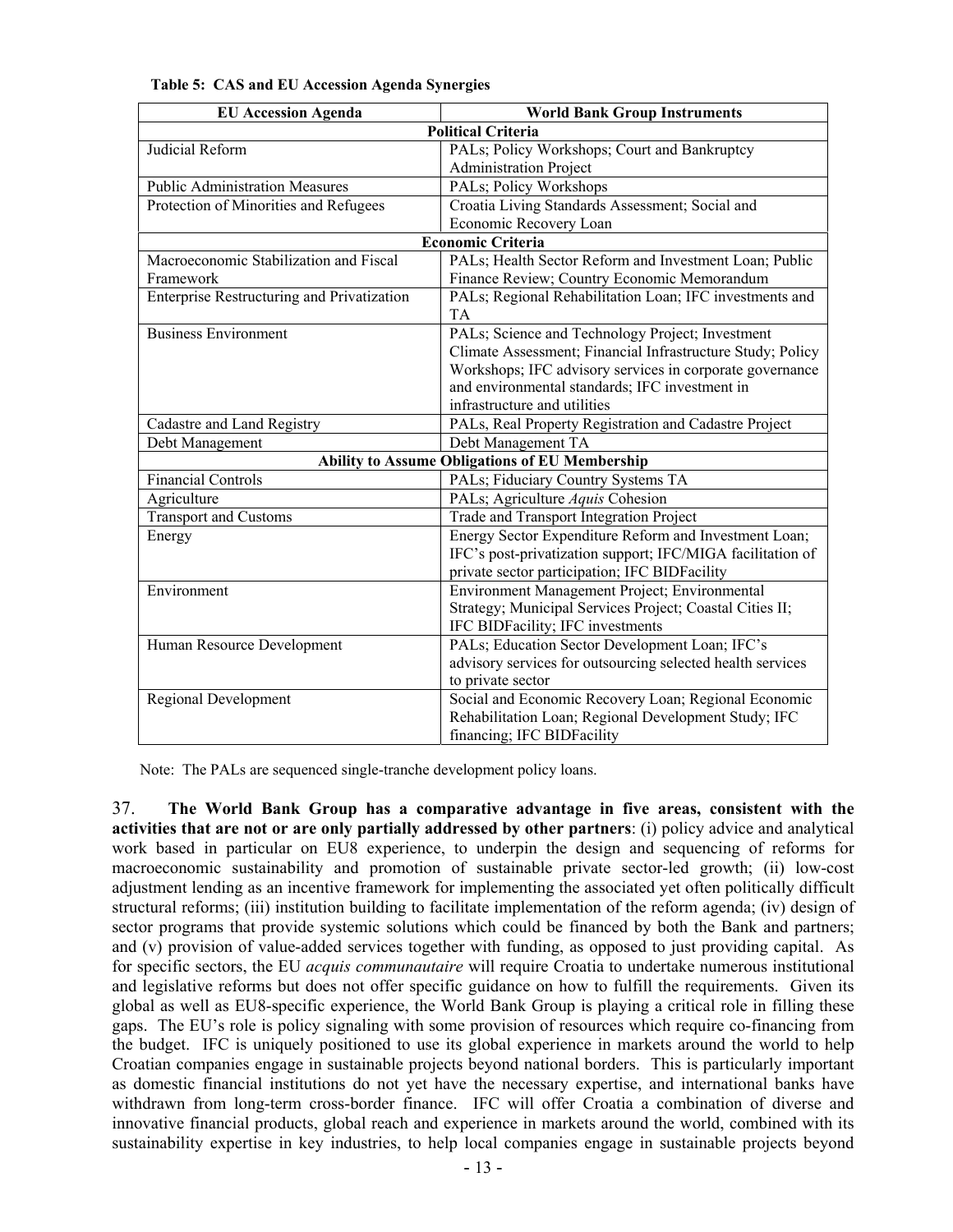their national borders, and a broad array of advisory services. The Bank and IFC have a strong role to play in helping the infrastructure industry and social sectors overcome the regulatory, financing and implementation constraints facing these sectors. Both the Bank and IFC will form partnerships to address sector-wide constraints in a comprehensive manner.

# **B. Implementation of the Previous CAS**

38. **The 2001 CAS Progress Report laid out base case and low case assistance scenarios for FY02- 03: US\$277 million in the base case and US\$60-80 million in the low case.** The Progress Report confirmed the strategy set out in the 1999 CAS, namely, support for restoration of fiscal sustainability, maintenance of financial sector stability, reduction in the size of the public sector, improved governance, strengthened market institutions and competitiveness, infrastructure investment, and more effective social protection programs.

39. **Delivery of the CAS Progress Report's FY02-03 lending program went as planned**, with a SAL in FY02, followed by two investment loans (Pension, and Real Property Registry and Cadastre) in FY03 at slightly lower amounts than set out in the Progress Report, for two-year total commitments of US\$255 million.

40. **Reforms supported by the SAL were successfully implemented.** The SAL program was focused in design to support ambitious reform in three specific areas: fiscal consolidation, business climate improvement, and labor market flexibility. The reforms included adoption of legislation to improve public expenditure management and control, reduce worker severance benefits and increase fixed –term contract labor, improve bankruptcy and competition legal frameworks, improve investment policy, continue privatization, establish a multi-pillar pension system, and rationalize social benefits for war veterans and privileged pensioners. A more comprehensive reform agenda (e.g., imposition of hard budget constraints and privatization of large SOEs) would not likely have met with the same success, given the political constraints in the period leading up to the November 2003 national elections.

41. **The active IBRD and GEF portfolio as of end-FY04 included 13 operations for a total of US\$507.2 million, of which approximately US\$342 million was undisbursed.** (See Annex B8a.) The bulk of Bank operations in Croatia continue to be concentrated in the infrastructure and energy sectors: 58 percent in terms of numbers of operations and 81 percent in terms of dollar commitments.

42. **While OED reviews have indicated good quality of projects at time of closing, and the overall IBRD disbursement ratio is very high (at 41 percent at end-FY04, well above that of 18 percent for the ECA Region as a whole), implementation of the Bank's ongoing investment portfolio during the past year has been disappointing.** With 37 percent of commitments currently at risk due to implementation problems during the second half of FY04, the Croatia portfolio was the subject of a Bankwide portfolio review in November 2004. The portfolio quality is especially affected by the lack of sufficient progress in the areas of railways sector restructuring, and cost reduction and legal reforms supported by the Real Property Registration and Cadastre loan and the Court and Bankruptcy Administration loan. The deterioration in portfolio quality is the combined result of a new government tackling a steep learning curve with the Bank evidenced by coordination problems and loss of focus on ongoing projects, and the project teams taking a firm stance with new counterparts in order to inject fresh momentum in project performance. Experience has shown that setting high standards early keeps implementation focused and well paced. The Bank held a series of intensive meetings with the government in July 2004 to address the issues in the five problem projects, and expectations are that at least four of them will be upgraded around end-CY2004.

43. **Drawing lessons for implementation of the next CAS, the Bankwide review reached four conclusions**: (i) development policy lending is a more effective instrument than sector investment lending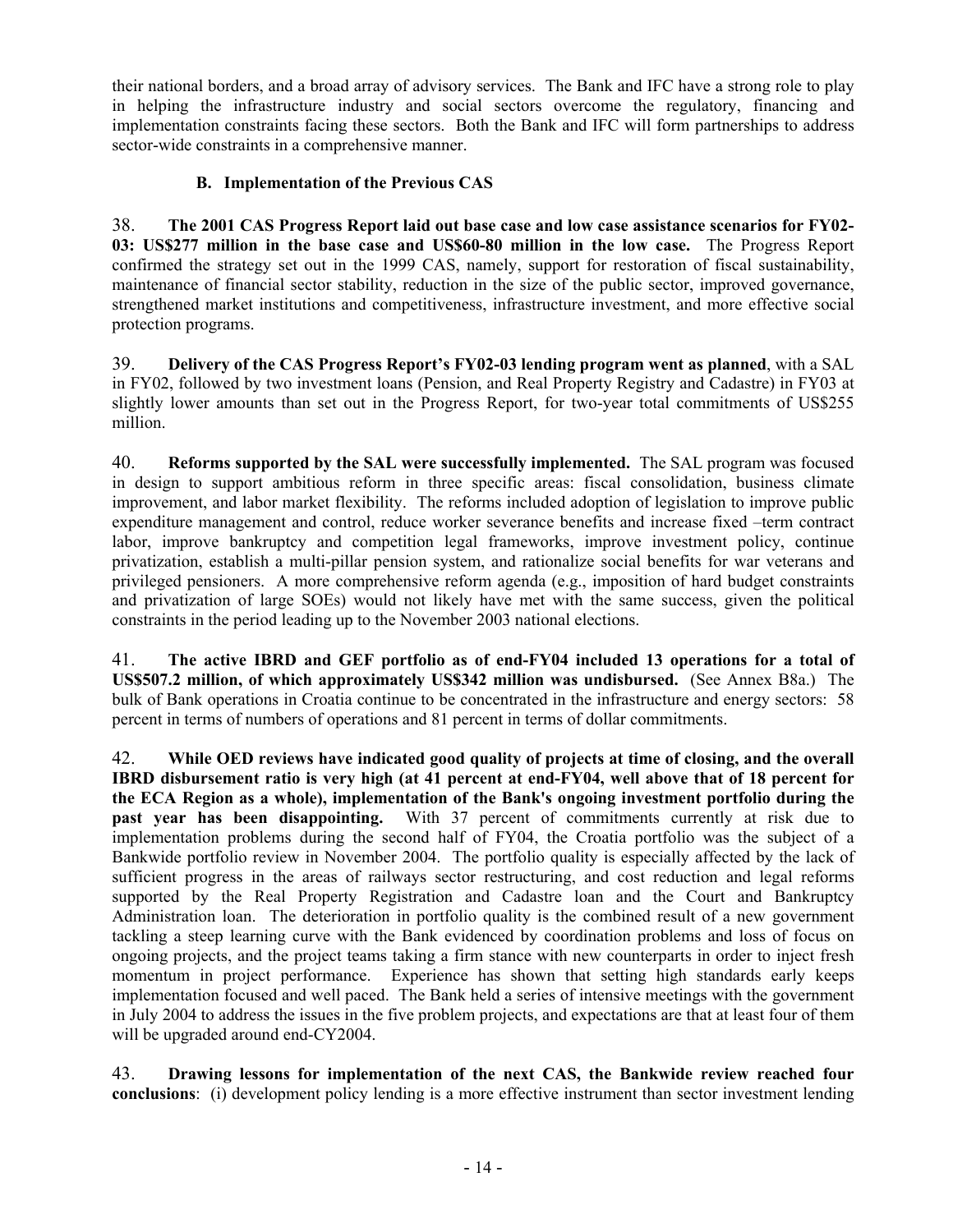for supporting structural reforms, and therefore the Programmatic Adjustment Loans<sup>23</sup> (PALs) planned for the new CAS period should be more effective in this regard; (ii) increased emphasis on analytic work in the new CAS program should serve to build more support for reform as well as strengthen the linkage between the EU agenda and the design of Bank operations; (iii) six loans are expected to close during the next 18 months as scheduled; and (iv) the upcoming Joint Portfolio Review (planned for January 2005) will assess the portfolio in the context of the new CAS, and lead to cancellation and/or restructuring as needed, to ensure relevance of ongoing operations to the EU agenda.

44. **IFC has been successful in supporting several commercially productive enterprises in Croatia with strong foreign exchange earnings and employment opportunities, as well as in developing the**  financial sector. IFC has also been helping strategically important Croatian companies to grow into regional industry leaders. As of September 2004, IFC's committed portfolio in Croatia totaled US\$132 million for its own account and US\$26 million in syndicated loans, with seven investments, some in commercially productive enterprises with strong foreign exchange earnings and employment opportunities, and some in the financial sector. IFC has also been helping Croatian companies grow into regional industry leaders. IFC activity in Croatia has been constrained, however, by the country's slow pace of privatization, corruption concerns, high labor costs, and the importance of not crowding out the private sector in an investment-grade country. (See Annexes B3d and B8b.)

45. **MIGA guarantees have facilitated approximately US\$221.3 million in five projects in Croatia's financial services sector since Croatia became a member of MIGA in 1993.** In addition, MIGA's online information resources include well over 100 documents pertaining to investment opportunities in Croatia and related legal and regulatory issues.

46. **With preparation of the next CAS under way and the need to launch the next phase of reforms to make visible progress on the eve of accession negotiations, the new government is now actively engaged with the Bank.** A recently launched series of sector-specific workshops is also having a beneficial effect on the Bank's dialogue with the new Croatian authorities. It is expected that this greater engagement and the new government's resulting improved understanding of how to work with the Bank as a valued partner will also have a salutary effect on implementation of the ongoing portfolio. In addition, having now granted candidate status to Croatia, in the coming months the EC will in all likelihood begin to encourage the authorities to reduce the country's macroeconomic vulnerability and embark on the next phase of deep structural reforms, in order to begin to close the gaps in economic performance between Croatia and the CEEC. It is the government's expectation that the EC, the Bank, and the Fund will shift into a mutually reinforcing, joint collaboration with Croatia, as they have done with the other candidate countries, thereby increasing the effectiveness of their support.

# **i. Lessons Learned from CAE**

47. **OED recently completed a Country Assistance Evaluation (CAE) for Croatia which was discussed at a meeting of the Informal Subcommittee of the Board's Committee on Development Effectiveness on April 21, 2004.** The CAE assessed the role of Bank assistance to Croatia during 1991- 2003, during which the Bank made 22 loans totaling US\$1.2 billion in commitments. The key findings of OED's CAE are that while the reconstruction loans in the initial phase of Bank assistance had successful outcomes, loans to reform public finance, promote growth, and strengthen public administration have been less successful. OED concludes that Bank assistance has fallen short in promoting the privatization process and had limited impact on improving the efficiency of the judiciary or of public expenditure for highways or railroads. However, the Bank has been instrumental in helping to launch labor and pension reforms and was highly successful in the financial sector. Going forward, OED recommends that Bank lending for major infrastructure, whether investment or adjustment lending, should be predicated on implementation of sector policy reform.(See Table 6 for a summary of CAE lessons and recommendations).

 $\overline{a}$ 

<sup>23</sup> Sequenced single-tranche development policy loans.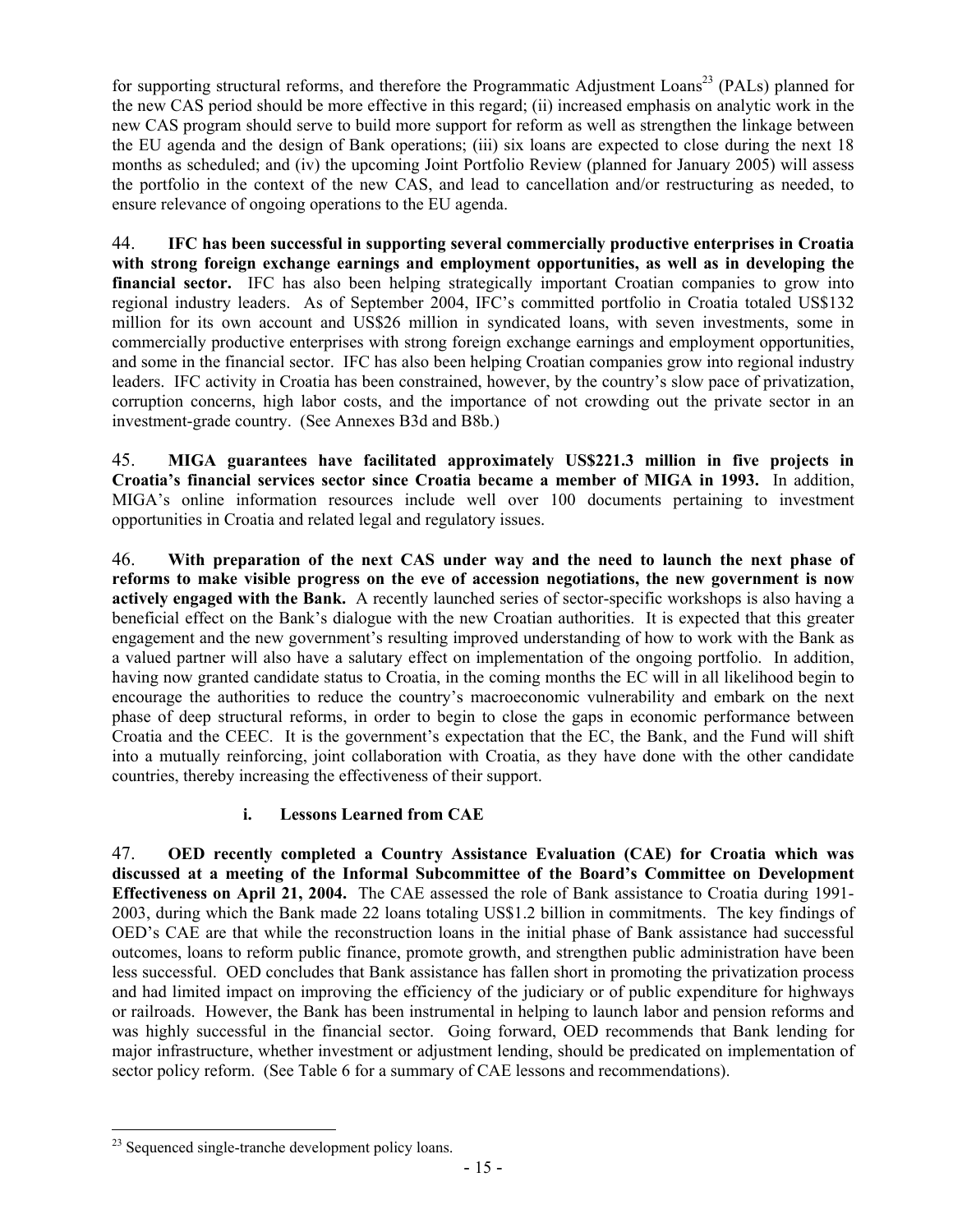48. **The CAE also assessed the role of IFC, with a committed portfolio of US\$97.5 million in equity and loan investments at the time of OED's assessment as of end-October 2003.** OED found that IFC's investments had been successful in several commercially productive enterprises with strong foreign exchange earnings and employment opportunities, as well as in the financial sector. In particular, IFC has helped strategically important companies grow into regional industry leaders. IFC's investment in a shipyard has not been successful because of the company's lack of strategic and effective operational management in a difficult sector.

|        | <b>CAE Lessons:</b>                                                                                                                                                                                                                                                                                                                                                                                                                                                                                                                                                                                    |   | <b>OED</b> Recommendations:                                                                                                                                                                                                                                                                                                                                                                                                                                                                                                                                                                                                                                           |
|--------|--------------------------------------------------------------------------------------------------------------------------------------------------------------------------------------------------------------------------------------------------------------------------------------------------------------------------------------------------------------------------------------------------------------------------------------------------------------------------------------------------------------------------------------------------------------------------------------------------------|---|-----------------------------------------------------------------------------------------------------------------------------------------------------------------------------------------------------------------------------------------------------------------------------------------------------------------------------------------------------------------------------------------------------------------------------------------------------------------------------------------------------------------------------------------------------------------------------------------------------------------------------------------------------------------------|
| ⋗<br>➤ | Government ownership is critical to the success of<br>Bank-supported structural adjustment operations. The<br>Bank needs to supervise these operations closely and<br>modify or cancel them if necessary, rather than allow<br>faulty implementation to proceed.<br>Large infrastructure projects are not necessarily<br>beneficial in the absence of policy reform as signaled<br>by the lack of a firm tie-in to an adjustment program.<br>Large infrastructure sector or investment operations<br>should not substitute for adjustment operations to<br>make up for shortfalls in lending programs. | ➤ | Bank assistance in the forthcoming CAS should focus on private<br>sector development and reform areas critical to Croatia's accession<br>to the EU, drawing from the recent CEM.<br>Private Sector Development: Bank assistance for private<br>sector development should focus on promotion of growth,<br>reduction of unemployment, and strengthening of debt<br>sustainability. Successful privatization will be especially<br>important, and insider buy-outs should therefore not be<br>favored. In addition, the impact of SAL-supported reforms<br>should be monitored to assess whether further measures for<br>improving the business environment are needed. |
| ➤      | The case for structural reform is more difficult in a<br>country such as Croatia, where GDP is recovering<br>from war-induced depressed levels largely from<br>sources such as tourism and workers' remittances that<br>are less dependent on productive sectors. Solid ESW<br>is therefore critical to make the case convincingly at<br>the highest levels.                                                                                                                                                                                                                                           |   | Reforms for EU accession: Bank assistance should support<br>(i) a fiscally responsible and well-targeted role for<br>government through rationalized and retargeted public<br>expenditure in line with public revenues; (ii) improved<br>governance and judiciary reforms; (iii) privatization; and (iv)<br>health and education sector reforms.                                                                                                                                                                                                                                                                                                                      |
| ➤      | Insider buy-outs often give special incentives which<br>may make corrupt outcomes. Guaranteed buy-backs<br>further undermine the quality of privatization and<br>leave the problem unresolved.                                                                                                                                                                                                                                                                                                                                                                                                         |   | $\triangleright$ The Bank needs to make more clearly and at the highest levels the<br>case for health and education reform, where these and related<br>aspects of social development are not directly addressed by EU<br>programs.                                                                                                                                                                                                                                                                                                                                                                                                                                    |
|        |                                                                                                                                                                                                                                                                                                                                                                                                                                                                                                                                                                                                        | ➤ | Continuing lack of reform in the transportation sector, especially<br>highways and railways, is draining large amounts of resources<br>away from other higher priority programs. A large component of<br>the CAS lending program should therefore be conditional on<br>effective reforms in public investment.                                                                                                                                                                                                                                                                                                                                                        |

#### **Table 6: Lessons and Recommendations from OED CAE**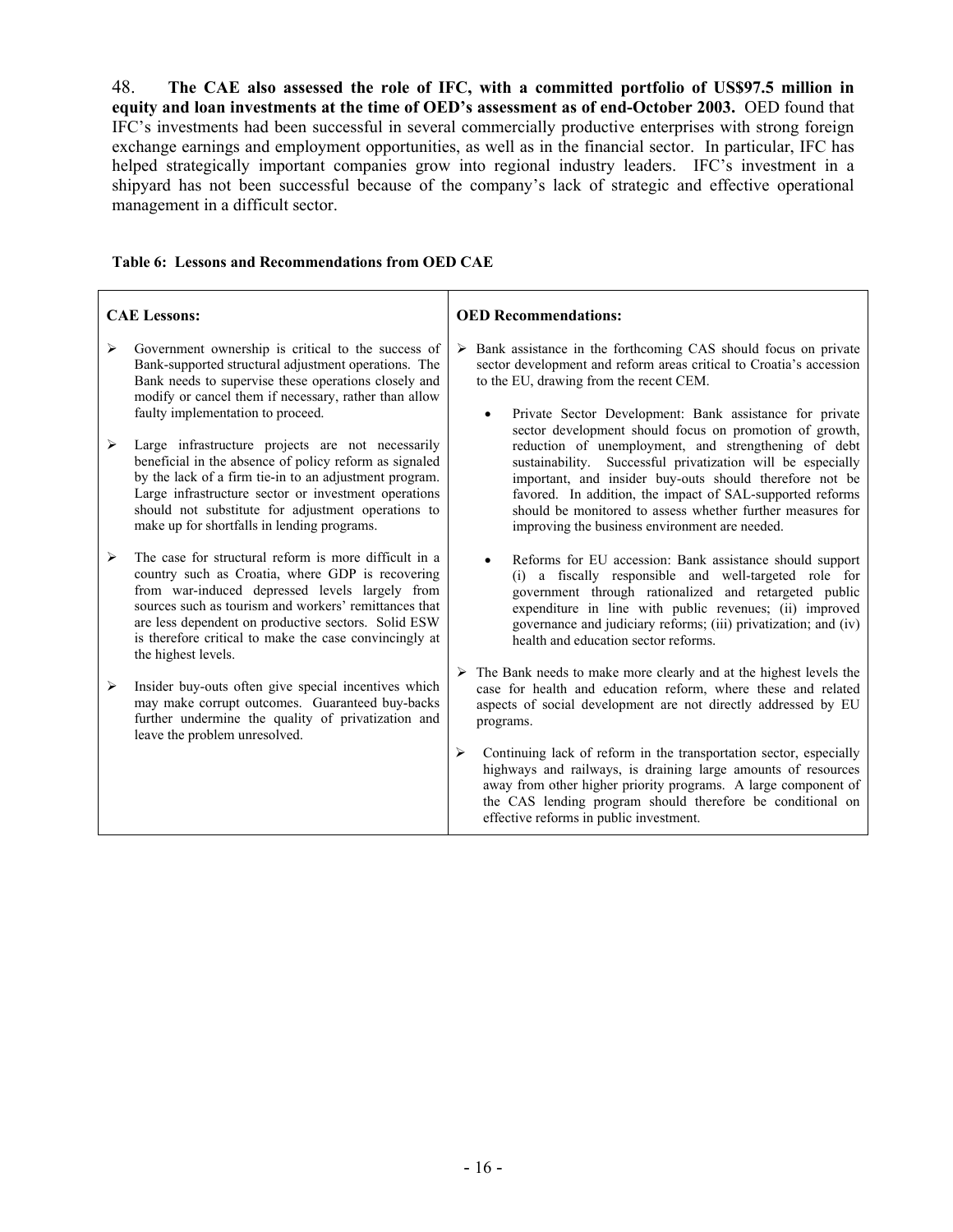## **ii. Client Survey Feedback and CAS Consultations**

49. **A client survey was conducted by an independent Croatian market research firm in 2003** (see Box 2). Results indicate that the Croatian public would be receptive to reforms in many of the areas flagged in the World Bank CEM (2003) and the CAE (2004) as priorities for Croatia's unfinished reform agenda, especially if the rationale for the agenda were widely disseminated. Now that Croatia is set to begin EU accession negotiations within the next 12 months, the next two years offer a good opportunity for the Bank to support a reform program aligned with the public's concerns as expressed in the survey results: macroeconomic stabilization, capacity building, reform of the education and judicial systems, and structural adjustment for private sector-led growth.

#### **Box 2: Client Survey**

The 2003 Client Survey had a 26 percent response rate. One-quarter of the respondents were employees of a government ministry, ministerial department or implementation agencies; and 17 percent were employees of the Office of the President, Prime Minister, Ministers or Parliamentarians. The remainder included employees of non-governmental organizations (NGOs), the private sector, academia, bilateral or multilateral agencies, the media, and local government offices.

On a scale of 1 (low) to 10 (high), the Bank received an overall rating of 6.9 for effectiveness. The lowest overall effectiveness rating by any group was 5.0, the rating by the NGOs, particularly environmental NGOs. The Bank's greatest perceived value to Croatia was its knowledge, ranked first or second by nearly 60 percent of respondents. Nearly 50 percent identified financial resources as one of the Bank's two greatest values to Croatia. Proper priority for poverty reduction was rated the lowest. Regarding its impact on Croatia's development, respondents ranked the Bank most effective in infrastructure development, and least effective in education and the judiciary. The economy was rated the most important general issue facing Croatia, followed by the rule of law and legislation, education, institution building, and employment and job creation.

50. **In mid-2004 the World Bank Croatia Country Office held a series of CAS consultations in five cities with a range of stakeholders, including representatives of the central and local government, parliamentarians, small business and union representatives, civil society, and non-governmental organizations.** There was general agreement that the top priority is an improved education system, followed by judiciary and public administration reform, an improved investment climate, privatization but with mitigating social measures, reduction in regional development disparities, greater effectiveness of social assistance, and strengthened agriculture sector competitiveness. This CAS consultation feedback is closely aligned with the Bank's assessment of Croatia's development challenges and could help to strengthen government's resolve to accelerate the EU accession agenda. The findings of these consultations are summarized in Annex A4 and are described in more detail on the Bank's Croatia website (www.worldbank.hr) in Croatian and English. Consultations were also held with the EC to ensure the CAS's complementarity with the EU accession agenda.

#### **C. Planned Assistance Program**

#### **i. Lending Scenarios and Triggers**

51. **The CAS lays out a base case and a high case program, as well as a low case program for Bank assistance, aligned with performance that leads to the sustained, accelerated, and slow growth scenarios, respectively.** Experience in EU8 and current candidate countries has shown that once EU accession negotiations are under way, momentum for reform is established and sustained, independent of which government is in office. Hence with strong prospects for sustained reform during Croatia's preaccession negotiations even with turnovers in government administration, the planned four-year base case lending volume is about US\$1 billion, with an additional US\$0.5 billion in the high case, while the planned four-year low-case lending volume is about US\$300 million. This increase over the past CAS is justified by the major and accelerated reforms needed to enable Croatia to maximize the benefits of EU membership.

52. **There are three triggers to determine whether Croatia is in the base case at any time during the CAS period:** (a) maintenance of a satisfactory macroeconomic framework and fiscal consolidation; (b) implementation of policies and improvement in governance for a more competitive business environment; and (c) improvement in targeting, sustainability, quality and efficiency of social services. Performance in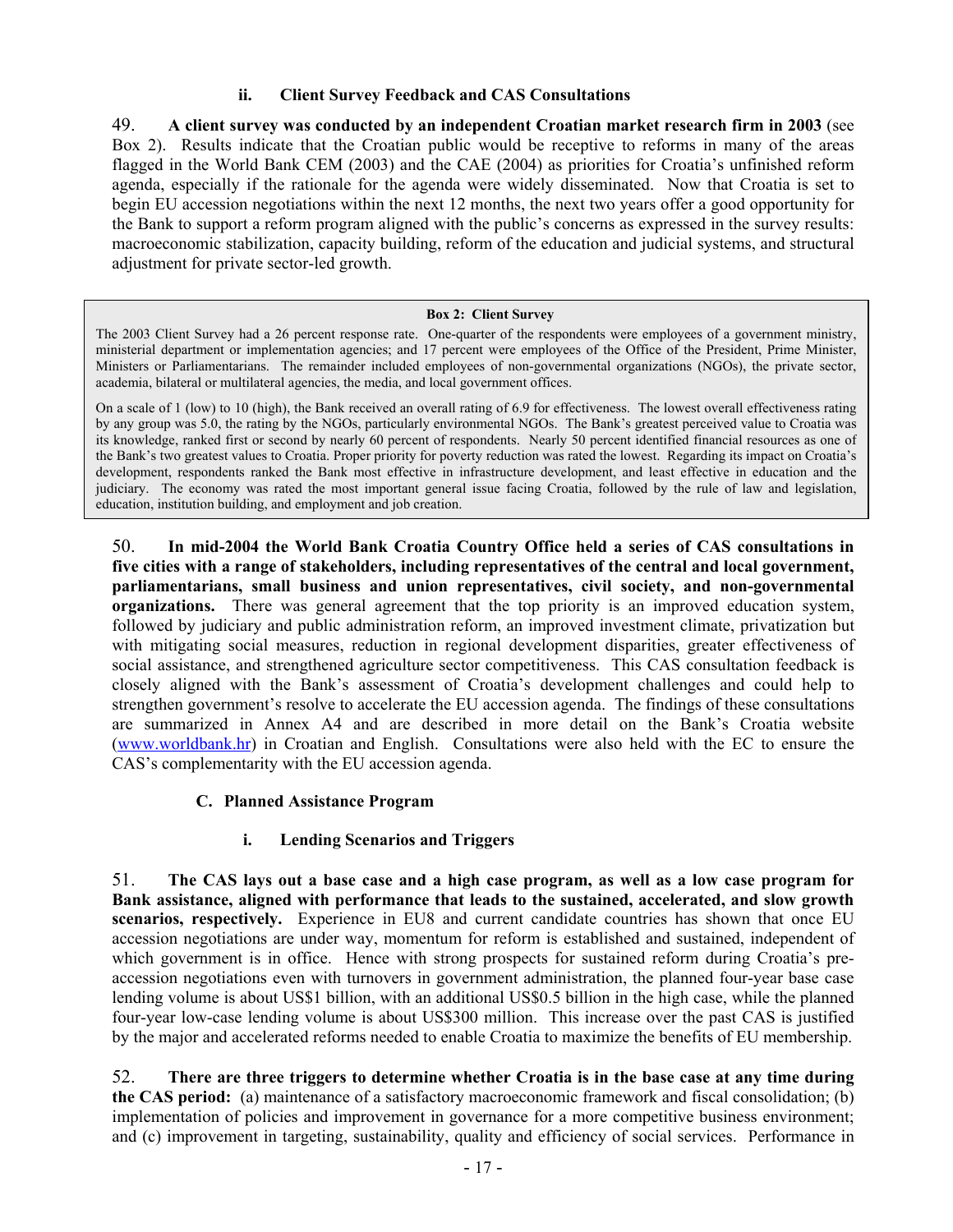these three areas will be monitored against various indicative actions in order to make a judgment on the pace and depth of policy reform during the CAS period, for Croatia to move into and thereafter sustain the base case. Table 7 presents this framework. The PAL series would ensure substantive progress in meeting the first two triggers, while the social sector operations would support progress in meeting the third.

53. **Three additional triggers for Croatia to move into the high case program are designed to recognize and support implementation of major infrastructure reforms that have been a primary cause of the current high debt and fiscal situation, and have proven difficult in the past and where increased investment will be needed to prepare for European integration.** These high case triggers are: (i) road transport sector expenditure reforms (as recommended by the CAE), (ii) accelerated restructuring of the railways sector, and (iii) accelerated implementation of energy sector reforms required prior to EU accession. The high case is effectively an extension of the base case, with additional Bank lending available on a sliding scale to reflect the progress on meeting the high case triggers and the depth of the associated reforms under implementation.

# **ii. Bank Group Instruments**

## **a. Base-Case Program**

54. **The base case lending program would support key reform priorities with a range of Bank Group instruments.** The planned lending program would be in the range of US\$200-320 million per year (see Annex B3a), higher than the actual annual average of US\$155 million during the past three years and higher than annual averages set out in the 1999 CAS (US\$160 million) and 2001 CAS Progress Report (US\$139 million). This increase is justified by the need to support the acceleration of difficult structural reforms and major institution building efforts during Croatia's accession candidate period. The recent granting of accession candidate status to Croatia brings with it a heavy reform and investment agenda to be achieved within a relatively short period. In particular, fiscal consolidation and reform would be paramount, given the financial demands of EU accession.

55. **The PAL program would drive the base case lending, with PAL conditionality reinforcing the base case CAS triggers for macroeconomic sustainability and private sector-led growth.** The PAL program is envisioned as a series of annual, single-tranche operations over the next three years, with loan amounts of US\$150 million. A Growth Policy Support loan is planned in FY08 to address remaining issues not taken up by the PAL program. The PAL program would support actions to:

- *improve the investment climate* through privatization, a reduction in subsidies to the enterprise sector and enterprise arrears, a reduction in the administrative and regulatory costs of doing business, and strengthening of the judiciary;
- *strengthen governance* through increasing the efficiency of public administration by rationalization of government administration structures and implementation of a merit-based hiring and pay system, as well as improvement of public expenditure management; and
- *enhance the fiscal sustainability of sector programs* through a reduction in health sector spending with more efficient and reduced drug and hospital expenditures, rationalization of social benefits by reducing the number of benefits and improving targeting which will also help Croatia realize the full benefits of growth in reducing poverty, improved fiscal and social sustainability of the pension system, and increased operational efficiency of the railway company.

56. **The base case program aims to reduce poverty in Croatia not only by stimulating economic growth, but by supporting improved targeting of social programs, rehabilitation and social integration in Areas of Special State Concern, and investments and policies for economic revitalization in areas affected by restructuring of SOEs.** Investment loans would focus on systemic solutions with financing programs where partners could participate. The use of sector development investment loans within an acceptable policy and institutional framework will facilitate this approach by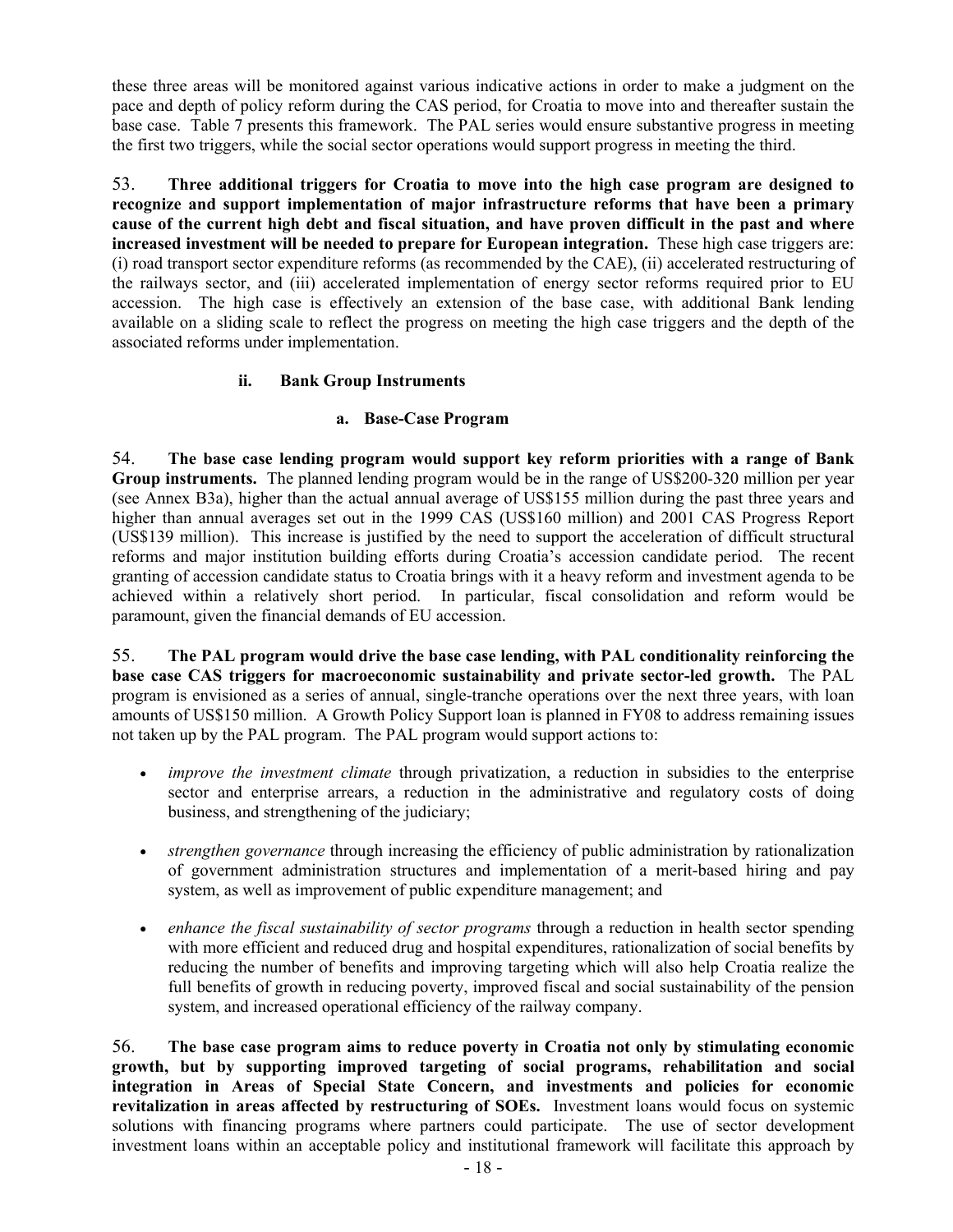providing incentives for improving and harmonizing with the EU/World Bank fiduciary systems at both the sector and country levels. It also allows for participation of other development partners in the financing of investment requirements of the sector. Croatia has specifically requested for this instrument, which is viewed to be appropriate in the context of EU accession where partnerships and harmonization are critical success factors. Disbursements under this instrument would be driven by the pace of reforms, strength of institutions, and quality of expenditures. To be responsive to the EU accession requirements of accelerated reform, the project preparation cycle will be adjusted to less than 12 months, with implementation to be completed in three years, and with less reliance on Project Implementation Units and more capacity building within existing government structures. The projects would build close operational links with EU initiatives and programs.

57. **The social sector operations would support the PAL program objective of fiscal consolidation by addressing structural issues.** In addition, these operations intend to improve broad participation in growth by upgrading service delivery and effectiveness.The Health Sector Development loan would complement fiscal reforms in the health sector supported under the PAL program, by financing investments and other sector reforms aimed at improving the quality of health outcomes. The operation would establish expenditure priorities and support better incentives for improved service delivery through the roll-out of performance-based contracts for general practitioners, investments in the state budget to strengthen primary health care delivery and pre-natal care, and design and expansion of disease prevention and health awareness programs. The Social Protection loan would complement the PAL's support of fiscal reform of social assistance programs by financing the strengthening of administrative, policy-making, and monitoring capacity for the social benefits system, including information systems. The operation would also support efficiency measures to free up resources for enhanced service delivery to a wider group of beneficiaries. To address poverty in Croatia directly, the PAL would aim to increase the share of the best targeted and means tested social support allowance in total social spending. The Education Sector Development loan would focus on competitiveness by financing investments to establish a national curriculum framework for general education based on active learning, strengthen teacher education and professional development, introduce monitoring and evaluation systems (including a mandatory secondary school leaving examination), and strengthen education management and leadership.

58. **Several other sector investment loans complementing the PALs would be implemented by the respective line ministry responsible and so would not detract from the government's reform agenda supported by the PAL program.** Some would address fiscal-related institutional issues and mitigate the adverse impact of the PAL program on vulnerable groups.The Municipal Services operation would rationalize municipal fiscal relations and contain the likely demand for budget support through improved tariffs and choice of cost effective technology in meeting EU environmental standards. The Social and Economic Recovery loan focuses on rehabilitation and settlement of refugees in Areas of Special State Concern, and the Regional Economic Rehabilitation loan would support measures to mitigate social costs and promote economic revival in areas affected by SOE restructuring.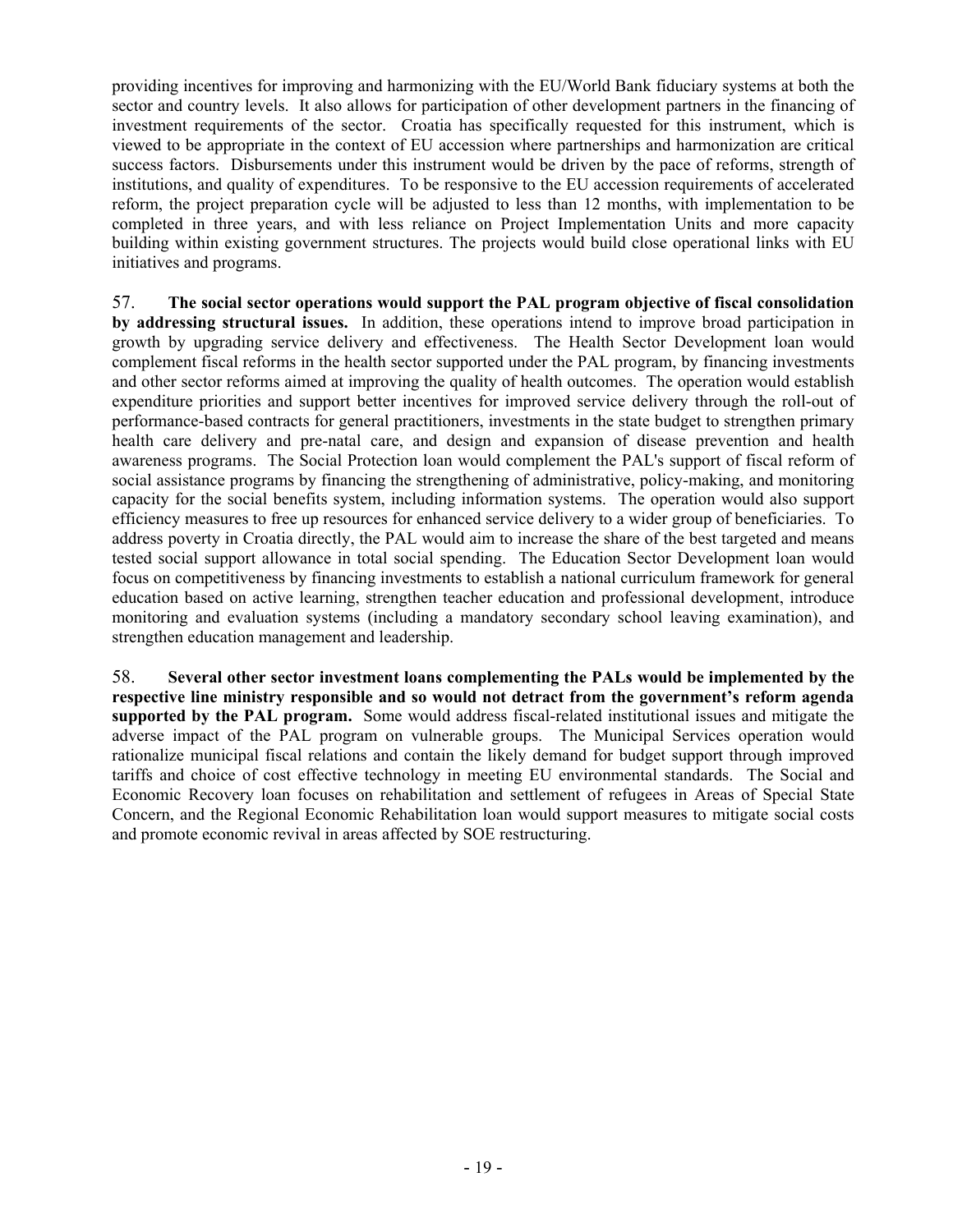**Table 7: Base and High Case Triggers**

| <b>COUNTRY OUTCOMES</b>            | <b>BASE CASE</b>                                                                                                                   | <b>HIGH CASE</b>                                                                                                      |
|------------------------------------|------------------------------------------------------------------------------------------------------------------------------------|-----------------------------------------------------------------------------------------------------------------------|
| Macroeconomic                      | Trigger:                                                                                                                           | <b>Additional Trigger:</b>                                                                                            |
| <b>Sustainability</b>              | Satisfactory macroeconomic framework<br>$\bullet$                                                                                  | Adopt road transport expenditure priorities<br>$\bullet$                                                              |
|                                    | and fiscal consolidation                                                                                                           | agreed with the Bank                                                                                                  |
|                                    |                                                                                                                                    |                                                                                                                       |
| <b>Reform Areas:</b>               | <b>Indicative Actions:</b>                                                                                                         | <b>Additional Indicative Action:</b>                                                                                  |
| <b>SOE Financial Discipline</b>    | $\bullet$<br>Make steady progress toward reduction in                                                                              |                                                                                                                       |
|                                    | enterprise subsidies from US\$980 million in                                                                                       |                                                                                                                       |
|                                    | 2003 to US\$760 million in 2008, with an                                                                                           |                                                                                                                       |
|                                    | intermediate target of US\$850-900 million in                                                                                      |                                                                                                                       |
|                                    | 2006                                                                                                                               |                                                                                                                       |
| Transport Sector Expenditure       | $\bullet$<br>Adopt and implement a Railway                                                                                         | $\bullet$<br>Reduce total spending in the roads sector, and                                                           |
|                                    | Restructuring and Modernization Strategy                                                                                           | increase share of maintenance and rehabilitation                                                                      |
|                                    | agreed with the Bank                                                                                                               | expenditure consistent with the agreed Highway                                                                        |
|                                    | Make steady progress toward reduction of<br>$\bullet$                                                                              | Network Expenditure and Financing Strategy                                                                            |
|                                    | operating costs to bring down Croatian                                                                                             |                                                                                                                       |
|                                    | Railways' working ratio from 240 percent in                                                                                        |                                                                                                                       |
|                                    | 2003 to 150-170 percent by 2008                                                                                                    |                                                                                                                       |
|                                    | Adopt a Highway Network Expenditure and                                                                                            |                                                                                                                       |
|                                    | Financing Strategy agreed with the Bank                                                                                            |                                                                                                                       |
| <b>Sustainable Private Sector-</b> | Trigger:                                                                                                                           | <b>Additional Triggers:</b>                                                                                           |
| <b>Led Growth</b>                  | <b>Implement policies and improve</b><br>$\bullet$                                                                                 | Restructure railways sector<br>$\bullet$                                                                              |
|                                    | governance for more competitive business                                                                                           | Restructure electricity utility (HEP) to meet EU<br>$\bullet$                                                         |
|                                    | environment                                                                                                                        | accession requirements                                                                                                |
|                                    |                                                                                                                                    |                                                                                                                       |
| <b>Reform Areas:</b>               | <b>Indicative Actions:</b>                                                                                                         | <b>Additional Indicative Actions:</b>                                                                                 |
| Divestiture                        | Make steady progress toward privatization or<br>$\bullet$                                                                          | Make steady progress toward completion of<br>$\bullet$                                                                |
|                                    | liquidation of the 1,130 SOEs held by the                                                                                          | divestiture of 10 subsidiaries of Croatian Railways                                                                   |
|                                    | CPF in 2003 by end-2008, with an                                                                                                   | by 2008, with an intermediate target of divestiture                                                                   |
|                                    | intermediate target of 600-800 SOEs by end-                                                                                        | of half of their asset value by end-2006                                                                              |
|                                    | 2006                                                                                                                               |                                                                                                                       |
| Energy                             |                                                                                                                                    | Establish an autonomous and functional<br>$\bullet$                                                                   |
|                                    |                                                                                                                                    | transmission system operator                                                                                          |
|                                    |                                                                                                                                    | Establish autonomous and functional distribution<br>$\bullet$                                                         |
|                                    |                                                                                                                                    | system operator(s)                                                                                                    |
|                                    |                                                                                                                                    | Liberalize the electricity market in accordance with<br>$\bullet$<br>Croatia's commitments for the development of the |
|                                    |                                                                                                                                    | Energy Community of South East Europe per the                                                                         |
|                                    |                                                                                                                                    | Athens Memorandum of Understanding and                                                                                |
|                                    |                                                                                                                                    | forthcoming Treaty                                                                                                    |
| Public Administration Reform       | $\bullet$<br>Make steady progress toward full                                                                                      |                                                                                                                       |
|                                    | implementation of merit-based hiring and                                                                                           |                                                                                                                       |
|                                    | pay system by end-2008, including                                                                                                  |                                                                                                                       |
|                                    | enactment of Civil Service Law                                                                                                     |                                                                                                                       |
| Judicial System                    | Implement program, including restructuring<br>$\bullet$                                                                            |                                                                                                                       |
|                                    | of responsibility for land registration, aimed                                                                                     |                                                                                                                       |
|                                    | at achieving 50 percent reduction in case                                                                                          |                                                                                                                       |
|                                    | backlog by 2008                                                                                                                    |                                                                                                                       |
| <b>Broad Participation in</b>      | Trigger:                                                                                                                           |                                                                                                                       |
| Growth                             | Improve targeting, sustainability, quality,<br>$\bullet$                                                                           |                                                                                                                       |
|                                    | and efficiency of social services                                                                                                  |                                                                                                                       |
| <b>Reform Areas:</b>               | <b>Indicative Actions:</b>                                                                                                         |                                                                                                                       |
| Education                          | Implement program aimed at increasing<br>$\bullet$                                                                                 |                                                                                                                       |
|                                    | secondary education completion rate from 78                                                                                        |                                                                                                                       |
|                                    | percent in 2003 to 85 percent by 2008                                                                                              |                                                                                                                       |
| Social Assistance                  | Streamline and monitor social benefits and<br>$\bullet$                                                                            |                                                                                                                       |
|                                    | services and reduce their share of GDP,                                                                                            |                                                                                                                       |
|                                    | while increasing the relative amount                                                                                               |                                                                                                                       |
|                                    | allocated to the best-targeted social support                                                                                      |                                                                                                                       |
|                                    | allowance                                                                                                                          |                                                                                                                       |
| Health Care                        | Make steady progress toward increase in the<br>$\bullet$                                                                           |                                                                                                                       |
|                                    | share of primary health care expenditure in                                                                                        |                                                                                                                       |
|                                    | total health spending from about16 percent in                                                                                      |                                                                                                                       |
|                                    | 2003 to 18 percent in 2006 and 20 percent in                                                                                       |                                                                                                                       |
|                                    | 2008.                                                                                                                              |                                                                                                                       |
|                                    | Note: The PAL series would ensure substantive progress in the macroeconomic sustainability and private sector-led growth triggers. |                                                                                                                       |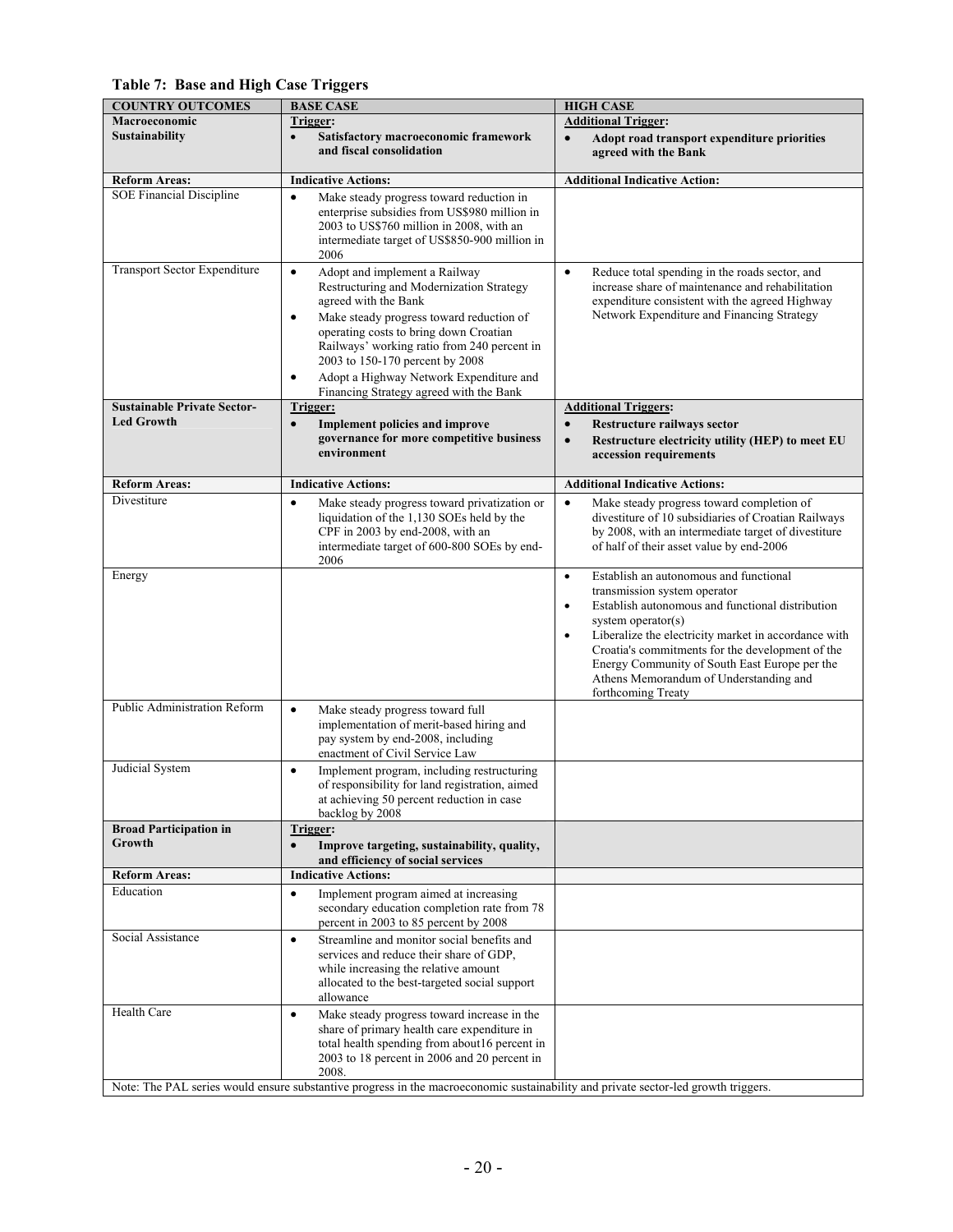59. **Other investment and Global Environment Facility (GEF) operations are closely linked to the EU accession agenda in areas where the Bank has global experience and comparative advantage, e.g., by helping Croatia meet the environmental challenges.** The Agriculture *Acquis* Cohesion loan, complemented by a GEF operation, would improve access to EU markets for food products and enable better absorption of EU grant resources. Under the PAL program Croatia will introduce environmental impact assessments into the regulatory framework, and the Bank will support (through an ongoing technical assistance loan and bilateral grant cofinancing) environmental audits of large SOEs (e.g., shipyards) as part of the privatization process. The Environment Management loan would focus on improving institutional capacity to address environmental liability issues, and to implement projects and monitor environmental outcomes as required by the *acquis communautaire*. The Trade and Transport Integration loan would assist building links with EU markets, e.g., by providing vital transshipment road corridors to the heart of Europe, through the Rijeka Port. The Science and Technology loan would support efforts to improve R&D capacity and competitiveness in response to the Lisbon agenda. A GEF grant under the World Bank-GEF Strategic Partnership for Zagreb Municipal Nutrient Reduction in the Danube River Basin would finance reduction in water pollution from the Zagreb wastewater treatment plant. And a Renewable Energy Resources GEF operation would assist the government to meet *acquis communautaire* requirements and help reduce Croatia's dependence on fossil fuel imports.

60. **The analytical and advisory (AAA) services program is frontloaded to meet the huge analytical and technical assistance needs of an accelerated reform program.** The program aims to establish the analytical underpinning of lending operations and provide technical assistance to government in a timely manner, jumpstart the reform process, and prepare for high case. The AAA for the high case would be launched only after an initial assessment of the probability of reaching the high case in FY06. (See Annex B4.) The Bank's analytical work will draw heavily from EU8 experience. A series of policy notes and workshops on critical issues would inform the decision makers of policy options and cross country experience and at the same time serve as the basis and forum for debate as well as dissemination among stakeholders. The Regional Living Standards and Development Study and the Public Finance Review are part of the core analytic work. The Fiduciary Country Systems TA/Institutional Fiduciary Assessment (IFA) support both CPAR and CFAA implementation, as well as the planned sector expenditure support loans. WBI regional programs would contribute to capacity enhancement in the areas of public sector and governance, private sector development, and social sustainability. (See Annex A5.)

61. **Croatia will continue to participate in the joint World Bank/IMF Public Debt Management and Domestic Debt Market Development Program, which it joined in early 2004.** Under this program a draft reform plan to strengthen debt management capacity within the Ministry of Finance, including for system support, risk management, and institutional framework, has been presented to the Ministry for approval. Implementation of the reform plan would help to strengthen Croatia's macroeconomic sustainability.

62. **The Bank will step up its assistance to the Ministry of Finance to optimize the structure of Croatia's portfolio of IBRD financial products and services by focusing on the potential use of a broader range of IBRD financial products to manage Croatia's financial risks in line with the government's debt strategy.** In this regard, the government may wish to consider signing a Master Derivatives Agreement (MDA) with IBRD, as this would provide access to a range of risk management products (e.g., currency swaps, interest rate swaps, interest caps and collars, commodity swaps, the customized repayment schedule, interest rate hedging products, and possibly local currency funding for Croatia's program) linked to the existing portfolio of IBRD loans. These products could be applied at the level of the country portfolio as well as for individual projects, both in the existing portfolio and the new pipeline.

63. **IFC's broad strategy is to facilitate Croatia's accession to the EU by supporting private sector companies to become more competitive in regional markets.** IFC will support privatization and postprivatization restructuring in key sectors of the country with priority to manufacturing industries, tourism,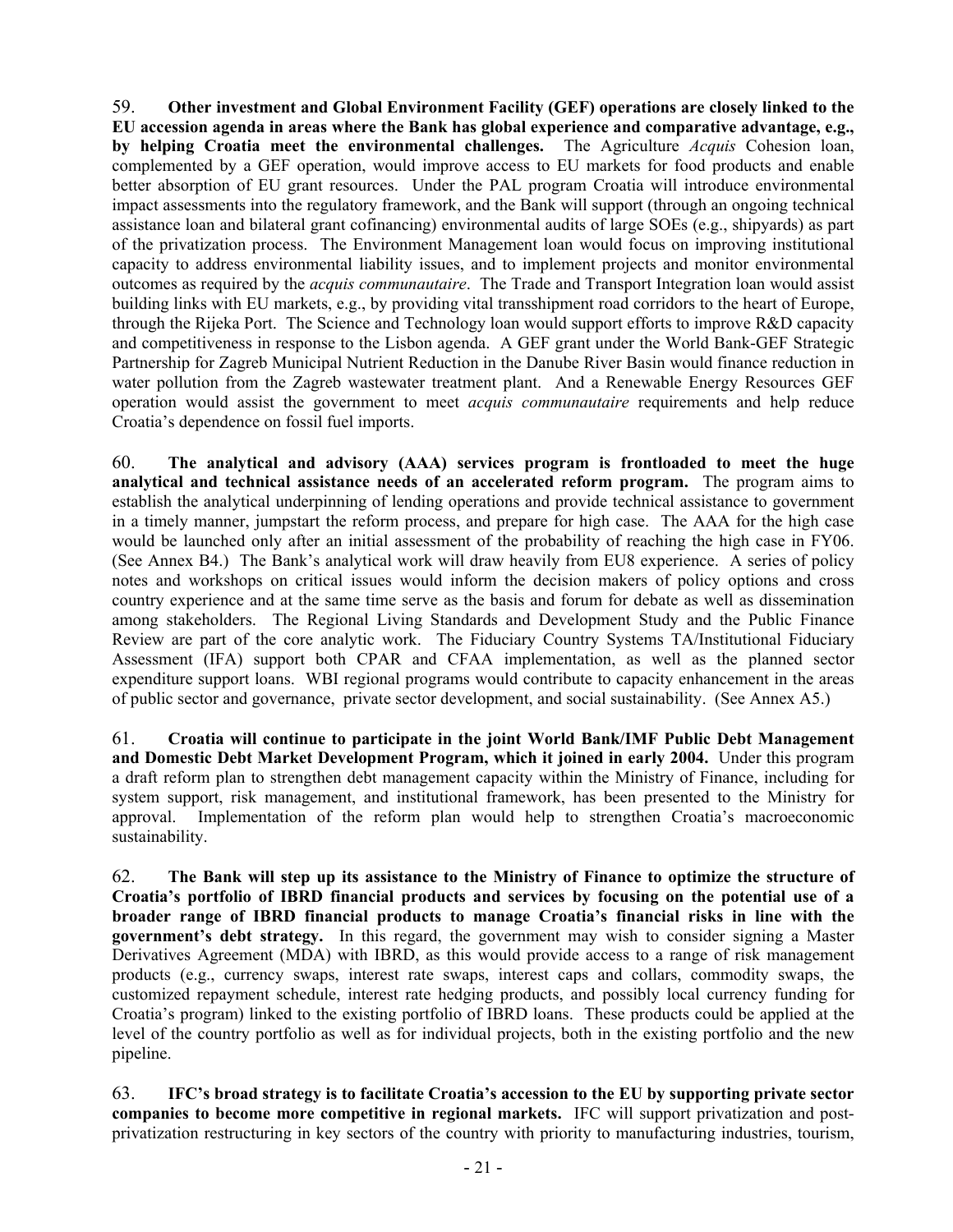agribusiness/food processing, utilities, and infrastructure. IFC will combine financial support with technical assistance in areas such as corporate governance and environmental standards to help domestic companies become more competitive. IFC will work with domestic banks to support Croatian companies that are ambitious to expand in other countries in the region. A priority will be facilitating FDI through debt and equity investment with strategic partners, particularly where a green-field project is involved. In the banking sector, IFC will continue the dialogue with the government and consider helping to finish the privatization of the banking sector through appropriate financing schemes. IFC will focus on non-bank financial institutions and on structured finance transactions strengthening the capacity of specific financial institutions, including their capacity for SME finance in order to serve this market segment profitably. IFC will explore possible opportunities for introducing new products in the financial markets, such as the development of energy efficiency finance. In the infrastructure sectors, IFC will continue its efforts to promote private sector investments. Given the importance of solid waste management and water treatment in the tourist areas along the coast, Croatia will be a target market for IFC's new Balkans Infrastructure Development Facility (BIDFacility). The Municipal Fund, a joint IFC-IBRD initiative, can be instrumental in promoting more private sector investments in the water and wastewater sector. IFC is also helping the institutional effort to develop public-private partnership opportunity in a cross-border oil pipeline and other regional infrastructure projects. Together with the government, IFC will assess opportunities for providing advisory assistance in structuring and implementing public-private partnerships to improve healthcare for public patients. See Annex A6 on IFC's strategy in Croatia.

64. **MIGA's work in Croatia will be built on the European Investor Outreach Program (EIOP) which seeks to strengthen the capability of beneficiary countries to attract investment from Western Europe.** The program will identify and contact potential investors in selected priority sectors, with a view to generating interest in direct investment projects, through green-field investment, acquisition of SOEs, or joint ventures with indigenous firms. The initiative will start out as a two and a half-year pilot program, supported by an initial contribution from the Austrian government under a grant agreement. MIGA is cofinancing the initiative, and USAID has agreed to co-finance a position in their Vienna office to help facilitate business in Croatia. It is expected that over time, additional donors will join the initiative, and it will expand to cover additional countries as well as a wider range of sectors and industries.

#### **b. High-Case Program**

65. **The high case is designed to serve as an incentive for acceleration of the more difficult reforms that are linked to the EU accession agenda and which were stalled in earlier efforts and have caused a build up in debt and become a fiscal burden.** These reforms involve a shift in expenditure priorities in the roads sector, privatization of railways subsidiaries, and restructuring of the energy sector. Because of the sector's past heavy burden on debt and fiscal space, the three infrastructure operations have been relegated to the high case with additional policy conditionalities which would reduce their fiscal and debt demands through privatization and expenditure re-orientation. Of the high case program's US\$450 million increase over the base case lending volume, US\$200 million would be for higher amounts of PALs II and III and the FY08 Growth Policy Support Loan (bringing each of them to US\$200 million), US\$50 million would elevate the Trade and Transport Integration loan to a Transport Sector Reform Expenditure Support investment loan, US\$100 million would allow the addition of an Energy Sector Reform Expenditure Support investment loan near the end of the CAS period, and US\$50 million would increase the amounts of the social sector development operations already included in the base case program (education and health). The remaining US\$50 million would allow acceleration of the Coastal Cities Pollution Control II adaptable program loan (APL) into this CAS period. (See Annex B3b.) Should the high case triggers be partially met, the incremental PAL support planned for FY06 would be appropriately pro-rated. Plans for FY07-08 would be subject to the assessments in the CAS Progress Report planned for mid-term of the CAS period.

66. **Support for an improved system of road maintenance and modernization of the railway system in the transport sector via the proposed Transport Sector Development loan would be contingent upon the government's implementation of a fiscally sustainable medium-term transport**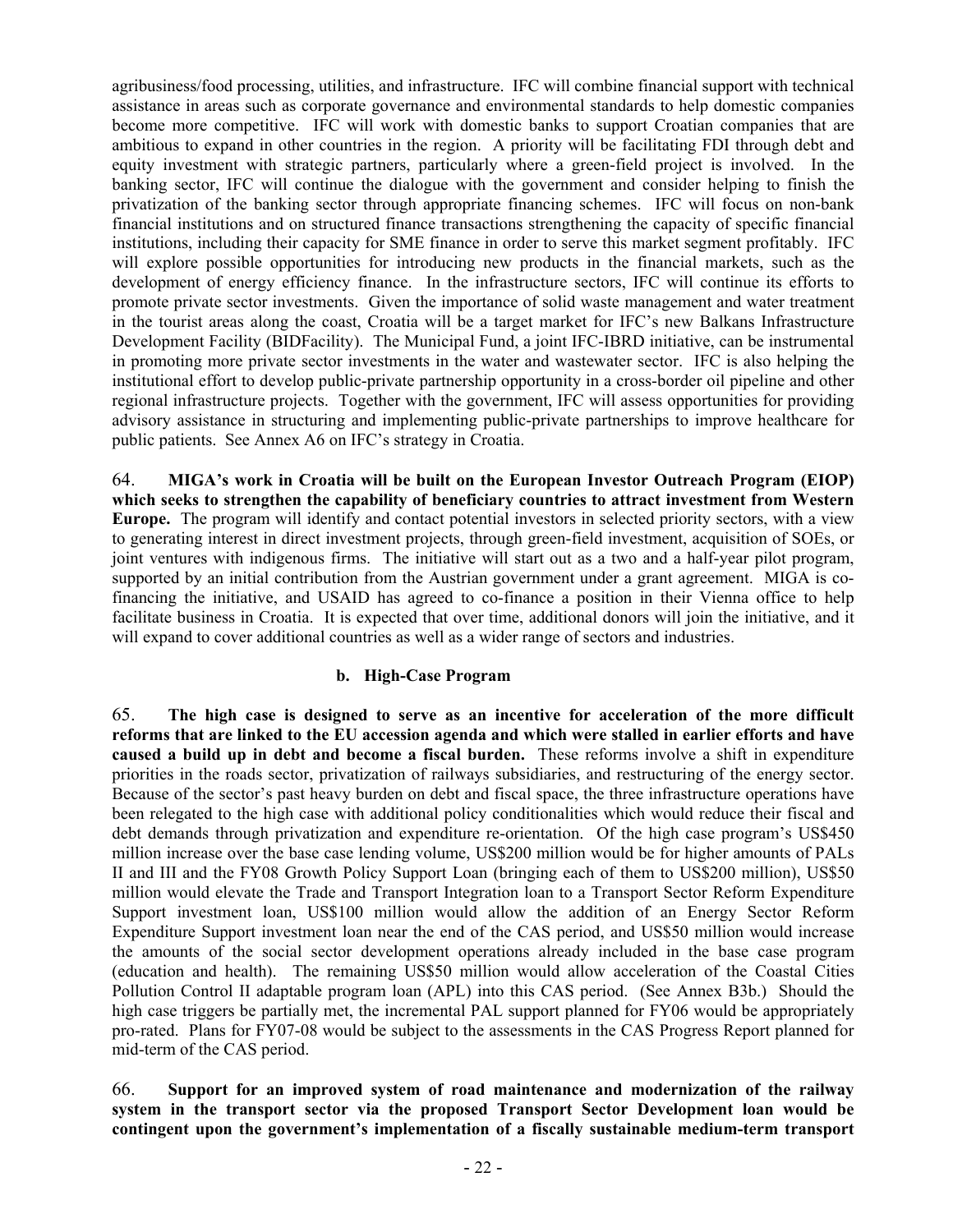**infrastructure plan linked to EU integration which it would support.** The plan would give priority to road rehabilitation and maintenance and a more rational road sector investment program that includes mobilization of EU grant and private sector funding.The transport loan would also be contingent upon steady progress in the privatization of 16 railway subsidiaries. The operation would support: (i) social mitigation schemes for the railway sector; (ii) expenditure support for investment in track and railway infrastructure, elimination of road maintenance backlog, modernization of road and network management, and construction of urban by-passes; and (iii) institutional strengthening for attracting private sector participation schemes in transport.

67. **An Energy Sector Development loan would be contingent on implementation of reforms required of Croatia under "the Athens Memorandum," which it would support.**24 The reforms include the restructuring of HEP for market liberalization. The loan would finance priority investments such as a load dispatch and communication system, transmission interconnections with Hungary and Italy, and rehabilitation of thermal and hydro generation plants. These reforms have been under discussion for some time and are relatively easy to prepare and implement. There also may be scope for IFC engagement in the power sector, once HEP restructuring is advanced.

68. **The planned Coastal Cities Pollution Control sequel operation aims to have a direct, positive impact on the quality of bathing and fishing waters on the Adriatic Coast.** The operation would develop a framework in which other partners can participate. The operation would finance: (i) wastewater treatment facilities in selected coastal municipalities, and (ii) strengthening of institutional arrangements for financing and management of wastewater treatment.

## **c. Low-Case Program**

69. **The volume of low case lending is less than 30 percent of that of the base case.** The planned low case for Bank assistance would be comprised of two investment operations per year with emphasis on the following areas where major policy reform is not required: local infrastructure investment and institutional capacity building in the Areas of Special State Concern, institutional reform to facilitate the commercialization of R&D, capacity building for harmonization with EU food safety standards, education reform on a more limited scale than in the base case, strengthening of trade corridor logistics to link Croatia more cost effectively with its trading partners, institution building for environment management aligned with the EU *acquis communautaire* (smaller in scope than the base-case operation), investment in municipal infrastructure and related institutional development, and stimulation of private sector-led growth in an area dominated by a single loss-making industry. (See Annex B3c.)

## **D. Medium-Term Prospects and Financing Requirements**

 $\overline{a}$ 

70. **Croatia's medium term prospects are linked to the goal of EU accession.** Lessons from the experience of the EU8 New Member States indicate the need to accelerate completion of structural reforms and improve institutions to implement membership requirements and facilitate absorption of accession funds. In the Croatian context, this means focusing on fiscal consolidation and public debt reduction to provide the fiscal space for accession requirements, completing the privatization program, restructuring the social sectors and improving competitiveness. To improve its ability to use EU funds, Croatia would need to strengthen institutional capacity to develop and implement a suitable pipeline of projects, especially at the sub-national level. In addition, fiduciary country systems require upgrading to EU standards.

<sup>&</sup>lt;sup>24</sup> Along with the other countries of South East Europe, Croatia signed "the Athens Memorandum" in December 2003 confirming its commitment to the development of the South East Europe Regional Electricity Market, which is de facto a condition for EU accession calling for market liberalization to align with EU energy policies. The Bank plays a lead role in donor coordination with the EC, EIB, EBRD, and bilaterals.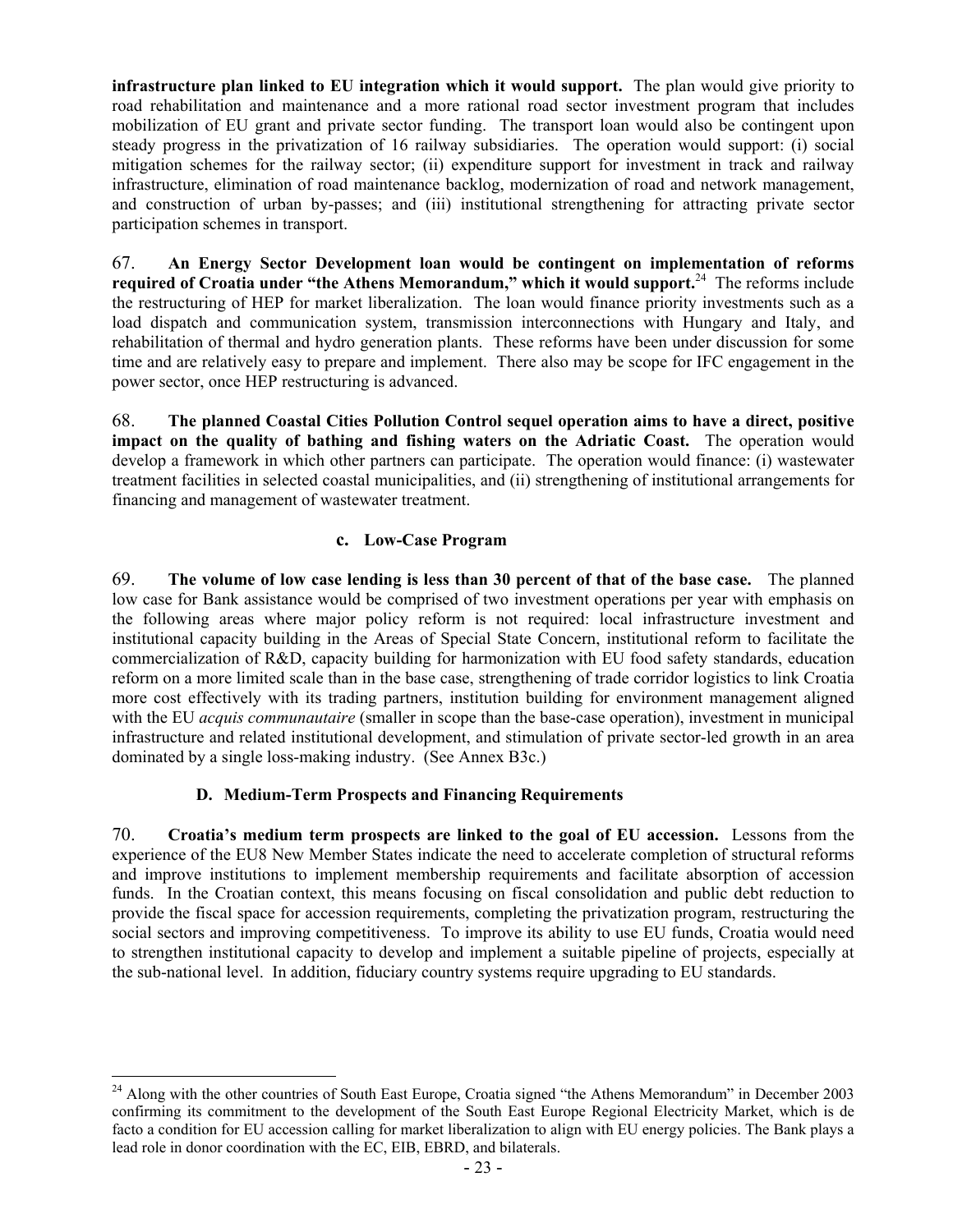## **i. Sustained Growth Scenario**

71. **The sustained growth scenario envisages implementation of a rigorous structural reform program and sound macroeconomic policies**. Policy performance under this scenario includes immediate steps to reduce external vulnerability, promote sustainable growth, and ensure the preparedness for EU accession in the medium term. Under such assumptions, GDP growth is estimated to stay at 4.2 percent on average annually over the medium term, with relatively low inflation of about 2.5 percent. Tightening of monetary policy is expected to continue during the next several years, gradually bringing the ratio of domestic credit to GDP to 66 percent in 2007. Consequently, a gradual reduction of the trade deficit, and accordingly of the current account deficit, are expected to be somewhat slower in 2004 but stronger thereafter to decline to 3.1 percent of GDP in 2007.

72. **The adjustment underlying this reduction in the current account deficit would come predominantly from private and government sector investment cuts during 2004-05.** The fiscal policy adjustment leading to higher public savings during this period would be gradual due to the realization of some of the post-election promises. The base case reforms associated with the sustained growth scenario are consistent with a sustainable debt profile. Increased social spending and continued subsidization of public enterprises would allow the fiscal deficit to fall to only 3.7 percent of GDP in 2005, as targeted under the IMF Stand-By Arrangement. As a gradual reduction in the current account deficit in the face of robust private investment growth would require prudent fiscal policies, the reduction of government consumption and the end to the public highways construction program would then take the bulk of the current account deficit adjustment in 2006-2007. The fiscal deficit is expected to reach 2 percent by 2007 (0.9 percentage points of GDP below government projections in the Medium-Term Fiscal Framework for 2005-2007), with the primary balance reaching the sustainable level of 0.2 percent of GDP.

73. **Under the sustained growth scenario, medium-term financing requirements during 2004-07 are estimated to be about US\$4.7 billion on average per year.** FDI flows are expected to provide a little more than one-fourth of external financing in the years ahead, with net FDI expected to slow from 4.4 percent of GDP in 2004 to 3.4 percent in 2007. Any additional increase in FDI would allow for lower financing requirements from the commercial sector (a non-preferred lender) and thus lower indebtedness. The external financing gap would be mainly financed from new foreign borrowing, but as the current account deficit shrinks, external debt (measured in US dollars) is expected to decrease gradually to 73 percent of GDP in 2007. The majority of funds would come from banks and other private creditors, while official creditors' participation in new borrowing would gradually decline to below 1 percent of GDP in 2007. Any increase in borrowing from multilaterals over the modestly projected disbursements as well as any increase in FDI would further reduce the future debt service cost.Official grants, mainly from the EU, to help Croatia's public sector meet some of its EU accession-related investment needs are projected at about US\$125 million for the 2004-2007 period. Utilization of EU pre-accession funds soon to be made available together with multilateral financial institutions' (MFI) co-financing could further improve the level and structure of external indebtedness.

74. **World Bank disbursements under the sustained growth scenario at about US\$255 million a year would cover slightly more than 5 percent of total financing needs.** The Bank's exposure would remain low in the medium term, with IBRD's share of public debt service below 5 percent. (See Table 8 and Annex B7.) With its favorable terms and the option of local currency denomination, IBRD lending would help to improve the overall structure of Croatia's debt.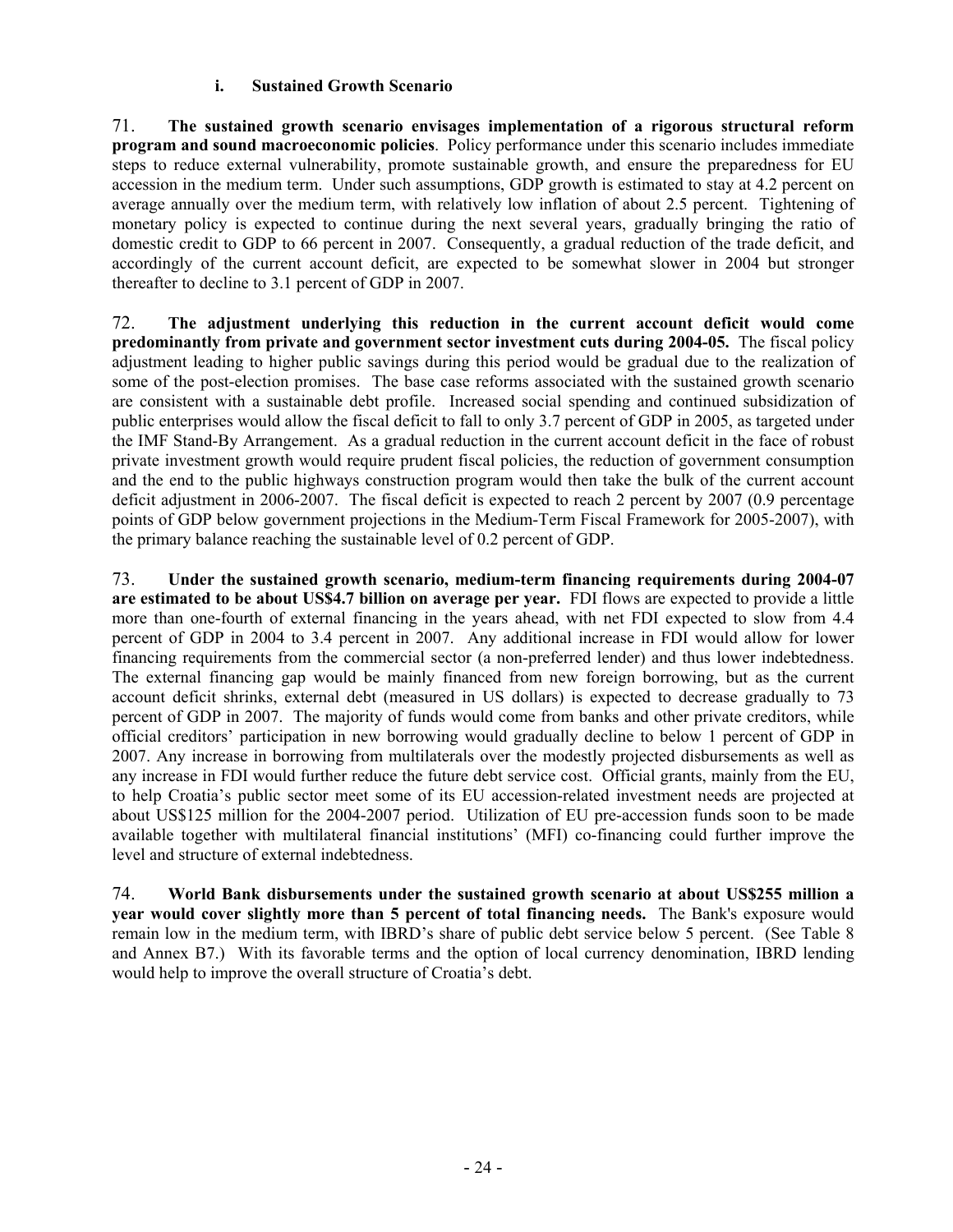|                                                                  | <b>Preliminary</b> | <b>Sustained Growth</b><br><b>Scenario (Base Case)</b> |      |                                                                                   | <b>Accelerated Growth</b><br><b>Scenario (High Case)</b> |      |     | <b>Slow Growth Scenario</b><br>(Low Case) |     |     |     |     |     |
|------------------------------------------------------------------|--------------------|--------------------------------------------------------|------|-----------------------------------------------------------------------------------|----------------------------------------------------------|------|-----|-------------------------------------------|-----|-----|-----|-----|-----|
|                                                                  | 2003               |                                                        |      | 2004   2005   2006   2007   2004   2005   2006   2007   2004   2005   2006   2007 |                                                          |      |     |                                           |     |     |     |     |     |
| Preferred Creditor DS / Public<br>$DS*(\%)$                      | 8.1                | 78                                                     | 8.1  | 6.31                                                                              | 7.2 <sub>1</sub>                                         | 7.8I | 8.3 | 6.6                                       | 7.5 | 7.8 | 7.3 | 6.3 | 7.2 |
| <b>IBRD</b> Share of Public and<br>Publicly Guaranteed DS* (%)   | 5.5                | 5.2                                                    | .5.9 | 4 1                                                                               | 4.6                                                      | 5.2  | 6.1 | 4.2                                       | 4.8 | 5.2 | 54  | 4.0 | 4.6 |
| <b>IBRD</b> Share of Total Debt<br>Outstanding and Disbursed (%) | 3.2                | 3.1                                                    | 4.0  | 5.0                                                                               | 6.01                                                     | 3.1  | 4.1 | 5.7                                       | 7.2 | 31  | 3.4 | 371 | 37  |

## **Table 8: IBRD Exposure Indicators for Croatia**

 **\*** Debt Service

## **ii. Accelerated Growth Scenario**

75. **Under the accelerated growth scenario, Croatia would undertake a fast-track reform program that increases the economic growth rate towards 5.5 percent by 2007 with inflation falling to 2 percent.** In addition to policies envisaged under the sustained growth scenario to reduce external vulnerability, Croatia would undertake third generation reforms in the infrastructure sectors, accelerate the fiscal consolidation process and administrative and judicial reforms, and complete the privatization process. The scope and pace of such a reform program would change investors' sentiment and stimulate a significant increase in annual FDI flows close to 7 percent of GDP in 2007. Under such assumptions, it is estimated that external debt would fall to below 66 percent of GDP with current account deficit falling to 2.5 percent as a result of export-oriented private sector investments. Privatization receipts and fiscal sustainability reached in 2006 would allow the ratio of direct public debt to GDP to fall towards 38 percent.

76. **Under the accelerated growth scenario, medium-term financing requirements during 2004-07 are estimated to be about US\$4.7 billion per year, but with a trend falling towards US\$3.6 billion in 2007.** Principal repayment requirements on external debt would decrease to 6.3 percent of GDP by 2007. FDI flows are expected to provide more than 40 percent of external financing. The external financing gap would be financed mainly from new foreign commercial borrowing, depending on the volume of lending by the other international financial institutions (IFIs), availability of pre-accession funds, and Croatia's absorptive capacity. New disbursements of long-term debt would gradually fall to 5 percent of GDP, out of which official creditors' participation in new borrowing would account for one-third and remain at 1.5 percent of GDP in 2007. IBRD disbursements are estimated at US\$302 million a year, which would cover about 6.4 percent of total financing needs.

# **iii. Slow Growth Scenario**

77. **Under the slow growth scenario Croatia's structural reform program has yet to gain momentum and broad public support.** Slower progress in fiscal consolidation and administrative and judicial reform would adversely affect private investment. Less profitable private investments would lower prospects for growth, cause deterioration in competitiveness, and lead to higher fiscal and external imbalances. Under such assumptions, it is estimated that GDP growth would fall to 2.7 percent on average annually over the medium term with still relatively low inflation.

78. **Under the slow growth scenario, medium-term financing requirements during 2004-07 are estimated to be about US\$4.9 billion per year.** FDI flows are expected to provide only one-fifth of external financing. The external financing gap would be financed mainly from new foreign commercial borrowing, but as the current account deficit shrinks very gradually, external debt (measured in USD) is expected to decline only modestly to 80 percent of GDP in 2007. New disbursements of long-term debt would remain high on average at 11 percent of GDP over the whole projected period, out of which official creditors' participation in new borrowing would diminish towards 0.6 percent of GDP in 2007. IBRD disbursements under the slow growth scenario are US\$116 million a year and cover approximately 2 percent of total financing needs. (See Annex B6 for macroeconomic indicators under the three scenarios discussed above.)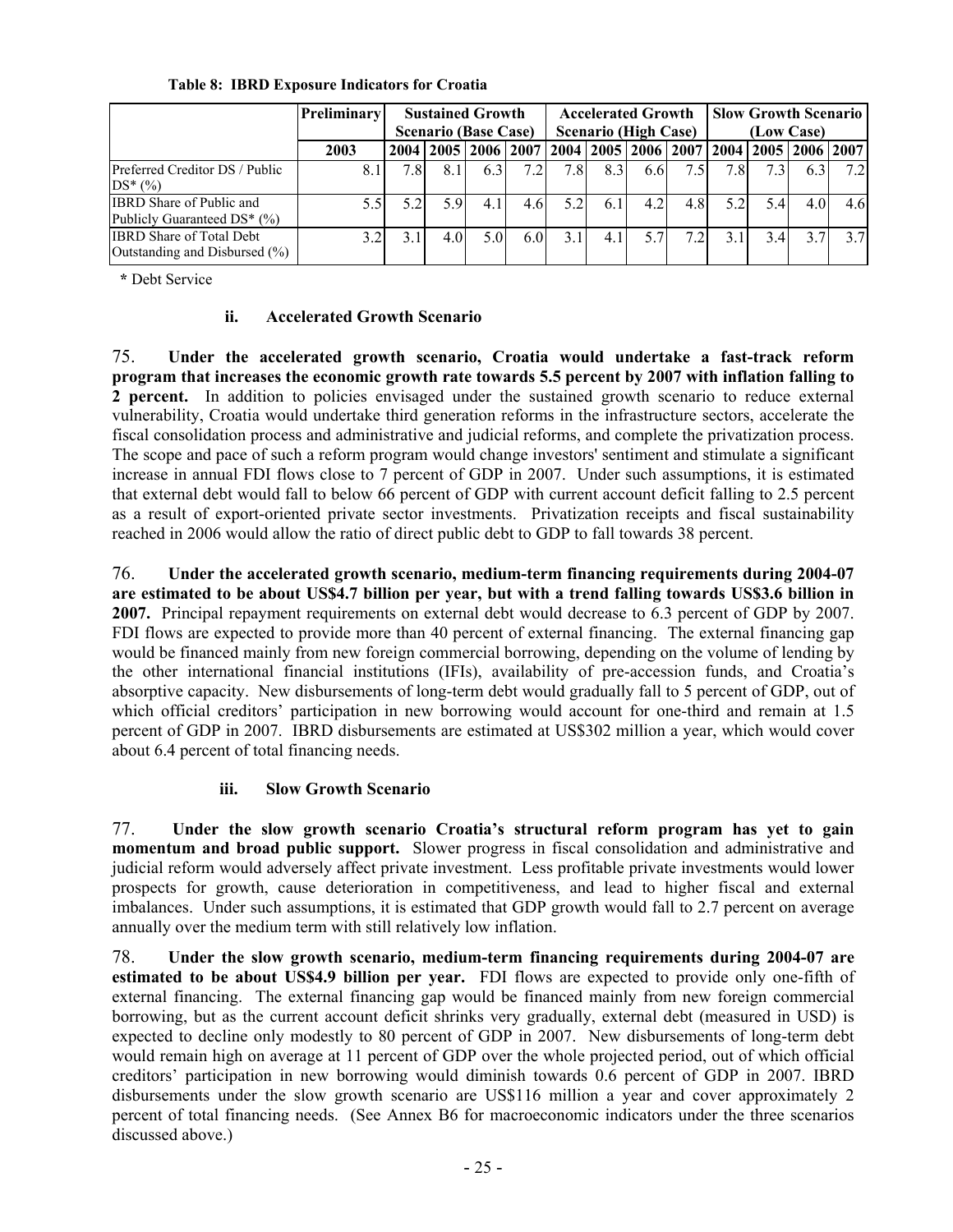## **E. Monitoring for Results**

79. **The results focus of the CAS program, and in particular the PALs, requires an effective monitoring and evaluation (M&E) system to help assess effectiveness.** The PAL has begun the process of designing an M&E system covering the PAL program, with the PAL coordinating body that includes state secretaries from different ministries as the focal point. The work will be extended to cover the entire CAS. M&E is being designed at several levels, reflecting (i) the multi-tiered nature of the CAS objectives and desired outcomes and (ii) the time dimension of the CAS period. Country-level intermediate indicators for tracking progress toward CAS outcomes to be influenced by the World Bank Group's CAS program are quantified where possible. Country-level indicators are shown together with some key intermediate indicators in Table 9 below. (See Annex B9 for more comprehensive elaboration.) The data needed to monitor progress against these indicators, together with related institutional arrangements, will be generated on a timely basis and reviewed as part of the PAL program and during preparation of Bank-financed investment projects. Croatia's statistical infrastructure has expanded its survey coverage and has started to align its data collection and generation with that of EUROSTAT, including the production of regional and county level information. As for sectoral data coverage, significant steps have been taken to align with the requirements from the specific chapters of the EU *acquis*, such as environment and business environment data, and as the quality of the data improves over time, more will be reflected.

80. **The evaluation component of the system will be enhanced by the PAL instrument itself, as during preparation of the successor PALs the Bank and the government will assess the outcomes of the PAL program to date and determine whether adjustments are necessary.** To that end, surveys (such as the FIAS Administrative and Regulatory Cost Surveys) and focus groups (such as those on business environment) will be used to provide stakeholder feedback. This will complement quantitative information from the monitoring component (e.g., the processing time for business registration and productivity measures).

81. **To improve institutional capacity in both the ministries and the Bank's Country Office, a long distance learning program through the World Bank Institute (WBI) was launched with an introductory course in the fall of 2003 followed by an intermediate course held in June 2004.** The learning program aims to build capacity in the Country Office as well as in key ministries for monitoring policy and program performance over the medium term. In the context of investment operations (e.g., in the social sector), upgrading institutional capacity for M&E is also being addressed. The public administration component of the PAL will also support reforms to improve government capacity to evaluate policies and programs.

82. **Some elements of the planned AAA program will assist in the evaluation of progress against country outcome indicators.** In addition, the annual Joint Portfolio Reviews (JPRs) will increasingly focus on results and outcomes, beginning with the JPR planned for the fall of 2004. The JPRs will also take account of anticipated new Bank policies aimed at facilitating project restructuring to maximize development impact in light of project implementation experience.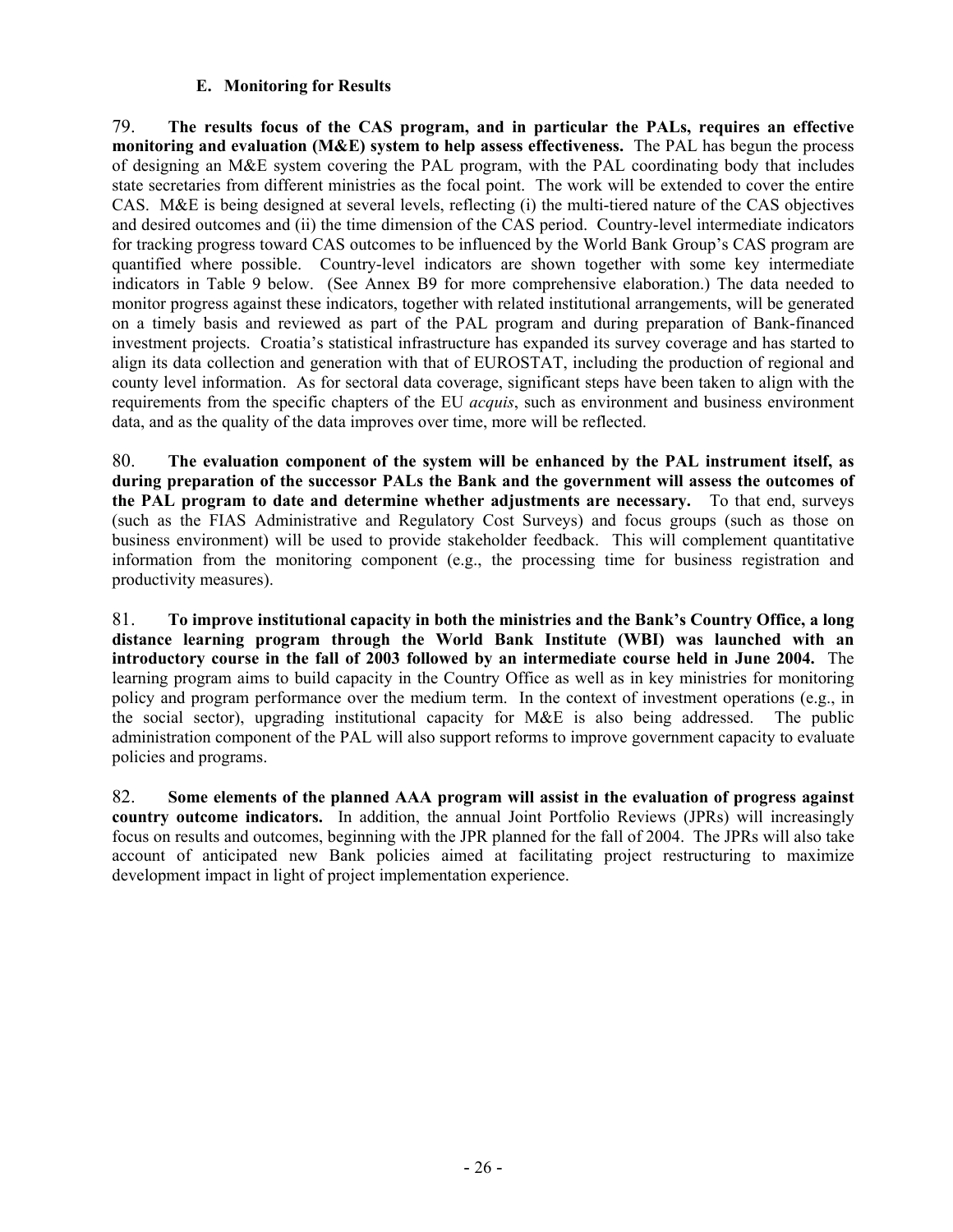|                                                                                                                         | Macroeconomic<br><b>Sustainability</b>                                                                                                                                                                                                                                                                                                                                                                                                                                               | $0.992 - 0.11$<br><b>Sustainable Private</b><br><b>Sector-Led Growth</b>                                                                                                                                                                                                                                                                                                                                                                                                                                  | <b>Broad Participation in</b><br>Growth                                                                                                                                                                                                                                                                                                                                                                                                                                                                                                                                                                                                                                                    | <b>Sustainable Natural</b><br><b>Resource</b>                                                                                                                                                                                                                                                               |  |  |
|-------------------------------------------------------------------------------------------------------------------------|--------------------------------------------------------------------------------------------------------------------------------------------------------------------------------------------------------------------------------------------------------------------------------------------------------------------------------------------------------------------------------------------------------------------------------------------------------------------------------------|-----------------------------------------------------------------------------------------------------------------------------------------------------------------------------------------------------------------------------------------------------------------------------------------------------------------------------------------------------------------------------------------------------------------------------------------------------------------------------------------------------------|--------------------------------------------------------------------------------------------------------------------------------------------------------------------------------------------------------------------------------------------------------------------------------------------------------------------------------------------------------------------------------------------------------------------------------------------------------------------------------------------------------------------------------------------------------------------------------------------------------------------------------------------------------------------------------------------|-------------------------------------------------------------------------------------------------------------------------------------------------------------------------------------------------------------------------------------------------------------------------------------------------------------|--|--|
|                                                                                                                         |                                                                                                                                                                                                                                                                                                                                                                                                                                                                                      |                                                                                                                                                                                                                                                                                                                                                                                                                                                                                                           |                                                                                                                                                                                                                                                                                                                                                                                                                                                                                                                                                                                                                                                                                            | Management                                                                                                                                                                                                                                                                                                  |  |  |
| <b>Country-Level</b><br><b>Indicators</b>                                                                               | Annual inflation<br>$\bullet$<br>rate held below 3<br>percent during<br>CAS period<br>Reduction of<br>$\bullet$<br>public and<br>publicly<br>guaranteed debt<br>from 54 percent to<br>51 percent of<br>GDP by 2008<br>Reduction of<br>$\bullet$<br>primary fiscal<br>deficit from 3.7<br>percent to below<br>0.4 percent of<br>GDP by 2008<br>Reduction of<br>$\bullet$<br>government<br>expenditure from<br>50.5 percent of<br>GDP in 2003 to<br>below 45 percent<br>of GDP by 2008 | Average annual real<br>$\bullet$<br>GDP growth of 4.0<br>percent to 4.5 percent<br>during CAS period<br>Increased private<br>$\bullet$<br>sector share of GDP<br>from 60 percent in<br>2003 to 70 percent by<br>2008<br>Average total factor<br>$\bullet$<br>productivity of 6<br>percent during CAS<br>period<br>Average annual<br>$\bullet$<br>inflows of FDI at 3.8<br>percent of GDP<br>during CAS period                                                                                             | Increase in adult<br>$\bullet$<br>population with<br>secondary education<br>from less than 40<br>percent in 2003 to 44<br>percent in 2008, and<br>decrease in tertiary<br>education net dropout<br>rate from 70 percent in<br>2003 to 50 percent in<br>2008<br>$\bullet$<br>Student achievement at<br>competitive European<br>level<br>$\bullet$<br>Sustained increase in<br>employed share of<br>working-age<br>population, including in<br>"disadvantaged and<br>war-affected areas,"<br>from national level of<br>43 percent in 2003<br>Health outcomes<br>$\bullet$<br>approaching those of<br>EU averages for infant<br>and maternal mortality<br>rates and incidence of<br>$TB^{25}$ | Sustained progress<br>$\bullet$<br>toward alignment<br>with EU acquis<br>communautaire on<br>environment<br>Improved water<br>quality in coastal<br>areas and Croatian<br>Danube River<br>Basin<br>Increased water<br>service delivery<br>coverage<br>Reduced<br>$\bullet$<br>dependence on<br>fossil fuels |  |  |
| <b>Selected</b><br>Intermediate<br><b>Indicators to</b><br><b>Track Progress</b><br><b>During CAS</b><br>Implementation | Steady reduction<br>$\bullet$<br>in enterprise<br>subsidies to<br>US\$850-900<br>million in 2006<br>and US\$760<br>million by 2008<br>Implementation of<br>$\bullet$<br>forthcoming<br>Public Finance<br>Review<br>recommendations<br>$\bullet$<br>Development and<br>implementation of<br>a debt<br>management<br>strategy<br>Reduction in<br>$\bullet$<br>prescription<br>drugs' share of<br>HZZO's total<br>expenditure from<br>21 percent in 2003<br>to 17 percent in<br>2008    | Divestiture by end-<br>$\bullet$<br>2006 of 600-800<br>SOEs held by CPF,<br>and 1,130 SOEs by<br>end-2008<br>Enactment of<br>$\bullet$<br>amendments to the<br>Laws on Physical<br>Planning,<br>Construction, and<br><b>Utility Services</b><br><b>Enactment of Civil</b><br>$\bullet$<br>Service Law<br>$\bullet$<br>Alignment of<br>financial management<br>systems and controls<br>and public<br>procurement<br>procedures with EU<br>standards<br>Rationalization of the<br>$\bullet$<br>court system | Introduction of external<br>$\bullet$<br>secondary school<br>leaving examinations<br>and a professional<br>development system<br>for teachers and school<br>principals<br>Means-testing for<br>$\bullet$<br>increased share of<br>social benefits<br>Increase in share of<br>primary health care<br>expenditure in total<br>health spending from<br>16 percent in 2003 to<br>18 percent in 2006 and<br>20 percent in 2008<br>Implementation of<br>$\bullet$<br>regional development<br>strategy for<br>economically<br>depressed areas, in line<br>with EU requirements                                                                                                                    | Investment in<br>$\bullet$<br>environment<br>ministry staff<br>training and<br>certification<br>programs<br>Upgrading of aging<br>$\bullet$<br>wastewater<br>treatment plants to<br>EU environmental<br>standards<br>Development of<br>strategy for meeting<br>Kyoto Protocol<br>commitments                |  |  |

**Table 9: Key Indicators for Tracking Progress Toward Achievement of CAS Outcomes** 

Note: Both the IMF SBA and the Bank PAL program will monitor progress of the macroeconomic sustainability measures. The PAL program has components relating to sustainable private sector-led growth. The various investment operations dealing with broad participation in growth and sustainable natural resource management have a results framework for monitoring the related outcome indicators.

 $\overline{a}$ 

<sup>&</sup>lt;sup>25</sup> Infant mortality rates are 7.4 per 1000 live births (EU average is 4.9), maternal mortality is 6.9 per 100,000 live births (EU average is 5.5), and the incidence of TB is almost three times the EU average. (See Table 1.)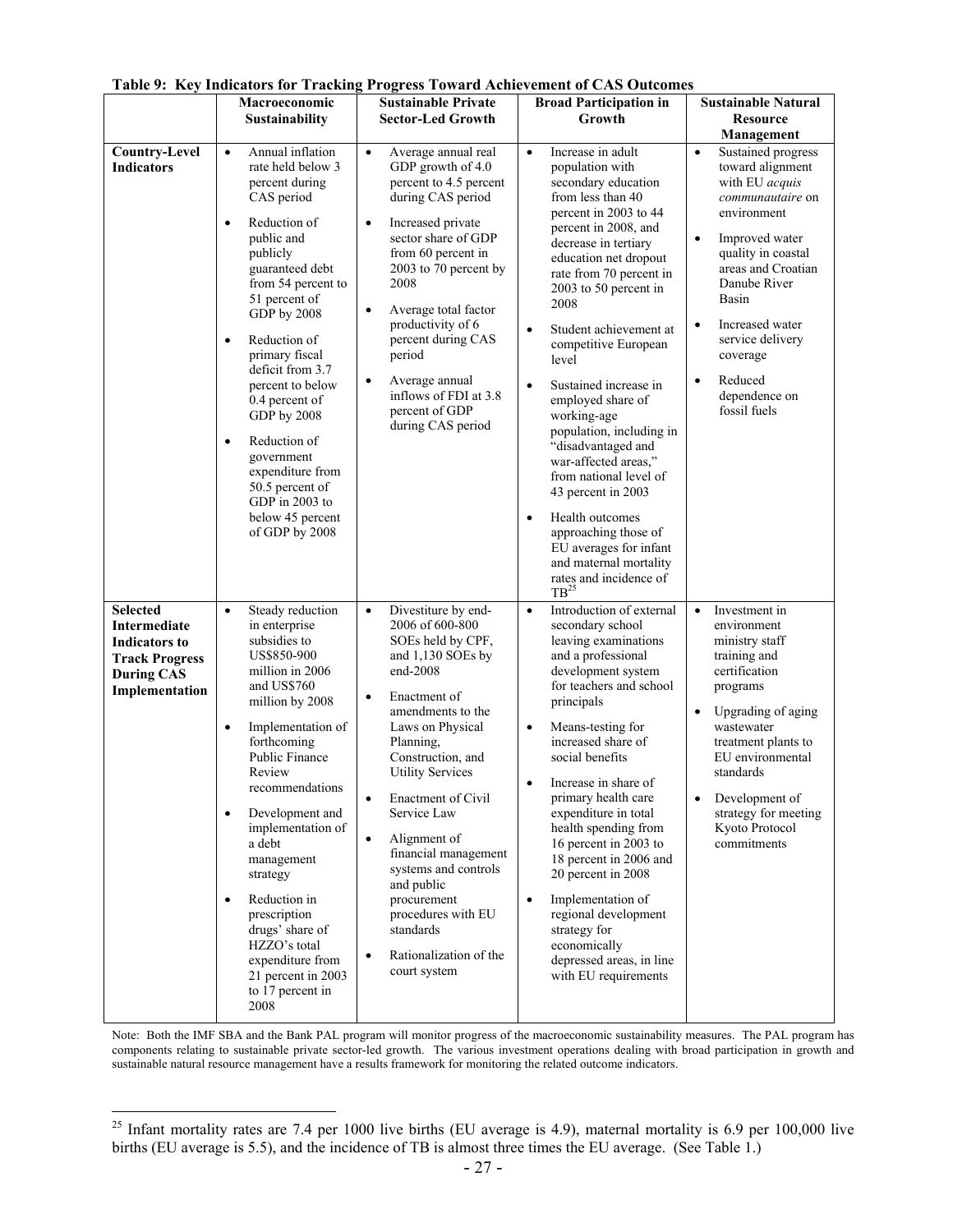#### **F. Partnerships**

 $\overline{a}$ 

83. **With the opening of accession negotiations and Croatia's resulting eligibility for pre-accession grant funds in 2005, the EC will have a comparative advantage in terms of financial support.** In addition, after signing the SAA in 2001, Croatia has been eligible for grant funds under the EC's Community Assistance for Reconstruction, Development and Stabilization (CARDS) Program. The 2004 CARDS Program is for a total of 76 million euro, to be committed over the next three years. Priorities for CARDS funding are focused in five areas: judicial reform (29 percent), economic and social development (23 percent), return of refugees and civil society development (23 percent), institution building and public administration reform (20 percent), and environment and natural resources (5 percent).

84. **The Bank is closely coordinating with the EC and will continue to give high priority to supporting reforms and developing programs and operations to maximize Croatia's utilization of EC grant funds.**<sup>26</sup> It is worth noting that the World Bank CEM (2003) was instrumental in informing the EC's favorable opinion issued in April 2004, and CARDS support for cadastre and land registry reform (4.5 million euro) is being administered by the Bank as cofinancing under the Bank's ongoing project in this area. The Bank will deepen collaboration with the EC on the next CAS and is continuing to do so as the PAL program is developed, to ensure convergence with Croatia's accession agenda. The Bank will aim to coordinate with the small bilateral donor community to maximize the synergy between the PAL-EU accession reforms and meet the TA needs. (See Table 10.)

## **Box 3: Croatia's Relationship with the IMF**

Croatia has signed three precautionary SBAs with the IMF. The second SBA, approved by the IMF Board in February 2003, in an amount equivalent to SDR 105.9 million for a period of 14 months, went off track in late 2003 and expired in April 2004. The Government did not make any purchases. The third review was not completed as fiscal policy went off track in the run-up to the November Parliamentary elections. The fiscal deficit target for 2003 was missed by more than 1 percent of GDP, and quasi-fiscal operations and contingent liabilities expanded. In early February 2004 the new government requested a successor SBA. On August 4, 2004 the Fund Board approved the Staff Report for the Article IV Consultation and Request for SBA. The new arrangement, in an amount equivalent to SDR 97 million for a period of 20 months, will be treated as precautionary, as were the two preceding arrangements. The major objective of the new SBA is to reduce external vulnerability through more forceful fiscal consolidation. A fiscal and quasi-fiscal adjustment of 2.75 percentage points of GDP should help to reduce the savings-investment imbalance and stabilize the external debt-to-GDP ratio. The authorities have explained their reliance on one-off measures in 2004 and postponement of some adjustment efforts to 2005 as resulting from their having inherited spending obligations and needing time for cost-savings measures to take off. The structural reforms under the Fund program are closely aligned with the reforms to be undertaken under the World Bank's Programmatic Adjustment Loan Program.

85. **The government has recently concluded discussions with the IMF for a new SBA**. The Staff Report for the 2004 Article IV Consultations was approved by the IMF Board on August 4, 2004. (See Box 3.) The Bank will continue to take the lead in supporting Croatia's structural reform agenda, while collaborating closely with the IMF to ensure synergies between the macroeconomic reforms supported under the SBA and the structural reforms to be supported under the proposed PAL program, especially those dealing with fiscal consolidation and public expenditure. The new SBA and the proposed PAL program will be mutually reinforcing, as they both aim at reducing Croatia's external vulnerability through fiscal consolidation, increased transparency and efficiency of public expenditure and debt management, and financial discipline and transparency for SOEs. In addition, the SBA is supporting development of a domestic debt market as well as structural reforms to unify supervision of non-bank financial

 $26$  EC pre-accession funds will be available to help Croatia meet EU standards on the environment (water, wastewater, and solid waste management), to develop pan-European transportation networks (mainly roads), and to finance institution building as well as investments for rural development. To absorb these grant funds fully and effectively, Croatia will need to: (i) develop the institutional capacity to prepare and implement projects; and (ii) make counterpart matching funds available. As it has done with other accession countries, the Bank will assist in both of these areas, working jointly with the government and the EC.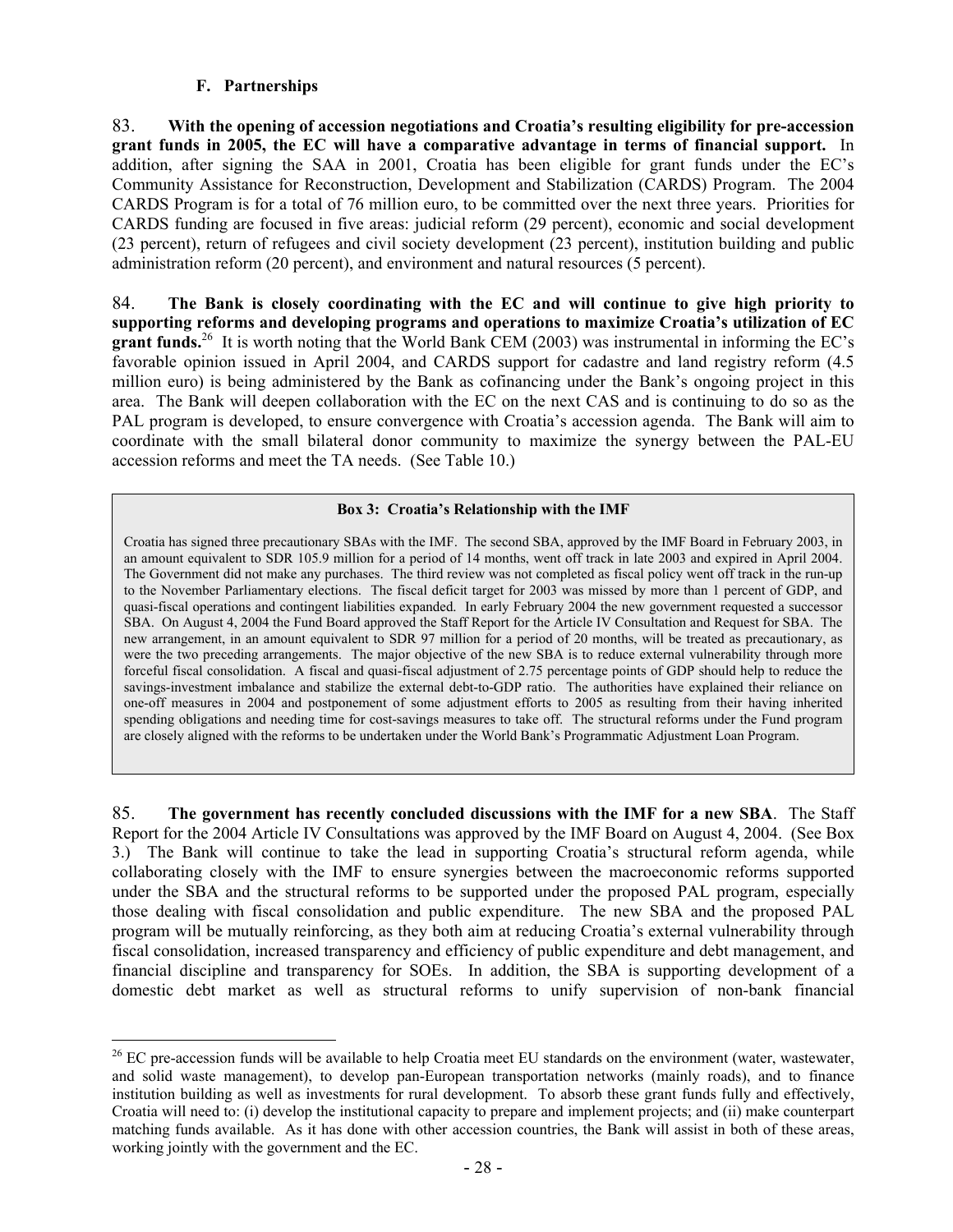intermediaries, strengthen supervision of banks' credit risk, ensure the long-term sustainability of the pension system, and improve the quality of balance of payments data.

**Table 10: Areas of Other Partner Activity** 

| <b>Areas Of Reform</b>                              | <b>Active IFIs and Donors</b>                                                            |
|-----------------------------------------------------|------------------------------------------------------------------------------------------|
| <b>Political Criteria:</b>                          |                                                                                          |
| <b>JUDICIAL REFORM</b>                              | EC - CARDS (TA and investment)<br>$\bullet$                                              |
| <b>ANTI-CORRUPTION MEASURES</b>                     | $EC - CARDS (TA)$<br>$\bullet$                                                           |
| PUBLIC ADMINISTRATION REFORM                        | $EC - CARDS (TA)$<br>$\bullet$                                                           |
|                                                     | DFID (TA)<br>$\bullet$                                                                   |
|                                                     | The Netherlands - MATRA Program (TA)<br>$\bullet$                                        |
|                                                     | USAID - Local Government Reform Program (TA)<br>$\bullet$                                |
| PROTECTION OF ROMA                                  | $EC - CARDS$ (access to legal aid)<br>$\bullet$                                          |
| <b>COMPLETION OF REFUGEE RETURNS</b>                | EC - CARDS (TA and investment)<br>$\bullet$                                              |
|                                                     | USAID (TA and investment)<br>$\bullet$                                                   |
|                                                     | Council of Europe Development Bank (investment)<br>$\bullet$                             |
|                                                     | Italy - Program for reconstruction of Eastern Baranja<br>$\bullet$                       |
|                                                     | The Netherlands (investment)<br>٠                                                        |
|                                                     | SIDA (TA and investment)<br>$\bullet$                                                    |
|                                                     | Germany (TA and investment)<br>$\bullet$                                                 |
| <b>Economic Criteria:</b>                           |                                                                                          |
| MACROECONOMIC STABILIZATION AND                     | $IMF - SBA$<br>$\bullet$                                                                 |
| <b>FISCAL FRAMEWORK</b>                             | EC - CARDS (TA in public finance)<br>$\bullet$                                           |
|                                                     | USAID (TA in financial management systems)<br>$\bullet$                                  |
| <b>ENTERPRISE RESTRUCTURING</b>                     | USAID - TA (shipbuilding and agro-kombinat SOEs)<br>$\bullet$                            |
| AND PRIVATIZATION                                   | EBRD (investment)<br>$\bullet$                                                           |
| <b>BUSINESS ENVIRONMENT</b>                         | Finland (TA for R&D reform)<br>$\bullet$                                                 |
|                                                     | EBRD (credit for SMEs)<br>$\bullet$                                                      |
|                                                     | USAID (TA for SMEs in tourism and IT)<br>$\bullet$                                       |
|                                                     | Austria (TA, credit, and investment for SMEs)<br>٠                                       |
| CADASTRE AND LAND REGISTRY                          | EC - CARDS (TA and investment)<br>$\bullet$                                              |
| <b>DEBT MANAGEMENT</b>                              | $IMF - SBA$<br>$\bullet$                                                                 |
|                                                     | $EC - CARDS (TA)$<br>$\bullet$                                                           |
|                                                     | USAID(TA)<br>$\bullet$                                                                   |
| <b>Ability to Assume Obligations of Membership:</b> |                                                                                          |
| <b>FINANCIAL CONTROLS</b>                           | EC - CARDS (TA to State Auditing Office and Public Procurement Office)<br>$\bullet$      |
|                                                     | USAID - Local Government Reform Program (TA and investment) and TA<br>$\bullet$          |
|                                                     | to Ministry of Finance                                                                   |
| <b>AGRICULTURE</b>                                  | EC - CARDS (TA for veterinary and phytosanitary controls)<br>$\bullet$                   |
|                                                     | EC pre-accession funds, to be followed by structural funds (post-accession)<br>$\bullet$ |
|                                                     | USAID (TA for market linkages)<br>٠                                                      |
| TRANSPORT AND CUSTOMS                               | $EC - CARDS (TA)$<br>$\bullet$                                                           |
|                                                     | EIB (investment)<br>$\bullet$                                                            |
|                                                     | EBRD (investment)                                                                        |
|                                                     | KfW (investment)                                                                         |
|                                                     | EC pre-accession funds, to be followed by structural funds (post-accession)              |
|                                                     | USAID (TA)<br>٠                                                                          |
| <b>ENERGY</b>                                       | USAID (TA for HEP restructuring and tariff reform)<br>$\bullet$                          |
|                                                     | EBRD (investment in gasification)<br>$\bullet$                                           |
|                                                     | EIB (investment in gasification)<br>$\bullet$                                            |
| <b>ENVIRONMENT</b>                                  | EBRD (investment)<br>$\bullet$                                                           |
|                                                     | EIB (investment)<br>٠                                                                    |
|                                                     | KfW (investment)<br>$\bullet$                                                            |
|                                                     | $EC - CARDS$<br>$\bullet$                                                                |
|                                                     | EC pre-accession funds, to be followed by structural funds (post-accession)<br>٠         |
|                                                     | The Netherlands (TA)<br>٠                                                                |
| HUMAN RESOURCE DEVELOPMENT                          | EC – CARDS (TA for mobility centers and vocational education and<br>$\bullet$            |
| (labor, education, health, social protection)       | training)                                                                                |
|                                                     | UNDP (TA for social protection)<br>٠                                                     |
| REGIONAL DEVELOPMENT                                | EC CARDS (TA)<br>$\bullet$                                                               |
|                                                     | EC pre-accession funds, to be followed by structural funds (post-accession)<br>$\bullet$ |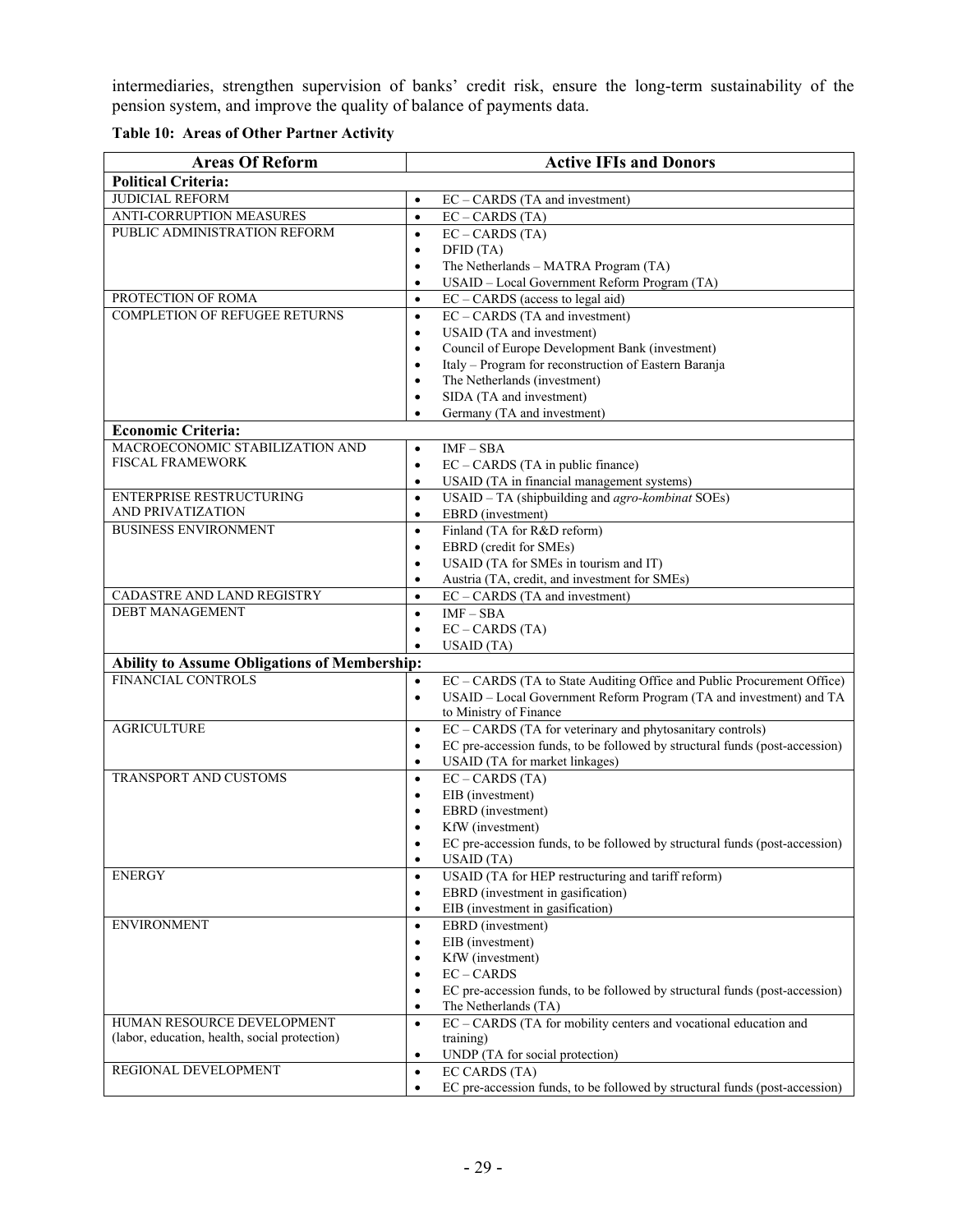86. **EBRD assistance focuses on investment in municipal infrastructure investment and SMEs as well as investment for financial sector capacity building, while EIB financing is focused largely in transport, environment, and local infrastructure, with opportunities for cofinancing with the World Bank.** Bilateral assistance is primarily in the form of twinning and other technical assistance to meet specific institution and capacity building needs. Examples include public procurement (Germany and Slovenia), financial management systems (USAID), and public administration reform (The Netherlands). See Annex B9 for a more complete listing of partners' areas of activity.

# **IV. MANAGING RISKS**

# **A. Implementation Risks**

87. **The main risk for the sustained growth scenario comes from potential policy slippages, including some of the post-election pledges.** These would derail Croatia from its sustainable growth path and result in a higher and unsustainable fiscal deficit, a growing external balance, a worsening debt profile, and consequently macroeconomic instability. Any fiscal policy slippages or relaxation of fiscal policy could seriously undermine macroeconomic stability and Croatia's creditworthiness. The risk of such slippages to implementation of the base and high case CAS programs is addressed through the self-regulating mechanism of the PAL program. In the event that base and high case triggers (which are closely linked to PAL conditions) were not substantially met or were reversed, Bank assistance would necessarily revert to the low case.

88. **Some of the reforms needed for EU accession will have significant social costs, and therefore carry political risk for the government.** However, strong public support for EU accession, especially following the EU's favorable decision in June 2004, and implementation of social mitigation measures should facilitate the government's implementation of the EU accession agenda. Social consensus on the reform agenda has yet to solidify. Building such consensus will therefore be critical. To help address this, the Bank will continue to hold sector policy seminars with stakeholders led by government counterparts to explain costs and benefits of the reforms. The Country Office will organize a program to enhance understanding of the Bank Group and its Croatia program in the Ministry of Finance and among other key counterparts for the PAL program.

89. **As the current HDZ-led government is a coalition with a one-seat majority in Parliament, there is a risk that it will not be able to retain power over the medium term.** Political distractions, a change in government, and the resulting transition period would delay implementation of needed reforms. However, all parties are committed to Croatia's accession to the EU, and so continuity on the associated reform agenda is likely over the longer term. Experience elsewhere in the region has shown that buoyed by widespread public support, the goal of EU accession provides continuity in a candidate country's development program, from one government to the next. In the case of Croatia, the core agenda of the CAS, the PAL program, has high-level attention of the entire government. This is critical to successful implementation, given that reforms will need to be undertaken by many line ministries. Government ownership of the program is grounded not only in the EU accession agenda but also in the SBA and the findings of the World Bank's CEM of 2003.

90. **The government understands the need for reforms and is committed to the reforms' underlying objective of EU accession, but there are capacity constraints.** A stronger process and structure are needed for economic analysis and policy formulation. The technical and administrative capacities in this regard, if not improved, may slow down the reform process, with a resulting loss in momentum and the loss of credibility with enduring effects. An ambitious reform program depends on strong and dynamic institutions in order to be effective and sustainable. Improving governance through public administration reform, public expenditure management, and judicial reform, all to be supported under the PAL program, is therefore critical to implementation of other reforms.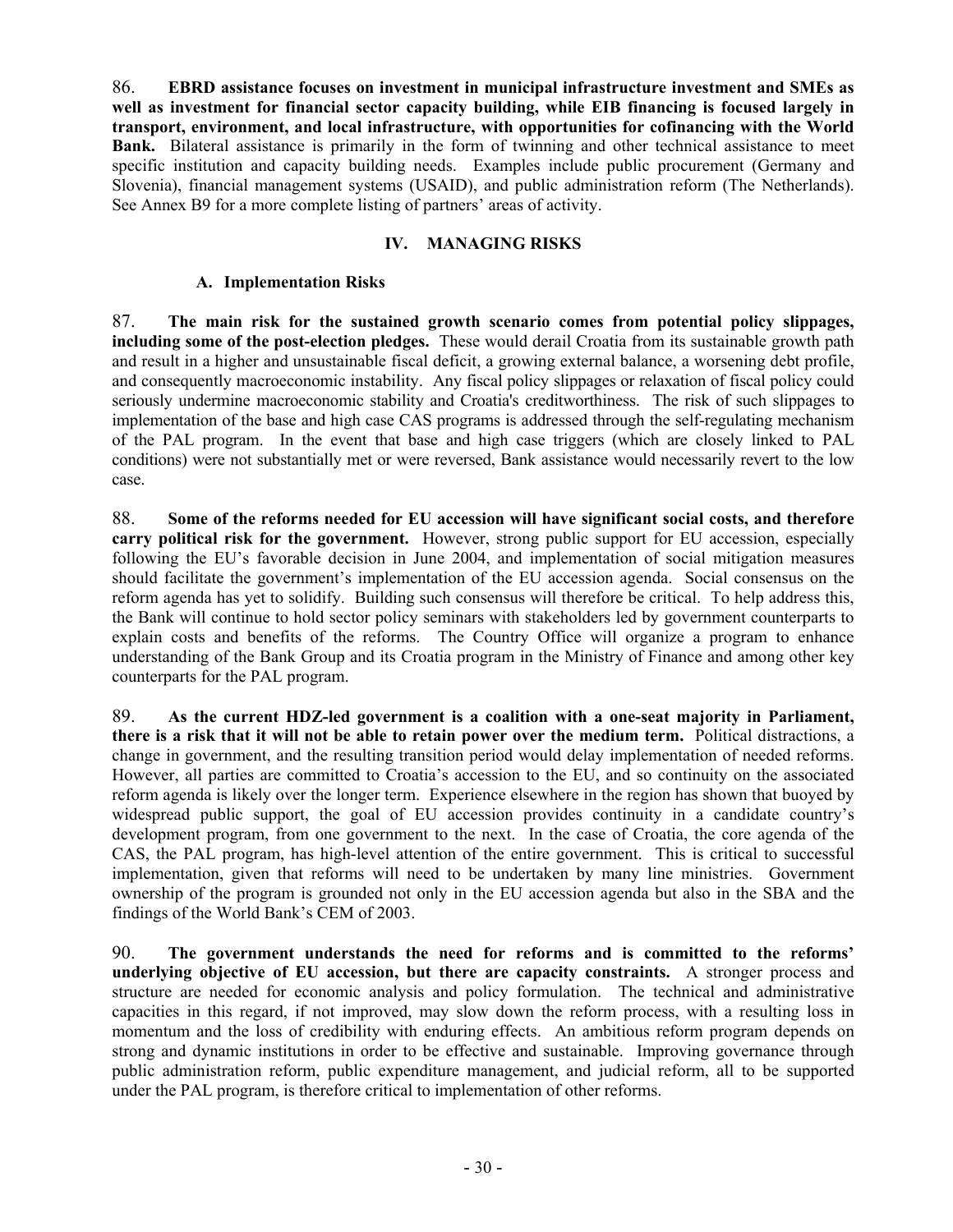# **B. External Risks**

91. **Although current developments in South East Europe support regional stability and trade, thus offering better business opportunities for Croatia as well, any setback in the security situation in the region could have a severe impact on Croatia's external position and its optimal economic growth.** In addition, a mild recovery in the EU15 where Croatia sends around 55 percent of its exported goods, but more than two-thirds of its service exports, is extremely beneficial to Croatia's growth and external balance. Conversely, any slowdown of the EU's economic growth, especially after the accession of ten new countries in May 2004, could seriously affect economic growth in the country and erode the otherwise weak country's international competitiveness, increasing external imbalance and viability.

92. **A continuing risk for Croatia as an emerging market with high foreign currency exposure in its public debt is its vulnerability to contagion from adverse developments in international financial markets.** In light of the limited development of the domestic debt markets, it would be risky to reduce the currency risk rapidly, as this would replace foreign currency long maturity debt with short-term, kunadenominated debt. The pace of development of the kuna debt market and capacity building in debt management will therefore affect the risk structure of Croatia's public debt. Implementation by the Ministry of Finance of the draft reform plan developed under the joint World Bank/IMF Program on Sovereign Debt Management and Debt Markets Development, would directly help to address Croatia's external vulnerability.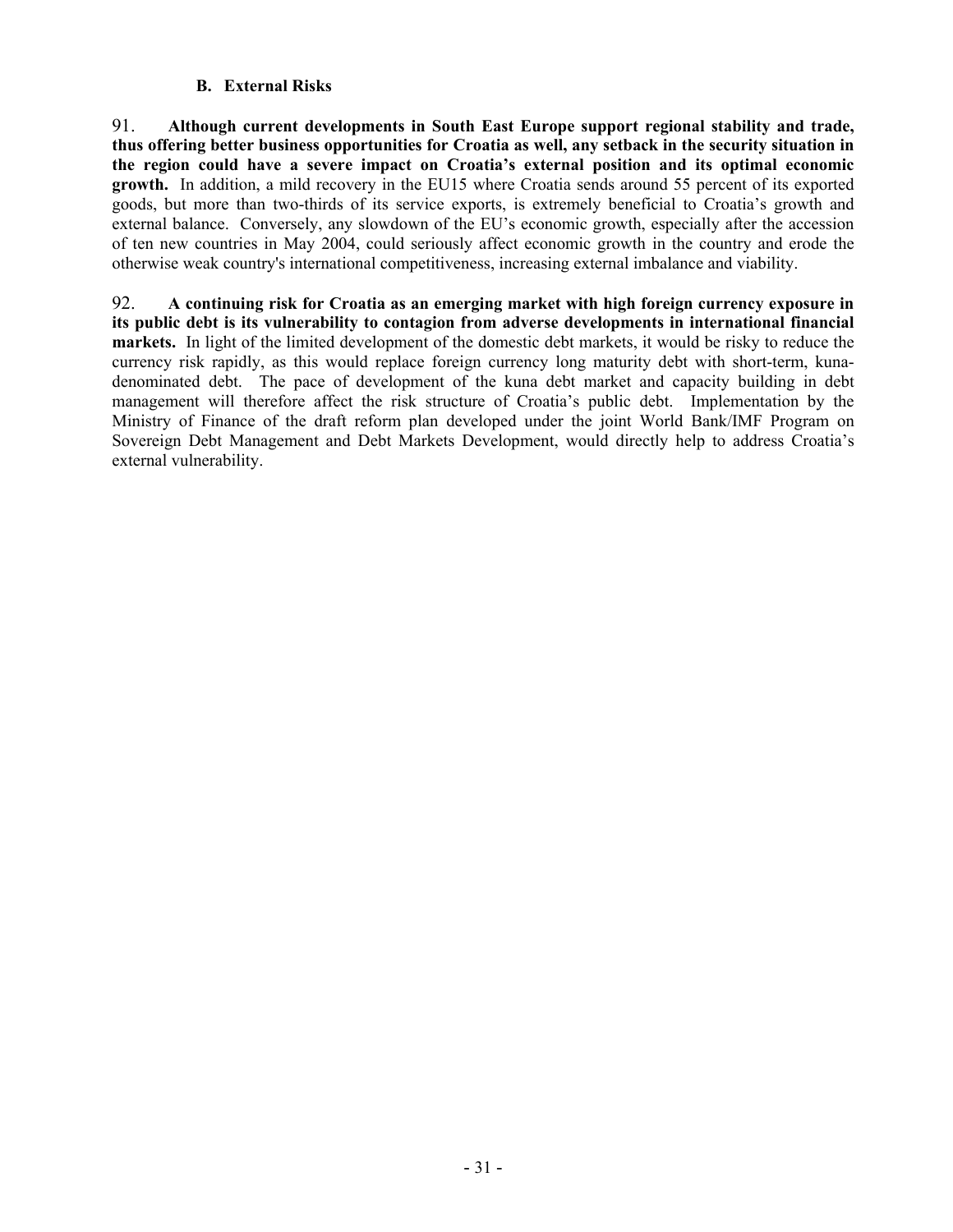# **Annex A1- CroatiaKey Economic & Program Indicators - Change from Last CAS**

#### **As of Date 11/23/04**

|                           |                                            | Forecast in Last CAS |             |              |               | Actual        |             |             | <b>Current CAS Forecast</b><br><b>Sustained Growth Scenario</b> |             |                       |
|---------------------------|--------------------------------------------|----------------------|-------------|--------------|---------------|---------------|-------------|-------------|-----------------------------------------------------------------|-------------|-----------------------|
| Economy (CY)              | 1999 $^{\mathsf{a} \overline{\mathsf{c}}}$ | $2000^{b/}$          | $2001^{b/}$ | $2002^{b/2}$ | $2002^{\,c/}$ | $2003^{\,c/}$ | $2004^{a/}$ | $2005^{a/}$ | $2006^{\overline{a'}}$                                          | $2007^{a/}$ | $2008^{\overline{a}}$ |
| Growth rates (%)          |                                            |                      |             |              |               |               |             |             |                                                                 |             |                       |
| <b>GDP</b>                | $-1.0%$                                    | 1.5%                 | 2.0%        | 2.5%         | 5.2%          | 4.3%          | 3.7%        | 4.0%        | 4.5%                                                            | 4.5%        |                       |
| <b>Exports of GNFS</b>    | 0.4%                                       | 6.9%                 | 5.1%        | 3.5%         | 1.3%          | 10.1%         | 5.8%        | 6.1%        | 5.0%                                                            | 3.7%        |                       |
| Imports of GNFS           | $-1.7%$                                    | 2.3%                 | 2.7%        | 3.9%         | 8.8%          | 10.9%         | 3.5%        | 2.9%        | 3.4%                                                            | 2.3%        |                       |
| Inflation $(\%)$          | 3.5%                                       | 3.5%                 | 3.5%        | 3.2%         | 2.2%          | 1.8%          | 2.5%        | 2.8%        | 2.4%                                                            | 2.2%        |                       |
| National accounts (% GDP) |                                            |                      |             |              |               |               |             |             |                                                                 |             |                       |
| Current account balance   | $-7.6$                                     | $-5.9$               | $-5.0$      | $-4.5$       | $-8.4$        | $-7.3$        | $-6.0$      | $-4.9$      | $-4.1$                                                          | $-3.1$      |                       |
| Gross investment          | 20.5                                       | 19.7                 | 19.3        | 19.0         | 28.4          | 30.4          | 27.7        | 28.4        | 28.8                                                            | 28.5        |                       |
| Public finance (% GDP)    |                                            |                      |             |              |               |               |             |             |                                                                 |             |                       |
| <b>Fiscal balance</b>     | $-1.1$                                     | $-1.4$               | $-2.2$      | $-2.8$       | $-4.5$        | $-5.8$        | $-4.5$      | $-3.7$      | $-2.9$                                                          | $-2.0$      |                       |
| Foreign financing         | 5.3                                        | 3.5                  | 2.8         | 2.7          | 2.8           | 3.1           | 2.2         | 2.2         | 1.8                                                             | 1.6         |                       |
| International reserves    |                                            |                      |             |              |               |               |             |             |                                                                 |             |                       |
| (as months of imports)    |                                            | 3.8                  | 4.6         | 4.6          | 5.4           | 5.7           | 6.2         | 6.2         | 6.3                                                             | 6.3         |                       |
| Program (Bank's FY)       | $FY99^{a/}$                                | $FY00^{b/}$          | $FY01^{b/}$ | $FY02^{b/}$  | $FY02^{c}$    | $FY03^{c'}$   | $FY04^{c'}$ | $FY05^{b/}$ | $FY06^{b/}$                                                     | $FY07^{b/}$ | $FY08^{b/}$           |
| Lending (\$ million)      | 108.3                                      | 257.6                | 313.0       | 160.0        | 0.0           | 53.0          | 209.0       | 250.0       | 265.0                                                           | 275.0       | 260.0                 |
| Gross disbursements       |                                            |                      |             |              | 173.2         | 41.9          | 120.8       | 305.8       | 321.4                                                           | 273.3       | 219.1                 |
| $$$ million)              |                                            |                      |             |              |               |               |             |             |                                                                 |             |                       |

a. Estimated year

b. Projected year

c. Actual outcome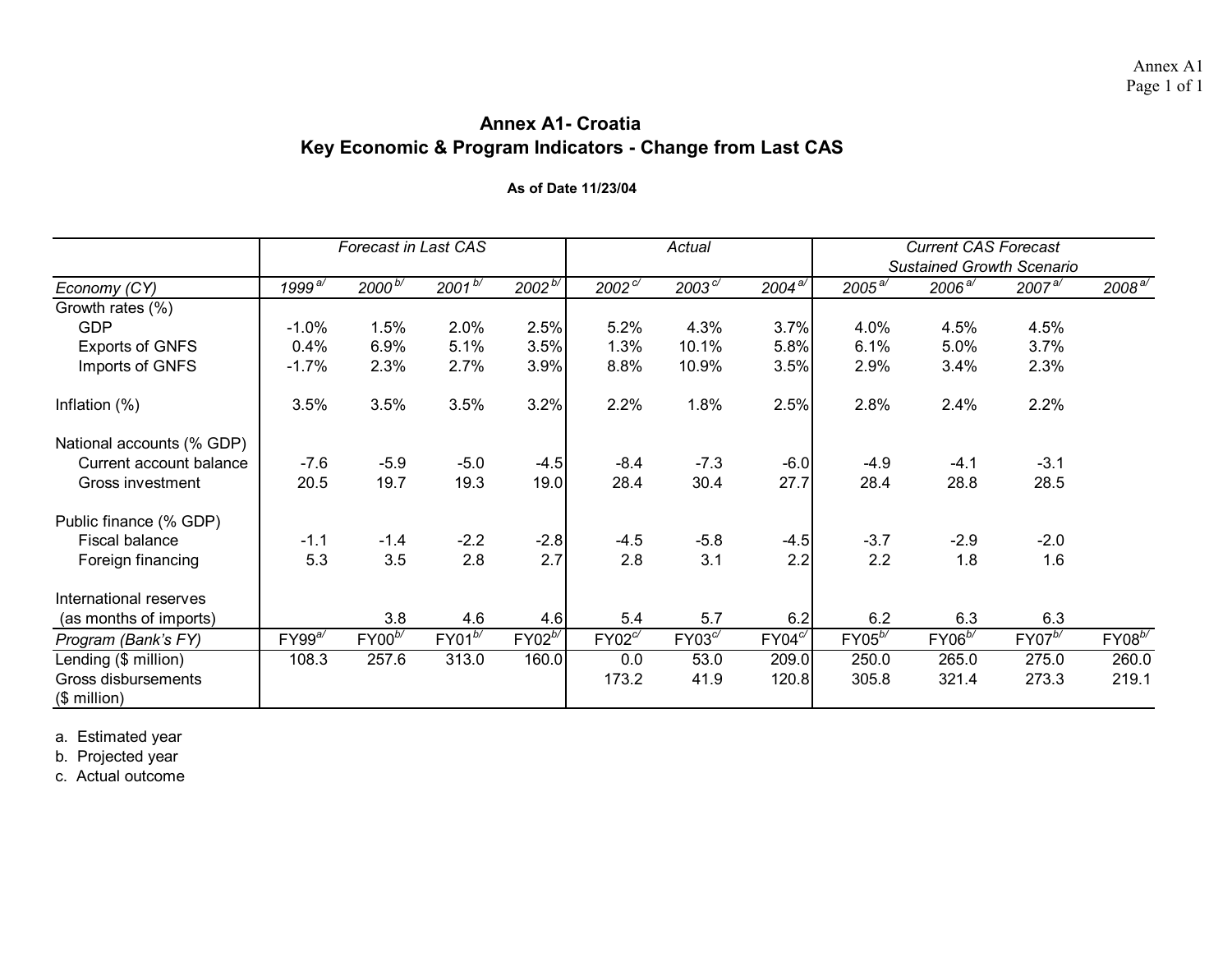# Croatia at a glance

| <b>POVERTY and SOCIAL</b>                             |                      | Europe &<br><b>Central</b> | <b>Upper-</b><br>middle- |
|-------------------------------------------------------|----------------------|----------------------------|--------------------------|
|                                                       | <b>Croatia</b>       | Asia                       | income                   |
| 2003                                                  |                      |                            |                          |
| Population, mid-year (millions)                       | 4.4                  | 473                        | 335                      |
| GNI per capita (Atlas method, US\$)                   | 5,380                | 2,570                      | 5,340                    |
| GNI (Atlas method, US\$ billions)                     | 23.9                 | 1,217                      | 1,788                    |
| Average annual growth, 1997-03                        |                      |                            |                          |
| Population (%)                                        | $-0.5$               | 0.0                        | 1.2                      |
| Labor force $(\%)$                                    | 0.2                  | 0.2                        | 1.8                      |
| Most recent estimate (latest year available, 1997-03) |                      |                            |                          |
| Poverty (% of population below national poverty line) | 11                   |                            | $\ddotsc$                |
| Urban population (% of total population)              | 69                   | 63                         | 76                       |
| Life expectancy at birth (years)                      | 75                   | 69                         | 73                       |
| Infant mortality (per 1,000 live births)              | $\overline{7}$       | 31                         | 19                       |
| Child malnutrition (% of children under 5)            | $\ddot{\phantom{1}}$ | $\ddot{\phantom{1}}$       | $\ddotsc$                |
| Access to an improved water source (% of population)  | 95                   | 91                         | 89                       |
| Illiteracy (% of population age $15+$ )               | $\overline{2}$       | 3                          | 9                        |
| Gross primary enrollment (% of school-age population) | 95                   | 103                        | 104                      |
| <b>Male</b>                                           | Ω.                   | 104                        | 104                      |
| Female                                                |                      | 102                        | 104                      |



#### **KEY ECONOMIC RATIOS and LONG-TERM TRENDS**

|                                      |                      | 1983                 | 1993 | 2002   | 2003    |
|--------------------------------------|----------------------|----------------------|------|--------|---------|
| <b>GDP (US\$ billions)</b>           |                      | $\ddot{\phantom{1}}$ | 10.9 | 22.8   | 28.8    |
| Gross domestic investment/GDP        |                      | $\ddot{\phantom{a}}$ | 15.5 | 28.4   | 30.4    |
| Exports of goods and services/GDP    |                      | $\ddot{\phantom{a}}$ | 52.4 | 45.4   | 47.1    |
| Gross domestic savings/GDP           |                      | $\ddot{\phantom{a}}$ | 14.3 | 19.1   | 20.7    |
| <b>Gross national savings/GDP</b>    |                      | $\ddot{\phantom{a}}$ | 16.2 | 21.6   | 21.3    |
| Current account balance/GDP          |                      | $\ddot{\phantom{a}}$ | 5.8  | $-8.4$ | $-7.3$  |
| Interest payments/GDP                |                      | $\ddot{\phantom{a}}$ | 0.9  | 2.2    | 2.4     |
| <b>Total debt/GDP</b>                |                      | $\ddot{\phantom{a}}$ | 22.8 | 67.6   | 81.8    |
| <b>Total debt service/exports</b>    |                      | $\ddot{\phantom{a}}$ | 4.9  | 24.3   | 19.6    |
| Present value of debt/GDP            |                      | $\ddot{\phantom{a}}$ |      | 65.8   | ٠.      |
| Present value of debt/exports        |                      | $\ddot{\phantom{1}}$ |      | 122.8  | Ω.      |
|                                      | 1983-93              | 1993-03              | 2002 | 2003   | 2003-07 |
| (average annual growth)              |                      |                      |      |        |         |
| GDP                                  | ٠.                   | 4.0                  | 5.2  | 4.3    | 4.2     |
| <b>GDP</b> per capita                | $\ddot{\phantom{a}}$ | 4.6                  | 5.1  | 4.3    | 4.8     |
| <b>Exports of goods and services</b> | ٠.                   | 6.2                  | 1.3  | 10.1   | 5.2     |
|                                      |                      |                      |      |        |         |



#### **STRUCTURE of the ECONOMY**

|                                | 1983                 | 1993    | 2002   | 2003   | Growth of investment and G |
|--------------------------------|----------------------|---------|--------|--------|----------------------------|
| (% of GDP)                     |                      |         |        |        |                            |
| Agriculture                    | $\ddot{\phantom{a}}$ | 13.8    | 8.9    | 8.4    | 40<br>30                   |
| Industry                       | $\ddot{\phantom{a}}$ | 35.8    | 29.9   | 30.1   | 20                         |
| Manufacturing                  |                      | 30.6    | 20.3   | 19.3   | 10.                        |
| Services                       | $\ddot{\phantom{a}}$ | 50.3    | 61.2   | 61.5   | $\Omega$                   |
| Private consumption            | $\ddot{\phantom{a}}$ | 62.2    | 59.9   | 58.7   | $-10 -$<br>98<br>-20 -     |
| General government consumption | $\ddot{\phantom{a}}$ | 23.5    | 21.0   | 20.6   |                            |
| Imports of goods and services  | $\ddot{\phantom{a}}$ | 53.6    | 54.7   | 56.8   | <b>GDI</b>                 |
|                                | 1983-93              | 1993-03 | 2002   | 2003   | Growth of exports and impo |
|                                |                      |         |        |        |                            |
| (average annual growth)        |                      |         |        |        |                            |
| Agriculture                    | $\ddot{\phantom{a}}$ | $-0.5$  | 2.0    | $-5.2$ | $30 -$                     |
| Industry                       | $\ddot{\phantom{a}}$ | 3.6     | 5.7    | 7.4    | 20                         |
| Manufacturing                  | $\ddot{\phantom{a}}$ | 3.3     | 2.7    | 3.4    |                            |
| Services                       | $\ddot{\phantom{a}}$ | 4.8     | 5.5    | 5.0    | $10 -$                     |
| Private consumption            |                      | 3.4     | 7.5    | 4.1    | $\Omega$                   |
| General government consumption | $\ddot{\phantom{a}}$ | $-0.4$  | $-1.8$ | $-0.3$ | 00<br>l-10 ⊥               |
| Gross domestic investment      | $\ddot{\phantom{a}}$ | 7.5     | 22.5   | 12.0   | <b>Exports</b>             |

**Growth of investment and GDP (%)** ♦ 98 99 00 01 02 03 **GDP** 



Note: 2003 data are preliminary estimates.

\* The diamonds show four key indicators in the country (in bold) compared with its income-group average. If data are missing, the diamond will be incomplete.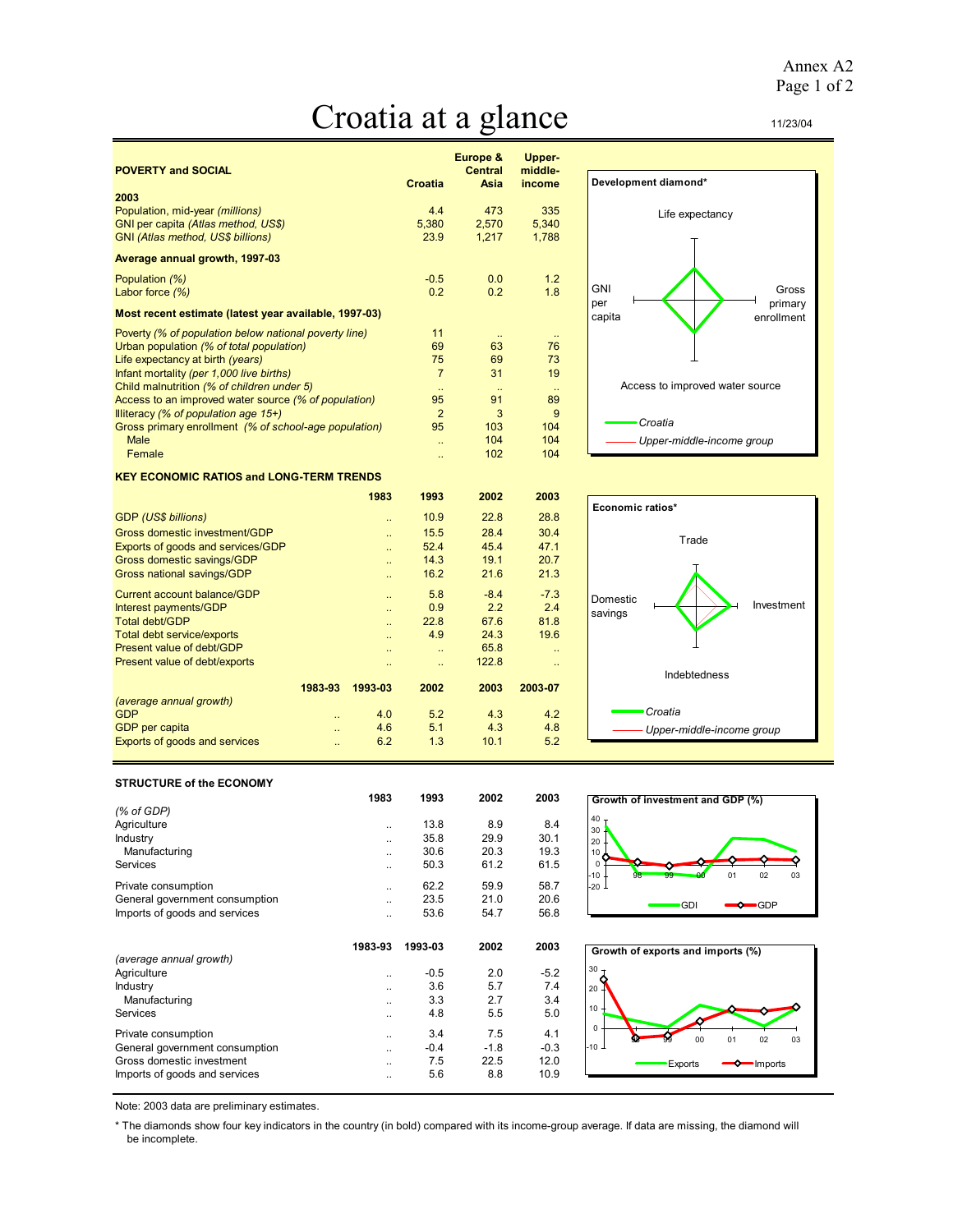#### *Croatia*

| PRICES and GOVERNMENT FINANCE                                  |                                              |                                              |              |                |  |
|----------------------------------------------------------------|----------------------------------------------|----------------------------------------------|--------------|----------------|--|
|                                                                | 1983                                         | 1993                                         | 2002         | 2003           |  |
| <b>Domestic prices</b>                                         |                                              |                                              |              |                |  |
| (% change)<br>Consumer prices                                  | $\ddot{\phantom{a}}$                         | 1,516.6                                      | 2.2          | 1.8            |  |
| Implicit GDP deflator                                          | $\ddotsc$                                    | 1,466.8                                      | 2.9          | 3.2            |  |
|                                                                |                                              |                                              |              |                |  |
| <b>Government finance</b>                                      |                                              |                                              |              |                |  |
| (% of GDP, includes current grants)<br>Current revenue         |                                              | 36.9                                         | 44.9         | 44.3           |  |
| Current budget balance                                         | $\ddotsc$<br>$\ddotsc$                       | $-0.1$                                       | 2.0          | 1.9            |  |
| Overall surplus/deficit (with privatiz.receipts)               | $\ddotsc$                                    | $-2.0$                                       | $-3.1$       | $-4.0$         |  |
|                                                                |                                              |                                              |              |                |  |
| <b>TRADE</b>                                                   |                                              |                                              |              |                |  |
|                                                                | 1983                                         | 1993                                         | 2002         | 2003           |  |
| (US\$ millions)                                                |                                              |                                              |              |                |  |
| Total exports (fob)                                            | $\ddotsc$                                    | 3,910                                        | 5,004        | 6,285          |  |
| Raw materials, excluding fuels                                 | $\ddotsc$                                    | 237<br>377                                   | 274<br>458   | 350<br>594     |  |
| Mineral fuels and lubricants<br>Manufactures                   | Ω.                                           | 1,762                                        | 2,456        | 3,061          |  |
| Total imports (cif)                                            | $\ddot{\phantom{a}}$<br>$\ddot{\phantom{a}}$ | 4,620                                        | 10,652       | 14,206         |  |
| Food                                                           | $\ddot{\phantom{a}}$                         | 266                                          | 794          | 1,001          |  |
| Fuel and energy                                                |                                              | 447                                          | 1,310        | 1,552          |  |
| Capital goods                                                  | $\ddot{\phantom{a}}$                         | 749                                          | 3,682        | 5,261          |  |
|                                                                |                                              |                                              | 141          | 120            |  |
| Export price index (1995=100)<br>Import price index (1995=100) | $\ddot{\phantom{a}}$                         | $\ddot{\phantom{a}}$<br>$\ddot{\phantom{a}}$ | 139          | 119            |  |
| Terms of trade (1995=100)                                      | $\ddot{\phantom{a}}$<br>$\ddot{\phantom{a}}$ | ٠.                                           | 101          | 101            |  |
|                                                                |                                              |                                              |              |                |  |
| <b>BALANCE of PAYMENTS</b>                                     |                                              |                                              |              |                |  |
|                                                                | 1983                                         | 1993                                         | 2002         | 2003           |  |
| (US\$ millions)                                                |                                              |                                              |              |                |  |
| Exports of goods and services                                  | $\ddotsc$                                    | 6,196                                        | 10,571       | 14,907         |  |
| Imports of goods and services<br>Resource balance              | $\ddotsc$                                    | 5,767<br>429                                 | 13,065       | 17,186         |  |
|                                                                | $\ddot{\phantom{0}}$                         |                                              | $-2,494$     | $-2,279$       |  |
| Net income                                                     | $\ddot{\phantom{a}}$                         | $-120$                                       | -502         | $-1,213$       |  |
| Net current transfers                                          | $\ddotsc$                                    | 328                                          | 1,076        | 1,394          |  |
| Current account balance                                        | $\ddotsc$                                    | 637                                          | $-1,920$     | $-2,099$       |  |
| Financing items (net)                                          | $\ddot{\phantom{a}}$                         | $-171$                                       | 2,617        | 3,490          |  |
| Changes in net reserves                                        | $\ddot{\phantom{a}}$                         | -467                                         | -697         | $-1,391$       |  |
| Memo:                                                          |                                              |                                              |              |                |  |
| Reserves including gold (US\$ millions)                        | ٠.                                           | 616                                          | 5,886        | 8,191          |  |
| Conversion rate (DEC, local/US\$)                              | $\ddot{\phantom{a}}$                         | 3.6                                          | 7.9          | 6.7            |  |
|                                                                |                                              |                                              |              |                |  |
| <b>EXTERNAL DEBT and RESOURCE FLOWS</b>                        |                                              |                                              |              |                |  |
|                                                                | 1983                                         | 1993                                         | 2002         | 2003           |  |
| (US\$ millions)                                                |                                              |                                              |              |                |  |
| Total debt outstanding and disbursed<br><b>IBRD</b>            | $\ddot{\phantom{a}}$                         | 2,486                                        | 15,421       | 23,570         |  |
| IDA                                                            | $\ddotsc$                                    | 89<br>0                                      | 611<br>0     | 762<br>0       |  |
|                                                                |                                              |                                              |              |                |  |
| Total debt service                                             |                                              | 325                                          | 2,967        | 3,314          |  |
| <b>IBRD</b>                                                    |                                              | 43                                           | 52           | 86             |  |
| IDA                                                            |                                              | 0                                            | 0            | 0              |  |
| Composition of net resource flows                              |                                              |                                              |              |                |  |
| Official grants                                                | $\ddot{\phantom{0}}$                         | 0                                            | 60           |                |  |
| Official creditors                                             | ٠.                                           | $-52$                                        | 165          | 196            |  |
| Private creditors<br>Foreign direct investment                 | .,                                           | 12<br>102                                    | 2,352<br>591 | 3,572<br>1,875 |  |
|                                                                | ٠.                                           |                                              |              |                |  |

Foreign direct investment  $\begin{array}{ccccccccc}\n & & & & & & & & & & 102 & 591 & 1,875 \\
\text{Portfolio equity} & & & & & & & & \dots & 0 & -230 & 1,009\n\end{array}$ 

Commitments ... 0 202 ...<br>Disbursements ... 1 126 155 Disbursements ... 1 126 155<br>Principal repayments ... 33 30 58 Principal repayments<br>
Net flows 33 30 58<br>
Net flows 33 58<br>
97<br>
97 Net flows ... 33 95 97<br>Interest payments ... 9 22 28

Net transfers 69

Portfolio equity ...

Interest payments .. 9 22 28









Development Economics 11/23/04

World Bank program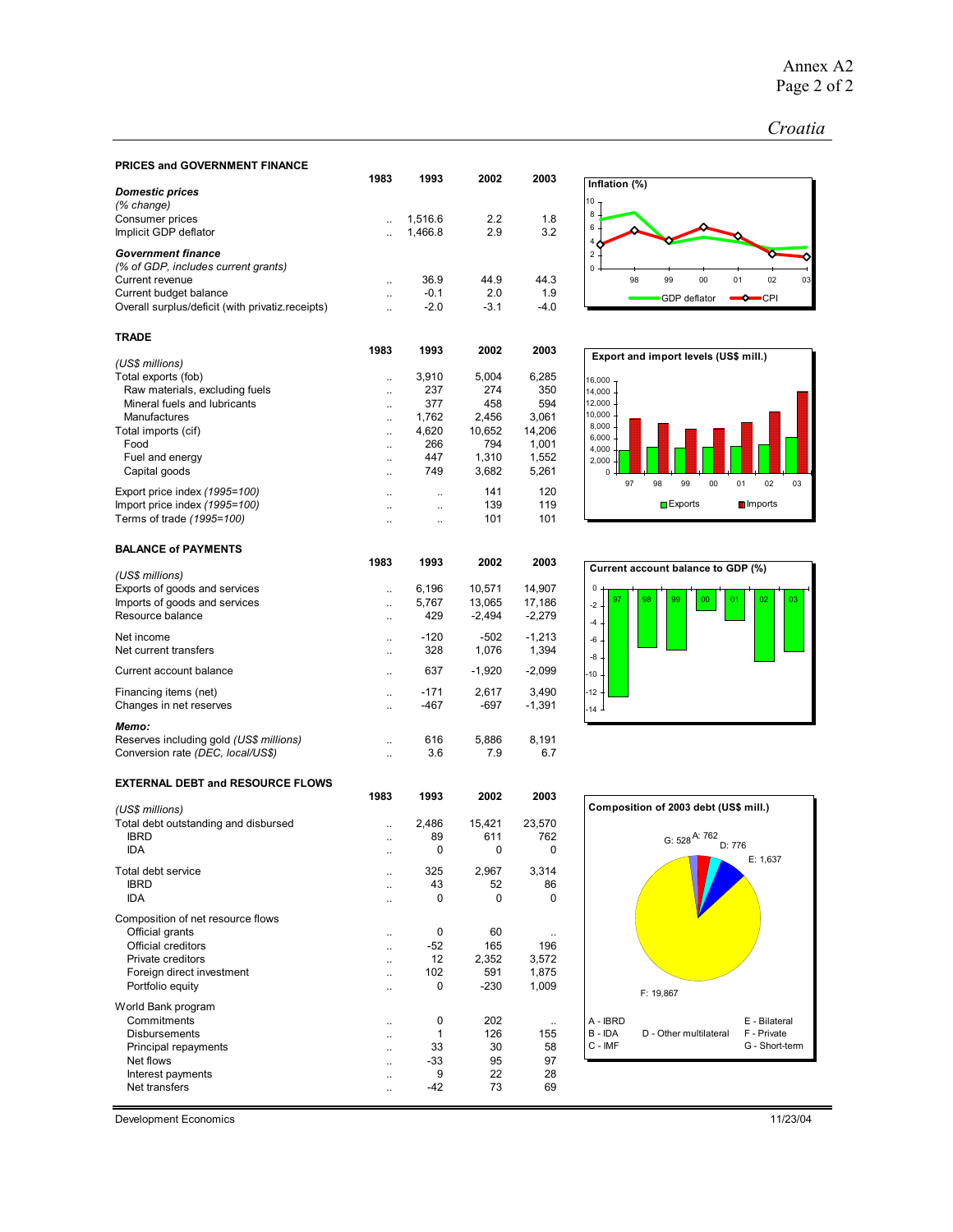#### **Croatia's Public Debt**

#### **Summary**

Over the last seven years the level of Croatia public debt has been rising steadily in absolute and relative terms, reaching around 55 percent of GDP at the end of 2003. In addition, the annual public debt service costs have increased for 2.5 percentage points of GDP after 2000, compared with the 1995-1999 period. In order to sustain macroeconomic stability, with the current growth rate, inflation and historically low interest rates, the government would need to reduce its primary deficit to the sustainable level of 0.38 percent of GDP or less. To control the debt level, the government will therefore need to pursue further consolidation of its fiscal spending of at least 3 percentage points of GDP. The fiscal adjustment efforts would need to be complemented with improvements in public debt management, by strengthening debt management capacity and addressing a non-existence of risk management function.

### **Croatia's Public Debt Profile**

1. *The recent redefinition of Croatian public debt under the 2003 IMF Stand-By Arrangement pointed to the urgent need for improving debt management and continuation of fiscal consolidation process.* There is no internationally accepted consensus about the definition of public debt as well as the acceptable  $\text{limit}^{\text{T}}$  of public debt. Different countries have different definitions. The Croatian government broadened the definition of its public debt to include, apart from the central government, off-budget agencies and local government debt, i.e., Consolidated General Government<sup>2</sup>. . It also includes some contingent-explicit liabilities of the public sector (outstanding financial government guarantees). However, it excludes performance guarantees and some arrears

 $\overline{a}$ 





*Source: Croatian National Bank and the Ministry of Finance* 

amounting to approximately 7.6 percent of GDP at the end of  $2003$ .<sup>3</sup> For the purposes of this analysis, the officially recognized debt has been increased for the arrears-part of the debt.4

<sup>&</sup>lt;sup>1</sup> The most commonly used public indebtedness criteria in Croatia is the one from European Union Maastricht Agreement (signed in 1992) which sets the upper limit for the public debt at 60 percent of GDP, but does not include indirect debt.

<sup>&</sup>lt;sup>2</sup> Consolidated General Government of Croatia consists of: the State Budget, Extrabudgetary Funds (Croatian Institute of Pension Insurance, Croatian Institute of Health Insurance, Croatian Employment Bureau, Croatian Waters), State Agencies (Croatian Highways, Croatian Roads, State Agency for Deposit Insurance and Bank Rehabilitation, Croatian Privatization Fund) and Local Government units.

<sup>&</sup>lt;sup>3</sup> WB staff estimate based on the MoF and the Health Fund data.

<sup>&</sup>lt;sup>4</sup> Arrears are defined as all overdue state and local government liabilities and all short-term unpaid liabilities of the health sector. This definition differs from the IMF definition that includes only overdue liabilities over the contracted period. However, the Health Fund issues contracts with payment periods even over 240 days.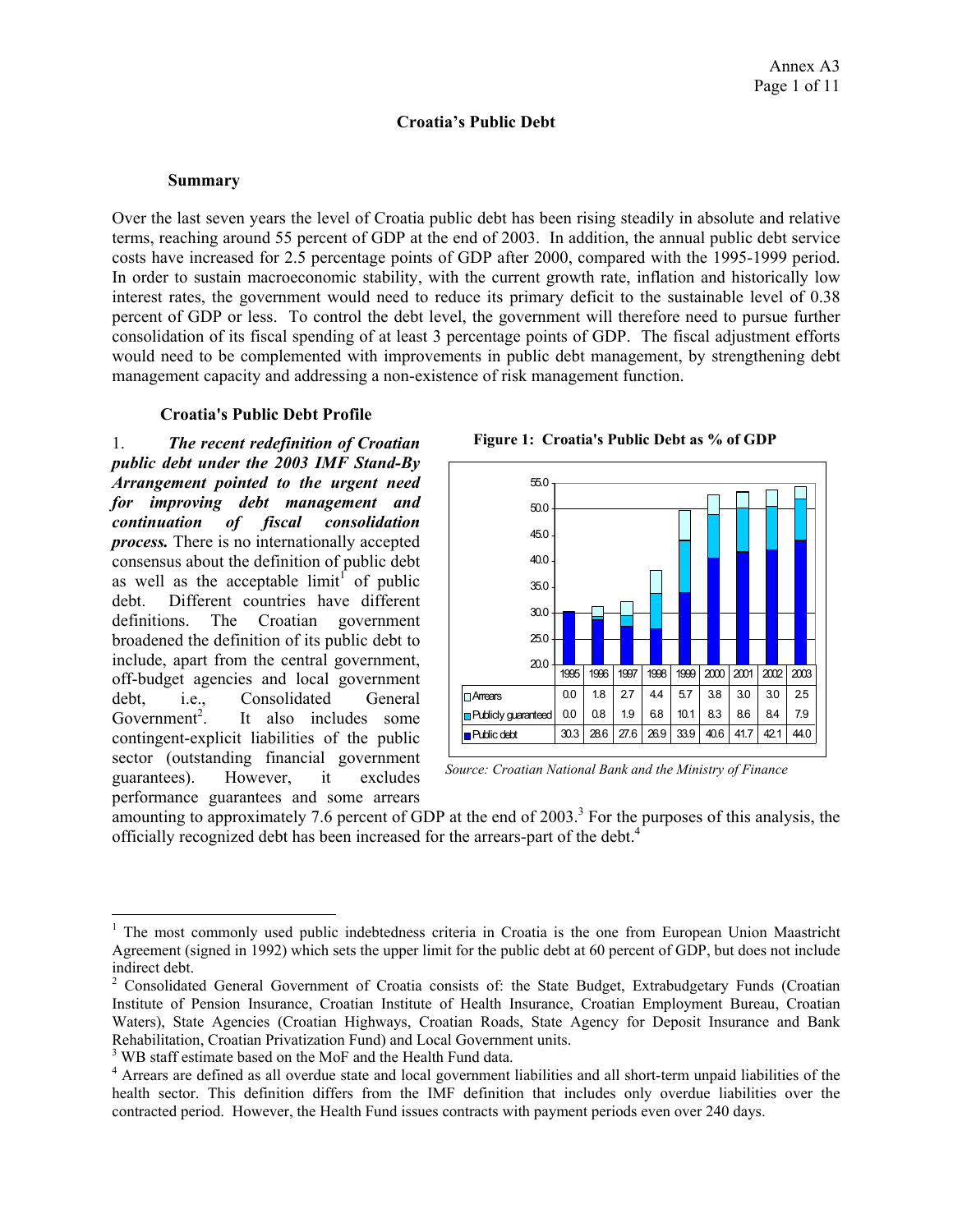2. *The total gross stock of Croatia's public debt, without performance guarantees, has nearly doubled over the last eight years.* Public debt increased from  $30.3^5$  percent of GDP in 1995 to 54.7 percent of GDP in 2003. The highest growth was observed in 1999 when the debt to GDP ratio increased by 11.6 percentage points of GDP in only one year. Although the rate of growth declined in subsequent

years, fiscal consolidation efforts undertaken were not enough to completely subdue the increase of debt. Obviously, Croatia's public sector capability to finance its expenses with its revenues has considerably deteriorated in the observed period, as reflected in increasing public debt and inability to fully clear the stock of arrears. There are two important phenomena affecting public sector debt growth: (i) a significant portion of Croatia's public debt (approximately 23 percent of the total public debt in 2003) was inherited from the former Yugoslavia (e.g., frozen

 $\overline{a}$ 

#### *Box 1: Internal and External Public Debt*

Croatia's internal public debt consists of frozen foreign exchange deposits (FFEDs), bonds for restructuring (so-called Big Bonds), bonds for banks' rehabilitation (BRA bonds), Treasury Bills, bonds syndicated through domestic banks (G-Bonds), Croatian Institute of Health Insurance Bonds and other short-term debt. At end 2003 internal direct public debt was HRK 33.4 billion or 17.4 percent of GDP (a 0.5 p.p of GDP increase over 2002). When outstanding government guarantees to domestic banks and arrears are added, total domestic public debt sums up to HRK 45.2 billion (23.5 percent of GDP).

External public debt of Croatia consists of London and Paris Club obligations, credits from IFIs, and increasing share of debt to commercial banks and sovereign bonds. After attaining the lowest investment credit rating in 1997, the Government of Croatia issued a series of bonds and took several syndicated loans. Total direct external public debt of Croatia amounted to HRK 45.4 billion or 25.4 percent of GDP at end 2002 and increased to HRK 51.5 billion or 26.8 percent of GDP in 2003. Including the outstanding government guarantees, total external public debt adds into HRK 59.7 billion (31.1 percent of GDP).

foreign exchange deposits<sup>6</sup>, and the London Club and Paris Club debt<sup>7</sup>), and (ii) after obtaining the investment credit rating in 1997, external borrowing on the international capital market became affordable, which the authorities used to postpone temporarily the fiscal consolidation process.

3. *Large levels of public expenditure in the 1990s and in the early 2000 have been the main cause of rising and high fiscal deficits and, consequently, rising public debt.* The government took steps since 2000 to repay accumulated arrears, to implement expenditure cuts, and to undertake structural reforms that will have a long-term positive impact on fiscal sustainability (defense, pension, health reform, budget management reform). While reduced primary current spending managed to restore positive current savings, higher public investment implied that the primary fiscal deficit was only partially reduced between 1999 and 2002 from over 6 percent of GDP to around 3 percent of GDP. This is in sharp contrast with average primary deficits of less than 1 percent during 1995-98 and a surplus of over 2 percent of GDP in 1994.

 $<sup>5</sup>$  1995 debt data is corrected for London and Paris Club debt recognized in 1996.</sup>

<sup>&</sup>lt;sup>6</sup> FFEDs originate from the right of the former Yugoslav citizens to hold foreign currency accounts in domestic banks, which re-deposited this foreign currency in the National Bank of Yugoslavia (NBJ) in return for domestic currency. At the time of the break-up of former Yugoslavia, Croatian banks held more than HRK 17.75 bill in the NBJ, which subsequently retained all of these funds. The government decided to accept these commercial banks assets as public debt as they represented the lifetime savings of a sizeable portion of the population.

 $<sup>7</sup>$  The official recognition of that debt was done after reaching an agreement with the Paris Club in 1995 and with the</sup> London Club in 1996. The basic formula for the allocation of former federal liabilities was devised by the IMF in order to distribute the former Yugoslavia's so-called "non-allocated" debt to the Paris Club. Croatia acknowledged 28.49 percent of the debts owed or guaranteed by the former Yugoslavia not attributable to any successor republic. Under the agreement with the London Club creditors, Croatia assumed 29.5 percent of Refinancing Loans under the net foreign assets and 19.7 percent of the Trade and Deposit Facility Agreement. In July 1996, this debt was exchanged for Croatian Series A and B Bonds, and by this Croatia normalized relations with all its foreign creditors.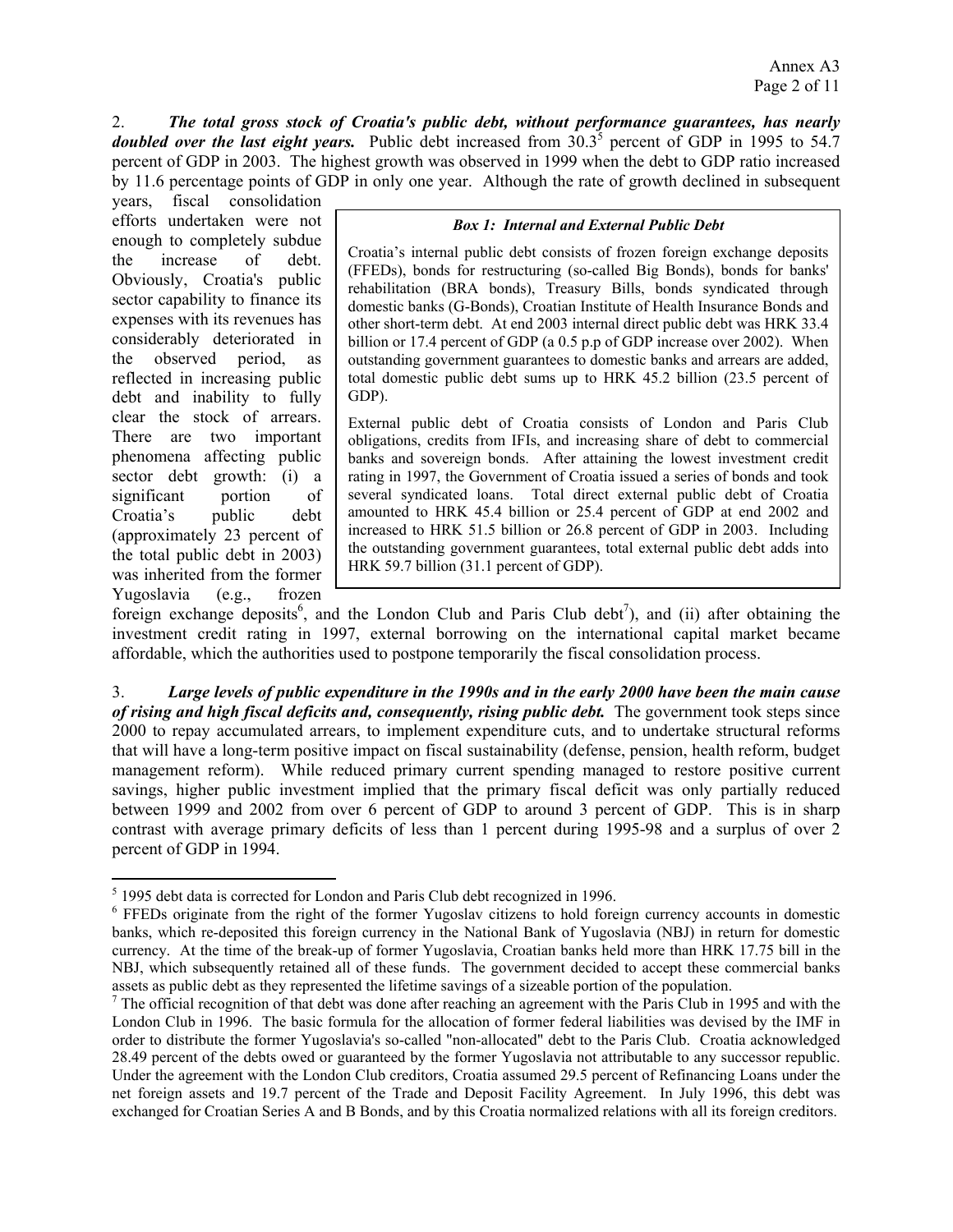4. *In addition to the financing of budget deficits, public debt has also grown to finance the bailouts and further recapitalization of several banks and public enterprises, or to cover under-funded obligations of the deposit insurance scheme and the health fund deficit.* Based on CNB and Ministry of Finance (MoF) data, staff estimates indicate that 7 percent of total public debt stemmed from bank rehabilitation and deposit insurance, 5 percent from health system rehabilitation including its arrears, 10 percent from shipyards, 13 percent from transport (including railways and highways construction), 3 percent from pension reform, 2 percent from local government borrowing and 1 percent from *agrokombinats*.

5. *Fiscal developments in the last four to five years have also revealed two other important sources of debt accumulation: unpaid internal obligations of the public sector (arrears) and contingent liabilities in the form of state guarantees.* The government accumulated significant arrears amounting to 1.5 percent of GDP per year in the 1996-99 period. Government guarantees have increased significantly since 1996, reaching an amount equivalent to 13 percent of GDP in outstanding guarantees $8$  by end-2003. Such guarantees represent a major source of contingent liabilities for the





*Source: Ministry of Finance and staff estimates*

budget. Since 2003 there was no firm legal criteria for selecting guarantees' beneficiaries, and furthermore, guarantees were most often issued without a clear plan or risk containment measures.

6. *Although the external debt share is 57 percent of the total, the wide use of foreign currency clauses in domestic borrowing significantly changes the currency structure.* A share of foreign currency denominated or indexed to foreign currency debt in total public debt at 85 percent, as well as the currency composition of external debt, reveal the vulnerability of a country towards external shocks and

changes in the exchange rate of particular currencies. Apart from the Treasury bills and one HRK-bond issuance at domestic market, all domestic borrowing is linked to the Euro. Kuna-denominated debt amounts to only 15 percent of total debt. Euro-denominated debt amounts to approximately 58 percent of the total. There is a growing exposure to the Japanese Yen (JPY), while US dollar-denominated debt is getting a reduced share in the total. The current currency structure of Croatian debt reveals significant currency risk.

 $\overline{a}$ 





*Source: Ministry of Finance and WB staff estimates* 

<sup>&</sup>lt;sup>8</sup> Includes financial and performance guarantees. The outstanding amount is World Bank staff estimate based on official MoF data.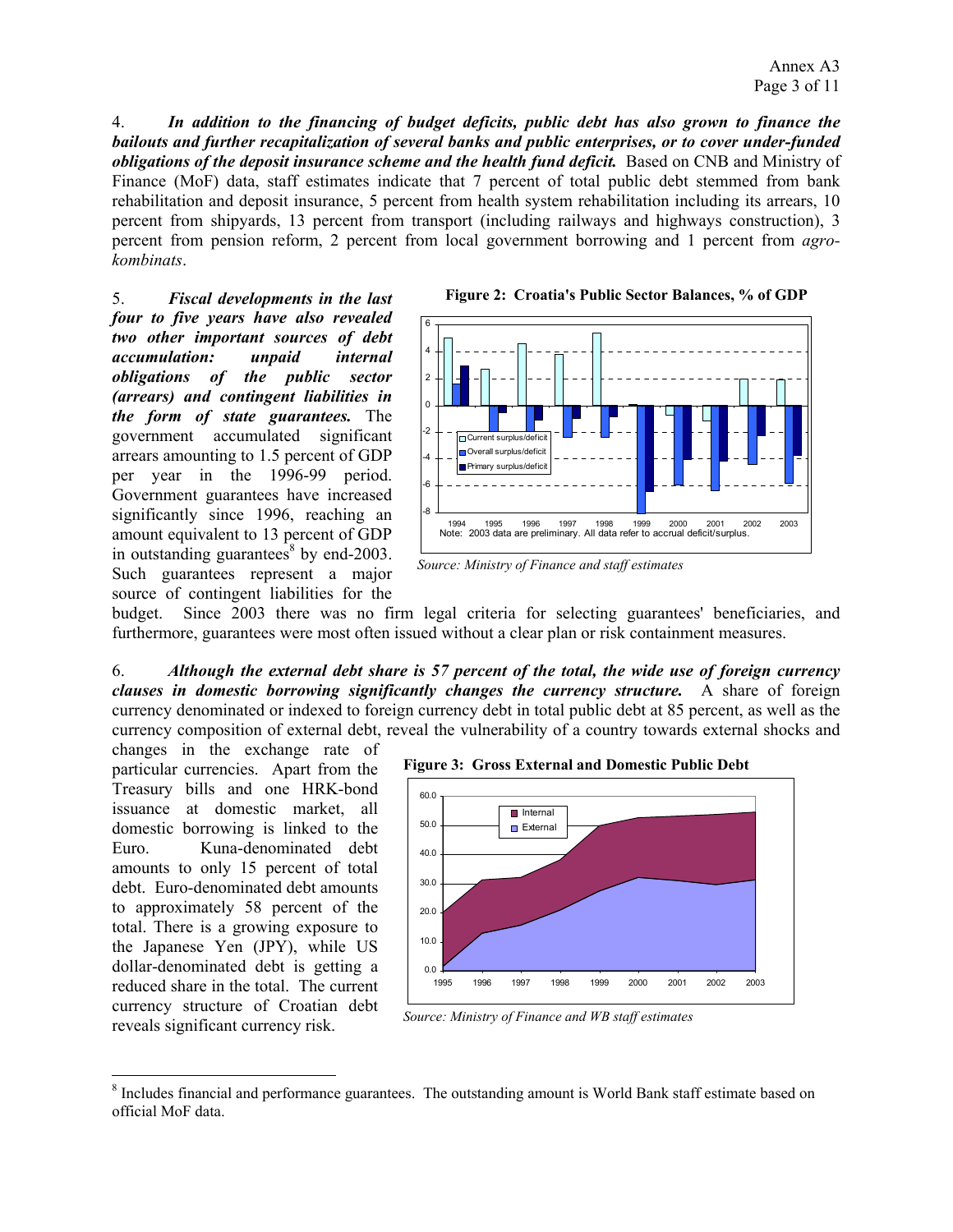7. *The structure of public sector debt by main debtor did not change much during the last eight years.* The highest concentration, although reduced from 96 to 87 percent of the total, is still at the central government level. This points to the key role of the Treasury Debt Department in managing the overall public debt. More recently, the off-budget agencies (mostly Croatian Highways and Croatian Road Agency) were able to borrow independently domestically and from abroad. Their share in the total debt,

excluding the guaranteed debt by the Treasury, was 6 percent at the end of 2003. The Croatian Bank for Reconstruction and Development (HBOR), having obtained the sovereign credit rating, is increasing its debt exposure but also carries an increasing contingent liability for the Treasury (central government). Most of HBOR lending to the domestic sector is contracted with the Treasury guarantee. Due to a weak fiscal capacity (apart from the City of Zagreb and few more towns) and very stringent legal provisions for local government borrowing, local government units are active mostly on the domestic commercial banks' market. There have been only a few local government borrowings from the IFIs. Most of the increase in the external debt after 1997 has been driven by



**Figure 4: Croatian Public Debt by Debtors** 

**Source: Ministry of Finance**

central government borrowing and by off-budget agencies (in particular, Highways and HBOR), while local levels of government have mostly faced statutory and procedural restrictions on external borrowing.

8. *Since 1997 there has been a shift in the sources of financing.* At the beginning of the 1990s most new financing was coming from non-market sources (e.g., Central Bank, bilateral and multilateral agencies) and state-owned banks. As a result of the institutional change of the public finances and monetary authorities independence, as well as settling relations with the London and Paris Clubs, the government today borrows almost 86 percent of its debt from market sources. The share of the preferred debtors (e.g., IFIs or multilateral agencies) is an additional 8 percent of the total. In contrast, sovereign external bonds gained considerable ground over this period, reaching almost one-third of the total debt by the end of 2003. With the launch of the pension reform and establishment of second pillar pension funds (new players in the capital market) in 2002, the government started to tap into the domestic bonds market. The aim was to foster development of the domestic capital market but also to develop the kuna yield curve and deepen the market. So far, however, there has been only one HRK-bond issuance, while the others have been linked to the Euro; obviously, the government did not answer the market needs.

9. *Croatia's public debt as well as its trend compare unfavorably with accession and EU countries.* Its public debt has been increasing ever since Croatian independence. On average, accession and EU countries have in the last seven years succeeded to reduce the public debt level by 2.8 percentage points and 8.3 percentage points of GDP, respectively. By contrast, Croatia expanded its debt by 23.4 percentage points of GDP. Accession countries' debt level remained on average at 36 percent of GDP, far below the EU average of almost 63 percent or the level registered by Croatia in 2002 and 2003. Also, due to the rising stock of debt, annual interest payments in Croatia's budget have increased, whereas they have declined in comparator groups.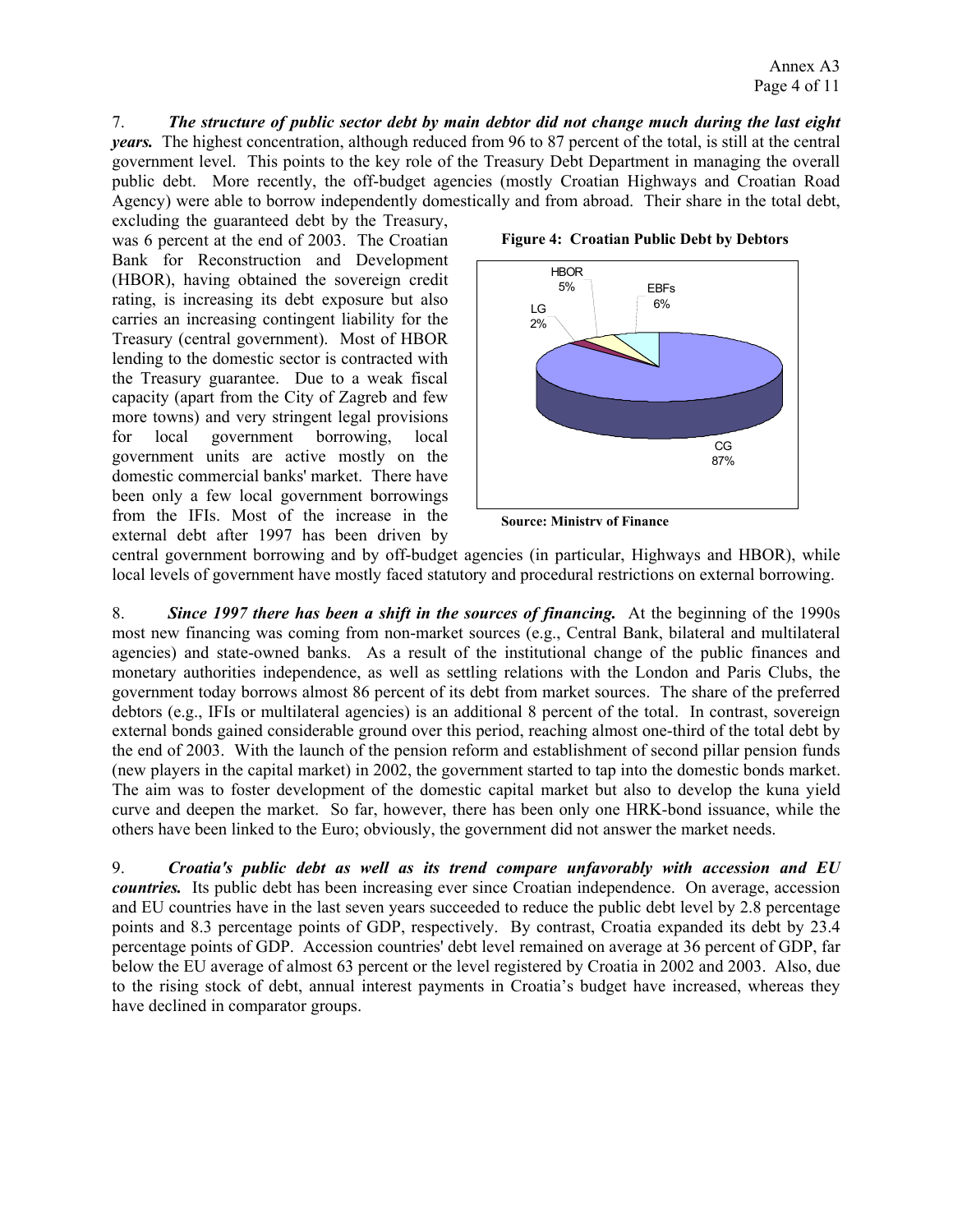|                                    |             | <b>Debt</b> |                   |      | <b>Interest Payments</b> |
|------------------------------------|-------------|-------------|-------------------|------|--------------------------|
|                                    | 1995        | 2002        | <b>Difference</b> | 1995 | 2001                     |
| Lithuania <sup>17</sup>            | 17.8        | 29.5        | $+11.7$           | 0.4  | 1.6                      |
| Latvia $1/$                        | 16.2        | 14.6        | $-1.6$            | 1.2  | 1.1                      |
| Estonia <sup><math>2/</math></sup> | 8.6         | 5.2         | $-3.4$            | 0.2  | 0.3                      |
| Czech Republic $\frac{1}{2}$       | 15.6        | $41.7^{4/}$ | $+26.1$           | 1.2  | 1.0                      |
| Poland                             | 54.3        | 46.0        | $-8.3$            | 4.5  | 3.0                      |
| Romania                            | $25.5^{3/}$ | 28.9        | $+3.4$            | 1.4  | 3.1                      |
| Hungary                            | 86.4        | 54.3        | $-32.1$           | 9.3  | 4.8                      |
| Bulgaria                           | 120.6       | $69.7^{4/}$ | $-50.9$           | 14.7 | 3.7                      |
| Slovenia                           | 18.8        | 26.9        | $+3.6$            | 1.2  | 1.6                      |
| Slovak Republic                    | 22.8        | 42.7        | $+19.9$           | 2.1  | 3.2                      |
| Av. CEEC                           | 38.7        | 36.0        | $-2.8$            | 3.6  | 2.3                      |
| Croatia*                           | 30.3        | 42.2        | $+11.9$           | 1.4  | 2.2                      |
| $Croatia^{2/•}$                    | 30.3        | 53.7        | $+23.4$           | 1.4  | 2.2                      |
| EU                                 | $70.9^{3/}$ | 62.6        | $-8.3$            | 5.4  | 3.8                      |

**Table 1: Public Debt and Interest Payments (% of GDP)** 

Notes: \*Croatian data for 1995 corrected for Paris and London Club debt.

1/ Includes guarantees; 2/ Includes guarantees and arrears; 3/ for 1997 instead; 4/ for 2001.

*Source*: World Bank, IMF (GFS), Transition Report 2003, EBRD

10. *Until now, financing of these large deficits has been facilitated by relatively easy access to international capital markets, which allowed issuing debt at low country risk spreads, and by significant privatization receipts.* In fact, financing costs have declined considerably in the last four years. Spreads on Government Eurobonds have plunged from over 500 basis points over benchmark securities in 1999 to 70 basis points in 2004. At the same time, maturities have lengthened. Nevertheless, these terms are not as favorable as those of accession countries. Concerns about debt





*Source: Ministry of Finance* 

sustainability or contagion from other countries in the region or reversals in the market's assessment of Croatia's prospects for eventual EU membership could reverse the improving trend in the terms of government debt. In such a scenario, interest payments could easily derail the gradual fiscal adjustment strategy which the government is currently pursuing, through an explosive growth of debt service. Similarly, if macro-adjustment were to lead to a depreciation of the kuna, the debt and debt service to GDP ratios could easily jump to unsustainable levels.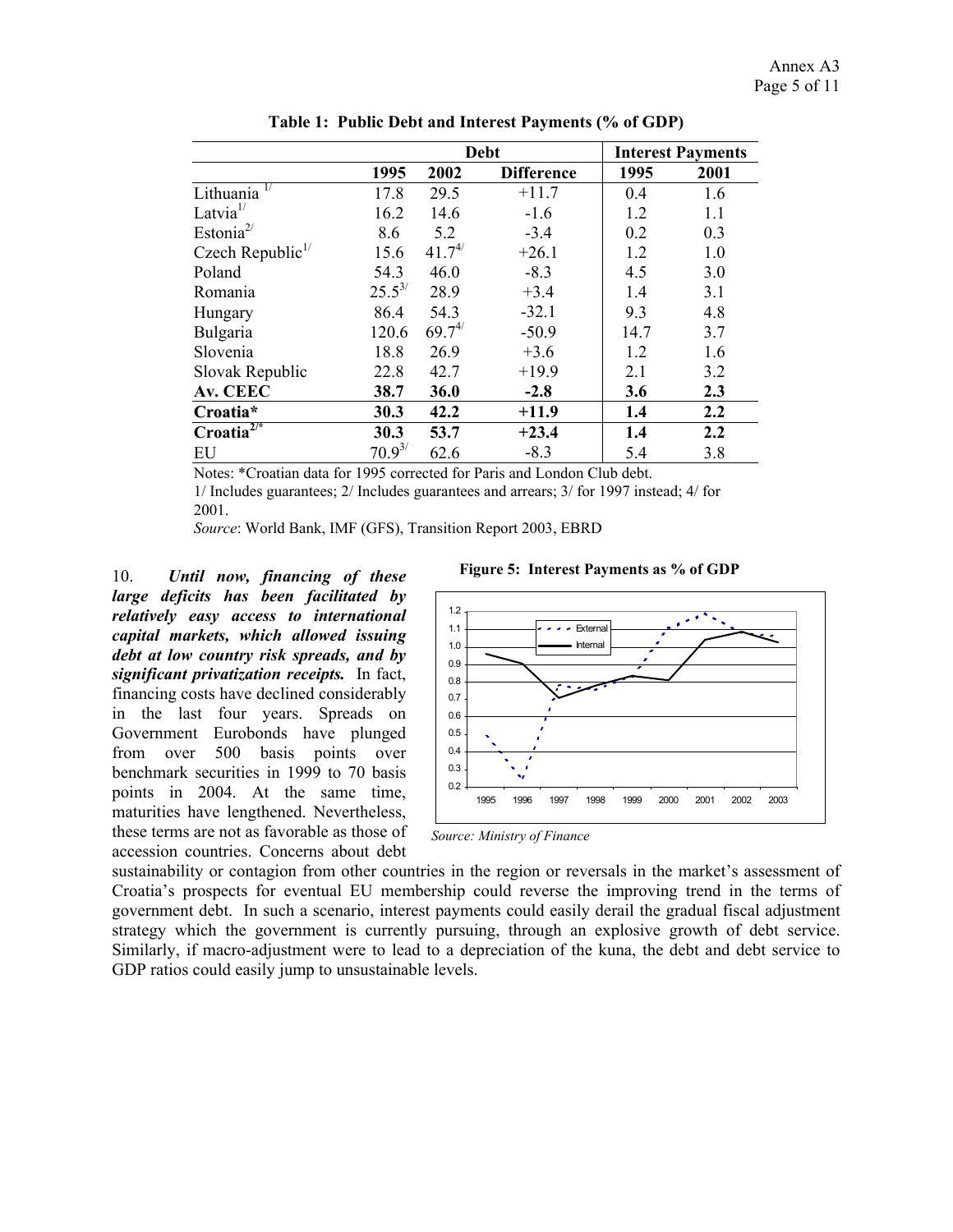11. *Debt management as well as budget management should be improved to properly address the above risks.* First, the use of privatization receipts to finance deficits has so far served to release some budgetary pressures, but it is not a viable long-term strategy as privatization receipts are expected to diminish after 2005-06. Second, the existing arrears and the lack of control on the provision of government guarantees indicate that substantial improvements in debt management are urgently required to put government contingent liabilities under control. Third, the amortization schedule

#### **Figure 6: External Debt Repayments in mill US\$**



*Source: Croatian National Bank*

of public debt for the next three years, as well as for the 2009-2011 period, suggests the need for heavy refinancing. Coordinated and sound fiscal policy would respond to such situations by planning primary surpluses for the years with heavy debt repayments to avoid any unexpected payment risks. Fourth, sustainability analysis clearly shows the need for pursuing more rapid fiscal adjustment and avoiding procyclical fiscal policy if the government wants to sustain macroeconomic stability in the medium term.

#### **Issues and Diagnosis**

 $\overline{a}$ 

#### *The Primary Balance and Debt Sustainability*

12. *Pro-cyclical fiscal policy during the 1990s seriously undermined fiscal sustainability, underpinned by the Russian and Kosovo crises, both of which resulted in an economic downturn.* Fiscal deficits averaging 2.3 percent of GDP from 1995 to 1998 turned to 6 percent of GDP in the period thereafter. The fiscal policy stance over the second half of the 1990s has not been sustainable, as evident from fast debt growth. While from 2000 there has been a change in the trend, such change is not yet sufficient to restore inter-temporal solvency. In the long run the government must accumulate *real* debt (as a share of GDP) at a rate lower than the real rate of interest in order to be able to amortize at least some small fraction of its debt. The fiscal sustainability exercise suggests that *the sustainable level for the primary balance* (a balance required to maintain a financiable level of debt based on assumptions regarding growth, inflation and the public demand for money) over the medium term<sup>9</sup> is **0.38 percent of** *GDP*. This comes from a combined estimated real debt service cost of 0.47 percent of GDP (this is net of growth's effect on the stock of debt), plus seignorage revenue of 0.85 percent of GDP.<sup>10</sup> With the current real growth rate that Croatia achieves, the government will have to find additional savings of at least 3 percentage points of GDP to control the debt level. If the government faces a higher premium on its nominal debt, a primary surplus will be needed to keep the level of debt stable. Once the real interest rate exceeds the real growth rate, debt can accumulate very rapidly.

 $9$  The long-run inflation is estimated at 3 percent, long-run real growth rate at 4.5 percent, world real interest rate at 5.5, base money at 14.7 percent of GDP and short-term interest rate at 3.

<sup>&</sup>lt;sup>10</sup> The previous analysis has already shown that money demand is so elastic in Croatia that the *maximal* seignorage the Government could raise is not much higher: seignorage is maximized, by a 20 percent inflation rate, at just 1.7 percent of GDP. This means that even in a high inflation environment the primary fiscal surplus could be no lower than -1.2 percent of GDP.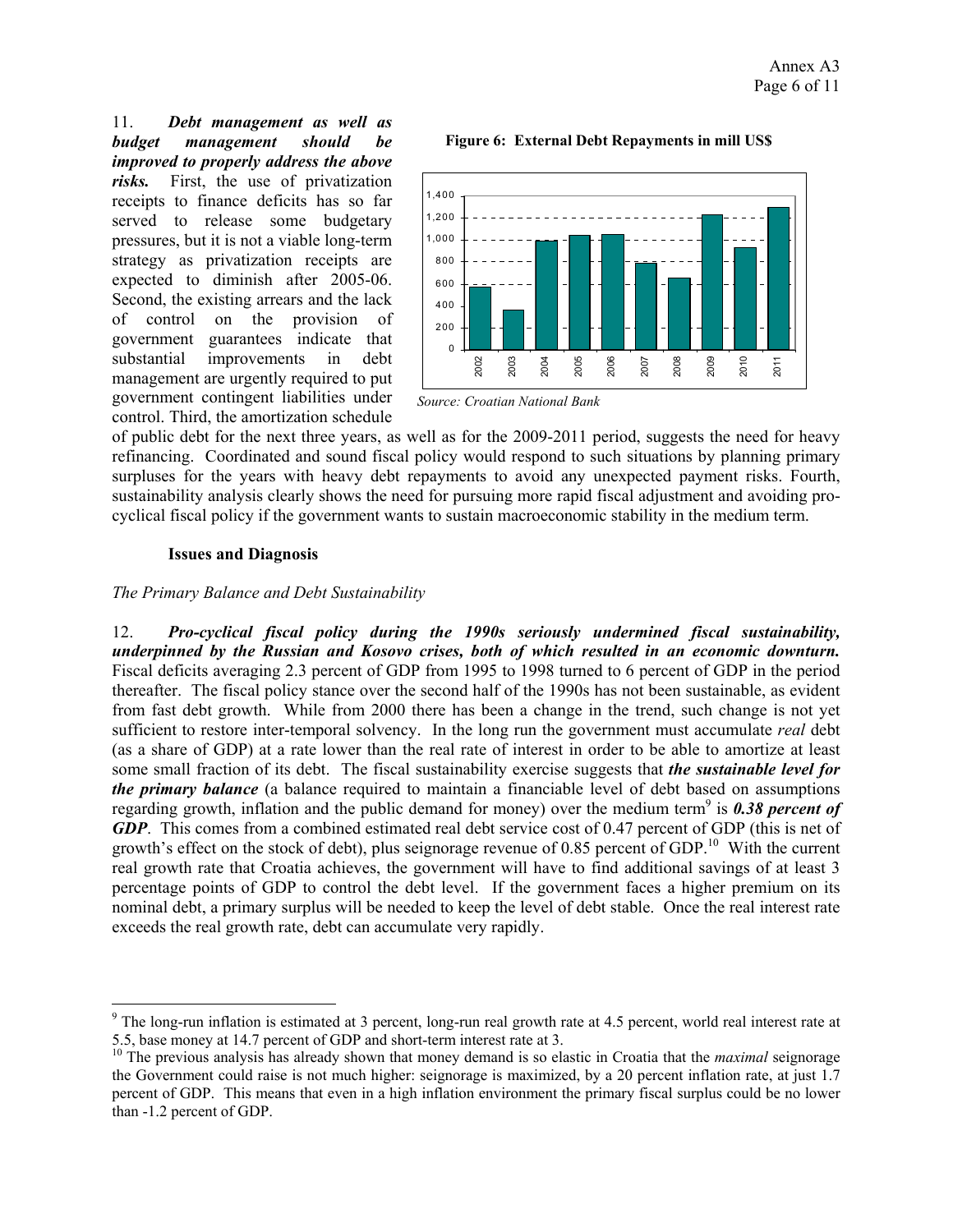|                             | Growth Rate<br>of GDP $(\%)$ | rate $(%)$ | rate $(\%)$ | (% of GDP) | Real interest Inflation Initial Public Debt Sustainable primary<br>surplus $(\%$ of GDP) |
|-----------------------------|------------------------------|------------|-------------|------------|------------------------------------------------------------------------------------------|
| <b>Baseline</b>             | 4.5                          | 5.5        | 3           | 0.468      | $-0.38$                                                                                  |
|                             | $\overline{2}$               |            |             |            | 1.1                                                                                      |
| Growth                      | 3                            | 5.5        | 3           | 0.468      | 0.5                                                                                      |
| scenarios                   | 5                            |            |             |            | $-0.7$                                                                                   |
|                             |                              | 4.5        |             |            | $-0.9$                                                                                   |
| Real interest rate          | 4.5                          | 7.5        |             | 0.468      | 0.6                                                                                      |
| scenarios                   |                              | 9.5        |             |            | 1.6                                                                                      |
|                             |                              |            | 5.5         |            | $-0.6$                                                                                   |
| Inflation rate<br>scenarios | 4.5                          | 5.5        | 7.5         | 0.468      | $-0.7$                                                                                   |
|                             |                              |            | 9.5         |            | $-0.8$                                                                                   |

**Table 2: Alternative Scenarios for the Short-Run Sustainable Primary Surplus** 

13. *The required primary balance is the most sensitive to the changes in growth assumptions.* Alternative scenarios illustrate, for example, that if projected growth averages 3 percent, the government would need to run a primary surplus of about 0.5 percent of GDP. Alternatively, if growth increases to 5 percent, the allowed primary deficit would be 0.7 percent of GDP. The high inflation elasticity of money demand suggests that the scope for raising seignorage through higher inflation is at best limited, a common feature of countries where currency substitution is widespread. The macroeconomic effects of long-term fiscal policy instability could be exacerbated by Croatian pro-cyclical fiscal policies. Were Croatia to face short-run difficulties (e.g., fiscal difficulties in the EU or, more likely, a financial or currency crisis in a neighboring country) leading for example to higher interest rates, lower growth or a depreciation of the real exchange rate, the already unstable fiscal stance would initially be aggravated as declining revenues would lead to even faster increases in debt. Pro-cyclicality of expenditures would then kick in and amplify the economic downturn.

#### *Vulnerability to Financial Risks in the Debt Structure*

#### 14. *Given the limited development of domestic markets and the absence of hedging instruments, Croatian public debt is highly exposed to*

*currency risk.* The structure of internal and external components of public debt reveals the vulnerability to external and currency shocks that could influence the capacity of the government to repay its debt. At end-2003, the share of direct external public debt to total direct public debt was 57 percent. It is recommended that the share of external debt be reduced by increasing domestic debt, in order to reduce the exposure to external shocks and exchange rate risks and also to help develop the domestic debt market (e.g., for second pillar pension funds' investments). Approximately 60 percent of Croatia's public debt is denominated in





*Source: MoF* 

*\* EUR part of the debt includes also debt linked to EUR although payable in HRK (its share represents half of the EUR part of the debt)*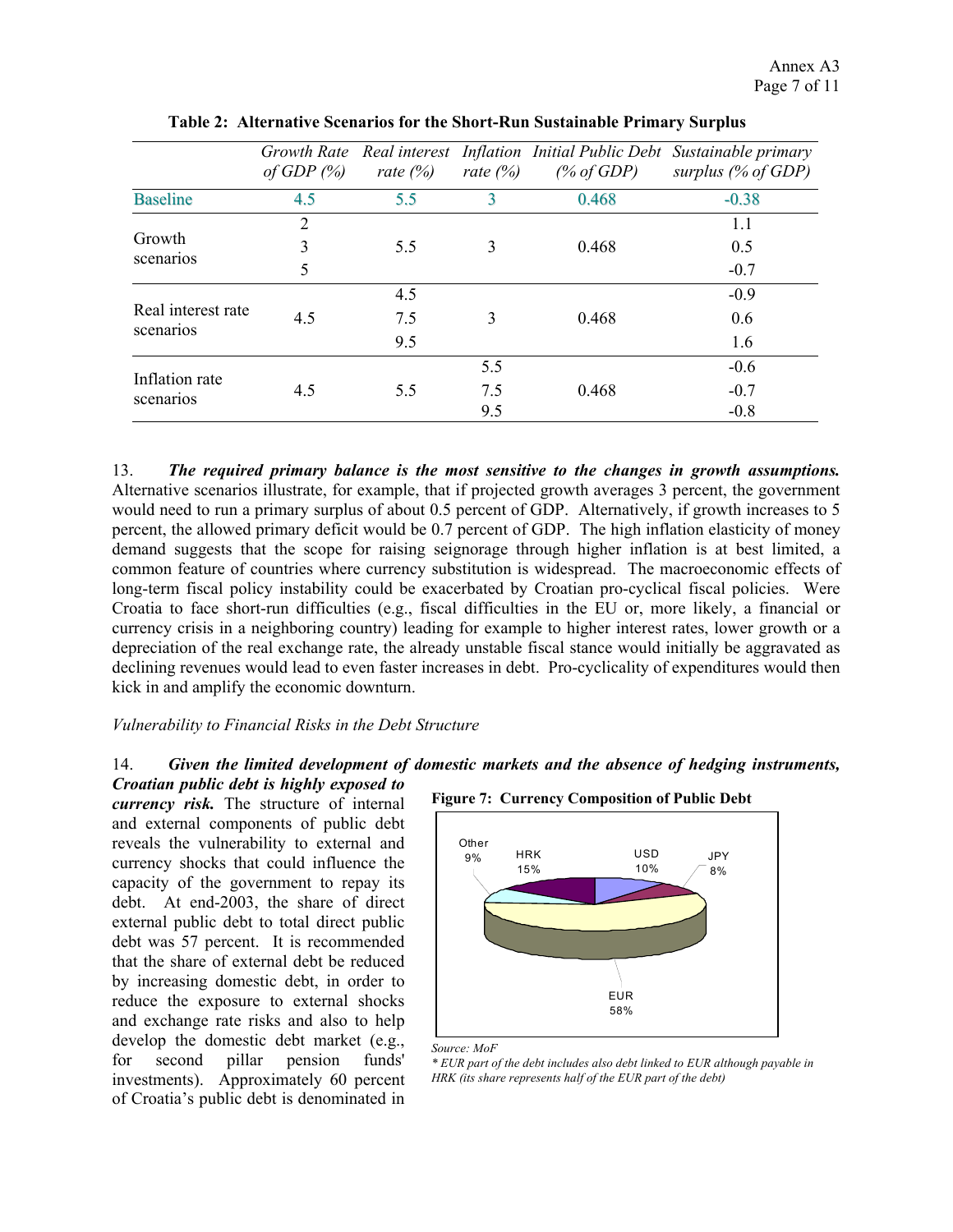a foreign currency, and about 65 percent of domestic debt is linked to EUR, though payable in HRK. On closer analysis, factoring in the domestic debt linked to EUR and payable in HRK will bring the ratio of foreign currency-linked debt to 85 of total public debt, making the government vulnerable to currency risk. This highlights the need to develop local currency debt instruments that are not indexed to foreign currency. The pace of development of the kuna debt market will largely determine the risk structure of Croatian debt. Figure 7 shows the currency composition of total public debt, while Table 3 shows the currency composition of central government external debt. The surprisingly high weight of JPY, approximately 20 percent, has apparently resulted from two factors: (i) the absence of a clearly articulated and formally stated debt management strategy, and (ii) an absence of a well defined benchmark for the currency composition of external debt. However, until the kuna debt market is developed over the medium term, the country should carefully weight the reduction in currency risk over a less diverse investor base.

15. *As EU accession approaches, and with it the formal adoption of EUR as the currency in Croatia, the government may want also to revisit the currency weightings in its external debt.* In analyzing the trade-offs between the expected costs and risks for borrowing strategies, sound practice is to take into account the main asset cash flows of the central government, and to select liabilities with matching characteristics in order to smooth the budgetary impact of shocks in debt servicing costs.

|            | % of Total |         |            |
|------------|------------|---------|------------|
|            | Debt       | % Fixed | % Floating |
| EUR        | 57%        | $92\%$  | 8%         |
| <b>USD</b> | 21%        | $1\%$   | 99%        |
| <b>JPY</b> | 20%        | 100%    | $0\%$      |
| <b>CHF</b> | $2\%$      | 100%    | $0\%$      |
| Total      | 100%       | 74%     | 26%        |

**Table 3: Currency Composition of Central Government External Debt (as of November 2003)** 

 *Source: Ministry of Finance* 

16. *The government is exposed to refinancing risks.* Croatia's central government debt redemption profile shows a high exposure to rollover risk. While there is no clear indication as to the Croatian government's target redemption percentage per annum, years 2005, 2009 and 2011 will witness more than 10 percent redemption, mostly due to maturing foreign currency bonds. The Ministry of Finance would need to increase the share of local currency debt issuance in longer maturities and to try to avoid further burdening of peak repayment years when raising additional debt.

17. *There is a significant asymmetry at currency level of exposure to interest rate risk.* The Croatian government's domestic debt is currently raised at fixed nominal rates. Its external debt outstanding is roughly 75 percent fixed and 25 percent floating. While there are no formally stated benchmarks in terms of fixed versus floating debt, this is broadly in line with the practice of most debt managers, which usually have 70-80 percent of fixed rate debt. The Croatian government's local currency debt is currently raised at fixed nominal rates. However, a currency-specific analysis reveals that there is a sharp variance in the percentage composition of fixed versus floating debt among different currencies: while debt in EUR and JPY is almost entirely contracted at fixed rates, USD borrowings are floating. This asymmetry at currency level is worth highlighting. The likely reason for this is preference of the lenders and the characteristics of the available lending products. Although the levels and shapes of the Term Structures of Interest Rates of these three major currencies are broadly correlated to the global economy momentum, and are mostly linked to economic cycle/policy decisions specific to that country/monetary union, it is important to have a currency-specific benchmark of fixed-floating debt composition.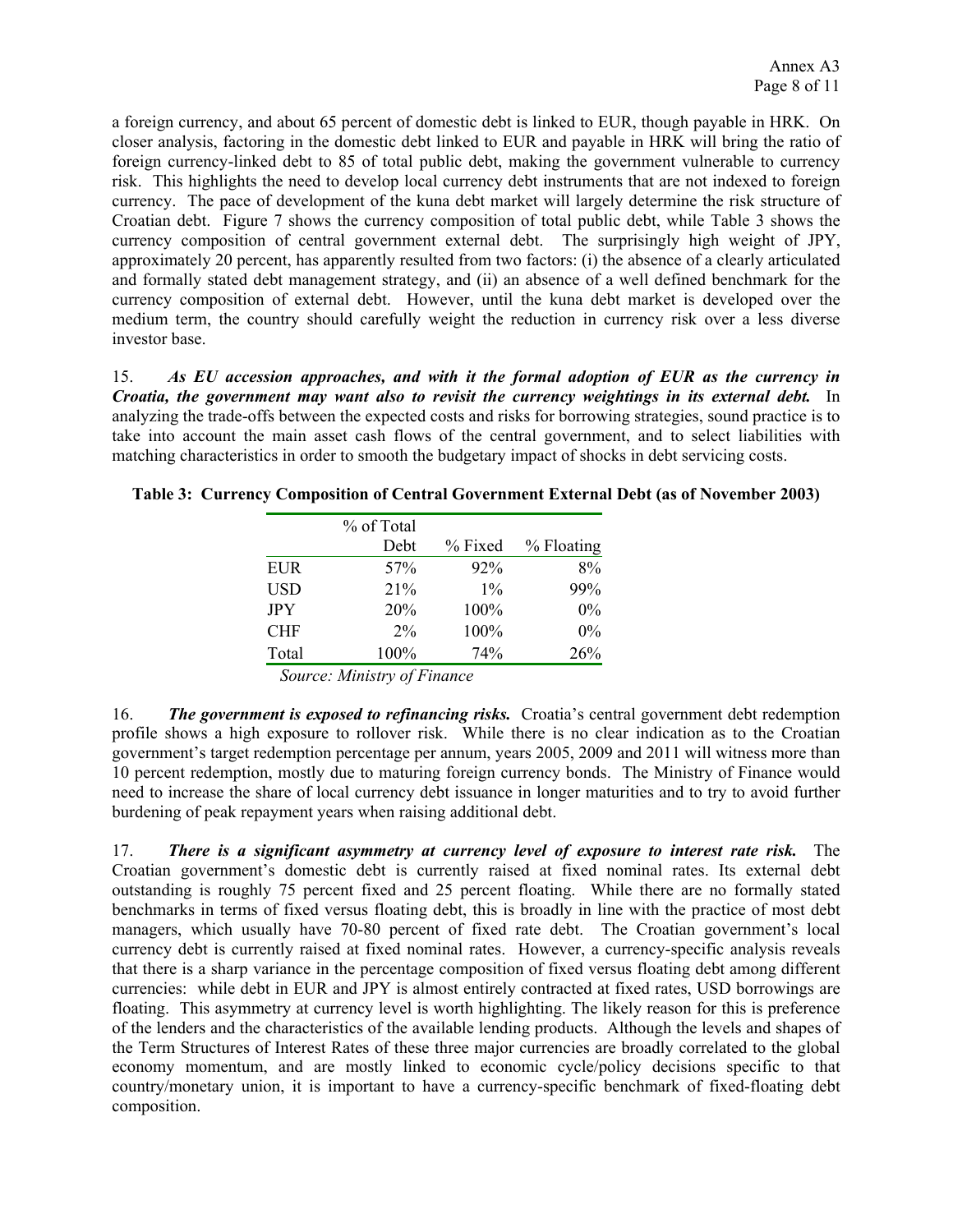*Legal and Institutional Framework for Central Government Debt Management* 

18. *Recent legislative changes have considerably improved the legal framework for Debt Management*. The 2003 Budget Act gives clear authority for the Ministry of Finance, acting through its Debt Management Section, to borrow on behalf of the central government. It introduces a reporting requirement on debt, guarantees and loans in the Official Gazette twice a year, as well as a requirement for the government to determine yearly a three-year debt management strategy. It clarifies purposes for borrowing and describes debt management activities. It draws a ceiling for the overall state debt, including called guarantees, at 60 percent of GDP. The annual Budget Execution Law sets the annual stock of new guarantees and the allowed end-year debt stock. In addition, the government adopted a Decree on Criteria for Issuing State Guarantees that defined a process and criteria for guarantee issuance, including an assessment of the beneficiary's capacity to service the liability.

19. *There is a lack of adequate capacity in the debt management area, particularly in the area of risk analysis.* The Debt Management Section of the Treasury Department, with only eight staff, is responsible for management of central government debt and the guarantees. Because of the lack of resources, the Debt Management Section has focused its activities on raising the necessary funds, without the support of a risk management framework. A middle office should be established to support the strategy through an analysis of the costs and risks of the debt, while maintaining diversified investors' base.

20. *The present set-up and situation pose a number of risks that need to be addressed.* Croatia participates in the joint World Bank/IMF Program on Sovereign Debt Management and Domestic Debt Management. Since the start of the Program in early 2004, some improvements have already been made: the old debt recording system has been upgraded, which has created a much more stable system environment; a new head of the back office has been recruited; and an internal project organization for implementing reforms going forward has been established. However, much remains to be done. There is no formalized and transparent debt management strategy, no middle office function and no clear roles for the back office staff, no debt sustainability analysis being carried out, an incomplete guarantee registry, and communication with the central bank needs to be improved. There is a considerable "key person risk", as the assistant minister heading the debt management office seems to be indispensable as the principal, if not sole, possessor of institutional memory in the debt office. Lack of proper debt recording systems exacerbates the problem. Due to the lack of competitiveness of the government's compensation structure vis à vis the private sector, retention of caliber staff in the debt office is a major issue.

21. *There is no clearly and formally articulated strategy for managing debt.* Due to the capacity shortage, borrowing strategy is thus focused on raising the necessary funds, without the support of a risk management framework or adequate cash forecasting ability. However, the current activities for meeting the government's funding needs have been moderately reasonable in managing the risk of the debt, given the constraints of the kuna debt market. Currency risk remains high, however, as nearly 85 percent of total general government debt is either denominated in foreign currency or indexed to foreign currency. Until the kuna yield curve is extended, it would be very risky for the authorities to try to rapidly reduce currency risk, as they would be replacing foreign currency long maturity debt with short-term kunadenominated debt. Although it would reduce currency risk, it would greatly increase a rollover risk which is potentially much more serious at this point. With pension reform now underway, longer maturities for kuna-denominated debt are possible. A formalized procedure for approving the strategy and reporting it to the Parliament would improve investors' confidence and make the debt management process more transparent.

22. *Cash management appears to be rudimentary and needs to be improved substantially.* There would also be efficiency gains to the government through reducing idle balances and cost of carry.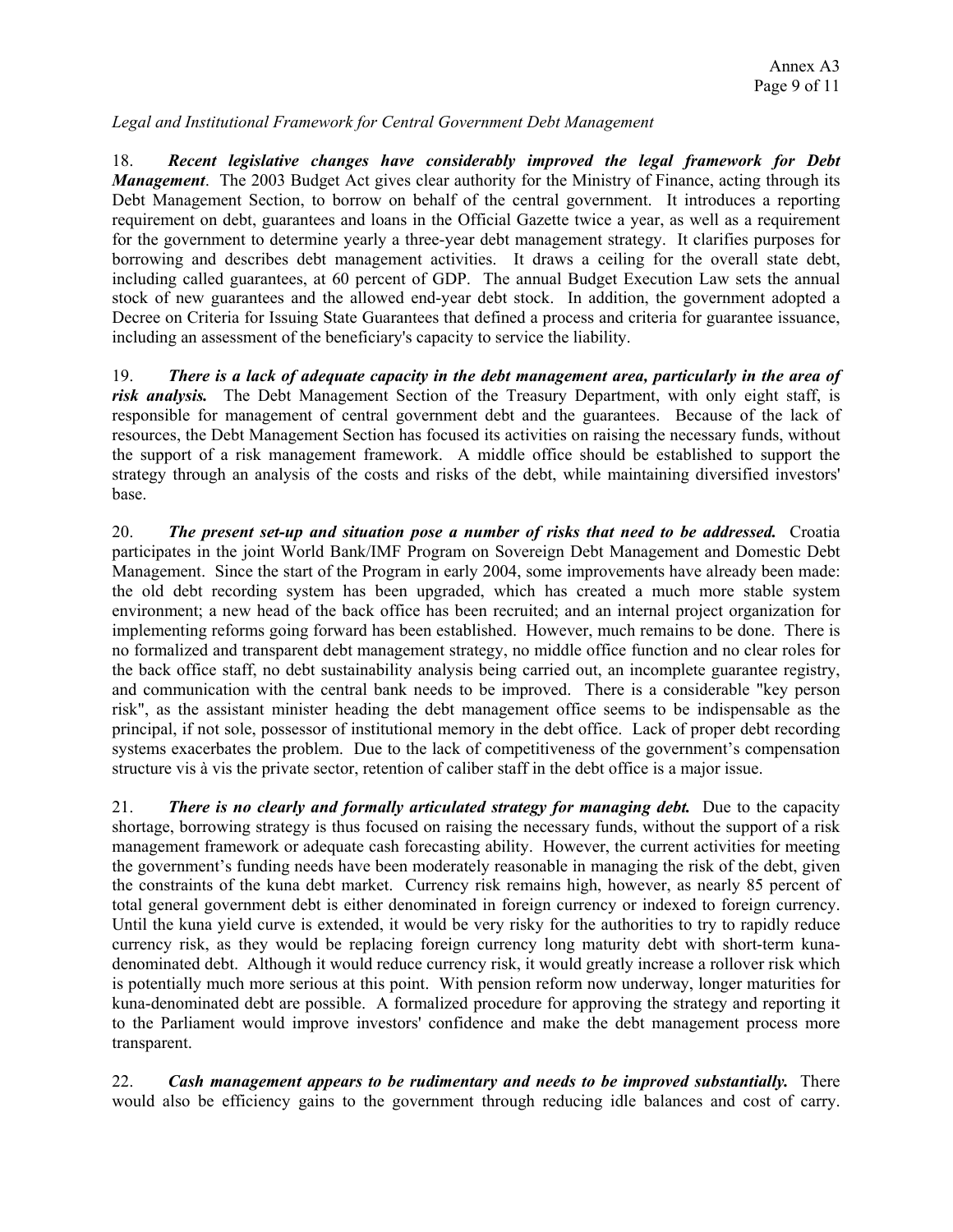Uncertainty in the net cash flow requirements due to inadequate cash forecasting ability might be creating excess liquidity in the system.

23. *The available debt data seems to be fragmented and incomplete.* Government guarantees are not recorded systematically, while local government guarantees to their respective utility companies are not recorded at all. Some improvement in debt and guarantees recording has occurred within the past Stand-By Agreement with the IMF, when the Ministry of Finance discovered a significant double counting of guaranteed debt (at some 8 percent of GDP) in public debt data received from the Croatian National Bank.

# *Domestic Debt Market*

24. *The Croatian government securities market witnessed substantial development since 2000. As a result, it now fares reasonably well vis à vis the regional leading group.* While enhancement of the public debt management is a responsibility of the MoF, further development of the public debt market will require efforts by various parties. In addition, such efforts will need to be coordinated to ensure their effectiveness. A proper mechanism for coordination is needed. In particular, strong leadership by the MoF and the CNB will be indispensable to ensure effective coordination. The domestic investor base only recently started developing and diversifying, and the primary market needs to be better organized. The issue calendar is not yet established except for the T-bills. The secondary market is also fragmented due to a few factors, including a need to control affiliated party transactions in the small and conglomerated financial sector, the restriction on foreign investment in the domestic bonds to control the money supply, and the dual currency denomination.

25. *The demand and investor base need to be developed further.* While the launch of the second pillar pension funds is giving impetus to the development of the domestic investor base, the domestic demand is still limited. Further, a high degree of currency substitution leads to strong investor preference for Euro-linked government securities. While banks remain to be an important group of investors, they are raising funds for domestic bond investment from overseas sources. More targeted issuance and promotional campaign may be needed. Retail investors might be especially attracted to short-dated government securities, should infrastructure for easy access and safe custody be established.

26. *The domestic debt market needs to be broadened with supply of new maturities.* The volume of domestic bonds outstanding is a small portion of the total public debt. While T-bills are issued weekly in three maturities (3, 6 and 12 months), there are only seven truly marketable T-bonds issued by the government and its agencies, which have maturities of 3, 5, 7 and 10 years. Mid-term maturities (i.e., 2 to 4 years) are scarce where HRK (instead of Euro-denominated) T-bonds could be issued. In particular, with the recent appreciation of EUR and HRK, Croatia's USD-denominated external debt can be refinanced in the domestic market with significant capital gains. Domestic absorption capacity by institutional investors would be sizable enough to support increased domestic borrowing in coming years.

27. *The primary market needs to be better organized and made more competitive***.** While T-bills are auctioned weekly, T-bonds are issued with no fixed calendar, and those have been underwritten by several leading banks based on requests for proposals. The participation in the T-bill auctions is open to anyone, including retail investors without eligibility to ensure prompt settlement of winning bids. In response to the emergence of newly bred institutional investors, the primary market system would warrant a substantial reconfiguration. Particularly, transparency in the primary market needs to be significantly improved by regular auctions, elaboration and early publication of the MoF's annual issuance calendars. Starting with T-bill auctions, the issuance system could be gradually automated. With better organization and enhanced competition in the primary market, the yield is expected to go down substantially.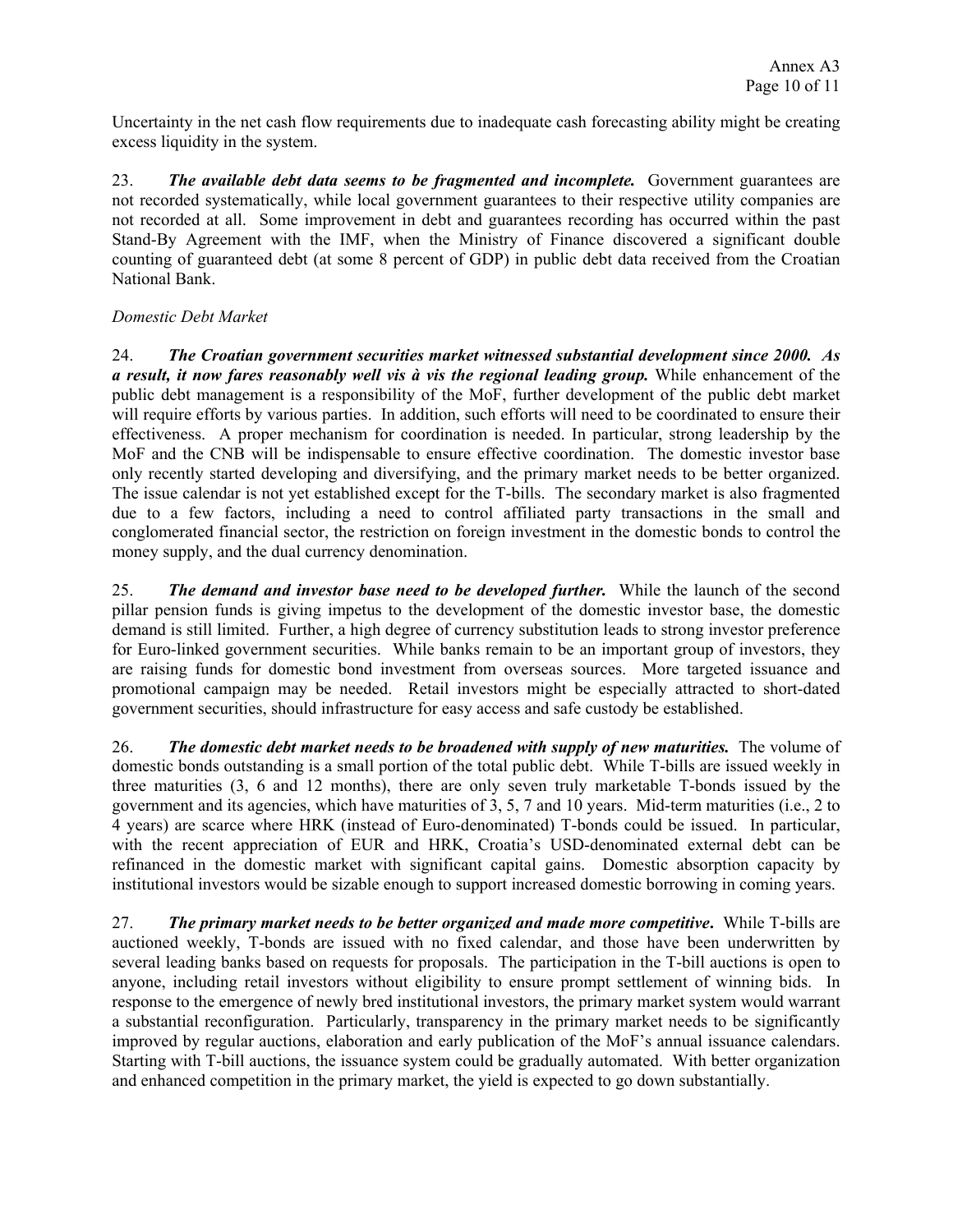28. *Fragmentation in the secondary market needs to be carefully considered in organizing the primary and the secondary market.* The small, concentrated and conglomerated financial sector calls for control of affiliated party transactions. The dual currency denomination in HRK and EUR also fragments the market and yield curve. Most domestic T-bonds are currently denominated in EUR while T-bills are in HRK. More HRK-denominated T-bonds may be introduced soon. The restriction on foreign investment in the domestic bonds to control the money supply distorts yields on Croatian Eurobonds and EUR-denominated domestic bonds. All these factors need to be considered carefully in organizing the primary and the secondary markets.

29. *The repo market exists but needs to be further developed, while the swap market needs to be investigated.* A standardized master agreement covering both banks and non-bank financial institutions does not exist, limiting the market to a small number of banks. It also leaves legal uncertainty in the transactions. Depth and efficiency of the currency and interest rate swap market need to be investigated.

30. *Transparency of the secondary market needs to be improved*. Currently, only post-trade transaction information (i.e., price and volume) is reported to Zagreb Stock Exchange. While this is a regulatory requirement, not every trade is reported as there is no supervision conducted on compliance with this rule. Further, to provide more representative market price information, the Zagreb Stock Exchange would calculate the average yield for each issue by collecting price quotation and trading data from different sources: trading reports from buyers to the Zagreb Stock Exchange, clearinghouse information, and average quotes from the market makers. Meanwhile, government oversight in the secondary government securities market is hardly tangible in Croatia. The Croatian Securities Commission, the principal market watchdog, is advised to pay more attention to the government securities market.

31. *The settlement system should be enhanced to achieve simultaneous delivery versus payment*. The Central Depository Agency does not yet participate in the real time gross settlement system operated by CNB and cannot provide simultaneous delivery versus payment settlement for large institutional bond trades. On the other hand, CNB does not have any ownership stake in the Central Depository Agency. The government could divest out of the Central Depository Agency. Instead, CNB as an important user of the Central Depository Agency could be invited to be a minority stakeholder.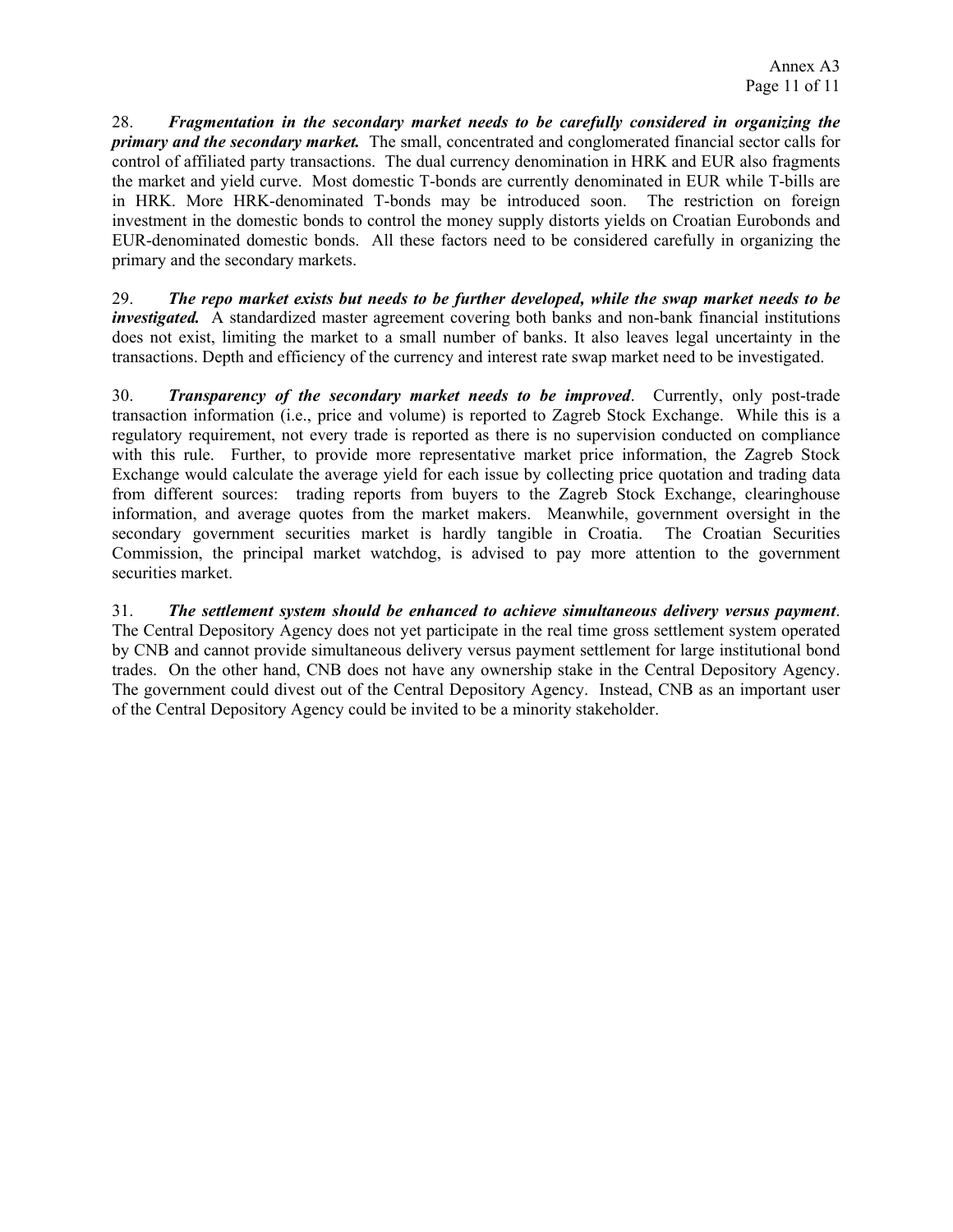#### **Croatia Country Assistance Strategy Consultations June - July 2004**

# **Zagreb, Osijek, Knin, Split, Čakovec**

A series of five meetings was held with representatives from local authorities, the business sector, and civil society organizations to collect feedback on Croatia's development priorities and challenges. Meetings were held in the cities of Zagreb, Osijek, Knin, Split, and Čakovec.

The following issues were identified as key challenges by participants:

- **Education**  All participants highlighted education reform as the most important reform for Croatia. The current education system at all levels is inadequate and in need of reform. It was also felt that the education system is not as responsive to the market needs as it should be, making the Croatian labor force less competitive. Further, participants said that there is a general lack of understanding by young people of what it means to be a market economy. Civic education was also discussed with conclusion that Croatians are not adequately educated or prepared to take on an active role as citizens. There is a lack of formal and informal education in "democratic culture." Such an initiative would also help the government carry out less popular reforms, as the public would be aware that they have to undergo a period of hardship for the greater good of all in the future. Participants also felt that the Croatian society is closed to new ideas.
- **Public Administration and Judiciary** Participants expressed an acute lack of confidence in the *judiciary system* and complained about a non-functioning *public administration* (unclear regulations, lack of education of civil servants, inefficient implementation of laws). They felt the biggest constraint to improvement was political resistance to reform. As a practical issue, backwardness of the administrative part of the systems was pointed out (lack of sufficient IT usage resulting in slow administration of requests). Concerns were also voiced about control of *public expenditures* (at the central government and sub-national levels), suggesting the need for greater transparency and accountability.
- **Labor Market** A number of participants referred to the need to analyze and tackle the *gray economy*, indicating that many of the registered unemployed are active in the gray economy. *Youth* organizations expressed their concern about the marginalization of young people (15-30 years of age) in society, due to limited employment opportunities (new employees always need to have x number of years experience in a certain field), causing a high dependency syndrome and often leading to depression and apathy.
- **Equitable Regional Development** Participants felt that promotion and support for equitable regional development is one of the most important tasks for the government to take on, as they felt the economic disparities between the most developed regions and the *Areas of Special State Concern* were alarming. Further, they suggested that future planning and investment should be thought through carefully and not carried out for the wrong reasons. In addition, migration from rural to urban areas was identified as a major problem. *Housing* still appears as a prominent issue in some Areas of Special State Concern, so much so that housing shortages were flagged as one of the main problems in the Knin area. *Decentralization* was discussed in some detail. The biggest concern was with the process of decentralization itself, what it means and entails, and whether many municipalities, particularly those in Areas of Special State Concern, will be able to sustain and implement the process of decentralization in terms of financial and other resources. Participants felt that there is no clear national decentralization strategy, nor a plan for the structure of the different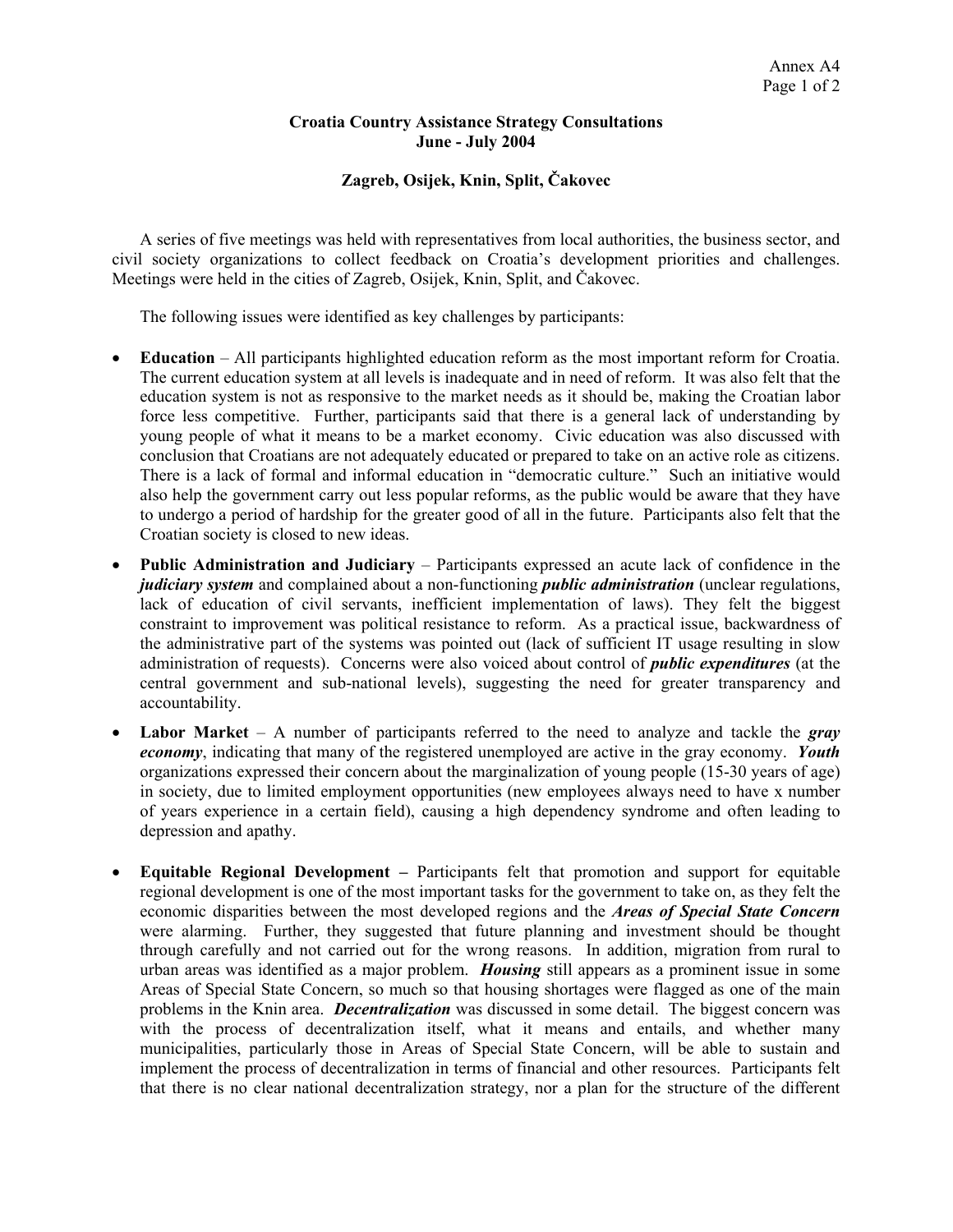administrative bodies in a decentralized system. There is lack of partnership between regions and municipalities, and demographic policies are not effective.

- **Social Welfare** A major concern was the status and situation of *single mothers and their children*. In addition, too little was being done by the government in terms of provision of necessary infrastructure for *victims of abuse* (lack of shelters, safe houses etc.). A similar situation pertains to the provision of assistance to the *elderly and disabled*. In addition, the participants felt that *children*, being without social voice, were always the easiest state target for budget cuts and social services. They saw an important role for the Bank to put pressure on the relevant institutions for greater *accountability* as to how, where and on what state funds for social services are being spent. Suggestions were made to introduce a scheme whereby recipients of social benefits who are able to work earn part of their benefits through community service. There seems to be strong support for greater *provision of services by NGOs*.
- **Investment Climate** The need to complete the *privatization* process and to restructure or liquidate loss-making, state-owned companies was highlighted. There was a strong view that such reform should be implemented in parallel with adequate *social measures*. The issue of 'dead capital' was also discussed, referring specifically to the buildings and facilities belonging to the Croatian Railways and Ministry of Defense which, it was felt, should be converted to alternative use. Resolving *property and cadastre issues* was also seen as a crucial problem, on a national as well as regional and municipal level, as unresolved property relations have negative effects on investment. Some stressed the need for adequate *infrastructure* (especially in war affected areas) and better provision of *support to small businesses* (lack of agencies providing advisory services to small businesses such as education, advice on investment, setting up companies, etc.). The need for a national development strategy was stressed, as well as for *reducing administrative barriers* such as high SME tax rates and other required contributions. Limited access to credit, due to collateral required by commercial banks and government sponsored credit lines, was highlighted as another problem for SMEs, especially start-ups.
- **Agriculture**  *Fragmentation of plots* producing *low-value agricultural products* (e.g., growing corn instead of flowers and paprika), the *lack of privatization* of arable land and *agro-kombinats*, *limited access to credit*, and *lack of adequate market infrastructure* for small agribusiness were highlighted as the important challenges in the agricultural sector. There is a *need for training support to farmers*, with respect to both production and access to EU pre-accession funds. In addition, *mines* are still a major problem in some agricultural parts of Croatia, notably Eastern Slavonia and Baranja.
- **Mindset** –Discussion of social welfare issues raised points about citizens' dependency on the state always to provide a safety net, leaving people incapable or less inclined to solve problems on their own or through other sources. The discussants felt that this is more a problem of culture and mentality.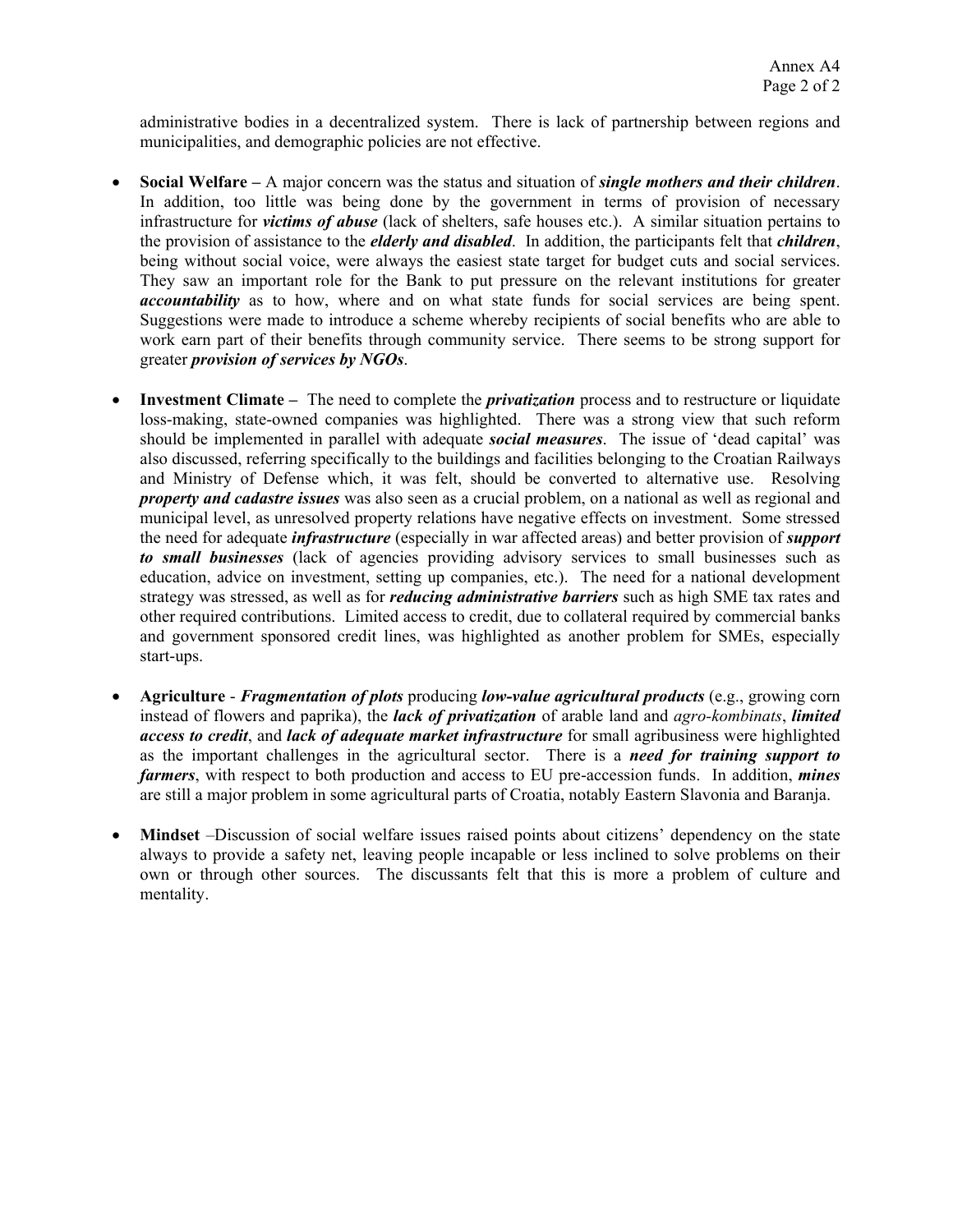#### **WBI Activities in Croatia**

#### **FY05 - FY08**

*In support of the Bank Group's assistance strategy for Croatia, WBI programs would contribute to capacity enhancement in the areas of public sector and governance, private sector development, and social sustainability.* 

*Public sector and governance*: WBI would offer two regional programs, one on Intergovernmental Fiscal Relations and Local Financial Management for ECA countries and the other (subject to donor funding) on Legal and Judicial Reform Training for the Judiciary in Bulgaria, Romania and Croatia. The objective of the Intergovernmental Fiscal Relations Program would be to expand the capacity of central and subnational governments and key stakeholders for undertaking intergovernmental fiscal and urban management reforms and to provide support towards sub-national fiscal and political institutional development. It would focus on various issues in fiscal decentralization reforms, intergovernmental fiscal design, and local financial management. The planned Legal and Judicial Reform Training, aimed at civil society and executive authorities as well as the judiciary, would aim to build capacity for a more efficient, cost-effective accessible, and transparent system of justice.

*Private sector development*: Croatia delegates would be invited to a Cross-Regional ECA GDLN Policy Dialogue on Investment Climate Issues. It is part of the policy dialogue series for cross-regional dissemination of lessons and best practices in key dimensions of investment climate. EU candidate countries would learn from representatives of EU8 countries that would share their experience.

*Social sustainability and growth:* WBI support focuses on regional follow-up activities to the Roma conference, including policy dialogue, capacity building and regional training. The main activities planned for FY05 include country-level activities related to the Decade of Roma Inclusion – including hosting a Young Roma Leaders reunion to discuss Roma participation in the Decade and Education Fund, and supporting the launch of the Decade in early 2005. Virtual learning environments (VLE) would be supported to promote regional networking for ongoing dialogues and online information exchanges, with special emphasis on education and gender issues. WBI training programs on health sector reform would also support the social sustainability and growth objectives of the CAS. The ECA Regional Flagship Course on Health Sector Reform would draw extensively from health sector reform experience of ECA countries as well as learning experiences from the EU and other OECD countries. An advanced WBI flagship course on poverty, equity and health for ECA region would also be offered to high-level public health officials and managers from the ECA region.

*Partnerships:* WBI activities are developed in collaboration with local and international counterparts and donors, and coordinated with the Country Offices and relevant task teams in ECA. The public sector and governance activities are supported by an Italian Trust Fund, and the ECA Regional Flagship course on health sector reform is being offered in partnership with Semmelweis University in Budapest, Hungary. The Investment Climate program would be developed in partnership with ECA GDLN. The Roma conference follow-up activities are done in partnership with the Open Society Institute. Provided funding is secured, the Legal and Judicial Reform training for Croatia judiciary would be developed in collaboration with International Development Law Organization, Rome.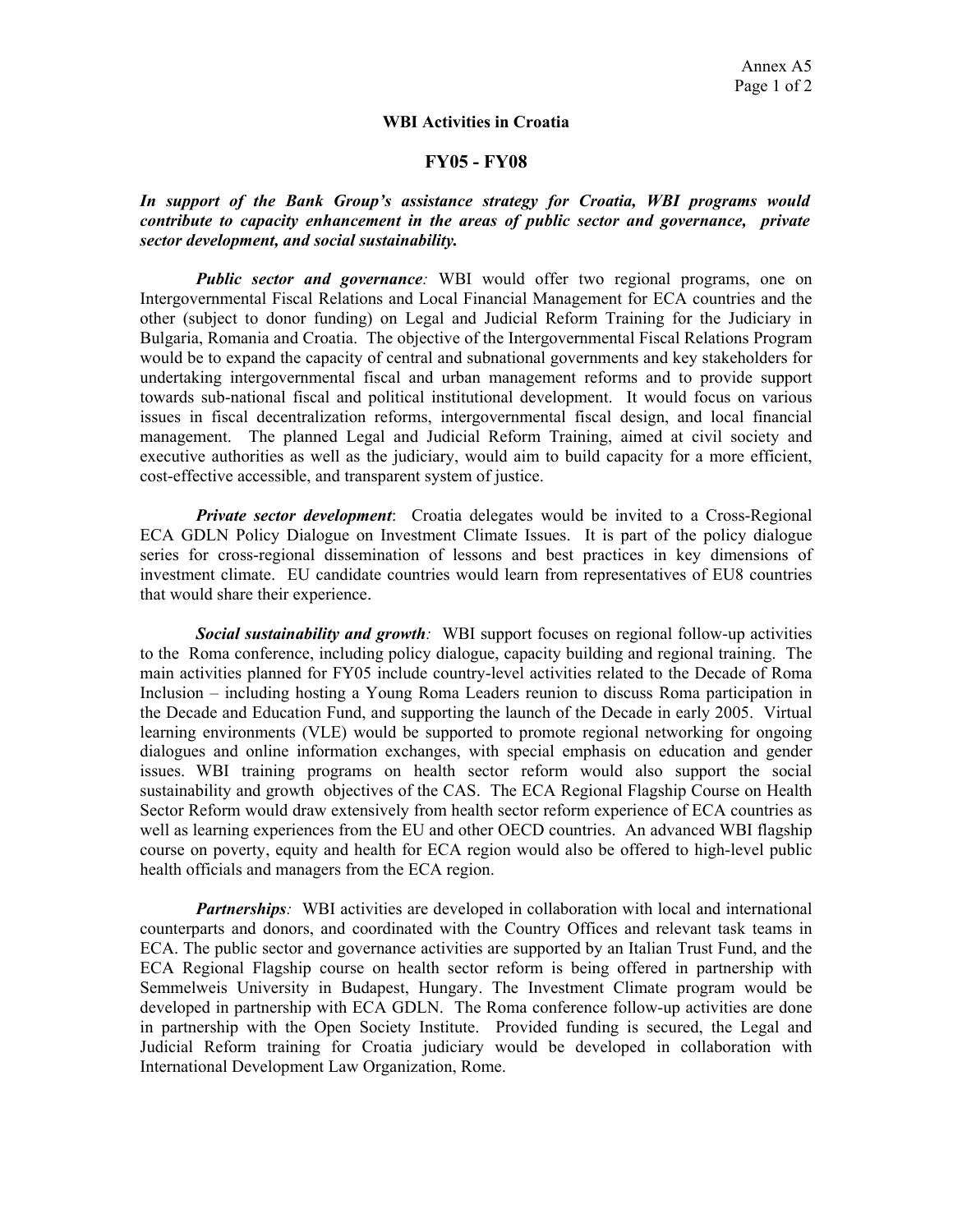# *WBI in Croatia*

# **Ongoing and tentative future regional activities**

# *A:**Public sector, governance*

Intergovernmental Fiscal Relations and Local Financial Management Course for ECA (Budapest, participants from all ECA countries)

Legal and Judicial Reform training for Bulgaria, Romania, Croatia (pending funding, proposal to Italian TF)

#### *B: Private sector development*

ECA Cross-Regional GDLN Policy Dialogue on Investment Climate Issues (EU candidates and EU8 countries)

#### *C: Social sustainability and growth*

Regional Flagship Course on Health Sector Reform for ECA

Advanced Flagship Course on Poverty, Equity, and Health for ECA

Roma Leadership Capacity Building (Serbia and Montenegro, Macedonia, Croatia, Bulgaria, Romania, Hungary, Czech Republic, Slovakia)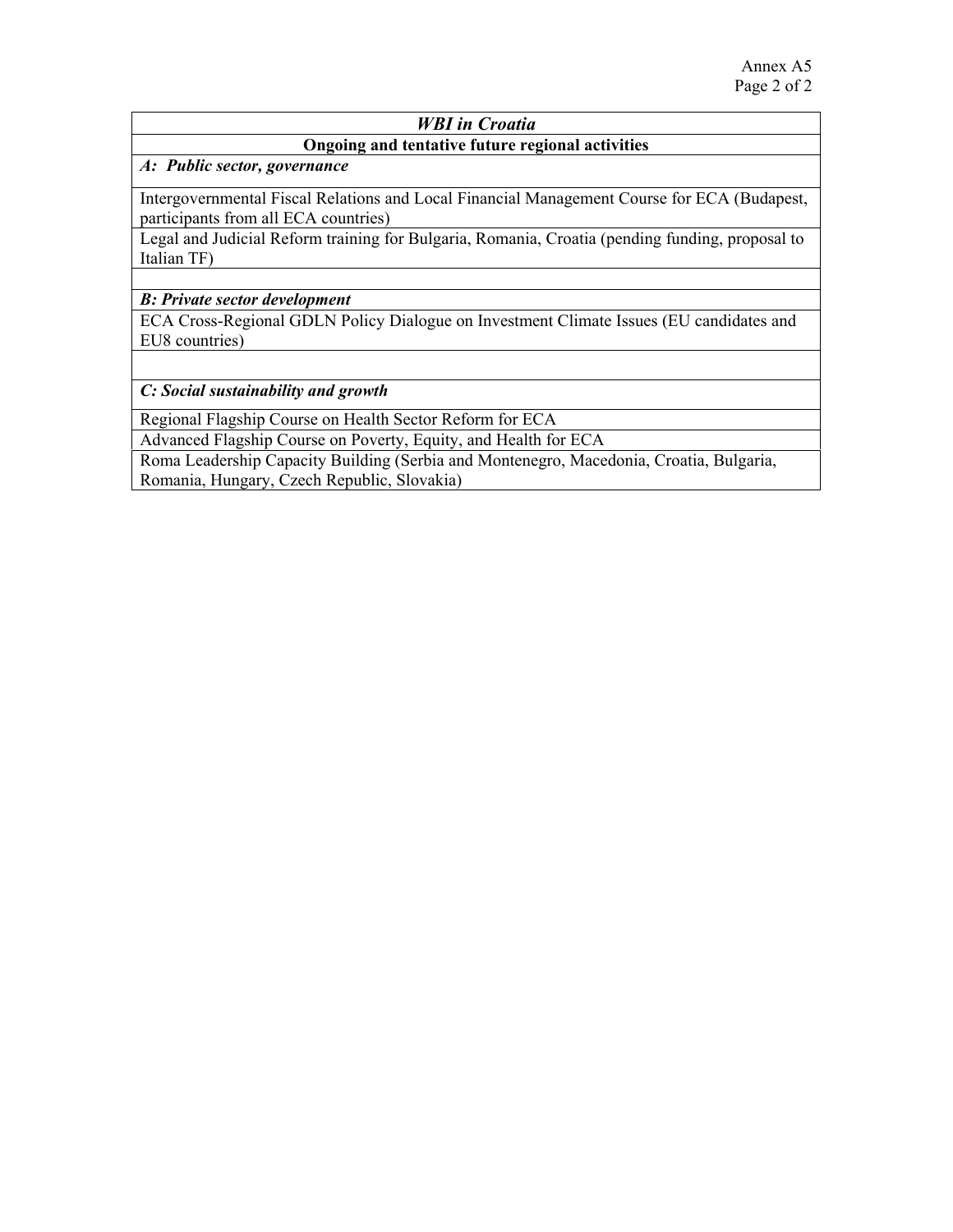# **IFC STRATEGY IN CROATIA**

# **1. IFC Activities to Date**

As of September 2004, IFC cumulative business volume reached US\$193 million, with an additional US\$48 million syndicated from partner banks, in nine individual projects, among which:

- Loan and equity investment in a paper mill plant aimed at rebuilding, modernizing and helping the company to extend in the region;
- Loan and quasi equity investment in a leading pharmaceutical enterprise;
- Loan and equity investment to modernize a ship repairing facility;
- Loan financing in a bank as a pre-privatization facility;
- Loan financing to a foreign regional bank, to support its housing finance and SME onlending;
- Equity investment in a venture capital fund;
- Loan financing to a discount store chain, operating deep discount food stores and hypermarkets throughout Europe, to help the company expand into Croatia focusing on second tier cities and relatively remote areas.

As of September 2004, the committed portfolio was US\$132 million for its own account, 30 percent invested in the financial markets and 70 percent in general manufacturing, and US\$26 million in syndicated loans. During the last four years, IFC has committed about US\$30 million annually. There is an increased optimism about Croatia's structural reform program and growth prospects as the EU accession process is gaining momentum. IFC has developed good country knowledge and will capitalize on its experience to further support and facilitate private sector development through its proactive and innovative role implementing new models and products.

# **2. Impact of IFC's Investment**

IFC has been successful in supporting several commercially productive enterprises in Croatia with strong foreign exchange earnings and employment opportunities, as well as in developing the financial sector. IFC has also been helping strategically important Croatian companies to grow into regional industry leaders. Some of IFC's successful projects are:

- *Bjelovarska Banka,* a small regional bank, which was later merged into Erste & Steiermarkische Bank. IFC financing helped the bank become one of the few intermediaries actively providing term finance to the SMEs and to companies operating in less developed regions outside Zagreb;
- *Belisce,* Croatia's leading producer of packaging paper and corrugated boxes. IFC helped the company to enhance its international competitiveness and increase its export, comply with international environmental standards, and acquire 100 percent of the shares in a cardboard and packaging material company in neighboring Slovenia, creating the largest cardboard and packaging materials maker in South Eastern Europe. This was the first cross-border takeover deal since the two countries gained independence in 1991, and the first one in the paper/packaging industry in Southern Europe.
- *Pliva*, the largest pharmaceutical company in Central and Eastern Europe. IFC has supported the growth and strategic development of the research and development infrastructure of the company. This project had a broader positive impact on Croatian society through providing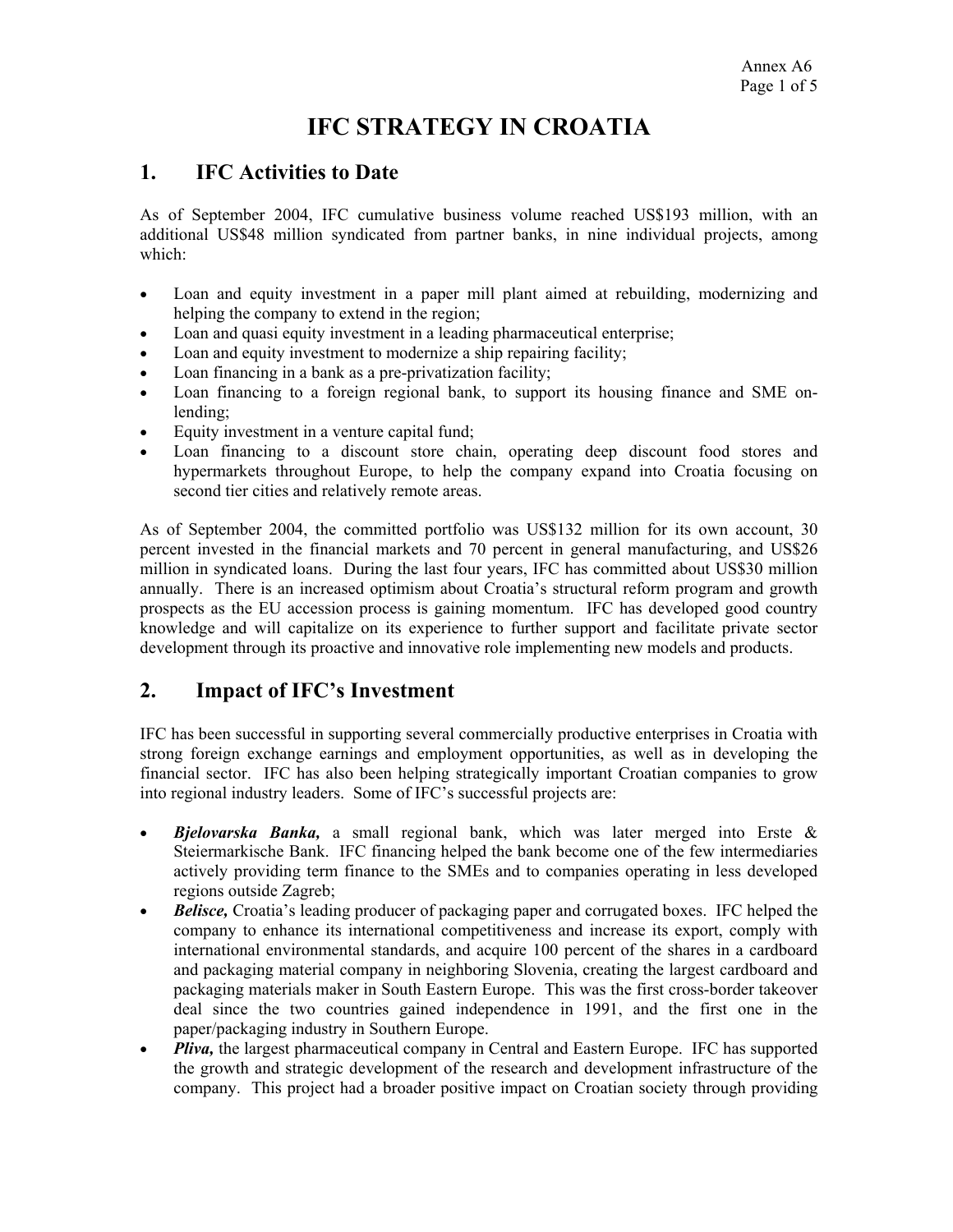employment opportunities to the local scientists in their home country, and thus helping to curb the high level of "brain drain."

• *Croatia Capital Partnership* LP (CCP), a 10-year private-equity. IFC's investment in CCP increased the Fund's profile, helped it reach a critical mass size, and assisted its portfolio companies to have access to financing.

# **3. IFC Strategy**

IFC has achieved very good results, especially when a good local partner is selected. However, slow privatization, competition with domestic banks and other IFIs, low lending margins/prices for debt financing, corruption, and corporate governance issues have been limiting factors for IFC's program in Croatia. Two factors are expected to trigger a higher involvement of IFC in Croatia during the next three to four years: (i) the government is trying to push the envelope and privatize more segments of the economy, only about 60 percent of which is currently in the hands of the private sector; and (ii) the European Commission has recommended that the Council open accession negotiations with Croatia, which is expected to accelerate the pace of structural reforms in Croatia during the medium term. In Croatia, IFC will follow the same broad strategic objective as in Bulgaria and Romania to facilitate the integration into the EU, certainly considering the differences and specifics of each country.

# *3.1 Country Competitiveness*

Croatia faces two challenges: the preparation for EU accession, and the shift from a domestic demand-driven economy to a more balanced and, if possible, export-driven economy. These two challenges are related and have to do with the ability of the economy to compete on international markets. Croatian companies are less competitive than enterprises of neighboring countries that entered the EU on May 2004, and much less competitive than enterprises in other EU countries. With high wages and an awkward production structure, Croatia faces greater challenges. To help Croatia meet these challenges and take advantage of the opportunities that prospective EU membership presents, it is important that IFC supports Croatian companies to become more competitive in the regional market.

# *3.2 Corporate Sector*

The privatization process in Croatia has been slow, is still incomplete, and its impact has been disappointing. The privatization strategy chosen in the 1990s, giving an overwhelming preference to manager and employee buy-outs has not been conducive to enterprise restructuring and has discouraged foreign investment. Enterprises with high state ownership are mainly in shipbuilding, tourism, agriculture (*agro-kombinats*), metal-processing sectors, as well as in utilities and infrastructure. Many of them are loss-making and heavily indebted and could not survive without government direct subsidies. The dominance of large enterprises in a non-competitive environment has discouraged the emergence of small and medium enterprises. State-owned enterprises continue to claim and receive preferential treatment while generating large losses, preventing the development of a level-playing field for private investment, new firm entry, and sustainable job creation. Recently, some parts of the tourism sector, including hotels, have been privatized, mostly on a fragmented basis. This year the government is accelerating the privatization of some large companies in the tourism, metal-processing sector and *agro-kombinats*, to be followed by privatization of more complex enterprises.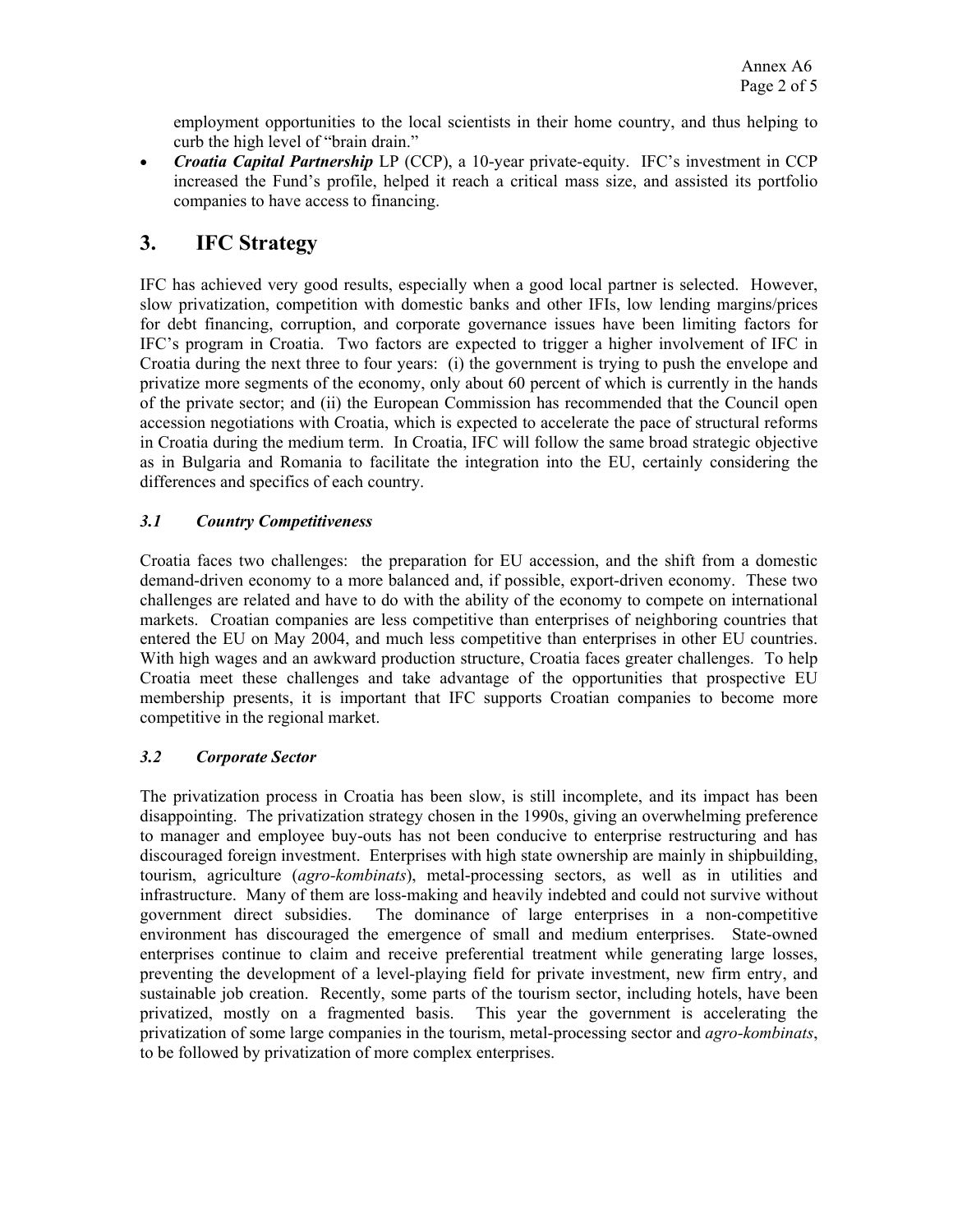IFC's strategic objective is to facilitate sustainable private sector development through privatization and post-privatization support to competitive and export-oriented companies, strengthening corporate governance and adoption of principles of corporate behavior based on best principles and rules of EU countries, development of R&D capacity, and improvement of access to finance for SMEs. IFC will support privatization and post-privatization restructuring in key sectors of the country with a priority to manufacturing industries, tourism, agribusiness/food processing, utilities, and infrastructure. Support for improving corporate governance, environmental standards, and best practices are areas where IFC will continue to have an important role to play in Croatia. IFC will combine financial support with technical assistance to help domestic companies become more competitive. One of IFC's main priorities will be to support strong local companies, such as food processing companies, to invest in neighboring countries. Also, IFC will facilitate FDI in Croatia through debt and equity investment with strategic partners, particularly when a green-field project is involved.

### *3.3 Financial Sector*

The banking sector has undergone a period of restructuring and consolidation. The privatization process is well advanced with major banks sold to foreign banks that own 91 percent of the banking sector. Bank privatizations and improved banking supervision helped to restore confidence in the sector. As a result, the market is seeing increased competition for products and services, profitability is improved, and deposits have grown, indicating increased confidence in the market. Croatia's banking sector is now large by East European standards with an asset/GDP ratio among the highest in the region. Bank credit to private sector as a percentage of GDP is on a par with some of the new EU members. Also, asset per employee in Croatia is significantly higher compared to other countries in the region such as Bosnia and Herzegovina, Serbia and Montenegro, and FYR Macedonia.

However, other parts of the financial system are less well developed: there is a small insurance sector, and securities markets are underdeveloped with only 66 companies traded on the Zagreb stock exchange (at end-2002, the top three companies – Zagrebska Banka, PBZ, and Pliva – represented over 60 percent of the market capitalization). The introduction of pension system reforms in 2002 brings the need for capital market development and with focus on domestic corporate debt securities and equities. Croatia's financial sector is expected to play a central role in the process of enterprise restructuring and investment.

Croatia has an investment grade rating with a positive outlook supported by progress on economic stabilization, strengthening financial sector and external liquidity, prospects of further structural reforms, and future EU membership. Should IFC have a role in financial market development, it has to be competitive, creative, and introduce new products. Consequently, IFC strategy is to increase its activities primarily in the non-bank financial institutions with focus on housing finance, insurance, securities markets and local bond market development, leasing as an alternative source of SME funding, and venture capital funds. Through securitization and credit enhancement, IFC will help establish linkages between the domestic mortgage market and international investors. IFC will work both to help create enabling environments and to build solid non-bank financial institutions to provide those services. The financial sector in Croatia is advanced enough to develop creditworthy institutions such as credit bureaus, which do exist in some other countries in transition at the same level of development as in Croatia.

In the banking sector, IFC will focus on structured finance transactions improving capacity of specific financial institutions and strengthening their SME finance capacity to profitably serve this market segment. The growth of SMEs in Croatia has been restricted by the limited availability of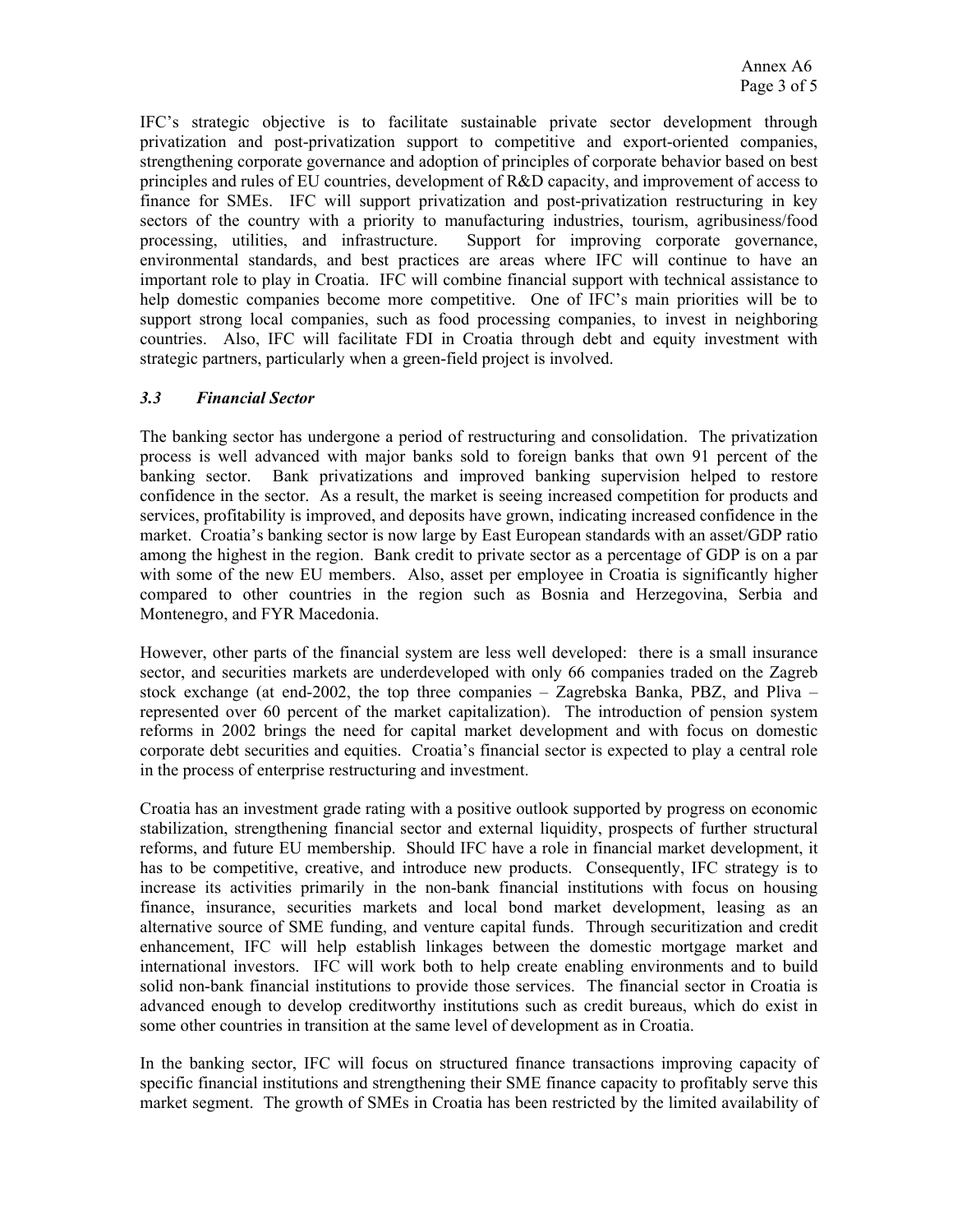long-term funds and high-risk perception by the banking industry. Therefore, IFC will: (i) support strengthening financial institutions oriented towards SME lending activities; (ii) assist in developing new financial institutions and new products with domestic banks such as debt financing for export increase or innovation, guaranty products, and specialized products needed to assist privatization and support post-privatization of enterprises; and (iii) continue to provide credit lines to local banks for on-lending to SMEs. IFC will work with domestic banks to support Croatian companies that are ambitious to expand in other countries in the region. IFC is exploring possible opportunities for supporting the development of energy efficiency finance in Croatia. The country's highly competitive banking sector, including well developed mortgage lending activities, as well as the importance of some highly energy intensive industries within the country's economy, suggest a favorable environment for promoting energy efficiency finance. In addition, IFC will continue the dialogue with the government and will consider helping it to finish the privatization of two remaining state banks, the Postal bank (HPB) and Croatia banka, through appropriate financing schemes.

### *3.4 Infrastructure*

The government has limited resources to fund infrastructure projects and its fiscal space might further shrink. Market oriented energy, transport, and communication would be crucial to enhance competitiveness and to foster integration with the European economy while opening vast opportunities for private sector development and FDI. Promotion of private sector participation in infrastructure remains a challenge during the next CAS period. In close coordination with the Bank, IFC will continue its efforts to promote private sector investments in infrastructure, including the power, water supply, telecom, and transport (ports and airports) sectors.

Although commercial banks are already lending to the larger municipalities with low interest rates and longer-term maturities, the World Bank Group will look for ways to support infrastructure development without displacing them, for instance by helping local governments accessing the debt market and by facilitating the issuance of municipal bonds. The Municipal Fund, a joint IFC – IBRD initiative mandated to provide municipal financing, can be instrumental in promoting these investments in sectors such as water, wastewater, solid waste, transportation, etc. without requiring a guarantee from the central government.

IFC, through its Balkans Infrastructure Development Facility (BIDFacility) will target Croatia as a priority market in Southern Europe for investment in the municipal finance area. Solid waste management and water treatment projects in tourist areas are a priority for the country. IFC will work closely with the Croatian government on developing new infrastructure projects, structured on pure commercial financing bases, with the objective to attract private sector financing through PPP  $(Box 1)$ .

#### **Box 1. Balkan Infrastructure Development Facility**

A poor and unreliable infrastructure continues to discourage private investors and hinder economic growth in the Balkan region. In turn, slower economic growth reduces the availability of government funds to improve infrastructure. To break this cycle, IFC is establishing the Balkans Infrastructure Development Facility in cooperation with USAID and European donors. The facility will help public sector entities in the Southern Europe region (including Croatia) attract private sector investments in infrastructure, focusing on the energy, transportation, and water and sanitation sectors. The facility reflects the World Bank Group strategy to broaden engagement in these sectors to ensure efficient, affordable, and sustainable delivery of infrastructure services. The facility will help identify, develop, structure, and reach financial closure on infrastructure projects, so that committed public sector entities can engage more effectively with the private sector and attract investments critical to the region's economic development. IFC will launch the Facility in FY05.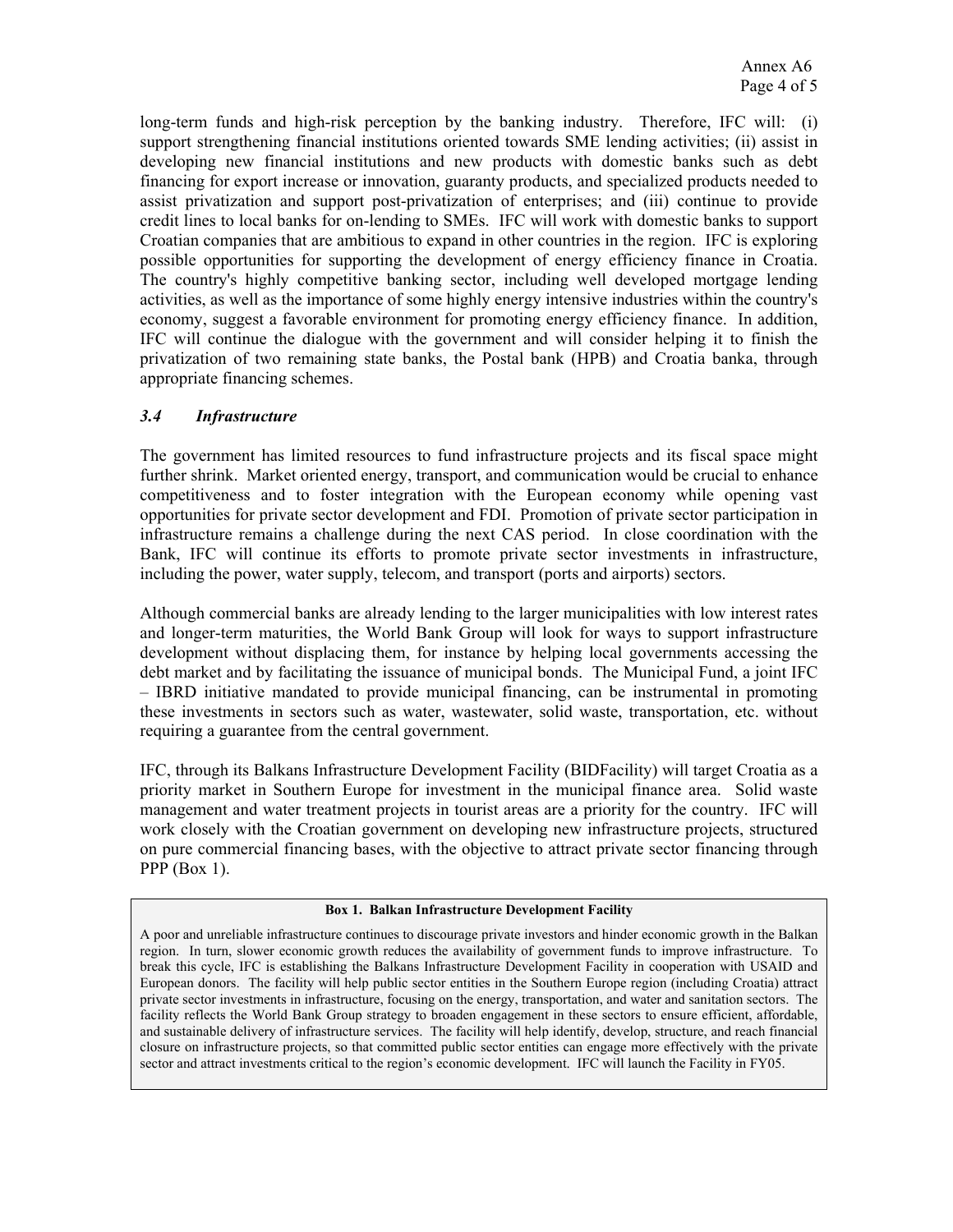The efficient provision of energy services is important for promoting growth and enhancing Croatia's ability to compete effectively within the EU. Croatia has sought to achieve: (i) attracting significant investment resources for the modernization of the energy infrastructure; and (ii) creating a market based energy sector, with policies and regulatory framework compatible with those in the European Union. A series of energy laws were enacted in 2001 to launch such reforms. While their implementation in the oil and gas sector has been generally satisfactory, progress in the power sector has been slower. The main power utility (HEP), a state-owned public enterprise that carries out the activities of generation, transmission and distribution of electricity as well as operation of the national power, controls 95 percent of the power market in Croatia. According to the Athens Memorandum of Understanding, South-East Europe countries, including Croatia, have agreed to create by 2005 an open power market in the region. This will call for the restructuring of HEP (a high-case trigger for this joint World Bank/IFC CAS) by the unbundling of generation, transmission, and distribution, followed by establishment of independent operators and market liberalization. There may be scope for IFC engagement in the power sector once HEP restructuring is advanced.

IFC is developing public-private partnership opportunity in Constanza-Pancevo-Omisalj-Trieste oil pipeline (CPOT). It is a cross-border oil transportation pipeline that is expected to offer an environmentally safe alternative route to bring high quality crude oil from Central Asia and Russia to Southern Europe, crossing Romania, Serbia and Montenegro, Croatia, and Slovenia, and eventually to Austrian and German oil-pipeline networks. USTDA has financed a feasibility study with a grant to the Croatian government on behalf of Serbia and Montenegro and Romania. IFC is supporting the second phase of the technical assistance assignment following the requests of the three governments and the approval of the feasibility study. It focuses on the pre-development strategy and coordination of the early institutional efforts to prepare the legal framework and to promote the project with potential investors and users.

# *3.5 Cross Border Integration-Regional Links*

Croatia's economy is relatively large by regional standards, accounting for roughly half of the GDP of the western Balkans. However, with GDP of about US\$30 billion, Croatia is still a small market. The private sector may play an important role in the economic development and crossborder integration of Croatia in the region. During 1993-2001, Croatian enterprises invested around US\$150 million or 27 percent of total direct investments abroad in Bosnia and Herzegovina, accounting for around 30 percent of total FDI in this country. IFC strategy is to support dynamic companies in Croatia that seek to extend across borders. Implementing this strategy, IFC has invested in a paper manufacturing facility and in a leading pharmaceutical company. While the paper company has acquired a company in neighboring Slovenia, creating the largest cardboard and packaging materials maker in southeastern Europe, the pharmaceutical company is looking for opportunities to expand its operation in neighboring countries. Also, IFC's strategy is to support regional infrastructure projects such as oil pipeline, roads etc.

# *3.6 Health Sector*

Improving the quality and access of health care for public patients is an important element of the government's reform agenda in Croatia. Together with the government, IFC will assess opportunities for providing advisory assistance in structuring and implementing public-private partnerships to improve health care for public patients. This could involve contracting by the national health insurer and/or the Ministry of Health with private providers to deliver specific health care services (e.g., diagnostic imaging, radiotherapy, dialysis), to manage existing hospitals, or to replace, modernize, or convert (e.g., from acute care to long-term care) health care facilities.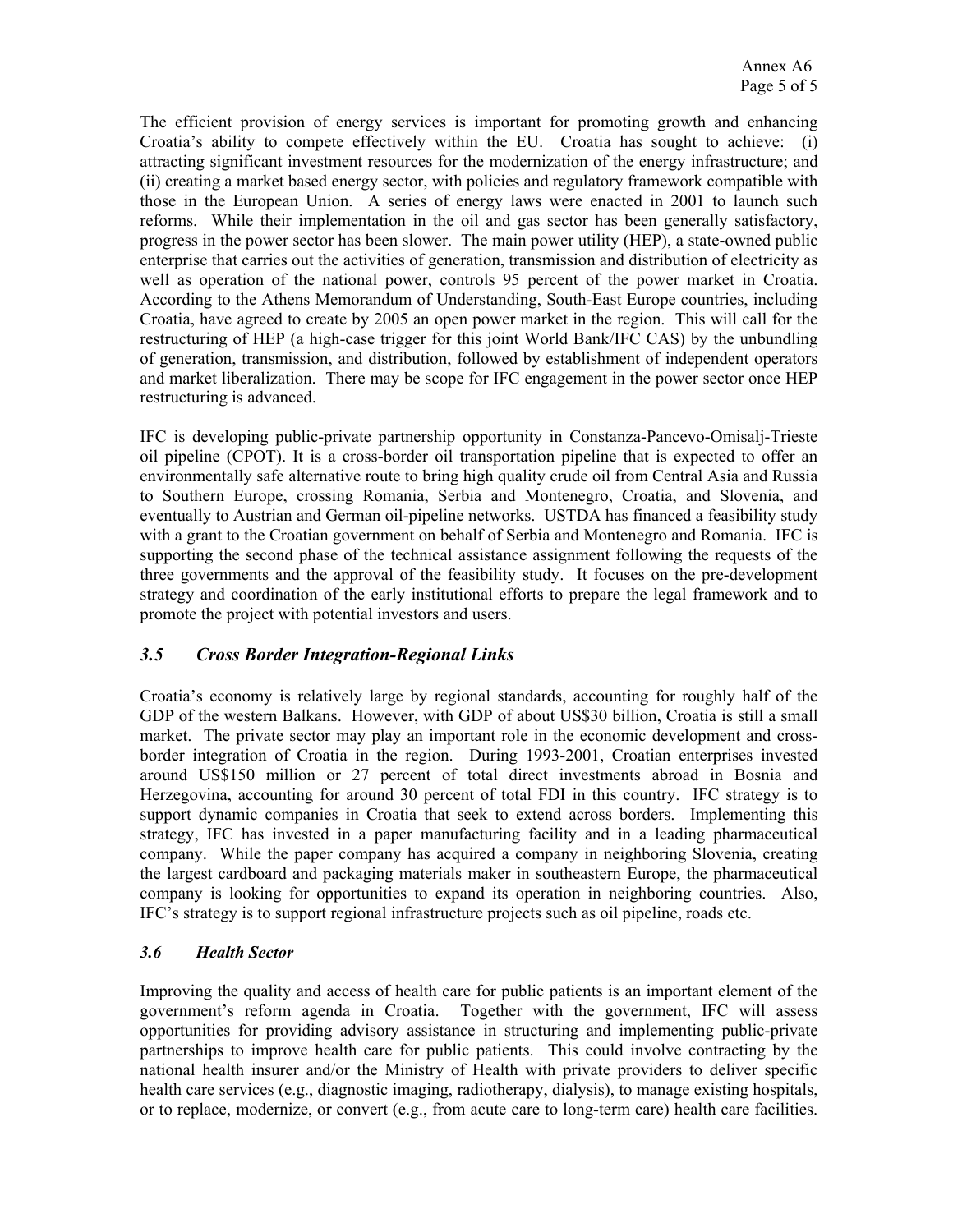#### **Selected Indicators\* of Bank Portfolio Performance and Management CAS Annex B2 - Croatia As of Date 11/23/04**

| Indicator                                             | 2002 | 2003 | 2004 | 2005 |
|-------------------------------------------------------|------|------|------|------|
| <b>Portfolio Assessment</b>                           |      |      |      |      |
| Number of Projects Under Implementation <sup>a/</sup> | 11   | 11   | 13   | 13   |
| Average Implementation Period (years) b/              | 3.4  | 2.9  | 3.3  | 3.5  |
| Percent of Problem Projects by Number a/, c/          | 0.0  | 0.0  | 38.5 | 38.5 |
| Percent of Problem Projects by Amount al, c/          | 0.0  | 0.0  | 37.1 | 37.1 |
| Percent of Projects at Risk by Number a/, d/          | 0.0  | 0.0  | 38.5 | 38.5 |
| Percent of Projects at Risk by Amount al, dl, el      | 0.0  | 0.0  | 37.1 | 37.1 |
| Disbursement Ratio $(\%)$ <sup><math>\#</math></sup>  | 16.9 | 22.8 | 41.5 | 5.2  |
| <b>Portfolio Management</b>                           |      |      |      |      |
| CPPR during the year (yes/no)                         | yes  | yes  | yes  | n/a  |
| Supervision Resources (total US\$)                    | 918  | 819  | 828  | 1004 |
| Average Supervision (US\$/project)                    | 61   | 74   | 80   | 71   |

| <b>Memorandum Item</b>                    |       | Since FY 80 Last Five FYs |
|-------------------------------------------|-------|---------------------------|
| Proj Eval by OED by Number                | 13    | 11                        |
| Proj Eval by OED by Amt (US\$ millions)   | 722.6 | 576.5                     |
| % of OED Projects Rated U or HU by Number | 15.4  | 90                        |
| % of OED Projects Rated U or HU by Amt    | 11 1  | 14.9                      |

a. As shown in the Annual Report on Portfolio Performance (except for current FY).

b. Average age of projects in the Bank's country portfolio.

c. Percent of projects rated U or HU on development objectives (DO) and/or implementation progress (IP).

d. As defined under the Portfolio Improvement Program.

- e. This was at 1.1 percent as of May 2004 and increased to 37 percent mainly due to the downgrading of a large railway project; without the railway project this would be 17 percent. Policy reforms affecting the performance of the railway project are included in the PAL and also form triggers for the base and high cases.
- f. Ratio of disbursements during the year to the undisbursed balance of the Bank's portfolio at the beginning of the year: Investment projects only.
- \* All indicators are for projects active in the Portfolio, with the exception of Disbursement Ratio, which includes all active projects as well as projects which exited during the fiscal year.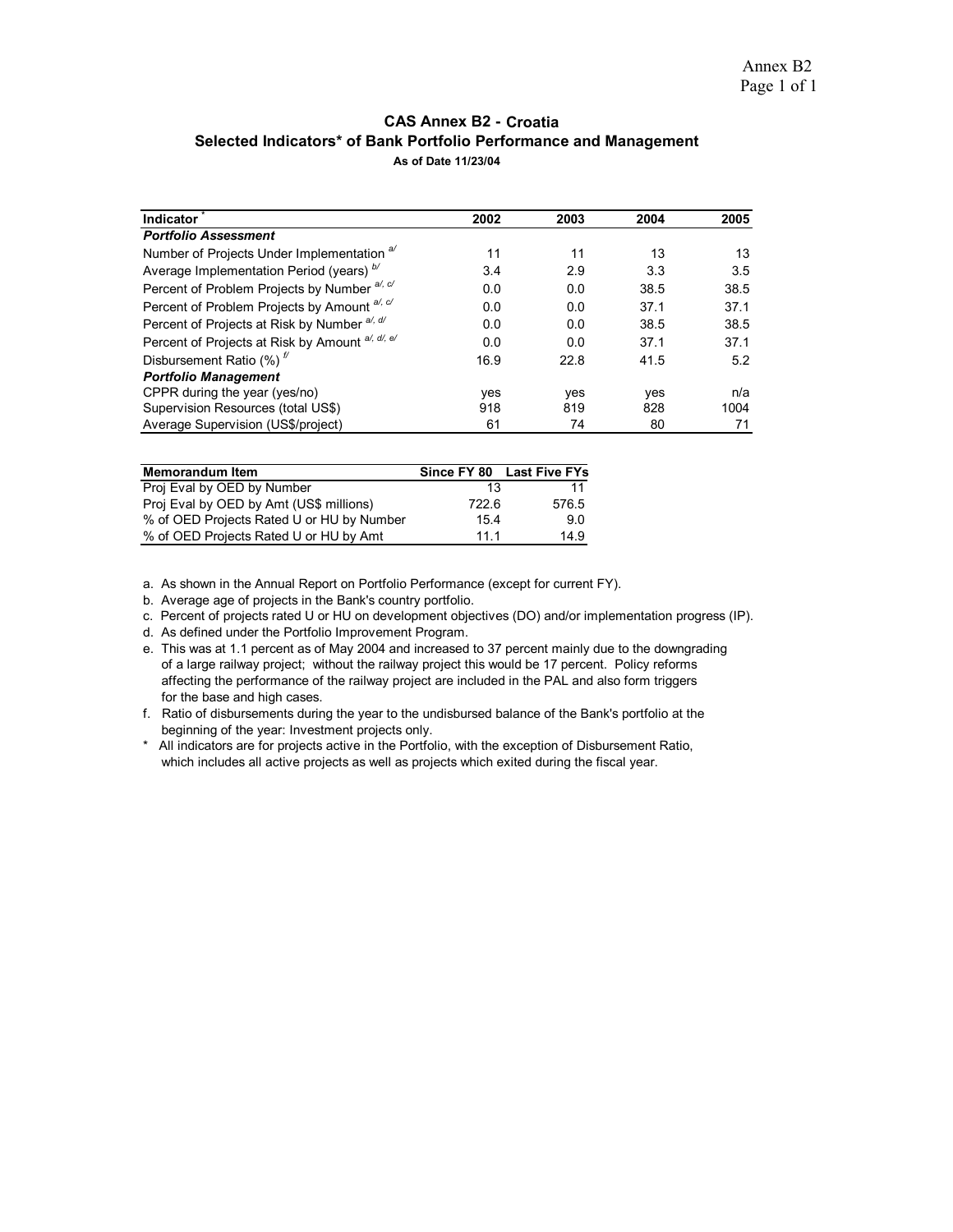#### **CAS Annex B3a - IBRD/GEF Program Summary - Croatia (BASE CASE) FY 2005 - FY 2008**

| Fiscal year | Project ID                                   | $US\$(M)\xrightarrow{b/}$ | <b>Strategic Rewards</b><br>(H/M/L) | Implementation<br>Risks (H/M/L) |
|-------------|----------------------------------------------|---------------------------|-------------------------------------|---------------------------------|
| 2005        | Social and Economic Recovery <sup>c/</sup>   | 44.0                      | H                                   | M                               |
|             | Science and Technology <sup>c/</sup>         | 40.0                      | H                                   | H                               |
|             | PAL $I^{d/2}$                                | 150.0                     | н                                   | H                               |
|             | <b>Education Sector Development</b>          | 85.0                      | H                                   | M                               |
|             | Subtotal IBRD FY05 <sup>e/</sup>             | 319.0                     |                                     |                                 |
|             | Zagreb Municipal Nutrient Reduction (GEF)    | <b>TBD</b>                | H                                   | L                               |
| 2006        | Social Protection <sup>c/</sup>              | 30.0                      | H                                   | H                               |
|             | Agriculture Acquis Cohesion                  | 30.0                      | H                                   | L                               |
|             | PAL II <sup>d/</sup>                         | 150.0                     | н                                   | H                               |
|             | <b>Subtotal IBRD FY06</b>                    | 210.0                     |                                     |                                 |
|             | Agricultural Pollution Control (GEF)         | <b>TBD</b>                | H                                   | L                               |
| 2007        | Trade and Transport Integration <sup>f</sup> | 50.0                      | H                                   | L                               |
|             | PAL III <sup>d/</sup>                        | 150.0                     | H                                   | M                               |
|             | <b>Health Sector Development</b>             | 75.0                      | H                                   | H                               |
|             | <b>Subtotal IBRD FY07</b>                    | 275.0                     |                                     |                                 |
|             | Sustainable Land Management (GEF)            | <b>TBD</b>                | H                                   | L                               |
| 2008        | <b>Municipal Services</b>                    | 50.0                      | H                                   | M                               |
|             | Environmental Management                     | 60.0                      | н                                   | м                               |
|             | Regional Economic Rehabilitation             | 50.0                      | н                                   | M                               |
|             | Growth Policy Support <sup>d/</sup>          | 100.0                     | н                                   | м                               |
|             | <b>Subtotal IBRD FY08</b>                    | 260.0                     |                                     |                                 |
|             | <b>TOTAL IBRD FY 2005 - 2008</b>             | 1,064.0                   |                                     |                                 |

# **Proposed IBRD/GEF Base-Case Lending Program** *a/*

a/ Subject to mid-term review in 2006, to be reflected in CAS Progress Report.

 of US\$1.064 billion, the four-year lending program is subject to modification as projects are further developed during the CAS period. b/ Other than the amounts of the PALs and Growth Policy Support loan and the overall FY05-08 base case ceiling

c/ In advanced stage of preparation due to carryover from prior years, resulting in higher than average commitments in FY05.

- d/ Development Policy Loan.
- e/ FY05 commitments higher than average due to carry-over from prior years and the need to accelerate Education operation in view of its high development policy priority.
- f/ Includes follow-up to Rijeka Gateway Project.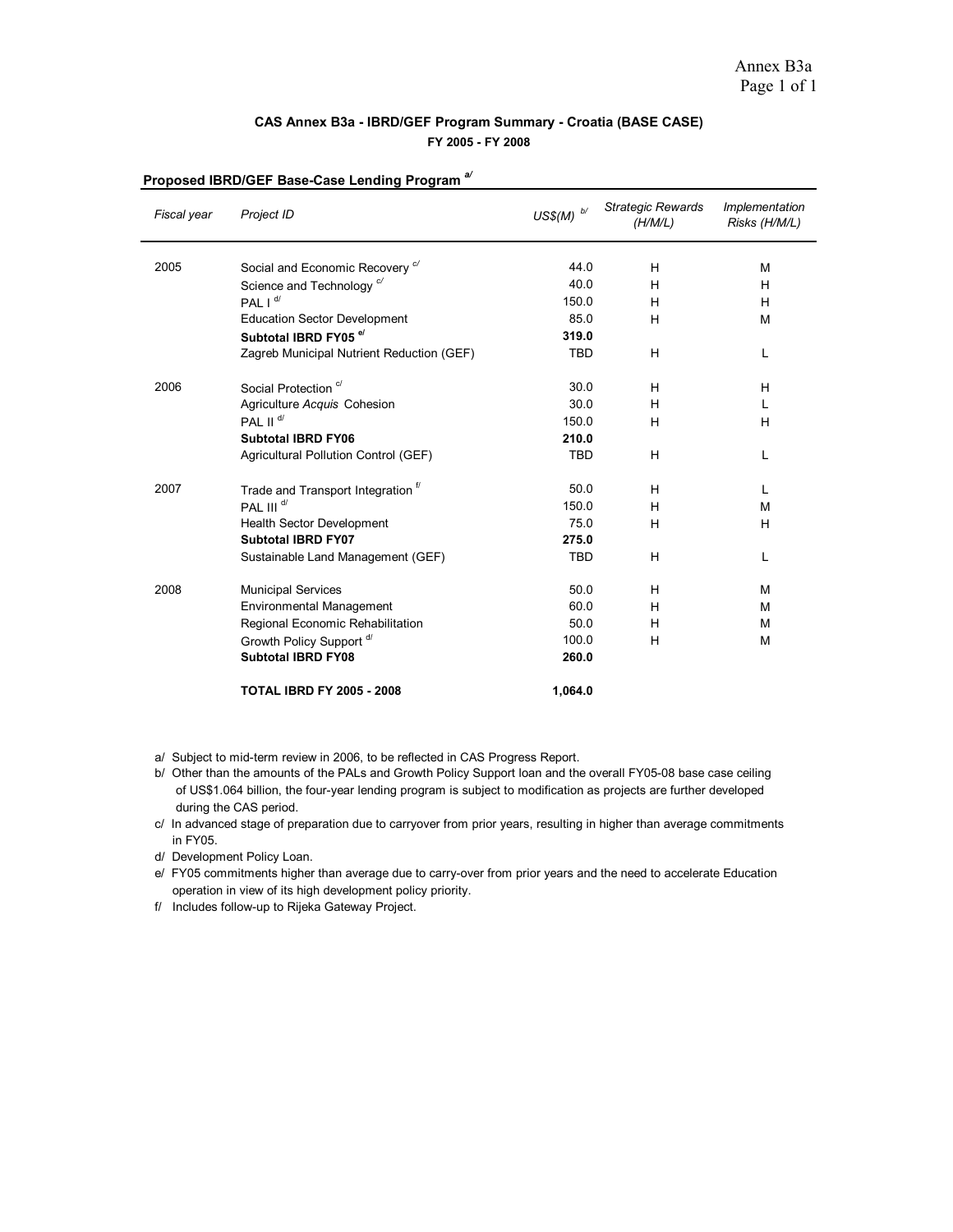#### **CAS Annex B3b - IBRD/GEF Program Summary - Croatia (HIGH CASE) FY 2005 - FY 2008**

| Fiscal year | Project ID                                     | $USS(M)$ $\ ^b\ ^{\prime}$ | <b>Strategic Rewards</b><br>(H/M/L) | Implementation<br>Risks (H/M/L) |
|-------------|------------------------------------------------|----------------------------|-------------------------------------|---------------------------------|
| 2005        | Social and Economic Recovery <sup>c/</sup>     | 44.0                       | H                                   | M                               |
|             | Science and Technology <sup>c/</sup>           | 40.0                       | H                                   | H                               |
|             | PAL I <sup>d/</sup>                            | 150.0                      | н                                   | н                               |
|             | <b>Education Sector Development</b>            | 110.0                      | H                                   | M                               |
|             | <b>Subtotal IBRD FY05</b>                      | 344.0                      |                                     |                                 |
|             | Zagreb Municipal Nutrient Reduction (GEF)      | <b>TBD</b>                 | н                                   | L                               |
| 2006        | Social Protection <sup>c/</sup>                | 30.0                       | H                                   | H                               |
|             | Agriculture Acquis Cohesion                    | 30.0                       | н                                   | L                               |
|             | PAI II <sup>d/</sup>                           | 200.0                      | н                                   | H                               |
|             | <b>Health Sector Development</b>               | 100.0                      | н                                   | H                               |
|             | <b>Subtotal IBRD FY06</b>                      | 360.0                      |                                     |                                 |
|             | Agricultural Pollution Control (GEF)           | <b>TBD</b>                 | H                                   | L                               |
| 2007        | Transport Sector Development <sup>e/</sup>     | 100.0                      | H                                   | H                               |
|             | PAL III <sup>d/</sup>                          | 200.0                      | н                                   | M                               |
|             | Regional Economic Rehabilitation               | 50.0                       | H                                   | M                               |
|             | Environmental Management                       | 60.0                       | H                                   | M                               |
|             | Subtotal IBRD FY07                             | 410.0                      |                                     |                                 |
|             | Sustainable Land Management (GEF)              | <b>TBD</b>                 | н                                   | L                               |
| 2008        | <b>Municipal Services</b>                      | 50.0                       | H                                   | м                               |
|             | Growth Policy Support <sup>d/</sup>            | 200.0                      | н                                   | м                               |
|             | <b>Energy Sector Development</b>               | 100.0                      | H                                   | M                               |
|             | <b>Coastal Cities Pollution Control APL II</b> | 50.0                       | н                                   | L                               |
|             | <b>Subtotal IBRD FY08</b>                      | 400.0                      |                                     |                                 |
|             | <b>TOTAL IBRD FY 2005 - 2008</b>               | 1,514.0                    |                                     |                                 |

# **Proposed IBRD/GEF High-Case Lending Program** *a/*

a/ Subject to mid-term review in 2006, to be reflected in CAS Progress Report.

- c/ In advanced stage of preparation.
- d/ Development Policy Loan.

e/ Includes Trade and Transport Integration/Rijeka Gateway follow-up.

b/ Other than the amounts of the PALs and Growth Policy Support loan and the overall FY05-08 high case ceiling of US\$1.514 billion, the four-year lending program is subject to modification as projects are further developed during the CAS period.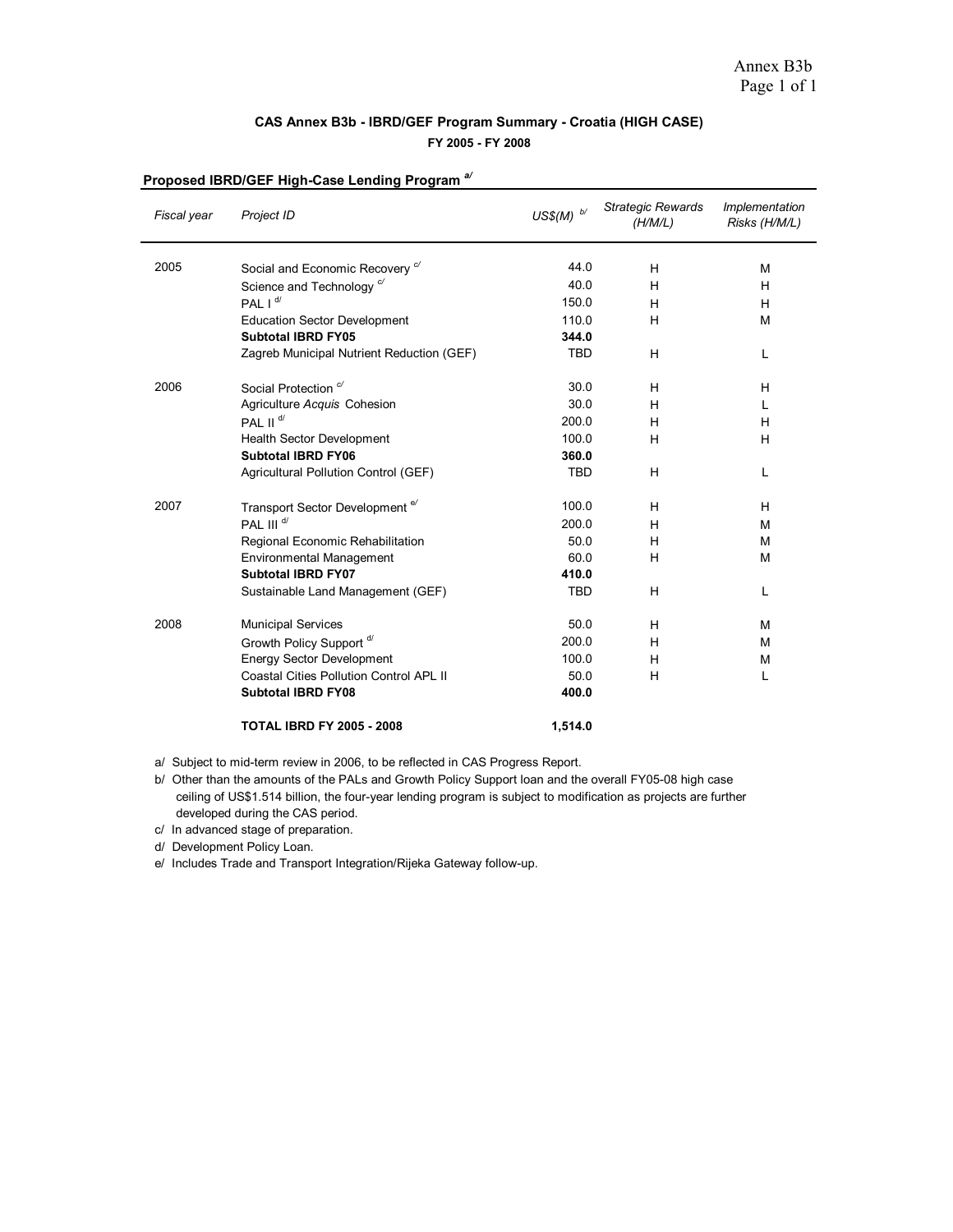#### **CAS Annex B3c - IBRD/GEF Program Summary - Croatia (LOW CASE) FY 2005 - FY 2008**

| Fiscal year | Project ID                                 | US\$(M) $^{b}$ | <b>Strategic Rewards</b><br>(H/M/L) | <b>Implementation Risks</b><br>(H/M/L) |
|-------------|--------------------------------------------|----------------|-------------------------------------|----------------------------------------|
| 2005        | Social and Economic Recovery <sup>c/</sup> | 44.0           | н                                   | M                                      |
|             | <b>Education Sector Development</b>        | 40.0           | H                                   |                                        |
|             | <b>Subtotal IBRD FY05</b>                  | 84.0           |                                     |                                        |
|             | Zagreb Municipal Nutrient Reduction (GEF)  | <b>TBD</b>     | н                                   | L                                      |
| 2006        | Science and Technology <sup>c'</sup>       | 40.0           | н                                   | H                                      |
|             | Agriculture Acquis Cohesion                | 30.0           | н                                   |                                        |
|             | <b>Subtotal IBRD FY06</b>                  | 70.0           |                                     |                                        |
|             | Agricultural Pollution Control (GEF)       | <b>TBD</b>     | н                                   |                                        |
| 2007        | Trade and Transport Integration d'         | 50.0           | н                                   |                                        |
|             | <b>Environmental Management</b>            | 30.0           | н                                   |                                        |
|             | <b>Subtotal IBRD FY07</b>                  | 80.0           |                                     |                                        |
|             | Sustainable Land Management (GEF)          | TBD            | н                                   | L                                      |
| 2008        | <b>Municipal Services</b>                  | 50.0           | н                                   | M                                      |
|             | Regional Development                       | 30.0           | н                                   | M                                      |
|             | <b>Subtotal IBRD FY08</b>                  | 80.0           |                                     |                                        |
|             | <b>TOTAL IBRD FY 2005 - 2008</b>           | 314.0          |                                     |                                        |

#### **Proposed IBRD/GEF Low-Case Lending Program** *a/*

a/ Subject to mid-term review in 2006, to be reflected in CAS Progress Report.

b/ Other than the amounts of the overall FY05-08 low case ceiling of US\$314 million, the four-year lending program is subject to modification as projects are further developed during the CAS period.

c/ In advanced stage of preparation.

d/ Includes follow-up to Rijeka Gateway project.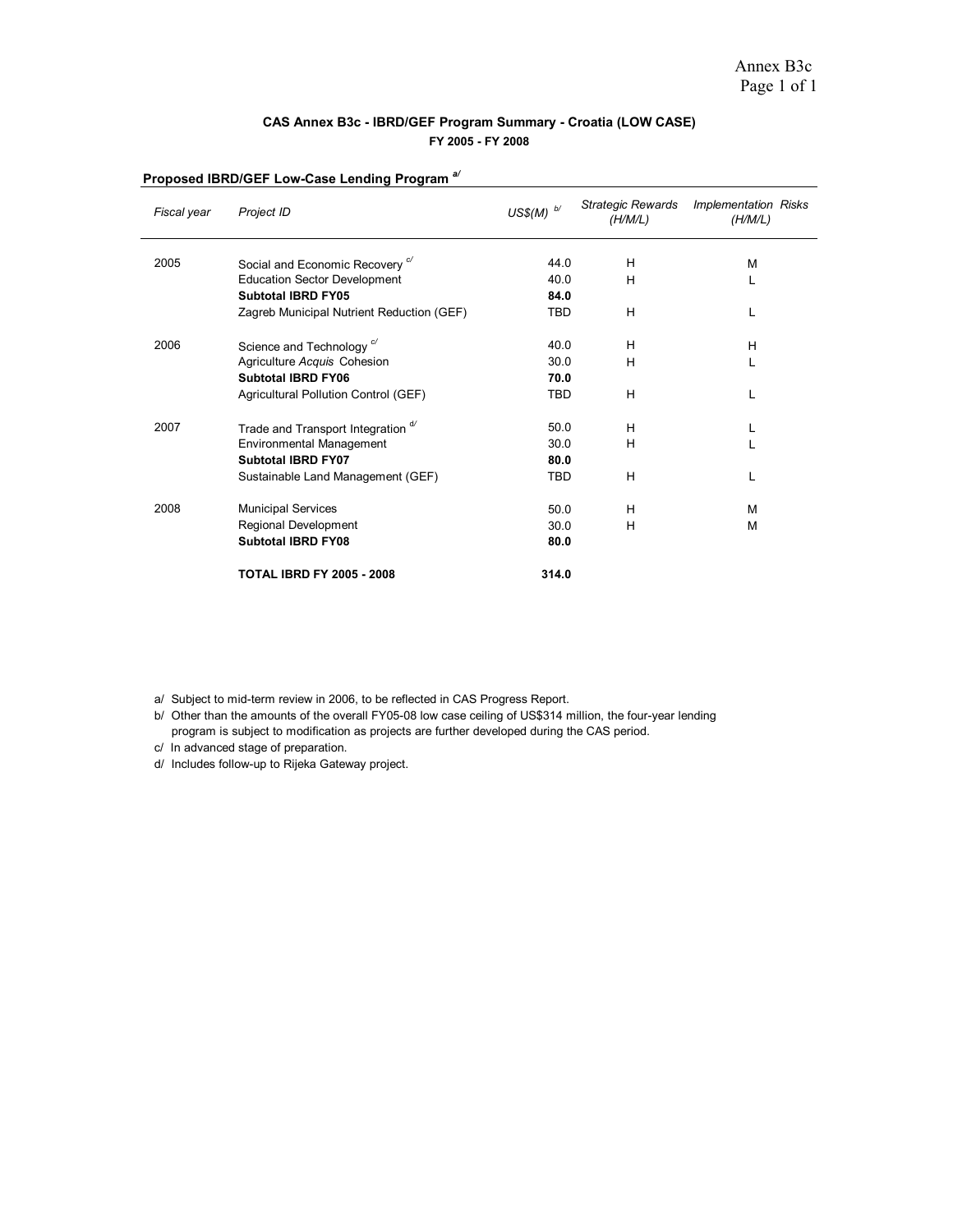|                                              | CAS Annex B3d (IFC & MIGA) for Croatia |          |          |          |  |  |  |  |  |  |  |  |
|----------------------------------------------|----------------------------------------|----------|----------|----------|--|--|--|--|--|--|--|--|
| Croatia - IFC and MIGA Program, FY 2002-2005 |                                        |          |          |          |  |  |  |  |  |  |  |  |
|                                              | 2002                                   | 2003     | 2004     | 2005     |  |  |  |  |  |  |  |  |
| IFC approvals (US\$m)                        | 56.56                                  | 0.00     | 54.42    |          |  |  |  |  |  |  |  |  |
| Sector $(\% )$                               |                                        |          |          |          |  |  |  |  |  |  |  |  |
| Finance and Insurance                        | 82                                     |          |          |          |  |  |  |  |  |  |  |  |
| Industrial and Consumer Products             |                                        |          | 11       |          |  |  |  |  |  |  |  |  |
| Pulp and Paper                               | 18                                     |          |          |          |  |  |  |  |  |  |  |  |
| Wholesale and Retail                         |                                        |          | 89       |          |  |  |  |  |  |  |  |  |
| <b>Total</b>                                 | 100                                    | $\theta$ | 100      | $\theta$ |  |  |  |  |  |  |  |  |
| Investment instrument $(\% )$                |                                        |          |          |          |  |  |  |  |  |  |  |  |
| Loans                                        | 94                                     |          | 100      |          |  |  |  |  |  |  |  |  |
| Equity                                       | 6                                      |          | $\theta$ |          |  |  |  |  |  |  |  |  |
| Quasi-Equity                                 |                                        |          | $\theta$ |          |  |  |  |  |  |  |  |  |
| Other                                        | $\theta$                               |          |          |          |  |  |  |  |  |  |  |  |
| <b>Total</b>                                 | 100                                    | $\theta$ | 100      | $\theta$ |  |  |  |  |  |  |  |  |
| MIGA guarantees (US\$m)                      | 32.26                                  | 166.97   | 146.13   |          |  |  |  |  |  |  |  |  |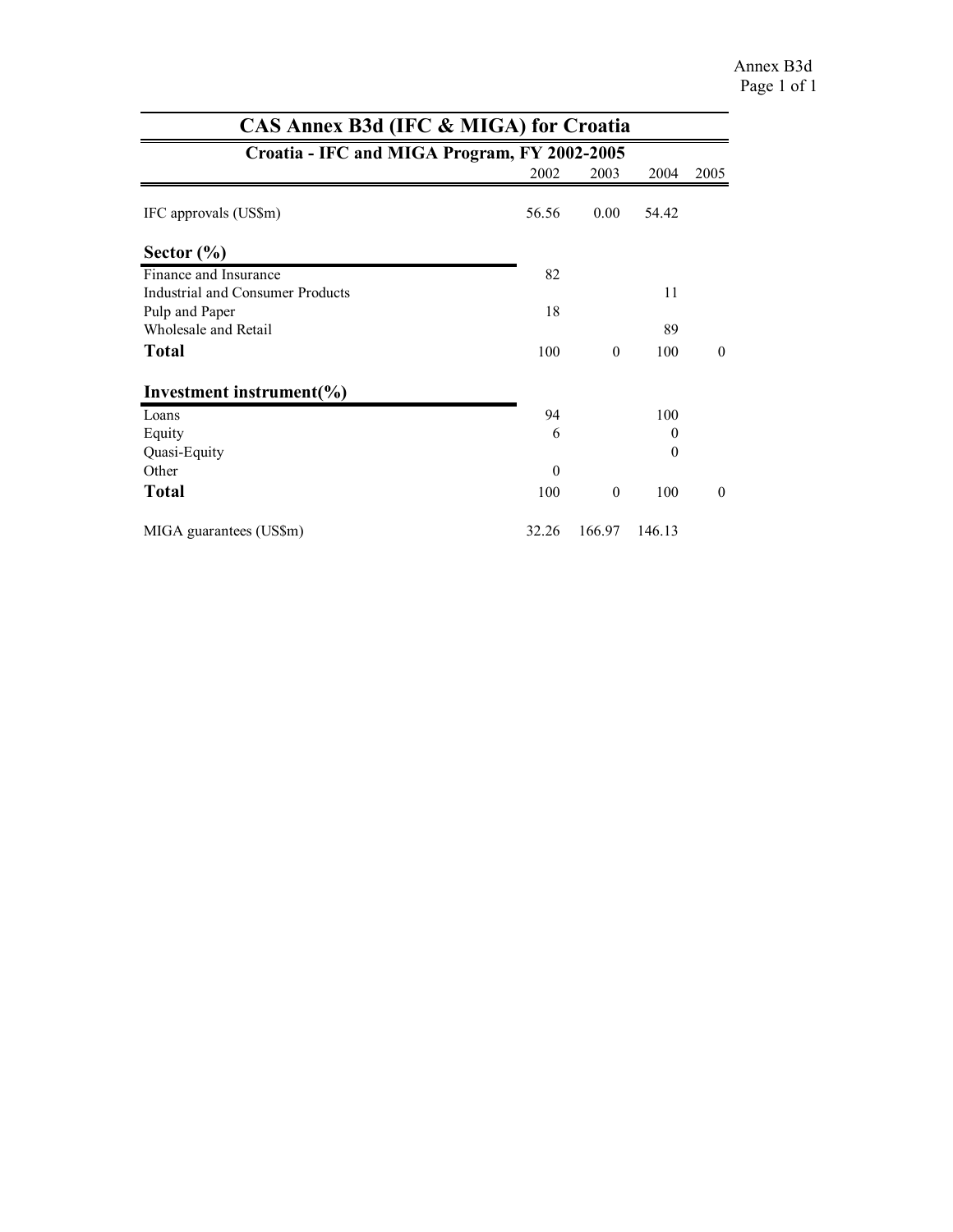#### **CAS Annex B4 - Summary of IBRD Nonlending Services - Croatia**

**FY 2005 - FY 2008**

| Product                                        | <b>Completion FY</b> | Cost (US\$000) | a<br>Audience | b/<br>Objective |
|------------------------------------------------|----------------------|----------------|---------------|-----------------|
|                                                |                      |                |               |                 |
| Recent completions <sup>c/</sup>               |                      |                |               |                 |
| EU/CEM                                         | 03                   | 613            | G/D/B         | <b>KG/PS</b>    |
| <b>Health Financing</b>                        | 03                   | 41             | G/D/B         | <b>KG/PS</b>    |
| Municipal Capacity & Infrastructure Finance    | 03                   | 47             | G             | <b>KG/PS</b>    |
| Post-FSAP TA                                   | 03                   | 39             | G/B           | <b>KG/PS</b>    |
| Country Financial Accountability Assessment    | 04                   | 79             | G/D/B         | <b>KG/PS</b>    |
| <b>Country Procurement Assessment Report</b>   | 04                   | 108            | G/D/B         | <b>KG/PS</b>    |
| Underway <sup>d/</sup>                         |                      |                |               |                 |
| Reform and EU Accession Policy Notes/          |                      |                |               |                 |
| Workshops <sup>e/</sup>                        | 05                   | 200            | G/D/B/PD      | <b>KG/PD/PS</b> |
| Fiduciary Country Systems Development          |                      |                |               |                 |
| for EU Integration TA/IFA <sup>t/</sup>        | 05                   | 100            | G/D/B         | <b>KG/PS</b>    |
|                                                |                      |                |               |                 |
| Planned <sup>d/, g/</sup>                      |                      |                |               |                 |
| Non-Bank Financial Institutions Integration TA | 05                   | 35             | G/B           | <b>KG/PS</b>    |
| Regional Living Standards and Development      | 06                   | 250            | G/D/B/PD      | <b>KG/PD/PS</b> |
| <b>Public Finance Review</b>                   | 06                   | 250            | G/D/B         | <b>KG/PS</b>    |
| Fiduciary Country Systems Development          |                      |                |               |                 |
| for EU Integration TA/IFA <sup>t/</sup>        | 06                   | 100            | G/D/B         | <b>KG/PS</b>    |
| Reform and EU Accession Policy Notes/          |                      |                |               |                 |
| Workshops <sup>e/</sup>                        | 06                   | 200            | G/D/B/PD      | <b>KG/PD/PS</b> |
| Environmental Management Strategy              | 06                   | 145            | G/D/B         | <b>KG/PS</b>    |
| Country Economic Memorandum                    | 07                   | 250            | G/D/B/PD      | <b>KG/PD/PS</b> |
| <b>Investment Climate Assessment</b>           | 07                   | 120            | G/D/B/PD      | <b>KG/PD/PS</b> |
|                                                | 07                   | 60             | G/D/B         | <b>KG/PS</b>    |
| Fiduciary Country Systems Development          |                      |                |               |                 |
| for EU Integration TA/IFA                      |                      |                |               |                 |
| Reform and EU Accession Policy Notes/          |                      |                |               |                 |
| Workshops                                      | 07                   | 200            | G/D/B/PD      | <b>KG/PD/PS</b> |
| Reform and EU Accession Policy Notes/          |                      |                |               |                 |
| Workshops                                      | 08                   | 200            | G/D/B/PD      | <b>KG/PD/PS</b> |
| Other TBD                                      | 08                   |                |               |                 |

a/ Government (G), Donor (D), Bank (B), Public Dissemination (PD).

b/ Knowledge Generation (KG), Public Debate (PD), Problem-Solving (PS).

c/ The IMF recently completed ROSCs in banking supervision, payments system, and securities regulation.

d/ Costs shown for these tasks are estimates.

e/ To assess impact of policy option implemented elsewhere (e.g., EU8, other MICs, and OECD countries) in policy areas such as Public Administration Reform, Health, Railways, Public-Private Partnership for Municipal Services, Judicial Reform, Cost of Doing Business, Education, Decentralization, Sources of Growth, Pensions, and Youth Employment.

f/ Institutional Fiduciary Assessments (IFAs) to focus in particular on the social sector and environment ministries and agencies.

g/ AAA needed in high case - Energy Sector Strategy for EU Integration and Infrastructure Sector Strategy for EU Integration - will be launched only after assessing probability of high case.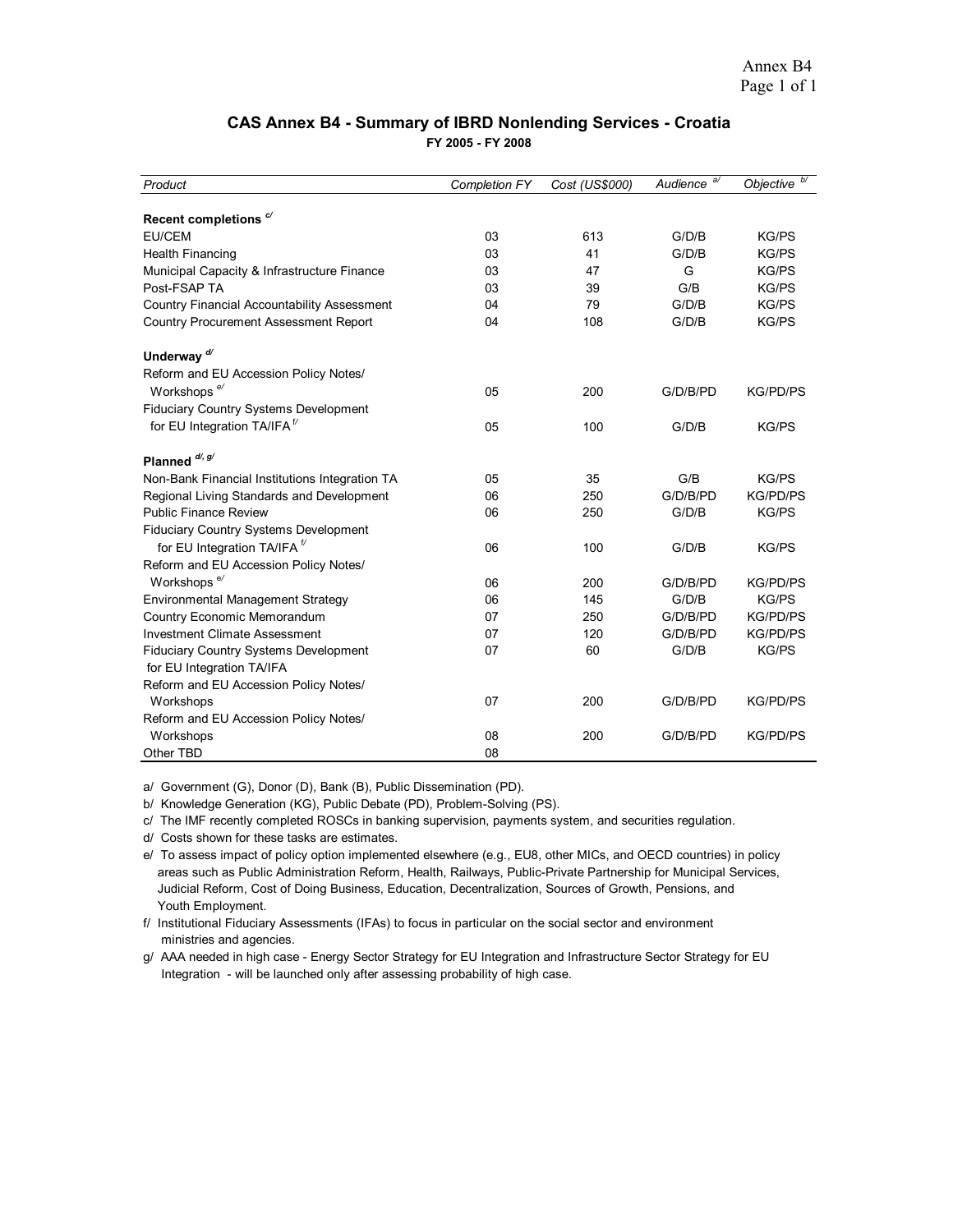# **Annex B5** Croatia Social Indicators

|                                                                |                                              | Latest single year     |                                   | Same region/income group                     |                       |
|----------------------------------------------------------------|----------------------------------------------|------------------------|-----------------------------------|----------------------------------------------|-----------------------|
|                                                                |                                              |                        |                                   |                                              |                       |
|                                                                |                                              |                        |                                   | Europe &                                     | Upper-                |
|                                                                |                                              |                        |                                   | Central                                      | middle-               |
|                                                                | 1970-75                                      | 1980-85                | 1996-2002                         | Asia                                         | income                |
|                                                                |                                              |                        |                                   |                                              |                       |
| <b>POPULATION</b><br>Total population, mid-year (millions)     | 4.5                                          | 4.7                    | 4.5                               | 472.9                                        | 329.4                 |
| Growth rate (% annual average for peri                         | 0.5                                          | 0.5                    | $-0.2$                            | 0.0                                          | 1.2                   |
| Urban population (% of population)                             | 45.1                                         | 52.3                   | 58.6                              | 63.6                                         | 75.4                  |
| Total fertility rate (births per woman)                        | $\ddotsc$                                    | 1.8                    | 1.5                               | 1.6                                          | 2.4                   |
| <b>POVERTY</b>                                                 |                                              |                        |                                   |                                              |                       |
| (% of population)                                              |                                              |                        |                                   |                                              |                       |
| National headcount index<br>Urban headcount index              | $\ddotsc$                                    | $\ddotsc$              | $\ddotsc$                         | $\ddotsc$                                    | $\ddot{\phantom{a}}$  |
| Rural headcount index                                          | $\ddotsc$<br>$\ddotsc$                       | $\ddotsc$<br>$\ddotsc$ | $\ddotsc$<br>$\ddot{\phantom{a}}$ | $\ddot{\phantom{a}}$<br>$\ddot{\phantom{0}}$ | $\ddotsc$<br>$\ddots$ |
|                                                                |                                              |                        |                                   |                                              |                       |
| <b>INCOME</b>                                                  |                                              |                        |                                   |                                              |                       |
| GNI per capita (US\$)                                          |                                              | <br>0                  | 4,540<br>135                      | 2,160                                        | 5,110                 |
| Consumer price index (1995=100)<br>Food price index (1995=100) | $\ddot{\phantom{a}}$<br>$\ddot{\phantom{a}}$ | 0                      | 119                               | $\ddot{\phantom{a}}$<br>$\ddotsc$            | $\ddotsc$<br>$\ddots$ |
| INCOME/CONSUMPTION DISTRIBUTION                                |                                              |                        |                                   |                                              |                       |
|                                                                |                                              |                        |                                   |                                              |                       |
| Share of income or consumption                                 |                                              |                        |                                   |                                              |                       |
| Gini index                                                     | $\ddot{\phantom{a}}$                         | $\ddotsc$              | 29.0                              |                                              |                       |
| Lowest quintile (% of income or consumpl                       | $\ddot{\phantom{a}}$                         | $\ddotsc$              | 8.3<br>39.6                       | $\ddot{\phantom{a}}$                         | $\ddotsc$             |
| Highest quintile (% of income or consump                       | $\ddot{\phantom{a}}$                         | $\ddot{\phantom{a}}$   |                                   | $\ddot{\phantom{a}}$                         | $\ddotsc$             |
| <b>SOCIAL INDICATORS</b>                                       |                                              |                        |                                   |                                              |                       |
| <b>Public expenditure</b>                                      |                                              |                        |                                   |                                              |                       |
| Health (% of GDP)                                              | $\ddot{\phantom{a}}$                         | $\ddot{\phantom{a}}$   | 7.3                               | 4.3                                          | 3.7                   |
| Education (% of GDP)                                           | $\ddot{\phantom{a}}$                         | $\ddotsc$              | 4.2                               | 4.3                                          | 4.4                   |
| Social security and welfare (% of GDP)                         | $\ddot{\phantom{a}}$                         | $\ddot{\phantom{a}}$   | 18.8                              | $\ddotsc$                                    | $\ddotsc$             |
| Net primary school enrollment rate                             |                                              |                        |                                   |                                              |                       |
| (% of age group)                                               |                                              |                        |                                   |                                              |                       |
| Total                                                          |                                              | $\ddot{\phantom{0}}$   | 88                                |                                              | 93                    |
| Male<br>Female                                                 | Ξ.<br>$\ddotsc$                              | $\ddotsc$<br>$\ddotsc$ | 89<br>88                          | $\ddot{\phantom{a}}$                         | 93<br>94              |
|                                                                |                                              |                        |                                   |                                              |                       |
| Access to an improved water source<br>(% of population)        |                                              |                        |                                   |                                              |                       |
| Total                                                          | $\ddotsc$                                    | $\ddotsc$              | $\ddot{\phantom{0}}$              | 91                                           | $\ddot{\phantom{0}}$  |
| Urban                                                          |                                              | $\ddot{\phantom{0}}$   | $\ddot{\phantom{0}}$              | 96                                           |                       |
| Rural                                                          |                                              |                        |                                   | 83                                           | 77                    |
| <b>Immunization rate</b>                                       |                                              |                        |                                   |                                              |                       |
| (% of children ages 12-23 months)                              |                                              |                        |                                   |                                              |                       |
| Measles                                                        | $\ddotsc$                                    | $\ddotsc$              | 95                                | 93                                           | 94                    |
| <b>DPT</b><br>Child malnutrition (% under 5 years)             | ä,                                           | $\ddotsc$              | 95<br>$\mathbf{1}$                | 92                                           | 90                    |
|                                                                | ä,                                           | $\ddotsc$              |                                   | $\ddotsc$                                    | $\ddotsc$             |
| Life expectancy at birth<br>(years)                            |                                              |                        |                                   |                                              |                       |
| Total                                                          | 70                                           | 71                     | 74                                | 69                                           | 73                    |
| Male                                                           | 67                                           | 67                     | 70                                | 64                                           | 70                    |
| Female                                                         | 73                                           | 75                     | 78                                | 73                                           | 77                    |
| <b>Mortality</b>                                               |                                              |                        |                                   |                                              |                       |
| Infant (per 1,000 live births)                                 | 34                                           | 20                     | $\overline{7}$                    | 31                                           | 19                    |
| Under 5 (per 1,000 live births)<br>Adult (15-59)               | 42                                           | 23                     | 8                                 | 37                                           | 22                    |
| Male (per 1,000 population)                                    | $\ddotsc$                                    | 233                    | 150                               | 317                                          | 197                   |
| Female (per 1,000 population)                                  | $\ddotsc$                                    | 106                    | 110                               | 137                                          | 103                   |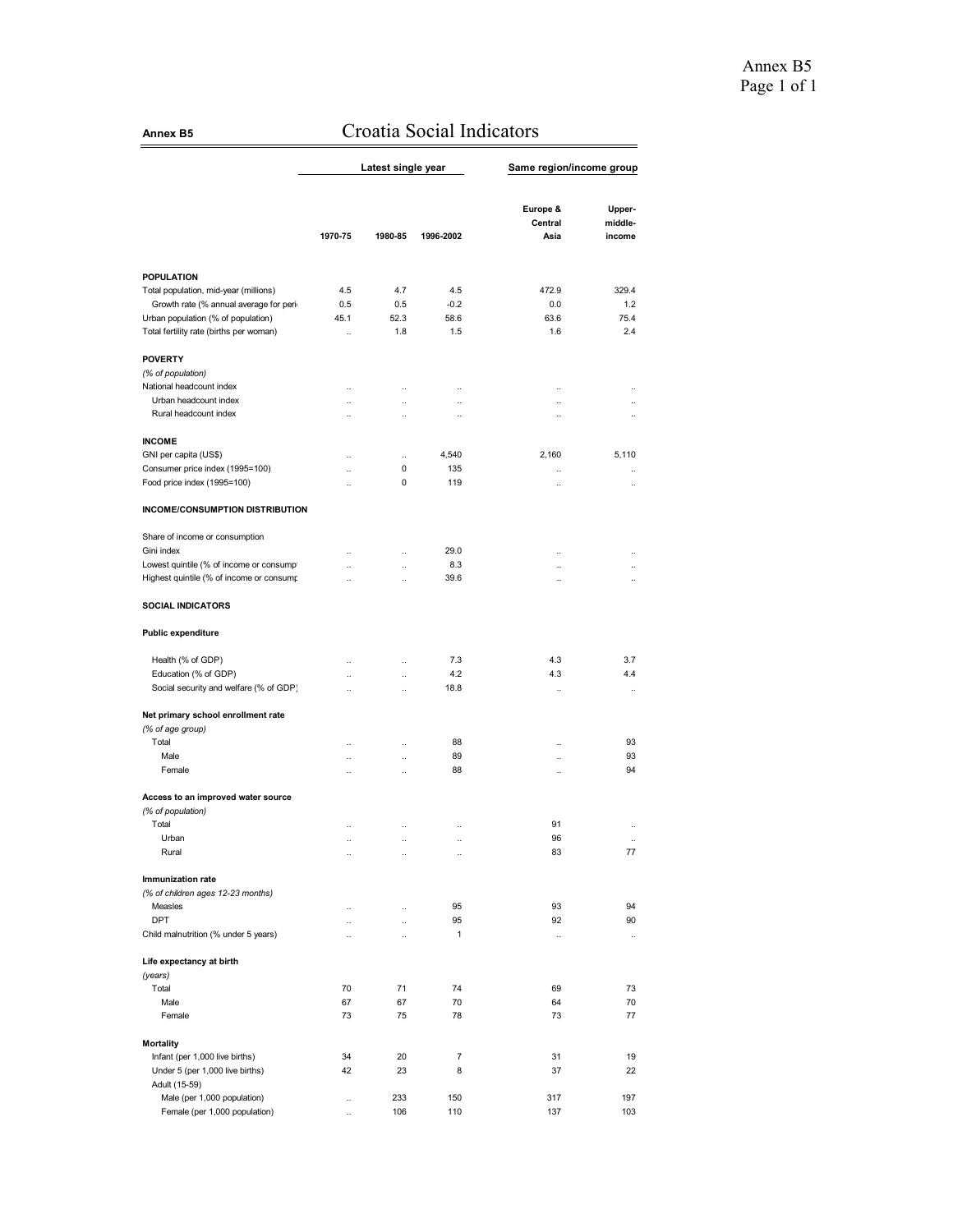|                                                                                    | Croatia - Key Economic Indicators |                         |          |                |                      |                |                           |             |                         |                |                             |                |                |                 |                      |                  |            |
|------------------------------------------------------------------------------------|-----------------------------------|-------------------------|----------|----------------|----------------------|----------------|---------------------------|-------------|-------------------------|----------------|-----------------------------|----------------|----------------|-----------------|----------------------|------------------|------------|
|                                                                                    |                                   | Actual                  |          |                | Preliminary          |                | Sustained growth scenario |             |                         |                | Accelerated growth scenario |                |                |                 | Slow growth scenario |                  |            |
|                                                                                    | 1999                              | 2000                    | 2001     | 2002           | 2003                 | 2004           | 2005                      | 2006        | 2007                    | 2004           | 2005                        | 2006           | 2007           | 2004            | 2005                 | 2006             | 2007       |
| National Accounts (as % of GDP)                                                    |                                   |                         |          |                |                      |                |                           |             |                         |                |                             |                |                |                 |                      |                  |            |
| Gross domestic product <sup>8)</sup>                                               | 100                               | 100                     | 100      | 100            | 100                  | 100            | 100                       | 100         | 100                     | 100            | 100                         | 100            | 100            | 100             | 100                  | 100              | 100        |
| Agriculture                                                                        | 10                                | 9                       | 9        | $\overline{9}$ | 8                    | 8              | 8                         | 8           | $\mathbf{8}$            | $\,$ 8         | 8                           | $\,$ 8         | $\tau$         | 9               | 8                    | $\boldsymbol{8}$ | 8          |
| Industry                                                                           | 31                                | 30                      | 30       | 30             | 30                   | 29             | 28                        | 28          | 28                      | 29             | 28                          | 28             | 27             | 30 <sup>°</sup> | 29                   | 30               | 30         |
| Services                                                                           | 59                                | 61                      | 60       | 61             | 62                   | 63             | 64                        | 64          | 65                      | 63             | 64                          | 65             | 65             | 61              | 62                   | 62               | 62         |
| Total Consumption                                                                  | 85                                | 85                      | 82       | 81             | 79                   | $7\mathrm{3}$  | 78                        | $\sqrt{77}$ | $76\,$                  | $\overline{T}$ | $78\,$                      | 75             | 75             | 80              | 81                   | 81               | 81         |
| Gross domestic investment                                                          | 23                                | 20                      | 24       | 28             | 30                   | 28             | 28                        | 29          | 28                      | 28             | 28                          | 30             | 29             | 28              | 26                   | 26               | 25         |
| Government investment                                                              | ń                                 | $\overline{\mathbf{3}}$ | 3        | $\overline{4}$ | 6.                   | $\overline{4}$ | $\overline{4}$            | 3           | $\overline{\mathbf{3}}$ | $\overline{4}$ | $\overline{4}$              | $\overline{4}$ | $\overline{4}$ | $\overline{4}$  | $\overline{4}$       | $\sqrt{3}$       | $\sqrt{3}$ |
| Private investment (incl. increase in stocks)                                      | 17                                | 17                      | 21       | 24             | 25                   | 24             | 25                        | 26          | 26                      | 24             | 25                          | 26             | 26             | 23              | 22                   | 23               | 23         |
| Exports GNFSb)                                                                     | 41                                | 47                      | 48       | 45             | 47                   | 47             | 49                        | 50          | 50                      | 47             | 49                          | 50             | 52             | 46              | 47                   | 48               | 49         |
| Imports GNFS <sup>b)</sup>                                                         | 49                                | 52                      | 54       | 55             | 57                   | 53             | 55                        | 55          | 55                      | 53             | 55                          | 55             | 56             | 53              | 55                   | 55               | 56         |
| Gross domestic savings                                                             | 15                                | 15                      | 18       | 19             | 21                   | 22             | 22                        | 23          | 24                      | 23             | 22                          | 25             | 25             | 20              | 19                   | 19               | 19         |
| Gross national savings <sup>c</sup>                                                | 16                                | 18                      | 20       | 22             | 21                   | 22             | 23                        | 25          | 25                      | 22             | 24                          | 26             | 27             | 21              | 21                   | 21               | 21         |
| Memorandum items                                                                   |                                   |                         |          |                |                      |                |                           |             |                         |                |                             |                |                |                 |                      |                  |            |
| Gross domestic product (US\$ mill at current prices)                               | 19,906                            | 18,427                  | 19,863   | 22.812         | 28,810               | 32,716         | 32,812                    | 33,466      | 34,416                  | 32,875         | 33,110                      | 33,966         | 35,172         | 31,699          | 31,343               | 31,500           | 31,801     |
| Real annual growth rates (%, calculated from previous years prices)                |                                   |                         |          |                |                      |                |                           |             |                         |                |                             |                |                |                 |                      |                  |            |
| Gross domestic product at market prices                                            | $-0.9$                            | 2.9                     | 4.4      | 5.2            | 4.3                  | 3.7            | 4.0                       | 4.5         | 4.5                     | 4.0            | 4.5                         | 5.0            | 5.5            | 3.0             | 2.8                  | 2.5              | 2.5        |
| Gross domestic investment                                                          | $-7.9$                            | $-10.3$                 | 23.6     | 22.5           | 12.0                 | 3.5            | 3.6                       | 9.6         | 6.9                     | 4.5            | 7.4                         | 7.2            | 8.9            | $-1.9$          | 3.5                  | 2.2              | 1.6        |
| Real annual per capita growth rates (%, calculated from previous years prices)     |                                   |                         |          |                |                      |                |                           |             |                         |                |                             |                |                |                 |                      |                  |            |
| Gross domestic product at market prices                                            | $-2.0$                            | 6.9                     | 3.1      | 5.1            | 4.3                  | 5.8            | 4.4                       | 4.8         | 4.5                     | 4.3            | 4.9                         | 5.3            | 5.5            | 3.3             | $3.2\,$              | 2.7              | 2.5        |
| Total consumption                                                                  | $-2.3$                            | 6.4                     | $-0.1$   | 4.8            | 3.0                  | 4.4            | 2.5                       | 1.7         | 2.4                     | 2.6            | 2.5                         | 2.4            | 2.6            | 3.1             | 4,4                  | 3.3              | 4.2        |
| Private consumption                                                                | $-4.0$                            | 8.3                     | 3.1      | 7.4            | 4.2                  | 3.9            | 3.6                       | 1.8         | 3.5                     | 2.2            | 3.6                         | 1.8            | 3.5            | 2.3             | 2.9                  | 2.7              | 3.0        |
| Balance of Payments (US\$ millions)                                                |                                   |                         |          |                |                      |                |                           |             |                         |                |                             |                |                |                 |                      |                  |            |
| Exports GNFS <sup>b)</sup>                                                         | 8,118                             | 8,663                   | 9,634    | 10,571         | 14,907               | 15,538         | 16,093                    | 16,669      | 17,269                  | 15,538         | 16,159                      | 17,087         | 18,179         | 14,438          | 14,719               | 15,207           | 15,733     |
| Merchandise FOB                                                                    | 4,395                             | 4,567                   | 4,759    | 5,004          | 6,285                | 6,638          | 6,970                     | 7,319       | 7,685                   | 6,638          | 7,037                       | 7,600          | 8,360          | 5,738           | 5,801                | 6,066            | 6,364      |
| Imports GNFS <sup>b)</sup>                                                         | 9,791                             | 9,599                   | 10,808   | 13,065         | 17,186               | 17,316         | 18,098                    | 18,474      | 18,787                  | 17,316         | 18,098                      | 18,774         | 19,562         | 16,916          | 17,098               | 17,474           | 17,787     |
| Merchandise FOB                                                                    | 7,693                             | 7,771                   | 8,860    | 10,652         | 14,206               | 14,288         | 14,808                    | 15,051      | 15,295                  | 14,288         | 15,008                      | 15,551         | 16,070         | 13,888          | 14,008               | 14,251           | 14,495     |
| Resource balance                                                                   | $-1,673$                          | $-936$                  | $-1,174$ | $-2,494$       | $-2,279$             | $-1,777$       | $-2,005$                  | $-1,804$    | $-1,518$                | $-1,777$       | $-1,939$                    | $-1,687$       | $-1,383$       | $-2,477$        | $-2,379$             | $-2,267$         | $-2,054$   |
| Net current transfers                                                              | 632                               | 883                     | 966      | 1,076          | 1,394                | 1,195          | 1,137                     | 1,203       | 1,203                   | 1,195          | 1,137                       | 1,223          | 1,243          | 1,395           | 1,137                | 1,203            | 1,203      |
| Current account balance                                                            | $-1,397$                          | $-461$                  | $-726$   | $-1,920$       | $-2,099$             | $-1,955$       | $-1,604$                  | $-1,382$    | $-1,062$                | $-1,955$       | $-1,537$                    | $-1,244$       | $-887$         | $-2,005$        | $-1,678$             | $-1,545$         | $-1,398$   |
| Net private foreign direct investment                                              | 1,420                             | 1,085                   | 1,404    | 591            | 1,875                | 1,431          | 1,195                     | 1,018       | 1,165                   | 1,431          | 1,835                       | 2,228          | 2,340          | 1,431           | 1,000                | 828              | 830        |
| Net portfolio investments                                                          | 532                               | 708                     | 601      | $-230$         | 1,009                | 705            | 280                       | 200         | 200                     | 705            | 280                         | 54             | $-247$         | 1,005           | 540                  | 500              | 500        |
|                                                                                    | 488                               | 350                     | 470      | 505            | 1,995                | 784            | 996                       | 881         | 186                     | 784            | 429                         | $-321$         | $-342$         | 534             | 836                  | 681              | 236        |
| Long-term loans (net)                                                              | $-690$                            |                         | $-569$   | 1,308          |                      | $-265$         | $-624$                    | -458        | $-376$                  | $-265$         | $-624$                      | $-458$         | $-476$         | $-585$          | $-475$               | $-225$           | $-75$      |
| Other capital (net, incl. errors & ommissions)<br>Change in reserves <sup>d)</sup> | $-378$                            | $-1,121$<br>$-582$      |          | $-697$         | $-1,473$<br>$-1,391$ | $-780$         | $-323$                    | $-340$      | $-193$                  | $-780$         | $-463$                      | $-340$         | -467           | $-430$          | $-323$               | $-340$           | $-193$     |
|                                                                                    |                                   |                         | $-1,313$ |                |                      |                |                           |             |                         |                |                             |                |                |                 |                      |                  |            |
| Memorandum items                                                                   |                                   |                         |          |                |                      |                |                           |             |                         |                |                             |                |                |                 |                      |                  |            |
| Resource balance (% of GDP)                                                        | $-8.4$                            | $-5.1$                  | $-5.9$   | $-10.9$        | $-7.9$               | $-5.4$         | $-6.1$                    | $-5.4$      | $-4.4$                  | $-5.4$         | $-5.9$                      | $-5.0$         | $-3.9$         | $-7.8$          | $-7.6$               | $-7.2$           | $-6.5$     |
| Current account balance (% of GDP)                                                 | $-7.0$                            | $-2.5$                  | $-3.7$   | $-8.4$         | $-7.3$               | -6.0           | $-4.9$                    | $-4.1$      | $-3.1$                  | -5.9           | $-4.6$                      | $-3.7$         | $-2.5$         | $-6.3$          | $-5.4$               | -4.9             | $-4.4$     |
| Annual value growth rates (%)                                                      |                                   |                         |          |                |                      |                |                           |             |                         |                |                             |                |                |                 |                      |                  |            |
| Merchandise exports (FOB)                                                          | $-4.1$                            | 3.9                     | 4.2      | 5.1            | 25.6                 | 5.6            | 5.0                       | 5.0         | 5.0                     | 5.6            | 6.0                         | 8.0            | 10.0           | $-8.7$          | 1.1                  | 4.6              | 4.9        |
| Merchandise imports (FOB)                                                          | $-11.1$                           | 1.0                     | 14.0     | 20.2           | 33.4                 | 0.6            | 3.6                       | 1.6         | 1.6                     | 0.6            | 5.0                         | 3.6            | 3.3            | $-2.2$          | 0.9                  | 1.7              | 1.7        |
| Public finance (as % of GDP at market prices) <sup>9</sup>                         |                                   |                         |          |                |                      |                |                           |             |                         |                |                             |                |                |                 |                      |                  |            |
| Overall surplus (+)/ deficit (-) (without privatization re                         | $-8.1$                            | $-5.9$                  | $-6.4$   | $-4.4$         | $-5.8$               | $-4.5$         | $-3.7$                    | $-2.9$      | $-2.0$                  | $-4.0$         | $-3.2$                      | $-2.7$         | $-2.1$         | $-4.8$          | $-4.3$               | $-3.8$           | $-3.5$     |
| Current revenues                                                                   | 48.3                              | 46.7                    | 45.1     | 449            | 44.3                 | 44.0           | 42.8                      | 42.0        | 41.0                    | 44.2           | 42.9                        | 42n            | 40.5           | 45.4            | 44.8                 | 44.3             | 42.5       |
| Current expenditures                                                               | 48.2                              | 47.4                    | 46.3     | 42.9           | 42.4                 | 42.9           | 41.7                      | 41.1        | 39.2                    | 42.7           | 41.3                        | 40.2           | 38.2           | 44.5            | 44.1                 | 44.1             | 42.5       |
| Current surplus (+) /deficit (-)                                                   | 0.1                               | $-0.7$                  | $-1.2$   | 2.0            | 1.9                  | 1.1            | 1.1                       | 1.0         | 1.8                     | 1.6            | 1.6                         | 1.9            | 2.3            | 0.9             | 0.7                  | 0.2              | 0.1        |
| Capital expenditure                                                                | 8.8                               | 5.7                     | 5.8      | 6.9            | 8.1                  | 5.6            | 4.8                       | 3.8         | 3.7                     | 5.6            | 4.8                         | 4.6            | 4.4            | 5.7             | 5.0                  | 4.1              | 3.6        |
| Foreign financing                                                                  | 3.5                               | 4.6                     | 1.9      | 2.8            | 3.1                  | 2.2            | 2.2                       | 1.8         | 1.6                     | 2.2            | 2.2                         | 1.7            | 1.6            | 2.5             | 2.5                  | 2.2              | 2.1        |
| <b>Monetary</b> indicators                                                         |                                   |                         |          |                |                      |                |                           |             |                         |                |                             |                |                |                 |                      |                  |            |
| M4/GDP                                                                             | 39.7                              | 47.6                    | 63.8     | 64.6           | 66.8                 | 66.2           | 66.9                      | 67.8        | 68.3                    | 67.3           | 67.9                        | 68.1           | 68.4           | 67.8            | 68.8                 | 70.2             | 71.3       |
| Growth of M4(%)                                                                    | $-1.7$                            | 29.1                    | 45.7     | 9.6            | 11.2                 | 6.0            | 7.6                       | 8.0         | 7.7                     | 8.3            | 7.8                         | 7.5            | 8.2            | 5.2             | 6.6                  | 7.1              | 6.6        |
| Private sector credit growth (%)                                                   | $-6.6$                            | 8.9                     | 22.9     | 29.3           | 14.7                 | 6.0            | 7.8                       | 9.0         | 8.5                     | 7.0            | 9.0                         | 10.5           | 10.0           | 6.0             | 7.0                  | 7.0              | 7.0        |
| Domestic credit / GDP (%)                                                          | 46.6                              | 47.2                    | 52.9     | 62.7           | 65.5                 | 65.6           | 65.7                      | 66.0        | 66.4                    | 65.8           | 66.3                        | 67.0           | 67.8           | 67.7            | 68.4                 | 68.5             | 69.3       |
| Price developments                                                                 |                                   |                         |          |                |                      |                |                           |             |                         |                |                             |                |                |                 |                      |                  |            |
| Real exchange rate (1995=100) <sup>f</sup>                                         | 104.9                             | 107.7                   | 104.3    | 100.6          | 98.9                 | 98.9           | 98.9                      | 98.9        | 98.9                    | 98.9           | 98.9                        | 98.9           | 98.9           | 98.9            | 98.9                 | 98.9             | 98.9       |
| Exchange rate at end year (LCU/US\$) <sup>f</sup>                                  | 7.6                               | 8.2                     | 8.4      | 7.1            | 6.1                  | 6.5            | 6.9                       | 7.1         | 7.5                     | 6.5            | 6.9                         | $7.1\,$        | 7.5            | 6.5             | 6.9                  | 7.1              | 7.5        |
| Real interest rates                                                                | 8.7                               | 2.8                     | 6.7      | 8.7            | 9.8                  | 7.0            | 7.0                       | 7.0         | 7.0                     | 7.0            | 6.5                         | 6.2            | 5.8            | 8.2             | 8.5                  | 8.5              | 8.2        |
| Consumer price index (% change) <sup>8</sup>                                       | 4.2                               | 6.2                     | 4.9      | 2.2            | 1.8                  | 2.5            | 2.8                       | 2.4         | 2.2                     | 2.5            | 3.0                         | 2.5            | 2.0            | 2.8             | 2.7                  | 2.7              | 3.0        |
| GDP deflator (% change)                                                            | 3.8                               | 4.7                     | 4.0      | 2.9            | 3.2                  | 3.1            | 2.4                       | 2.0         | 2.4                     | 3.3            | 2.3                         | 2.1            | 2.1            | 3.1             | 2.4                  | 2.0              | 2.4        |
|                                                                                    |                                   |                         |          |                |                      |                |                           |             |                         |                |                             |                |                |                 |                      |                  |            |

a) GDP at factor cost<br>b) "GNFS" denotes "goods and nonfactor services"<br>c) Includes net unrequired transfers excluding official capital grants.<br>d) Includes use of IMF resources.<br>e) Consolidated general government.<br>f) "LCU"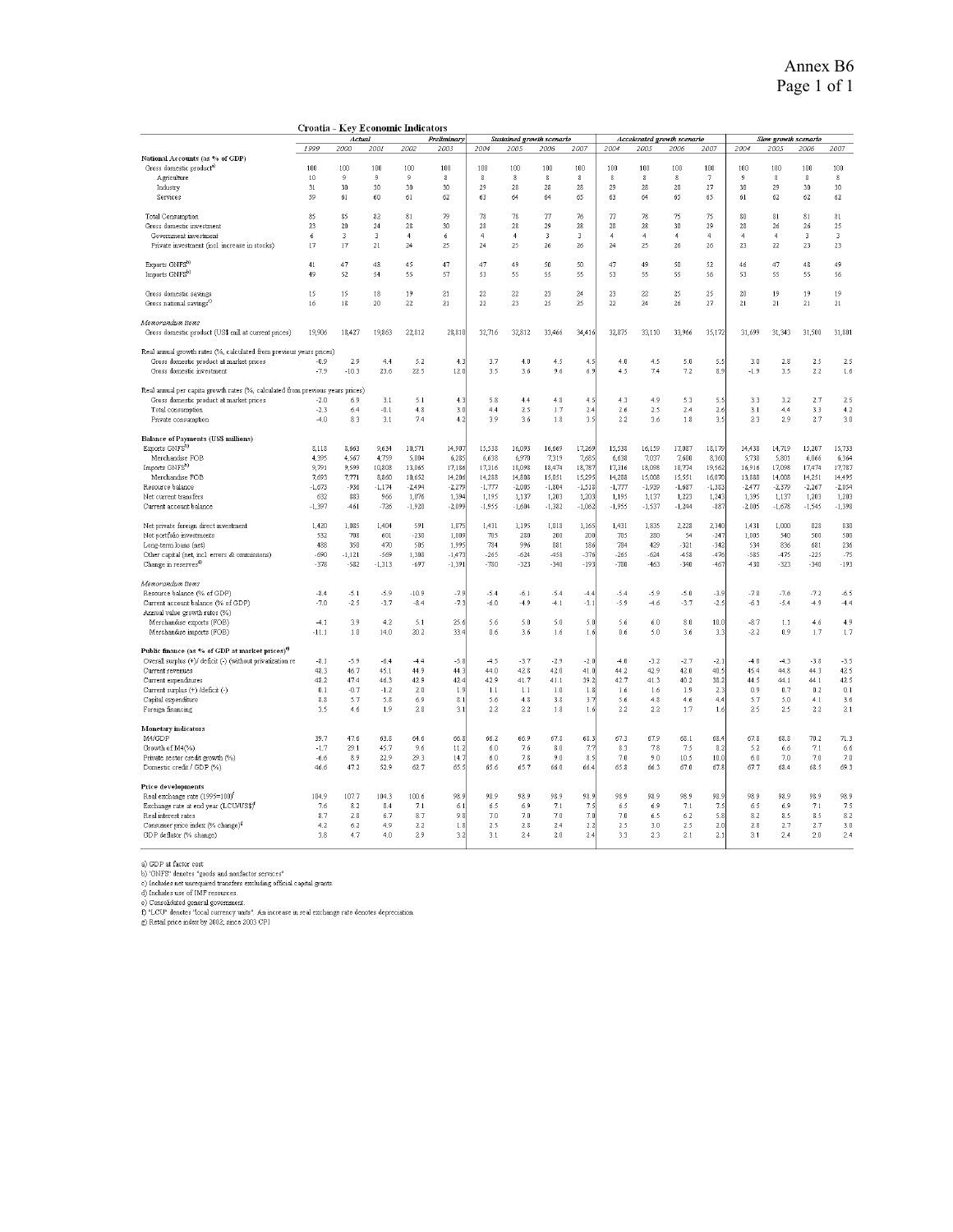#### **Croatia - Key Exposure Indicators**

|                                                                                              |          | Preliminary<br>Actual |              |              |       | Sustained growth scenario |              |          | Accelerated growth scenario |          |           |          | Slow growth scenario |          |          |              |          |
|----------------------------------------------------------------------------------------------|----------|-----------------------|--------------|--------------|-------|---------------------------|--------------|----------|-----------------------------|----------|-----------|----------|----------------------|----------|----------|--------------|----------|
| Indicator                                                                                    | 1999     | 2000                  | 2001         | 2002         | 2003  | 2004                      | 2005         | 2006     | 2007                        | 2004     | 2005      | 2006     | 2007                 | 2004     | 2005     | 2006         | 2007     |
| Total debt outstanding and<br>disbursed (TDO) (US\$m) <sup>a</sup>                           | 9978     | 11055                 | 11317        | 15421        | 23570 | 26348                     | 25762        | 25623    | 25129                       | 26348    | 25862     | 23823    | 23529                | 25988    | 25488    | 25305        | 25493    |
| Net disbursements (US\$m) <sup>2</sup>                                                       | 1108     | 1530                  | 711          | 2467         | 3732  | 3165                      | 3176         | 2383     | 2387                        | 3165     | 2776      | 1983     | 1887                 | 3255     | 2712     | 3015         | 2873     |
| Total debt service (TDS)<br>$(USSm)^{3}$                                                     | 1946     | 2339                  | 2814         | 2967         | 3314  | 3762                      | 3465         | 3843     | 3486                        | 3762     | 3415      | 3743     | 3386                 | 3762     | 3765     | 3963         | 3886     |
| Debt and debt service indicators<br>(%)                                                      |          |                       |              |              |       |                           |              |          |                             |          |           |          |                      |          |          |              |          |
| $TDO/XGS^b$                                                                                  | 122.9    | 127.6                 | 117.5        | 145.9        | 158.1 | 169.6                     | 160.1        | 153.7    | 145.5                       | 169.6    | 160.0     | 139.4    | 129.4                | 180.0    | 173.2    | 166.4        | 162.0    |
| TDO/GDP                                                                                      | 50.1     | 60.0                  | 57.0         | 67.6         | 81.8  | 80.5                      | 78.5         | 76.6     | 73.0                        | 80.1     | 78.1      | 70.1     | 66.9                 | 82.0     | 81.3     | 80.3         | 80.2     |
| <b>TDS/XGS</b>                                                                               | 24.0     | 27.0                  | 29.2         | 28.1         | 22.2  | 24.2                      | 21.5         | 23.1     | 20.2                        | 24.2     | 21.1      | 21.9     | 18.6                 | 26.1     | 25.6     | 26.1         | 24.7     |
| Concessional/TDO                                                                             | 2.9      | 2.9                   | 2.7          | $\ddotsc$    |       | $\ldots$                  | $\sim$       | $\sim$   |                             | $\ldots$ | $\ddotsc$ | $\sim$   |                      | $\sim$   | $\sim$   | $\cdots$     |          |
| Interest payments/GDP                                                                        | 2.3      | 2.6                   | 2.8          | 2.2          | 2.4   | 2.5                       | 2.2          | 2.3      | 2.5                         | 2.5      | 2.1       | 2.0      | 2.2                  | 2.6      | 2.3      | 2.5          | 2.7      |
| (%) IBRD exposure indicators (%)                                                             |          |                       |              |              |       |                           |              |          |                             |          |           |          |                      |          |          |              |          |
| IBRD DS/public DS                                                                            | 8.3      | 6.0                   | 46           | 3.9          | 5.5   | 5.2                       | 5.9          | 4.1      | 4.6                         | 5.2      | 6.1       | 4.2      | 4.8                  | 5.2      | 54       | 4.0          | 4.6      |
| Preferred creditor DS/public DS (%) <sup>c</sup>                                             | 24.9     | 18.5                  | 14.8         | 18.3         | 8.1   | 7.8                       | 8.1          | 6.3      | 7.2                         | 7.8      | 8.3       | 6.6      | 7.5                  | 7.8      | 7.3      | 6.3          | 7.2      |
| <b>IBRD DS/XGS</b>                                                                           | 0.5      | 0.5                   | 0.4          | 0.5          | 0.6   | 0.7                       | 0.7          | 0.6      | 0.6                         | 0.7      | 0.7       | 0.6      | 0.6                  | 0.7      | 0.7      | 0.7          | 0.6      |
| IBRD TDO $(USSm)^d$                                                                          | 396      | 418                   | 469          | 611          | 762   | 812                       | 1040         | 1294     | 1501                        | 812      | 1048      | 1369     | 1688                 | 812      | 869      | 925          | 944      |
| IDA TDO (US\$m) <sup>d</sup>                                                                 | $\theta$ | $\mathbf{0}$          | $\mathbf{0}$ | $\mathbf{0}$ |       | $\Omega$                  | $\mathbf{0}$ | $\theta$ | $\Omega$                    | $\theta$ | $\Omega$  | $\Omega$ |                      | $\Omega$ | $\bf{0}$ | $\mathbf{0}$ | $\theta$ |
| IFC (US\$m)<br>Loans<br>Equity and quasi-equity /c<br><b>MIGA</b><br>MIGA guarantees (US\$m) |          |                       |              |              |       |                           |              |          |                             |          |           |          |                      |          |          |              |          |

%<br>a. Includes public and publicly guaranteed debt, private nonguaranteed, use of IMF credits and net short-<br>term capital.<br>b. "XGS" denotes exports of goods and services, including workers' remittances.<br>c. Preferred credito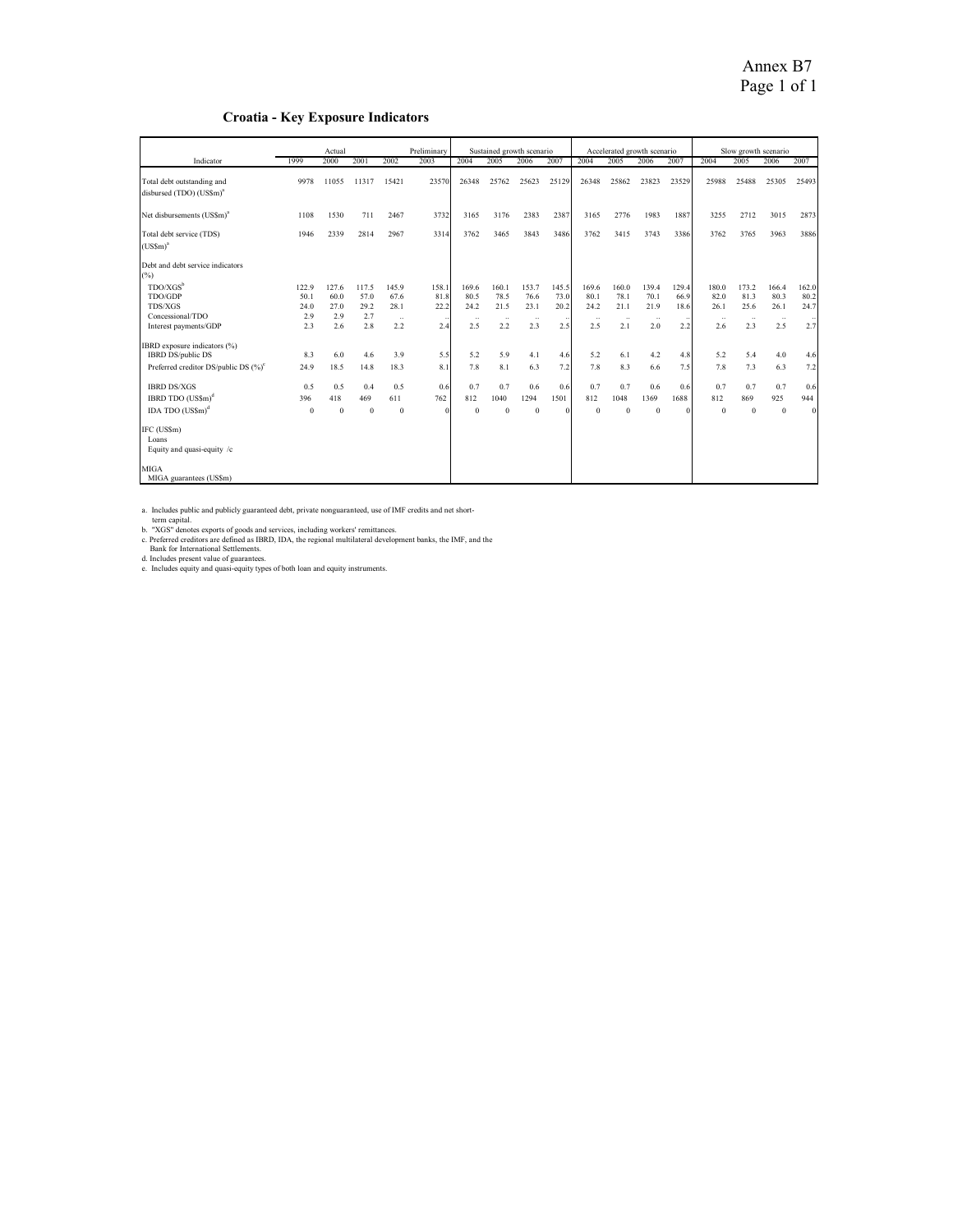#### CAS Annex B8a - Croatia Operations Portfolio (IBRD/IDA and Grants) As of Date 11/23/04

| <b>Closed Projects</b>              | 11             |
|-------------------------------------|----------------|
| IBRD/IDA                            |                |
| Total Disbursed (Active)            | 188.94         |
| of which has been repaid            | 8.64           |
| Total Disbursed (Closed)            | 722.59         |
| of which has been repaid            | 162.27         |
| Total Disbursed (Active + Closed)   | 911,536,512.32 |
| of which has been repaid            | 170,917,142.60 |
| Total Undisbursed (Active)          | 317.43         |
| Total Undisbursed (Closed)          | 0.00           |
| Total Undisbursed (Active + Closed) | 317,433,658.89 |

| <b>Active Projects</b> |                                             | <b>Last PSR</b>           |                                   |                                  |             |       | Difference Between<br><b>Expected and Actual</b> |         |        |                 |
|------------------------|---------------------------------------------|---------------------------|-----------------------------------|----------------------------------|-------------|-------|--------------------------------------------------|---------|--------|-----------------|
|                        |                                             | <b>Supervision Rating</b> |                                   | Original Amount in US\$ Millions |             |       | Disbursements <sup>a/</sup>                      |         |        |                 |
| Project ID             | Project Name                                | Development<br>Objectives | Implementation<br><b>Progress</b> | <b>Fiscal Year</b>               | <b>IBRD</b> | GRANT | Cancel.                                          | Undisb. |        | Orig. Frm Rev'd |
| P065416                | Coastal Cities Pollution Control (APL 1)    | s                         | s                                 | 2004                             | 47.5        |       |                                                  | 49.3    | 11.5   |                 |
| P065466                | Court & Bankruptcy Administration (LIL)     |                           | U                                 | 2001                             | 5.0         |       |                                                  | 3.9     | 3.5    | 3.1             |
| P048983                | East Slavonia Reconstruction                | S                         | s                                 | 1998                             | 40.6        |       |                                                  | 10.0    | 9.7    |                 |
| P079978                | Energy Efficiency                           | S                         | S                                 | 2004                             | 5.0         |       |                                                  | 5.2     | $-0.1$ |                 |
| P071461                | Energy Efficiency (GEF)                     | S                         | s                                 | 2004                             |             | 7.0   |                                                  | 6.3     | $-0.7$ |                 |
| P051273                | Health System Reform                        | S                         | U                                 | 2000                             | 29.0        |       |                                                  | 15.6    | 15.6   | 15.6            |
| P042014                | Karst Ecosystem Conservation (GEF)          | S                         | S                                 | 2002                             |             | 5.1   |                                                  | 3.8     | 1.0    |                 |
| P043444                | Municipal Environment Infrastructure        | S                         | s                                 | 1998                             | 36.3        |       |                                                  | 19.2    | 17.7   | 10.2            |
| P063546                | Pension System Investment                   |                           | S                                 | 2003                             | 27.3        |       |                                                  | 17.9    | 4.4    |                 |
| P039161                | Railway Modernization and Restructuring     |                           | s                                 | 1999                             | 101.0       |       |                                                  | 15.0    | 22.5   |                 |
| P067149                | Real Property Registration and Cadastre     | S                         | U                                 | 2003                             | 25.7        |       |                                                  | 28.9    | 1.6    |                 |
| P043195                | Rijeka Gateway                              | S                         | S                                 | 2004                             | 156.5       |       |                                                  | 144.9   | 6.7    |                 |
| P057767                | TA for Institutional Reg Ref & PSD          | s                         | s                                 | 1999                             | 7.3         |       |                                                  | 3.4     | 3.4    |                 |
| P070088                | Trade & Transport Facilitation in SE Europe | S                         | s                                 | 2001                             | 13.9        |       |                                                  | 4.2     | 0.6    |                 |
|                        |                                             |                           |                                   | <b>TOTAL</b>                     | 495.2       | 12.1  |                                                  | 327.5   | 97.4   | 28.9            |

a/ Intended disbursements to date minus actual disbursements to date as projected at appraisal.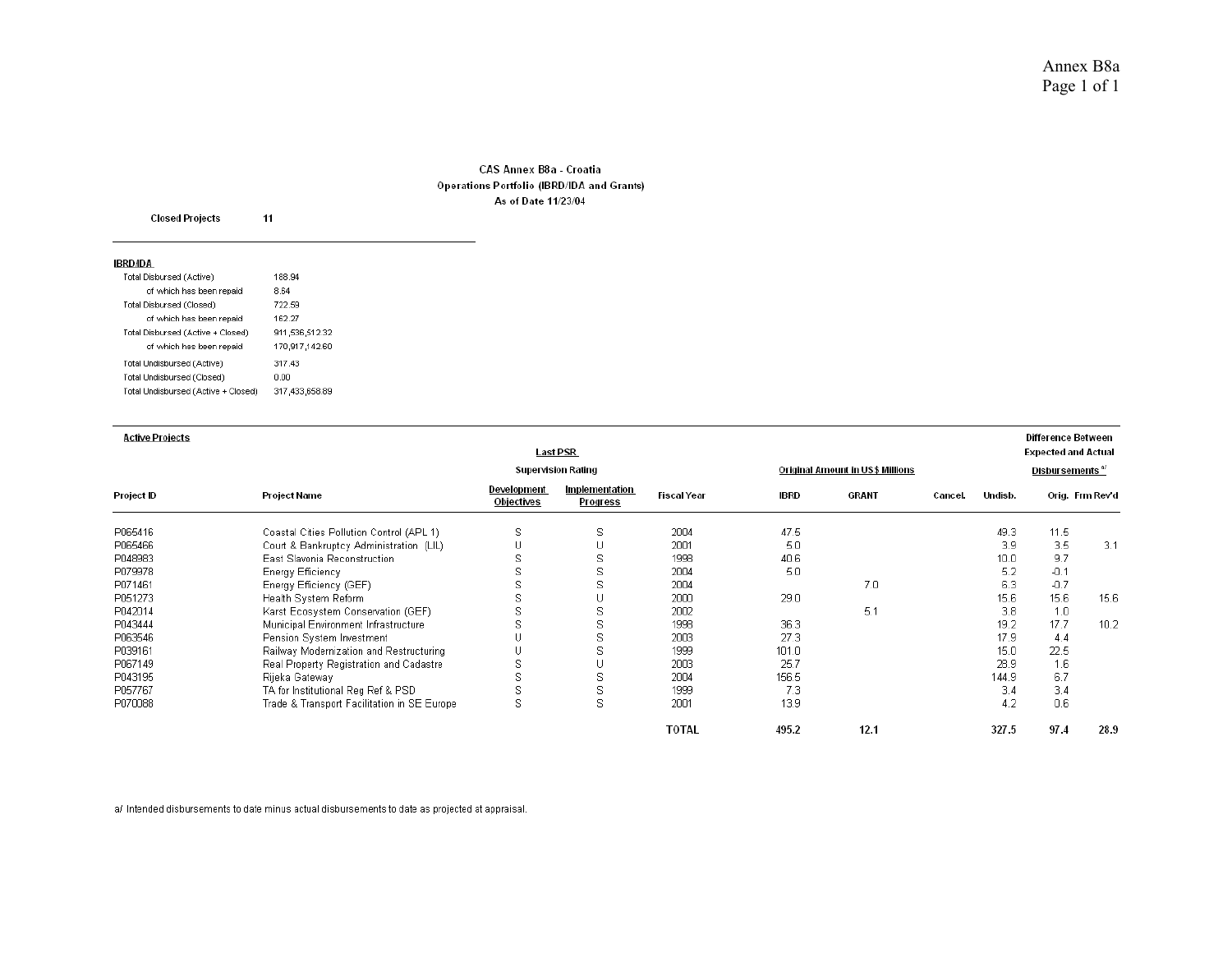ı

# **CAS Annex B8b (IFC) for Croatia**

# **Croatia**

Statement of IFC's

As of September 2004

(In US Dollars Millions)

# **Held and Disbursed Portfolio**

|                         |                 |          |          | Held         |            |          |                     | Disbursed |       |
|-------------------------|-----------------|----------|----------|--------------|------------|----------|---------------------|-----------|-------|
| FY Approval Company     |                 | Loan     | Equity   | Quasi Partic |            | Loan     | Equity Quasi Partic |           |       |
| 1973/81/98/02 Belisce   |                 | 19.84    | 6.01     | 0            | 17.4       | 19.84    | 6.01                | $\theta$  | 17.4  |
| 2002                    | Croatia Banka   | 3.63     | $\Omega$ | $\theta$     | $\theta$   | 3.63     | $\Omega$            | $\theta$  |       |
| 1999                    | Croatia Capital | $\theta$ | 4.9      | $\theta$     | $\theta$   | $\theta$ | 4.52                | $\theta$  | 0     |
| 1999/02                 | E&S Bank        | 33       | $\theta$ | $\Omega$     | $\theta$   | 33       | 0                   | 0         | 0     |
| 2001                    | Pliva           | 0        | $\theta$ | 10           | $\theta$   | $\Omega$ | 0                   | 10        | 0     |
| 2000                    | Viktor Lenac    | 6        | $\theta$ | 0.5          | 8.18       | 6        | $\Omega$            | $\theta$  | 8.18  |
| 2004                    | Schuarz Group   | 48.41    | $\theta$ | $\theta$     | $\theta$   | $\Omega$ | 0                   | $\theta$  |       |
| <b>Total Portfolio:</b> |                 | 110.9    | 10.91    |              | 10.5 25.58 | 62.47    | 10.53               | 10        | 25.58 |

| <b>Approvals Pending Commitment</b> |                                  |       |          |              |  |
|-------------------------------------|----------------------------------|-------|----------|--------------|--|
|                                     |                                  | Loan  | Equity   | Quasi Partic |  |
| 2002                                | Croatia Banka                    | 8.07  | 3.59     |              |  |
| 2002                                | ESBank Zagreb II                 | 897   |          |              |  |
| 2004                                | Viktor Lenac Exp                 | 5.79  | $^{(1)}$ |              |  |
|                                     | <b>Total Pending Commitment:</b> | 22.83 | 3.59     |              |  |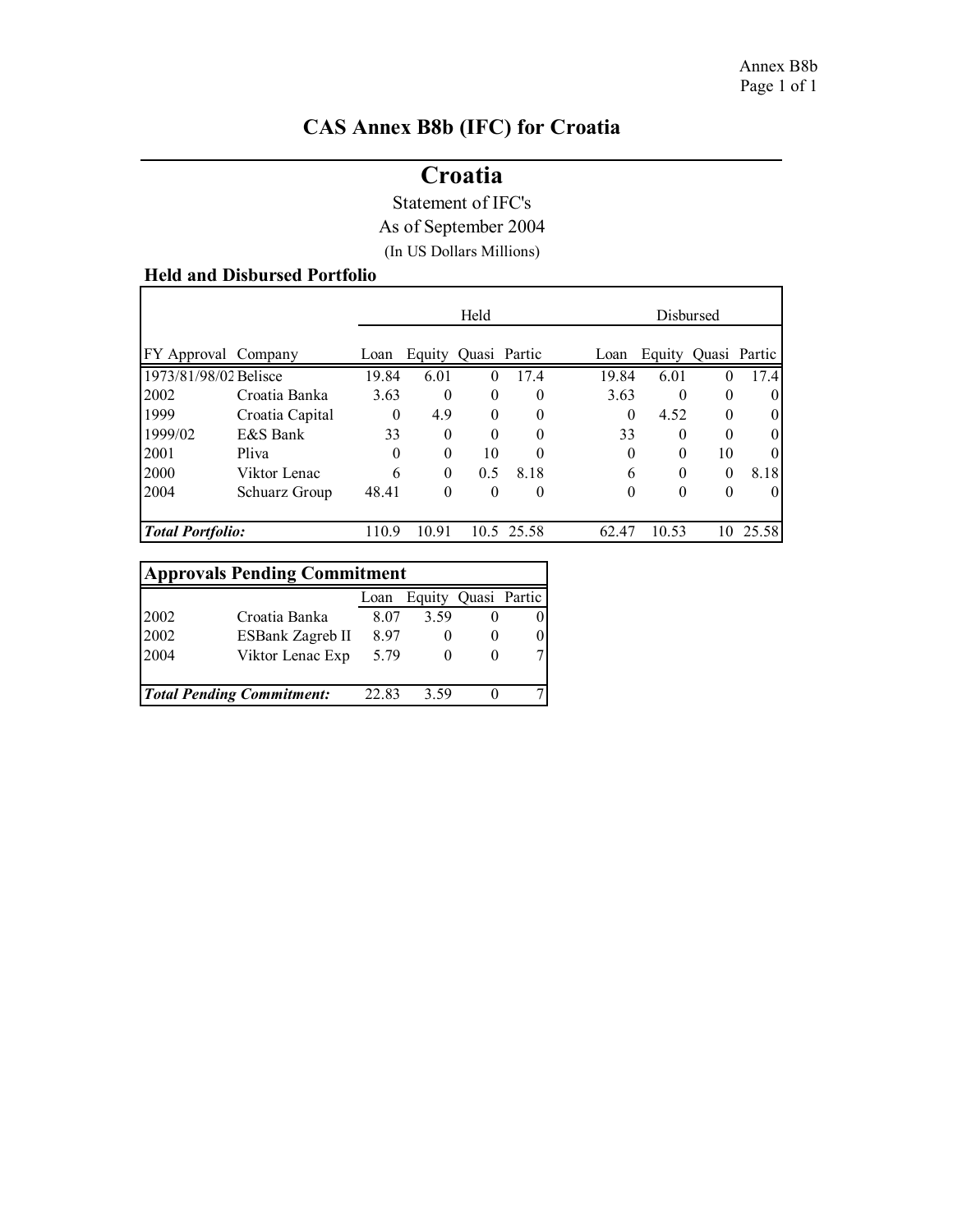Annex B9 Page 1 of 9

# **CROATIA: WORLD BANK GROUP COUNTRY ASSISTANCE STRATEGY**

| Development<br><b>Constraints</b>                                                                                                         | <b>Outcomes Influenced by</b><br><b>WBG Program During CAS</b><br><b>Period</b>                                                                                                                                                                                                                                                                                                                                                                                                       | <b>Intermediate Indicators to</b><br><b>Track Progress</b>                                                                                                                                                                                                                                                                                                                                                                                                                                                                                                                                                                                                                                                                                                                | <b>Planned WBG Instruments</b>                                                                                                                                                                                                                                                                                                                                                       | <b>Partner Instruments</b>                    |
|-------------------------------------------------------------------------------------------------------------------------------------------|---------------------------------------------------------------------------------------------------------------------------------------------------------------------------------------------------------------------------------------------------------------------------------------------------------------------------------------------------------------------------------------------------------------------------------------------------------------------------------------|---------------------------------------------------------------------------------------------------------------------------------------------------------------------------------------------------------------------------------------------------------------------------------------------------------------------------------------------------------------------------------------------------------------------------------------------------------------------------------------------------------------------------------------------------------------------------------------------------------------------------------------------------------------------------------------------------------------------------------------------------------------------------|--------------------------------------------------------------------------------------------------------------------------------------------------------------------------------------------------------------------------------------------------------------------------------------------------------------------------------------------------------------------------------------|-----------------------------------------------|
| I.<br><b>COUNTRY INDICATORS:</b><br>$\bullet$<br>$\bullet$<br>$\bullet$<br>$\bullet$<br><b>Unsustainable levels of</b><br>public spending | <b>COUNTRY OUTCOME: MACROECONOMIC SUSTAINABILITY</b><br>ANNUAL INFLATION RATE HELD BELOW 3 PERCENT DURING CAS PERIOD<br>REDUCTION OF PUBLIC AND PUBLICLY GUARANTEED DEBT FROM 54 PERCENT TO 51 PERCENT OF GDP BY 2008<br>REDUCTION OF PRIMARY FISCAL DEFICIT FROM 3.7 PERCENT TO BELOW 0.4 PERCENT OF GDP BY 2008<br>REDUCTION OF GOVERNMENT EXPENDITURE FROM 50.5 PERCENT OF GDP IN 2003 TO BELOW 45 PERCENT OF GDP BY 2008<br>Fiscally sustainable public<br>$\bullet$<br>wage bill | Rationalization of<br>$\bullet$<br>government administration                                                                                                                                                                                                                                                                                                                                                                                                                                                                                                                                                                                                                                                                                                              | Lending:<br>PALs I-III<br>$\bullet$                                                                                                                                                                                                                                                                                                                                                  | <b>IMF SBA</b><br>$\bullet$<br>$EC - CARDS$   |
|                                                                                                                                           | Fiscally sustainable level<br>$\bullet$<br>of subsidies to public and<br>state-owned enterprises<br>Fiscally sustainable road<br>sector investment<br>Fiscally sustainable health<br>sector expenditure<br>Rationalized cash social<br>$\bullet$<br>benefits                                                                                                                                                                                                                          | Implementation of plan to<br>$\bullet$<br>reduce enterprise subsidies<br>from US\$980 million in<br>2003 to US\$850-900<br>million in 2006 and<br>US\$760 million in 2008<br>Adoption and<br>$\bullet$<br>implementation of a<br>Railways Restructuring and<br>Modernization Strategy<br>agreed with the Bank<br>Steady reduction in HZ<br>working ratio from 240<br>percent in 2003 to $150 -$<br>170 percent in 2008<br>Adoption of a Highway<br>Network Expenditure and<br>Financing Strategy agreed<br>with the Bank<br>Reduction in total spending<br>$\bullet$<br>in the roads sector, and<br>increase in the share of<br>maintenance and<br>rehabilitation expenditure<br>consistent with the agreed<br><b>Highway Network</b><br><b>Expenditure and Financing</b> | <b>Growth Policy Support</b><br>Health Sector Development<br>$\bullet$<br><b>Transport Sector</b><br>$\bullet$<br>Development<br>AAA:<br><b>Health Policy</b><br>$\bullet$<br>Note/Workshop<br>Railways Policy<br>$\bullet$<br>Note/Workshop<br><b>Public Finance Review</b><br>$\bullet$<br><b>Infrastructure Sector</b><br>$\bullet$<br>Strategy<br>Country Economic<br>Memorandum | USAID (TA in financial management<br>systems) |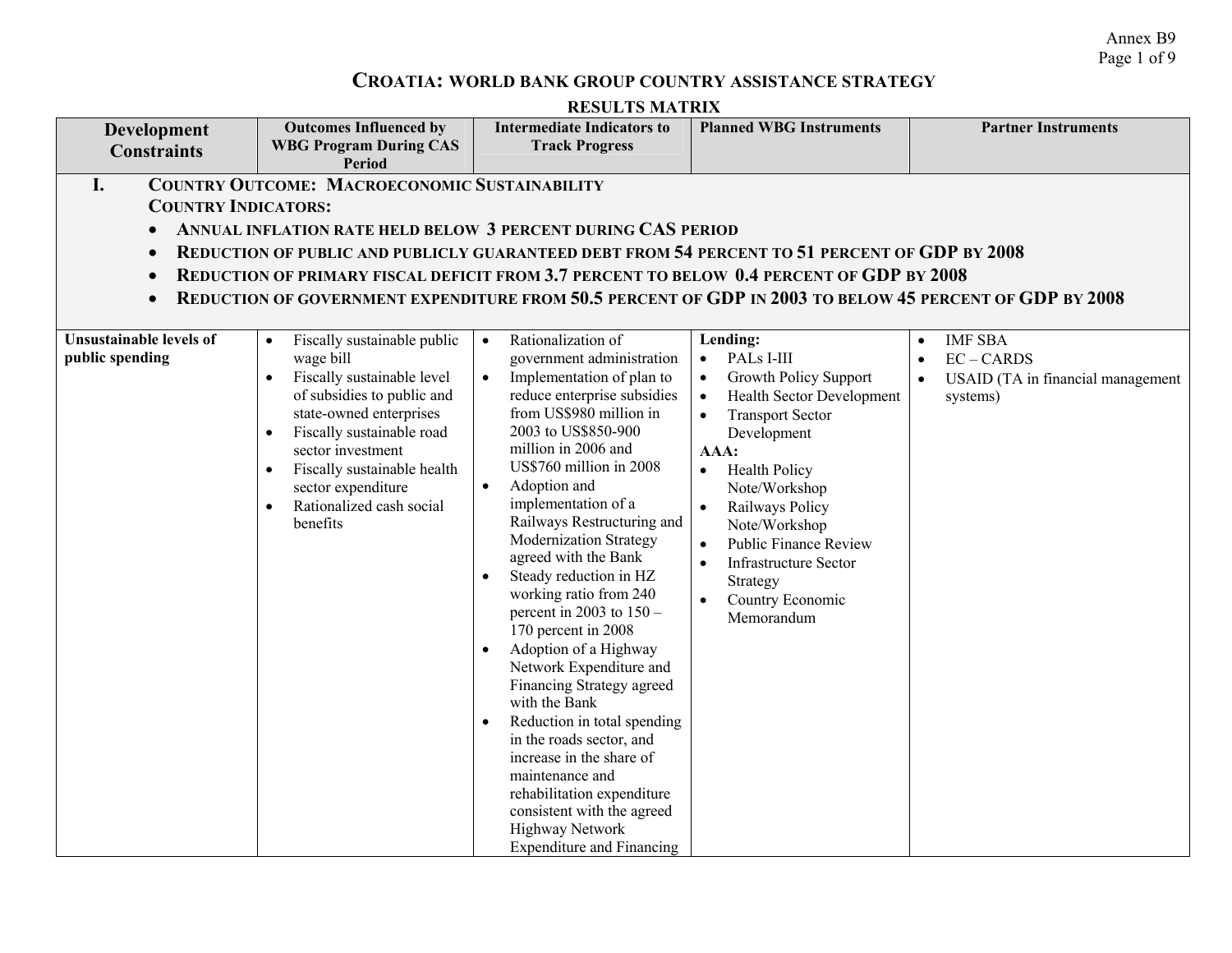Annex B9 Page 2 of 9

# **CROATIA: WORLD BANK GROUP COUNTRY ASSISTANCE STRATEGY**

| <b>Development</b><br><b>Constraints</b>                                                                                                                                                                                                                                                                                                                                                                                              | <b>Outcomes Influenced by</b><br><b>WBG Program During CAS</b><br><b>Period</b>                                                     | <b>Intermediate Indicators to</b><br><b>Track Progress</b>                                                                                                                                                                                                    | <b>Planned WBG Instruments</b>                                                                                                                                              | <b>Partner Instruments</b>                                                                              |
|---------------------------------------------------------------------------------------------------------------------------------------------------------------------------------------------------------------------------------------------------------------------------------------------------------------------------------------------------------------------------------------------------------------------------------------|-------------------------------------------------------------------------------------------------------------------------------------|---------------------------------------------------------------------------------------------------------------------------------------------------------------------------------------------------------------------------------------------------------------|-----------------------------------------------------------------------------------------------------------------------------------------------------------------------------|---------------------------------------------------------------------------------------------------------|
|                                                                                                                                                                                                                                                                                                                                                                                                                                       |                                                                                                                                     | Strategy<br>Steady reduction in<br>$\bullet$<br>prescription drugs' share of<br>HZZO's total expenditure,<br>from 21 percent in 2003 to<br>17 percent in 2008<br>Consolidation of cash<br>social benefits programs<br>and reduction in share of<br><b>GDP</b> |                                                                                                                                                                             |                                                                                                         |
| Weak public expenditure<br>management                                                                                                                                                                                                                                                                                                                                                                                                 | Strengthened budget<br>$\bullet$<br>management and execution<br>capacity                                                            | Implementation of<br>$\bullet$<br>forthcoming Public<br><b>Finance Review</b><br>recommendations                                                                                                                                                              | Lending:<br>PALs I-III<br><b>Growth Policy Support</b><br>AAA:<br><b>Decentralization Policy</b><br>$\bullet$<br>Note/Workshop<br><b>Public Finance Review</b><br>$\bullet$ | <b>IMF SBA</b><br>USAID - Financial Management<br>Systems TA<br><b>EC-CARDS</b>                         |
| Weak debt management                                                                                                                                                                                                                                                                                                                                                                                                                  | Sustainable level of<br>$\bullet$<br>external debt<br>Management of currency<br>risk<br>Management of rollover<br>$\bullet$<br>risk | Development and<br>$\bullet$<br>implementation of a debt<br>management strategy<br>$\bullet$<br>Strengthening of debt<br>management office's<br>capacity in Ministry of<br>Finance                                                                            | AAA:<br>Joint World Bank/IMF<br>$\bullet$<br>Public Debt Management<br>and Domestic Debt Market<br>Development Program                                                      | <b>IMF SBA</b><br>EC-CARDS (TA)<br>$\bullet$<br>USAID (TA)<br>$\bullet$                                 |
| II.<br><b>COUNTRY OUTCOME: SUSTAINABLE PRIVATE SECTOR-LED GROWTH</b><br><b>COUNTRY INDICATORS:</b><br>AVERAGE ANNUAL REAL GDP GROWTH OF 4.0 PERCENT TO 4.5 PERCENT DURING CAS PERIOD<br>INCREASED PRIVATE SECTOR SHARE OF GDP FROM 60 PERCENT IN 2003 TO 70 PERCENT BY 2008<br>AVERAGE TOTAL FACTOR PRODUCTIVITY OF 6 PERCENT DURING CAS PERIOD<br>AVERAGE ANNUAL INFLOWS OF FDI AT 3.8 PERCENT OF GDP DURING CAS PERIOD<br>$\bullet$ |                                                                                                                                     |                                                                                                                                                                                                                                                               |                                                                                                                                                                             |                                                                                                         |
| <b>Inefficient and loss-making</b><br>enterprise sector                                                                                                                                                                                                                                                                                                                                                                               | Enforcement of financial<br>$\bullet$<br>discipline and competitive<br>conditions in enterprise                                     | Progress toward divestiture<br>$\bullet$<br>by end-2006 of 600-800<br>SOEs held by CPF, and                                                                                                                                                                   | Lending:<br>PALs I-III<br><b>Growth Policy Support</b><br>$\bullet$                                                                                                         | USAID - TA (for shipbuilding and<br>agro-kombinat SOEs, and for HEP<br>restructuring and tariff reform) |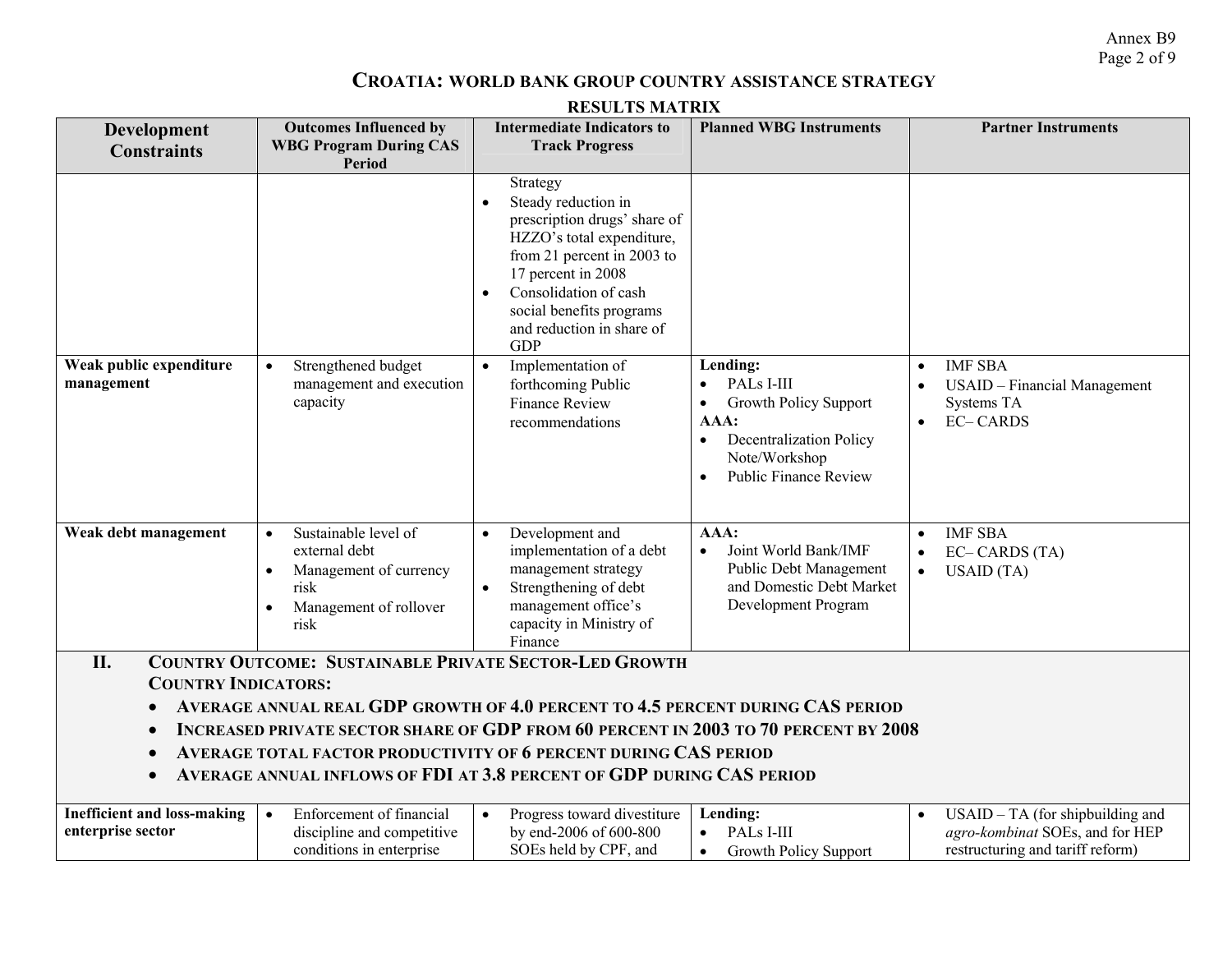Annex B9 Page 3 of 9

## **CROATIA: WORLD BANK GROUP COUNTRY ASSISTANCE STRATEGY**

| <b>Development</b><br><b>Constraints</b>                                      | <b>Outcomes Influenced by</b><br><b>WBG Program During CAS</b><br><b>Period</b>                                                               | <b>Intermediate Indicators to</b><br><b>Track Progress</b>                                                                                                                                                                                                                                                                                                                                                                                                                                                                                                                                                                                                                                                                                                                                                                                                                         | <b>Planned WBG Instruments</b>                                                                                                                                                                                                                                                                                                                                                                                                                                                                                                                                                                                                                                                                                                                                                                                                                         | <b>Partner Instruments</b>                                                                                                                                                                   |
|-------------------------------------------------------------------------------|-----------------------------------------------------------------------------------------------------------------------------------------------|------------------------------------------------------------------------------------------------------------------------------------------------------------------------------------------------------------------------------------------------------------------------------------------------------------------------------------------------------------------------------------------------------------------------------------------------------------------------------------------------------------------------------------------------------------------------------------------------------------------------------------------------------------------------------------------------------------------------------------------------------------------------------------------------------------------------------------------------------------------------------------|--------------------------------------------------------------------------------------------------------------------------------------------------------------------------------------------------------------------------------------------------------------------------------------------------------------------------------------------------------------------------------------------------------------------------------------------------------------------------------------------------------------------------------------------------------------------------------------------------------------------------------------------------------------------------------------------------------------------------------------------------------------------------------------------------------------------------------------------------------|----------------------------------------------------------------------------------------------------------------------------------------------------------------------------------------------|
|                                                                               | sector<br>Energy infrastructure<br>linked to EU market                                                                                        | 1,130 SOEs by end-2008<br>Progress toward divestiture<br>$\bullet$<br>of half of the asset value of<br>10 subsidiaries of Croatian<br>Railways by end-2006, and<br>completion of divestiture in<br>2008<br>Implementation of plan to<br>$\bullet$<br>reduce enterprise subsidies<br>from US\$980 million in<br>2003 to US\$850-900<br>million in 2006 and<br>US\$760 million in 2008<br>Establishment of<br>$\bullet$<br>autonomous and functional<br>transmission system<br>operator<br>Establishment of<br>$\bullet$<br>autonomous and functional<br>distribution system<br>operation(s)<br>Liberalization of electricity<br>$\bullet$<br>market in accordance with<br>Athens Memorandum on<br>South East Europe<br>Regional Energy Market<br>Private participation in<br>$\bullet$<br>municipal and power<br>generation infrastructure<br>Modernized district heating<br>system | $\bullet$<br><b>Transport Sector</b><br>Development<br>Municipal Services<br>$\bullet$<br><b>Energy Sector</b><br>$\bullet$<br>Development<br><b>Partial Risk Guarantees</b><br>AAA:<br>Railways Policy<br>$\bullet$<br>Note/Workshop<br>Sources of Growth<br>$\bullet$<br>Workshop<br><b>Energy Sector Strategy</b><br>$\bullet$<br>Shipyards PSIA<br>$\bullet$<br><b>Public Finance Review</b><br>$\bullet$<br>Country Economic<br>$\bullet$<br>Memorandum<br><b>Investment Climate</b><br>$\bullet$<br>Assessment<br>IFC:<br>Debt and equity investment<br>$\bullet$<br>to facilitate successful<br>privatizations, possibly<br>including the two<br>remaining state-owned<br>banks<br>TA in corporate<br>$\bullet$<br>governance, environmental<br>standards, and best<br>practices<br>Balkans Infrastructure<br>$\bullet$<br>Development Facility | EBRD (investment in gasification)<br>EIB (investment in gasification<br>$\bullet$                                                                                                            |
| <b>High cost of doing business</b><br>and uncompetitive<br>investment climate | Significant reduction in<br>$\bullet$<br>administrative and<br>regulatory barriers and<br>processing time<br>Market-oriented R&D<br>$\bullet$ | Enactment of amendments<br>$\bullet$<br>to the Laws on Physical<br>Planning, Construction,<br>and Utility Services<br>Reform of R&D institutes<br>$\bullet$                                                                                                                                                                                                                                                                                                                                                                                                                                                                                                                                                                                                                                                                                                                        | Lending:<br>PALs I-III<br>$\bullet$<br>Growth Policy Support<br>$\bullet$<br>Science and Technology<br>$\bullet$<br><b>Trade and Transport</b><br>$\bullet$                                                                                                                                                                                                                                                                                                                                                                                                                                                                                                                                                                                                                                                                                            | Finland (TA for R&D reform)<br>$\bullet$<br>EBRD (credit for SMEs)<br>$\bullet$<br>USAID (TA for SMEs in tourism and<br>$\bullet$<br>IT)<br>Austria (TA, credit, and investment<br>$\bullet$ |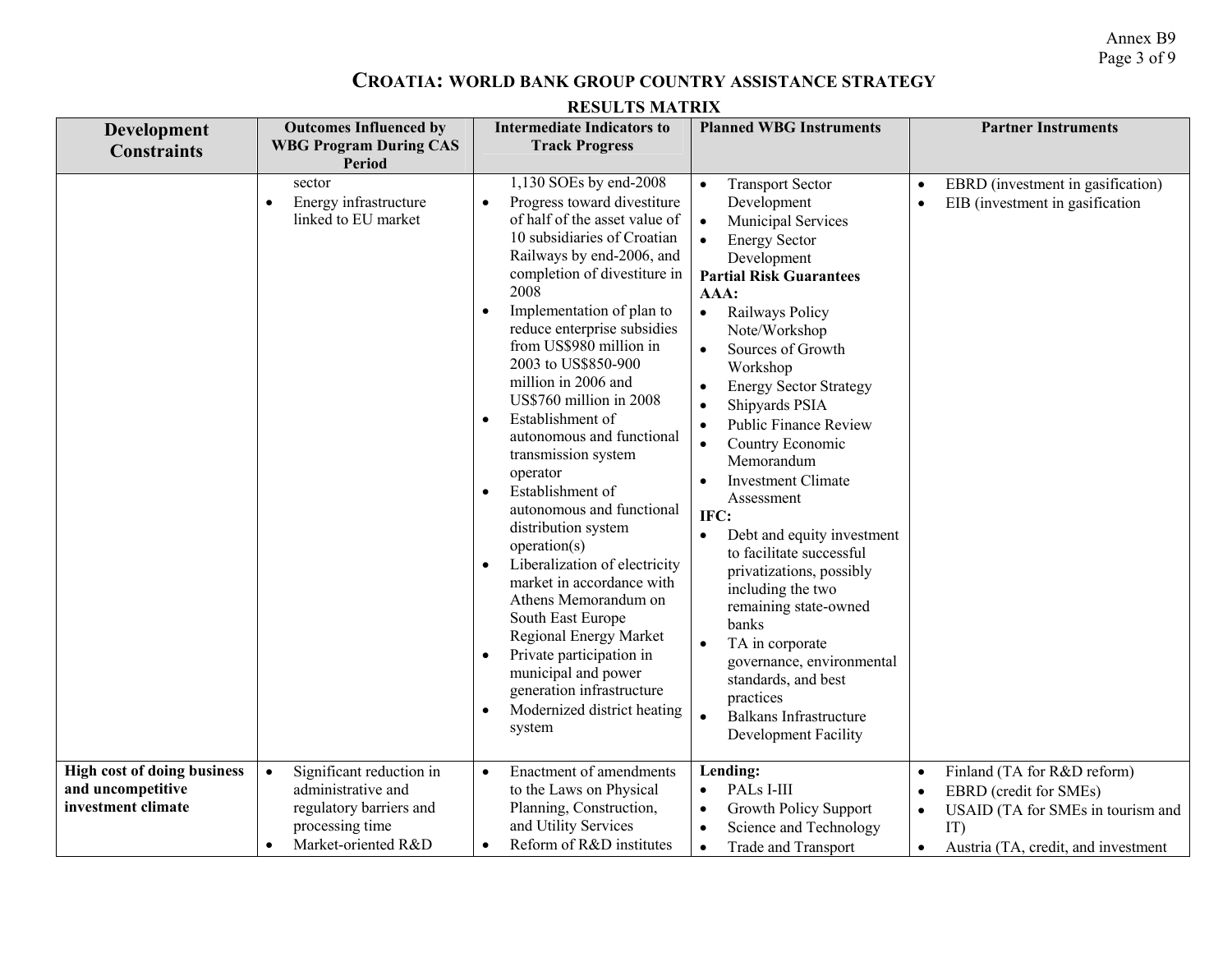Annex B9 Page 4 of 9

#### **CROATIA: WORLD BANK GROUP COUNTRY ASSISTANCE STRATEGY**

| <b>RESULTS MATRIX</b>                       |                                                                                                                                                      |                                                                                                                                                        |                                                                                                                                                                                                                                                                                                                                                                                                                                                                                                                                                                                                                                                                                                                                                                                                                               |                                                                                                                                                                 |
|---------------------------------------------|------------------------------------------------------------------------------------------------------------------------------------------------------|--------------------------------------------------------------------------------------------------------------------------------------------------------|-------------------------------------------------------------------------------------------------------------------------------------------------------------------------------------------------------------------------------------------------------------------------------------------------------------------------------------------------------------------------------------------------------------------------------------------------------------------------------------------------------------------------------------------------------------------------------------------------------------------------------------------------------------------------------------------------------------------------------------------------------------------------------------------------------------------------------|-----------------------------------------------------------------------------------------------------------------------------------------------------------------|
| Development<br><b>Constraints</b>           | <b>Outcomes Influenced by</b><br><b>WBG Program During CAS</b><br><b>Period</b>                                                                      | <b>Intermediate Indicators to</b><br><b>Track Progress</b>                                                                                             | <b>Planned WBG Instruments</b>                                                                                                                                                                                                                                                                                                                                                                                                                                                                                                                                                                                                                                                                                                                                                                                                | <b>Partner Instruments</b>                                                                                                                                      |
|                                             | system<br>Increase in volume of<br>$\bullet$<br>transit trade                                                                                        | Strengthened inter-modal<br>$\bullet$<br>connectivity of Rijeka<br>Gateway to Northeast<br>Corridor                                                    | Integration<br><b>Transport Sector</b><br>$\bullet$<br>Development<br>AAA:<br><b>Cost of Doing Business</b><br>$\bullet$<br>Policy Note/Workshop<br>Sources of Growth<br>$\bullet$<br>Workshop<br>Non-Bank Financial<br>$\bullet$<br>Institutions Integration TA<br>Financial Infrastructure<br>$\bullet$<br>Study<br>FIAS Administrative and<br>$\bullet$<br><b>Regulatory Cost Survey</b><br><b>Investment Climate</b><br>$\bullet$<br>Assessment<br>IFC:<br>Debt and equity investment<br>$\bullet$<br>in green-field projects with<br>strategic partners and non-<br>bank financial institutions<br>TA in corporate<br>$\bullet$<br>governance, environmental<br>standards, and best<br>practices<br><b>Balkans Infrastructure</b><br>$\bullet$<br>Development Facility<br>MIGA:<br>European Investor<br>Outreach Program | for SMEs)<br>$EC - CARDS (TA)$<br>EIB (investment)<br>KfW (investment)<br>EC pre-accession funds, to be<br>followed by structural funds (post-<br>accession)    |
| <b>Inefficient public</b><br>administration | Reduction in public wage<br>$\bullet$<br>bill's share from 11 to 9.5<br>percent of GDP by 2008<br>Increased public<br>$\bullet$<br>satisfaction with | <b>Enactment of Civil Service</b><br>$\bullet$<br>Law and implementation of<br>merit-based hiring and pay<br>system<br>Rationalization of<br>$\bullet$ | Lending:<br>PALs I-III<br>$\bullet$<br>Growth Policy Support<br>$\bullet$<br><b>Education Sector</b><br>$\bullet$<br>Development                                                                                                                                                                                                                                                                                                                                                                                                                                                                                                                                                                                                                                                                                              | <b>Partner Instruments:</b><br>$EC - CARDS (TA)$<br>$DFID - TA$<br>$\bullet$<br>The Netherlands - MATRA Program<br>USAID - Local Government Reform<br>$\bullet$ |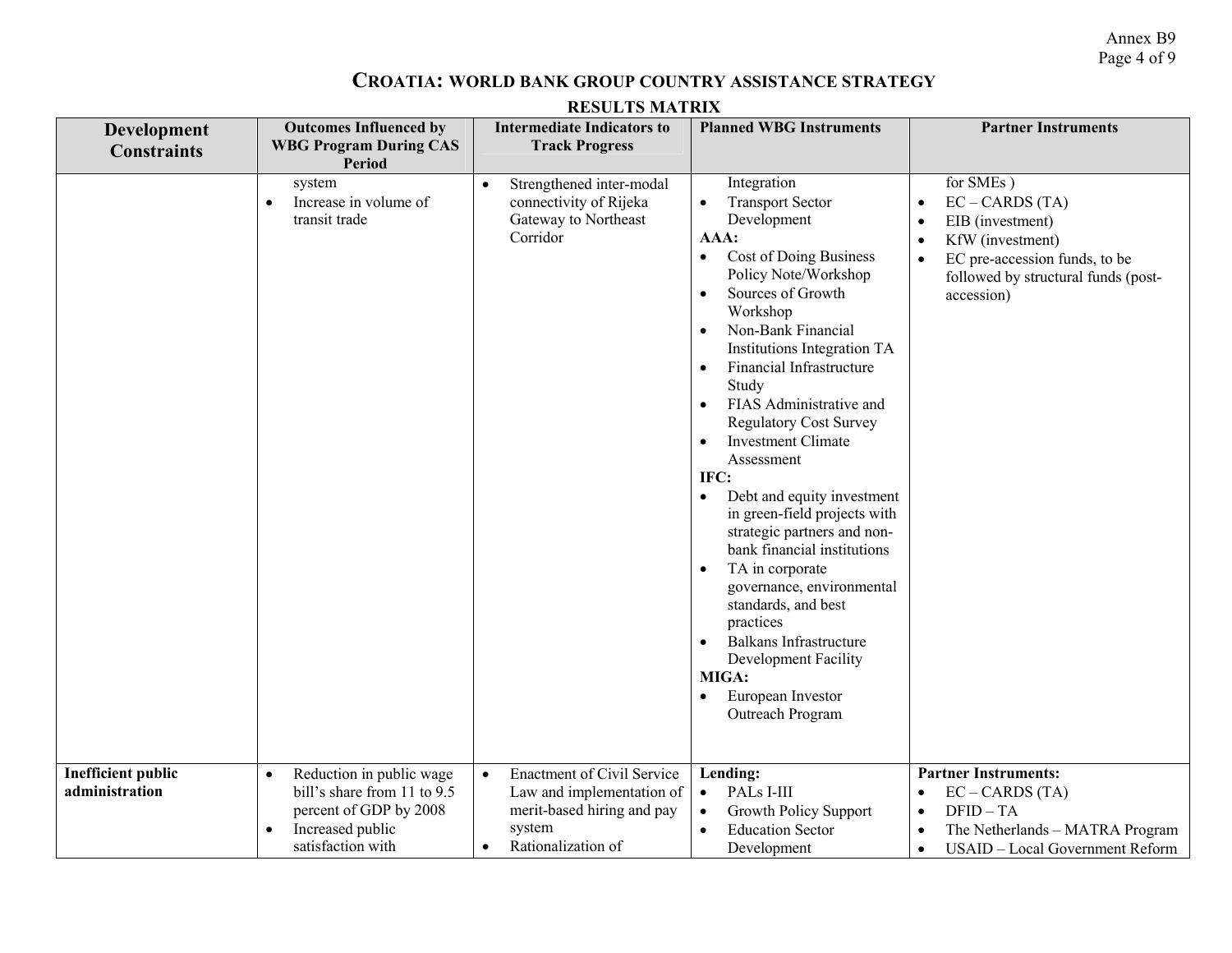Annex B9 Page 5 of 9

#### **CROATIA: WORLD BANK GROUP COUNTRY ASSISTANCE STRATEGY**

| <b>Development</b><br><b>Constraints</b> | <b>Outcomes Influenced by</b><br><b>WBG Program During CAS</b><br><b>Period</b>                                                                                                                                                                                                                                                            | <b>Intermediate Indicators to</b><br><b>Track Progress</b>                                                                                                                                                                                                                                                        | <b>Planned WBG Instruments</b>                                                                                                                                                                                                                                                                                                                                                                      | <b>Partner Instruments</b>                                   |
|------------------------------------------|--------------------------------------------------------------------------------------------------------------------------------------------------------------------------------------------------------------------------------------------------------------------------------------------------------------------------------------------|-------------------------------------------------------------------------------------------------------------------------------------------------------------------------------------------------------------------------------------------------------------------------------------------------------------------|-----------------------------------------------------------------------------------------------------------------------------------------------------------------------------------------------------------------------------------------------------------------------------------------------------------------------------------------------------------------------------------------------------|--------------------------------------------------------------|
|                                          | transparency,<br>accountability, and<br>efficiency of civil servants<br>based on surveys<br>Majority of legislative<br>$\bullet$<br>proposals to parliament<br>with a robust socio-<br>economic analysis<br>Financial management<br>$\bullet$<br>systems and controls and<br>public procurement<br>procedures aligned with<br>EU standards | government administration<br>Strengthening of the<br>$\bullet$<br>policy-making process<br>Steady progress in<br>$\bullet$<br>implementation of<br>upgrading national<br>fiduciary systems agreed<br>with the Bank for<br>alignment with the EU                                                                   | <b>Health Sector Development</b><br>$\bullet$<br><b>Transport Sector</b><br>$\bullet$<br>Development<br><b>Energy Sector</b><br>$\bullet$<br>Development<br>AAA:<br><b>Decentralization Policy</b><br>$\bullet$<br>Note/Workshop<br><b>Fiduciary Country Systems</b><br>$\bullet$<br>Development TA/IFA<br><b>Public Finance Review</b><br>$\bullet$<br>Country Economic<br>$\bullet$<br>Memorandum | Program (TA and investment) and<br>TA to Ministry of Finance |
| Inefficient judicial system              | 50 percent reduction in<br>$\bullet$<br>court case backlogs<br>Greater accountability and<br>$\bullet$<br>professionalism of judges                                                                                                                                                                                                        | Rationalization of the court<br>$\bullet$<br>system, including<br>restructuring of<br>responsibility for land<br>registration<br>Acceleration of court<br>$\bullet$<br>proceedings<br>Strengthening of evaluation<br>$\bullet$<br>system for judicial<br>decisions<br>Reform of training<br>curriculum for judges | Lending:<br>PALs I-III<br>$\bullet$<br>Growth Policy Support<br>AAA:<br>Judicial Reform Policy<br>Note/Workshop<br><b>Investment Climate</b><br>Assessment                                                                                                                                                                                                                                          | $EC - CARDS$ (TA and investment)                             |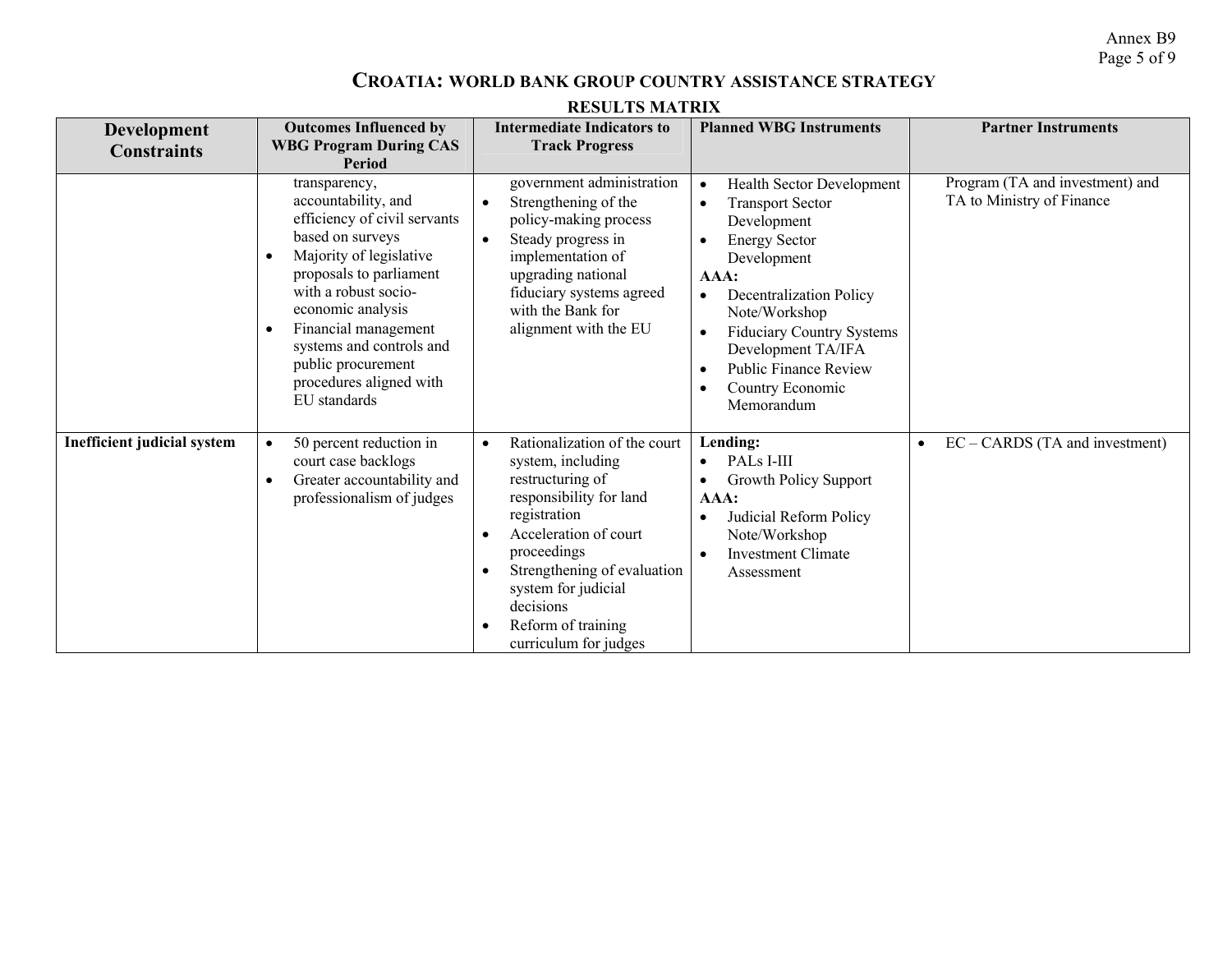Annex B9 Page 6 of 9

## **CROATIA: WORLD BANK GROUP COUNTRY ASSISTANCE STRATEGY**

| Development<br><b>Constraints</b>                                                                                                                                                                                                                                                                                                                                                                                                                                                                                                                                                                                                                                                                           | <b>Outcomes Influenced by</b><br><b>WBG Program During CAS</b><br><b>Period</b>                                                                                                                                                                                                                                                                                                                                 | <b>Intermediate Indicators to</b><br><b>Track Progress</b>                                                                                                                                                                                     | <b>Planned WBG Instruments</b>                                                                                                                                                                                                                       | <b>Partner Instruments</b>                                                                                            |
|-------------------------------------------------------------------------------------------------------------------------------------------------------------------------------------------------------------------------------------------------------------------------------------------------------------------------------------------------------------------------------------------------------------------------------------------------------------------------------------------------------------------------------------------------------------------------------------------------------------------------------------------------------------------------------------------------------------|-----------------------------------------------------------------------------------------------------------------------------------------------------------------------------------------------------------------------------------------------------------------------------------------------------------------------------------------------------------------------------------------------------------------|------------------------------------------------------------------------------------------------------------------------------------------------------------------------------------------------------------------------------------------------|------------------------------------------------------------------------------------------------------------------------------------------------------------------------------------------------------------------------------------------------------|-----------------------------------------------------------------------------------------------------------------------|
| <b>COUNTRY OUTCOME: BROAD PARTICIPATION IN GROWTH</b><br>Ш.<br><b>COUNTRY INDICATORS:</b><br>INCREASE IN ADULT POPULATION WITH SECONDARY EDUCATION FROM LESS THAN 40 PERCENT IN 2003 TO 44 PERCENT IN 2008,<br>AND DECREASE IN TERTIARY EDUCATION NET DROPOUT RATE FROM 70 PERCENT IN 2003 TO 50 PERCENT IN 2008<br>STUDENT ACHIEVEMENT AT COMPETITIVE EUROPEAN LEVEL<br>$\bullet$<br>SUSTAINED INCREASE IN EMPLOYED SHARE OF WORKING-AGE POPULATION, INCLUDING IN "DISADVANTAGED AND WAR-AFFECTED<br>$\bullet$<br>AREAS," FROM NATIONAL LEVEL OF 43 PERCENT IN 2003<br>HEALTH OUTCOMES APPROACHING THOSE OF EU AVERAGES FOR INFANT AND MATERNAL MORTALITY RATES AND INCIDENCE OF<br>$\bullet$<br><b>TB</b> |                                                                                                                                                                                                                                                                                                                                                                                                                 |                                                                                                                                                                                                                                                |                                                                                                                                                                                                                                                      |                                                                                                                       |
| <b>Outdated education system</b>                                                                                                                                                                                                                                                                                                                                                                                                                                                                                                                                                                                                                                                                            | Increase in secondary<br>$\bullet$<br>education completion rate<br>from 78 percent in 2003 to<br>85 percent in 2008<br>Vocational schools<br>accounting for about half<br>of secondary school<br>enrollment<br>Decrease in proportion of<br>pupils studying in multi-<br>shift schools from 90<br>percent to 50 percent<br>Student assessment results<br>$\bullet$<br>in line with international<br>comparators | Modernization of<br>$\bullet$<br>curriculum<br>Introduction of external<br>$\bullet$<br>secondary school leaving<br>examinations<br>Introduction of a<br>$\bullet$<br>professional development<br>system for teachers and<br>school principals | Lending:<br><b>Education Sector</b><br>Development<br>AAA:<br><b>Education Policy</b><br>$\bullet$<br>Note/Workshop<br>Youth Employment Policy<br>$\bullet$<br>Note/Workshop<br><b>Fiduciary Country Systems</b><br>$\bullet$<br>Development TA/IFA  | $EC - CARDS$ (TA for mobility<br>centers and vocational education and<br>training)<br>UNDP (TA for social protection) |
| <b>Inefficient social assistance</b><br>system                                                                                                                                                                                                                                                                                                                                                                                                                                                                                                                                                                                                                                                              | Sustained increase in labor<br>$\bullet$<br>force participation rate<br>from 50.2 percent in 2003<br>Some reduction in poverty<br>$\bullet$<br>rates, absolute (11.1)<br>percent in 2001) and<br>relative (16.9 percent in<br>2003)                                                                                                                                                                             | Improved targeting through<br>$\bullet$<br>means-testing for increased<br>share of social benefits<br>Mitigation of labor<br>$\bullet$<br>dislocation resulting from<br>SOE divestiture and civil<br>service rationalization                   | Lending:<br>PALs I-III<br>$\bullet$<br><b>Growth Policy Support</b><br>$\bullet$<br>Social Protection<br>$\bullet$<br>AAA:<br>Living Standards<br>$\bullet$<br>Assessment<br>Shipyards PSIA<br>$\bullet$<br>Youth Employment Policy<br>Note/Workshop | <b>SIDA</b><br>$\bullet$                                                                                              |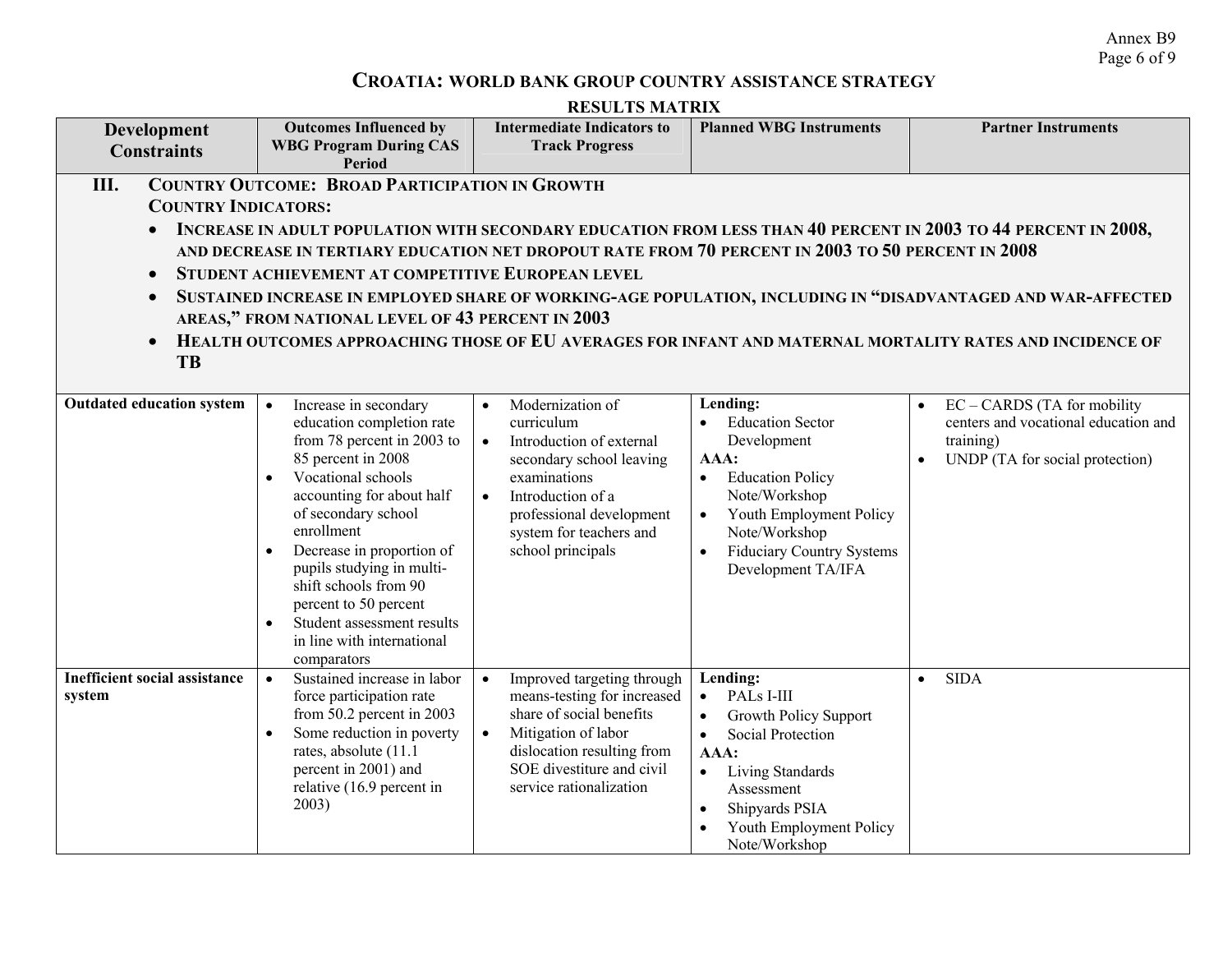Annex B9 Page 7 of 9

#### **CROATIA: WORLD BANK GROUP COUNTRY ASSISTANCE STRATEGY**

| <b>Development</b><br><b>Constraints</b> | <b>Outcomes Influenced by</b><br><b>WBG Program During CAS</b><br><b>Period</b>                                                                                                                                                                                                                 | <b>Intermediate Indicators to</b><br><b>Track Progress</b>                                                                                                                                                                                                                                                                                                                                                                                                                                                                                                          | <b>Planned WBG Instruments</b>                                                                                                                                                                                                                                                                             | <b>Partner Instruments</b>                                                                                                                                                                                                                                                                                                  |
|------------------------------------------|-------------------------------------------------------------------------------------------------------------------------------------------------------------------------------------------------------------------------------------------------------------------------------------------------|---------------------------------------------------------------------------------------------------------------------------------------------------------------------------------------------------------------------------------------------------------------------------------------------------------------------------------------------------------------------------------------------------------------------------------------------------------------------------------------------------------------------------------------------------------------------|------------------------------------------------------------------------------------------------------------------------------------------------------------------------------------------------------------------------------------------------------------------------------------------------------------|-----------------------------------------------------------------------------------------------------------------------------------------------------------------------------------------------------------------------------------------------------------------------------------------------------------------------------|
| <b>Lagging health outcomes</b>           | Improved quality of and<br>$\bullet$<br>access to health care<br>services                                                                                                                                                                                                                       | Steady progress toward<br>$\bullet$<br>increase in share of<br>primary health care<br>expenditure in total health<br>spending from around 16<br>percent in 2003 to 18<br>percent in 2006 and 20<br>percent in 2008<br>Steady roll-out of<br>$\bullet$<br>performance-based<br>contracts to 80 percent of<br>general practitioners by<br>2008<br>Expansion of disease<br>$\bullet$<br>prevention and public<br>awareness programs                                                                                                                                    | Lending:<br><b>Health Sector Development</b><br>AAA:<br><b>Health Policy</b><br>$\bullet$<br>Note/Workshop                                                                                                                                                                                                 |                                                                                                                                                                                                                                                                                                                             |
| <b>Regional disparities</b>              | Rehabilitation of areas<br>$\bullet$<br>affected by closure of large<br>enterprises<br>Rehabilitation of<br>$\bullet$<br>"disadvantaged and war-<br>affected areas"<br>Steady progress toward<br>$\bullet$<br>more competitive<br>agriculture sector aligned<br>with EU acquis<br>communautaire | $\bullet$<br>Implementation of regional<br>development strategy for<br>economically depressed<br>areas in line with EU<br>requirements<br>Local capacity building to<br>implement regional<br>development strategy and<br>absorb EC structural funds<br>for infrastructure,<br>environmental investment,<br>and economic<br>diversification<br>Mineclearing in war-<br>$\bullet$<br>affected areas<br>Resolution of property and<br>social reintegration issues<br>to facilitate completion of<br>refugee returns<br>Improved targeting of<br>agriculture subsidies | Lending:<br>Social and Economic<br>$\bullet$<br>Recovery<br>Agriculture Acquis<br>$\bullet$<br>Cohesion<br>Regional Economic<br>Rehabilitation<br>GEF:<br>Sustainable Land<br>$\bullet$<br>Management<br>AAA:<br>Living Standards<br>$\bullet$<br>Assessment<br>Regional Development<br>$\bullet$<br>Study | EC - CARDS (TA and investment)<br>$\bullet$<br><b>USAID</b> (TA and investment)<br>$\bullet$<br>Council of Europe Development<br>$\bullet$<br>Bank (investment)<br>Italy - Program supporting<br>$\bullet$<br>reconstruction of Eastern Baranja<br>The Netherlands (investment)<br>$SIDA - TA$<br>Germany - TA<br>$\bullet$ |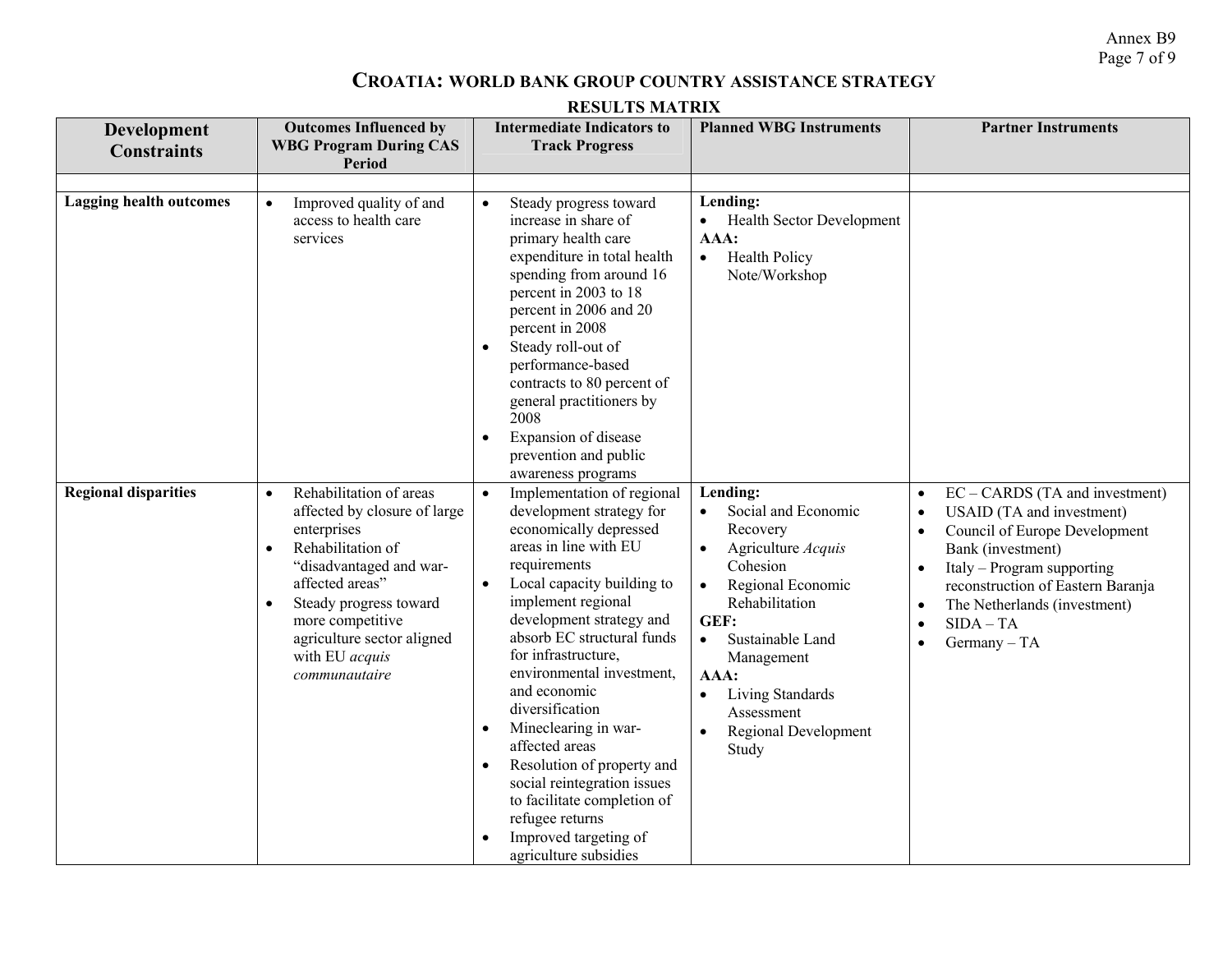Annex B9 Page 8 of 9

# **CROATIA: WORLD BANK GROUP COUNTRY ASSISTANCE STRATEGY**

| <b>RESULTS MATRIX</b>                                                    |                                                                                                                                                                                                                                                                                                                                    |                                                                                                                                                                                                                                                                                                                                                      |                                                                                                                                                                                                                                                                            |                                                                                                                                                                                                                |
|--------------------------------------------------------------------------|------------------------------------------------------------------------------------------------------------------------------------------------------------------------------------------------------------------------------------------------------------------------------------------------------------------------------------|------------------------------------------------------------------------------------------------------------------------------------------------------------------------------------------------------------------------------------------------------------------------------------------------------------------------------------------------------|----------------------------------------------------------------------------------------------------------------------------------------------------------------------------------------------------------------------------------------------------------------------------|----------------------------------------------------------------------------------------------------------------------------------------------------------------------------------------------------------------|
| Development<br><b>Constraints</b>                                        | <b>Outcomes Influenced by</b><br><b>WBG Program During CAS</b><br>Period                                                                                                                                                                                                                                                           | <b>Intermediate Indicators to</b><br><b>Track Progress</b>                                                                                                                                                                                                                                                                                           | <b>Planned WBG Instruments</b>                                                                                                                                                                                                                                             | <b>Partner Instruments</b>                                                                                                                                                                                     |
| IV.<br><b>COUNTRY INDICATORS:</b><br>$\bullet$<br>$\bullet$<br>$\bullet$ | <b>INCREASED WATER SERVICE DELIVERY COVERAGE</b><br><b>REDUCED DEPENDENCE ON FOSSIL FUELS</b>                                                                                                                                                                                                                                      | Capacity building of Food<br>$\bullet$<br>Safety Agency and<br>agriculture extension<br>service<br>Promotion of more<br>$\bullet$<br>sustainable land<br>management practices<br><b>COUNTRY OUTCOME: SUSTAINABLE NATURAL RESOURCE MANAGEMENT</b><br><b>IMPROVED WATER QUALITY IN COASTAL AREAS AND CROATIAN DANUBE RIVER BASIN</b>                   | SUSTAINED PROGRESS TOWARD ALIGNMENT WITH EU ACQUIS COMMUNAUTAIRE ON ENVIRONMENT                                                                                                                                                                                            |                                                                                                                                                                                                                |
| Weak environmental<br>management capacity                                | Strengthened legislative<br>$\bullet$<br>and regulatory framework<br>Strengthened institutional<br>capacity at national and<br>local levels<br>Strengthened technical<br>capacity for monitoring<br>and enforcement                                                                                                                | Investment in environment<br>$\bullet$<br>ministry staff training and<br>certification programs<br>Investment in networked<br>$\bullet$<br>information systems<br>Investment in monitoring<br>$\bullet$<br>equipment<br>Public-private partnerships<br>$\bullet$<br>in waste management<br>Introduction of public<br>$\bullet$<br>awareness programs | Lending:<br>Environmental<br>Management<br>AAA:<br>Environmental<br>$\bullet$<br>Management TA/Strategy                                                                                                                                                                    | EBRD (investment)<br>$\bullet$<br>EIB (investment)<br>KfW (investment)<br>$EU - CARDS$<br>EC pre-accession funds, to be<br>followed by structural funds (post-<br>accession)<br>The Netherlands (TA)           |
| Inadequate wastewater<br>management and water<br>supply                  | Reduced water pollution<br>$\bullet$<br>levels in coastal areas near<br>Bank-financed project sites<br>Reduced discharge of<br>$\bullet$<br>nutrients from Zagreb into<br>Danube River<br>Increase in wastewater<br>$\bullet$<br>collection coverage from<br>60 percent to 80 percent of<br>households<br>Increase in public water | Upgrading of aging<br>$\bullet$<br>wastewater treatment<br>plants to EU environmental<br>standards<br>Rehabilitation of water<br>$\bullet$<br>supply infrastructure<br>Improved efficiency of<br>$\bullet$<br>water utilities<br>$\bullet$<br>Strengthening of the<br>regulatory framework<br>governing water utilities'                             | Lending:<br>Municipal Services<br>$\bullet$<br><b>Coastal Cities Pollution</b><br>$\bullet$<br>Control II<br><b>Partial Risk Guarantees</b><br>GEF:<br>Zagreb Municipal Nutrient<br>$\bullet$<br>Reduction<br>AAA:<br>Public-Private Partnership<br>for Municipal Services | EC pre-accession funds<br>Germany - Program for local<br>wastewater management and<br>drinking water supply<br>The Netherlands $-$ co-financing of<br>$\bullet$<br><b>Coastal Cities Pollution Control APL</b> |